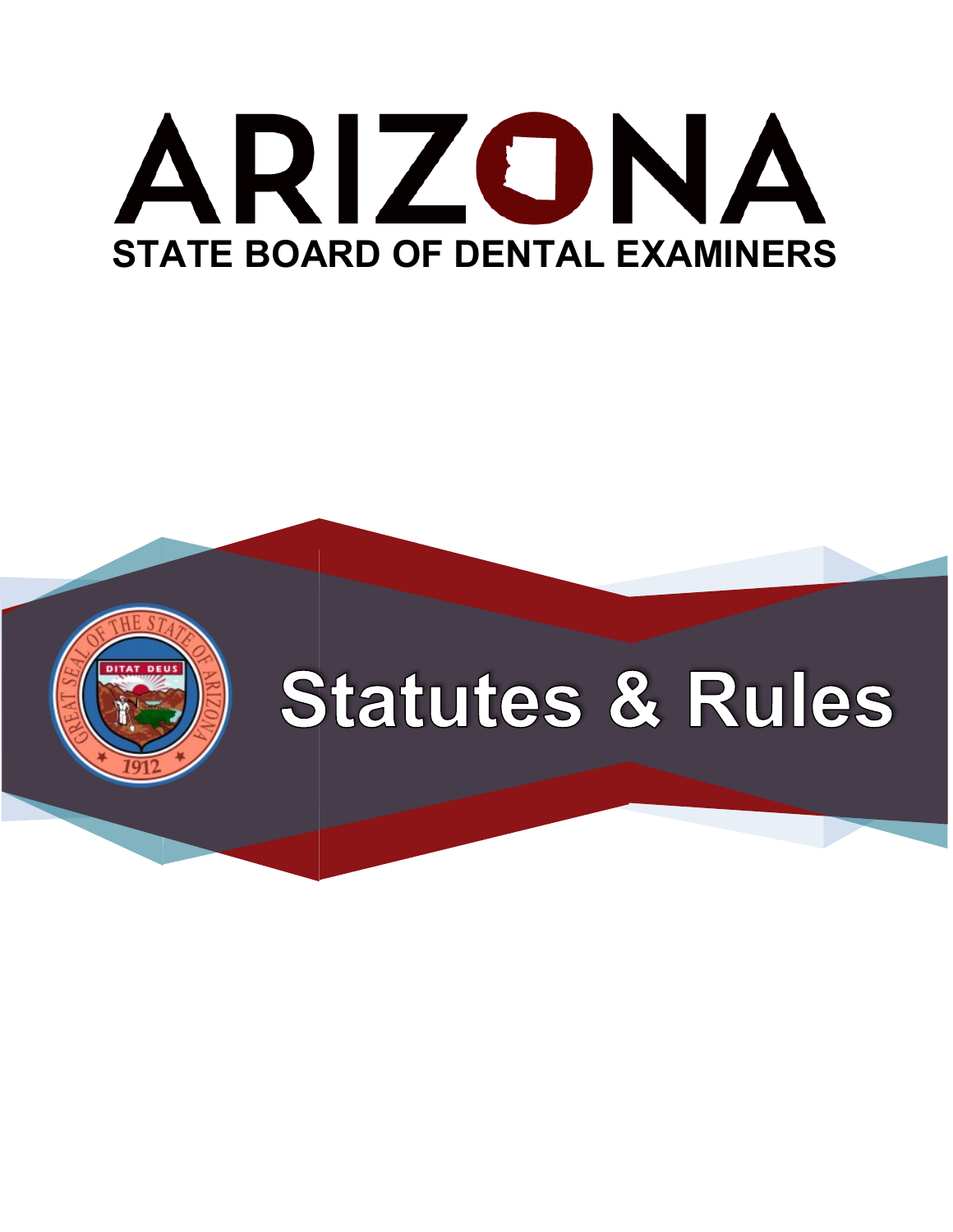# **TABLE OF CONTENTS**

## ARIZONA REVISED STATUTES

#### **Article 1 – Dental Board**

| 32-1201                                                                                                  | <b>Definitions</b> |
|----------------------------------------------------------------------------------------------------------|--------------------|
| $\begin{array}{c} \n\bullet \bullet \bullet \bullet \bullet \bullet \bullet \bullet \bullet \end{array}$ |                    |

- 32-1201.01 Definition of unprofessional conduct<br>32-1202 Scope of practice: practice of dentist 32-1202 Scope of practice; practice of dentistry<br>32-1203 State board of dental examiners: qualifi
- 32-1203 State board of dental examiners; qualifications of members; terms
- 32-1204 Removal from office<br>32-1205 Organization: meetin
- 32-1205 Organization; meetings; quorum; staff<br>32-1206 Compensation of board
- 32-1206 Compensation of board<br>32-1207 Powers and duties: exer
- Powers and duties; executive director; immunity; fees; definition
- 32-1208 Failure to respond to subpoena; civil penalty
- 32-1209 Admissibility of records in evidence
- 32-1210 Annual report
- 32-1212 Dental board fund<br>32-1213 Business entities:
- Business entities; registration; renewal; civil penalty; exceptions

#### **Article 2 – Licensing**

| 32-1231 | Persons not required to be licensed                                                                                                                                                                                  |
|---------|----------------------------------------------------------------------------------------------------------------------------------------------------------------------------------------------------------------------|
| 32-1232 | Qualifications of applicant; application; fee; fingerprint clearance card                                                                                                                                            |
| 32-1233 | Applications for licensure; examination requirements                                                                                                                                                                 |
| 32-1234 | Dental consultant license                                                                                                                                                                                            |
| 32-1235 | Reinstatement of license or certificate; application for previously denied<br>license or certificate                                                                                                                 |
| 32-1236 | Dentist triennial licensure; continuing education; license reinstatement;<br>license for each place of practice; notice of change of address or place of<br>practice; retired and disabled license status; penalties |
| 32-1237 | <b>Restricted permit</b>                                                                                                                                                                                             |
| 32-1238 | <b>Issuance of restricted permit</b>                                                                                                                                                                                 |
| 32-1239 | Practice under restricted permit                                                                                                                                                                                     |
| 32-1240 | Licensure by credential; examinations; waiver; fee                                                                                                                                                                   |
| 32-1241 | Training permits; qualified military health professionals                                                                                                                                                            |

#### **Article 3 – Regulation**

| Practicing without license; classification                                                                                     |
|--------------------------------------------------------------------------------------------------------------------------------|
| Corporate practice; display of name and license receipt or license; duplicate<br>licenses; fee                                 |
| Grounds for disciplinary action; definition                                                                                    |
| Types of disciplinary action; letter of concern; judicial review; notice; removal<br>of notice; violation; classification      |
| Investigation and adjudication of complaints; disciplinary action; civil penalty;<br>immunity; subpoena authority; definitions |
| Executive director; complaints; termination; review                                                                            |
| Maintenance of records                                                                                                         |
| Interpretation of chapter                                                                                                      |
| <b>Prosecution of violations</b>                                                                                               |
| Use of fraudulent instruments; classification                                                                                  |
| Violations; classification; required proof                                                                                     |
| Violation; classification; injunctive relief                                                                                   |
| Deceased or incapacitated dentists; notification                                                                               |
| Marking of dentures for identification; retention and release of information                                                   |
|                                                                                                                                |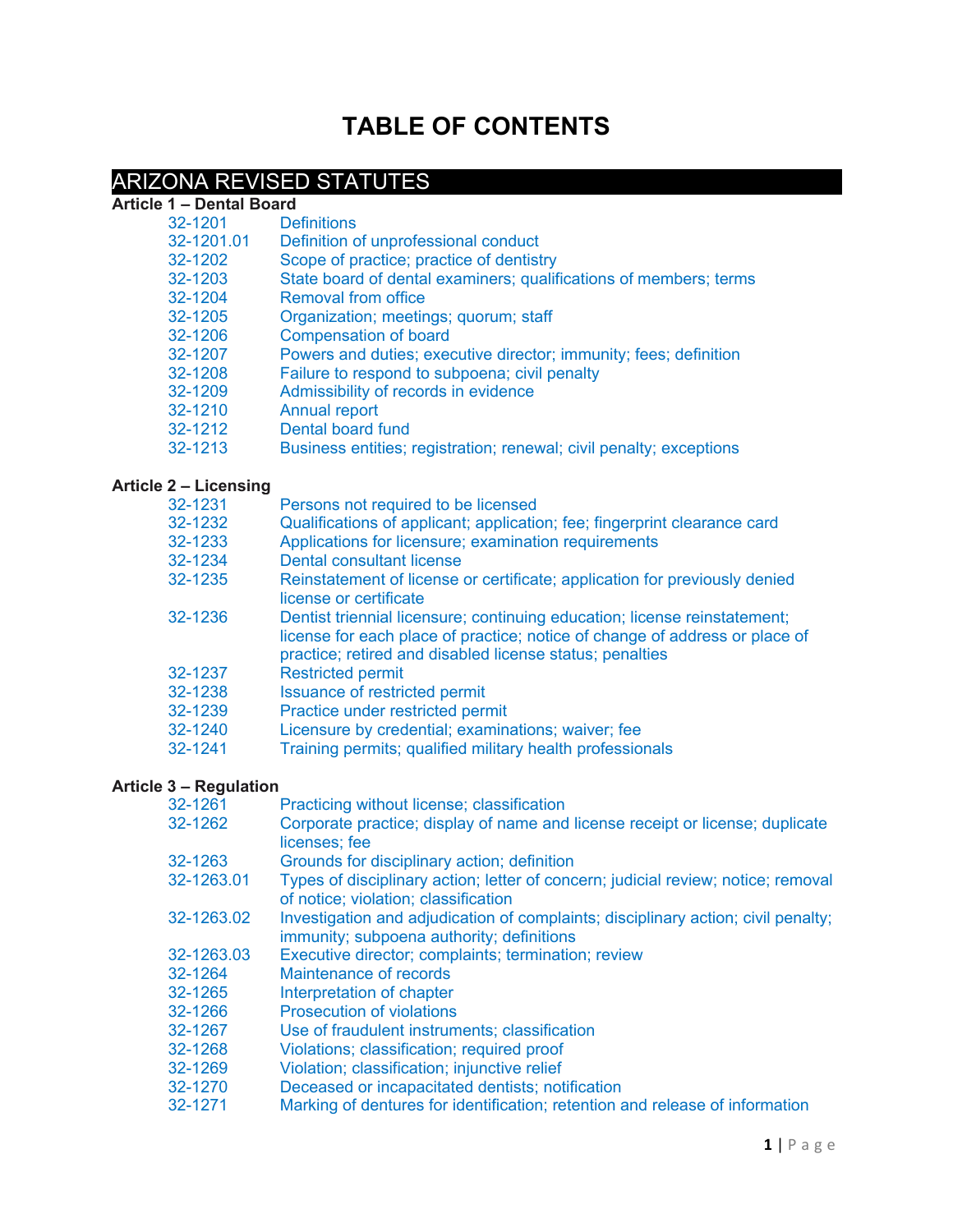# **Article 3.1 – Licensing and Regulation of Dental Therapists**

| 32-1276    | Article 3.1 – Licensing and Regulation of Dental Therapists<br><b>Definitions</b>                                                                            |
|------------|--------------------------------------------------------------------------------------------------------------------------------------------------------------|
| 32-1276.01 | Application for licensure; requirements; fingerprint clearance card; denial or                                                                               |
|            | suspension of application                                                                                                                                    |
| 32-1276.02 | Dental therapist triennial licensure; continuing education; license renewal and<br>reinstatement; fees; civil penalties; retired and disabled license status |
| 32-1276.03 | Practice of dental therapy; authorized procedures; supervision requirements;<br>restrictions                                                                 |
| 32-1276.04 | Dental therapists; clinical practice; supervising dentists; written collaborative<br>practice agreements                                                     |
| 32-1276.05 | Dental therapists; supervising dentists; collaborative practice relationships                                                                                |
| 32-1276.06 | Practicing without a license; violation; classification                                                                                                      |
| 32-1276.07 | Licensure by credential; examination waiver; fee                                                                                                             |
| 32-1276.08 | Dental therapy schools; credit for prior experience or coursework                                                                                            |
|            | Article 4 – Licensing and Regulation of Dental Hygienists                                                                                                    |
| 32-1281    | Practicing as dental hygienist; supervision requirements; definitions                                                                                        |
| 32-1282    | <b>Administration and enforcement</b>                                                                                                                        |
| 32-1283    | <b>Disposition of revenues</b>                                                                                                                               |
| 32-1284    | Qualifications of applicant; application; fee; fingerprint clearance card; rules;<br>denial or suspension of application                                     |
| 32-1285    | Applicants for licensure; examination requirements                                                                                                           |
| 32-1286    | Recognized dental hygiene schools; credit for prior learning                                                                                                 |
| 32-1287    | Dental hygienist triennial licensure; continuing education; license                                                                                          |
|            | reinstatement; notice of change of address; penalties; retired and disabled<br>licensees                                                                     |
| 32-1288    | Practicing without license; classification                                                                                                                   |
| 32-1289    | Employment of dental hygienist by public agency; institution or school                                                                                       |
| 32-1289.01 | Dental hygienists; affiliated practice relationships; rules; definition                                                                                      |
| 32-1290    | Grounds for censure; probation; suspension or revocation of license;<br>procedure                                                                            |
| 32-1291    | Dental assistants; regulation; duties                                                                                                                        |
| 32-1291.01 | Expanded function dental assistants; training and examination requirements;<br>duties                                                                        |
| 32-1292    | Restricted permits; suspension; expiration; renewal                                                                                                          |
| 32-1292.01 | Licensure by credential; examinations; waiver; fee                                                                                                           |

## **Article 5 – Certification and Regulation of Denturists**

| 32-1293    | Practicing as denturist; denture technology; dental laboratory technician                                                                                                           |
|------------|-------------------------------------------------------------------------------------------------------------------------------------------------------------------------------------|
| 32-1294    | Supervision by dentist; definitions; mouth preparation by dentist; liability;                                                                                                       |
|            | business association                                                                                                                                                                |
| 32-1295    | Board of dental examiners; additional powers and duties                                                                                                                             |
| 32-1296    | <b>Qualifications of applicant</b>                                                                                                                                                  |
| 32-1297.01 | Application for certification; fingerprint clearance card; denial; suspension                                                                                                       |
| 32-1297.03 | <b>Qualification for reexamination</b>                                                                                                                                              |
| 32-1297.04 | Fees                                                                                                                                                                                |
| 32-1297.05 | <b>Disposition of revenues</b>                                                                                                                                                      |
| 32-1297.06 | Denturist certification; continuing education; certificate reinstatement;<br>certificate for each place of practice; notice of change of address or place of<br>practice; penalties |
| 32-1297.07 | Discipline; procedure                                                                                                                                                               |
| 32-1297.08 | <b>Injunction</b>                                                                                                                                                                   |
| 32-1297.09 | <b>Violations; classification</b>                                                                                                                                                   |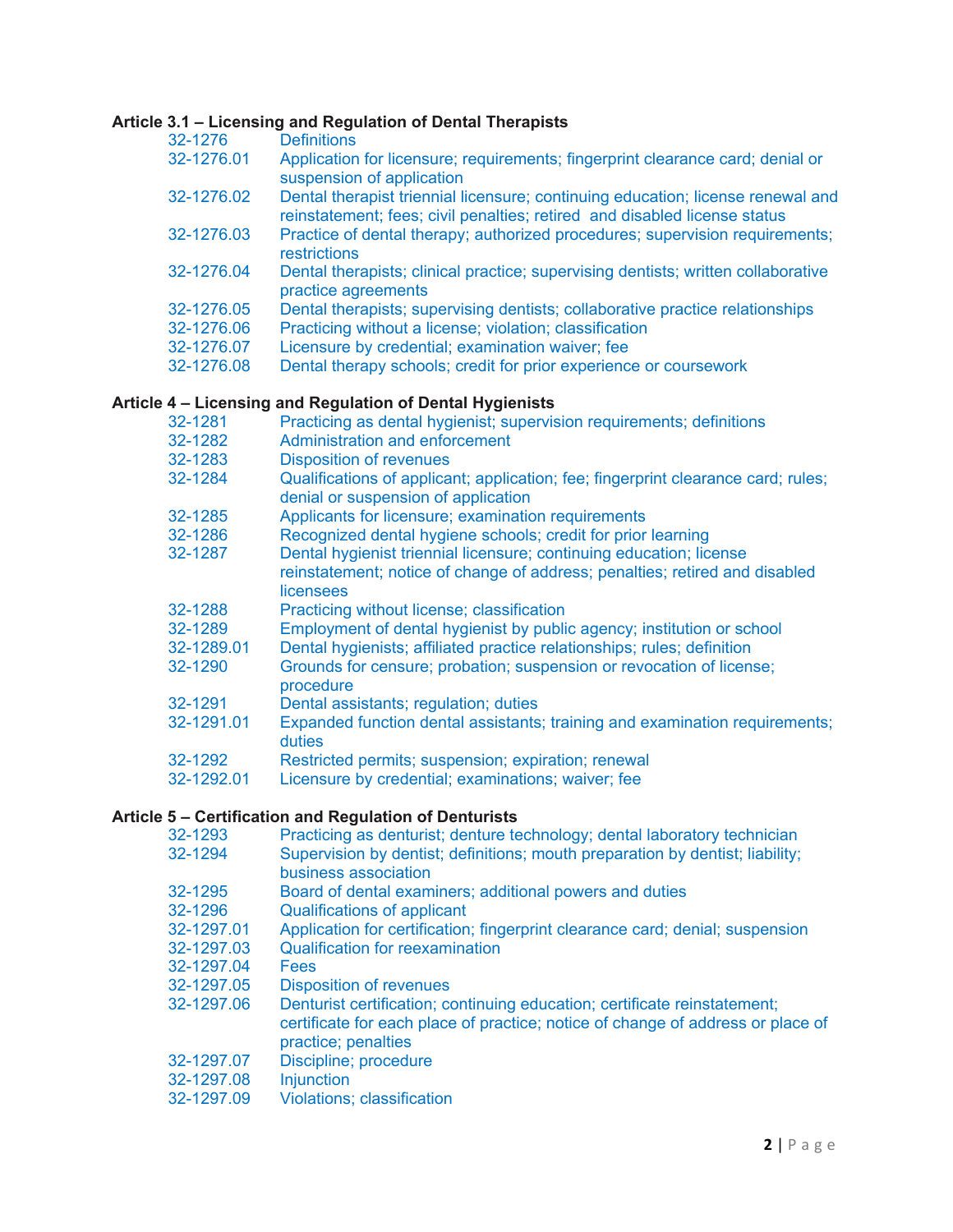# **Article 6 – Dispensing of Drugs and Devices**

Dispensing of drugs and devices; conditions; civil penalty; definition

# **Article 7 – Rehabilitation**

Substance abuse treatment and rehabilitation program; private contract; funding; confidential stipulation agreement

# **Article 8 – Mobile Dental Facilities and Portable Dental Units**

- 32-1299.21<br>32-1299.22
- 32-1299.22 Mobile dental facilities; portable dental units; permits; exceptions<br>32-1299.23 Permit application: fees: renewal: notification of changes
- 32-1299.23 Permit application; fees; renewal; notification of changes<br>32-1299.24 Standards of operation and practice
- Standards of operation and practice
- 32-1299.25 Informed consent; information for patients<br>32-1299.26 Disciplinary actions; cessation of operation
- Disciplinary actions; cessation of operation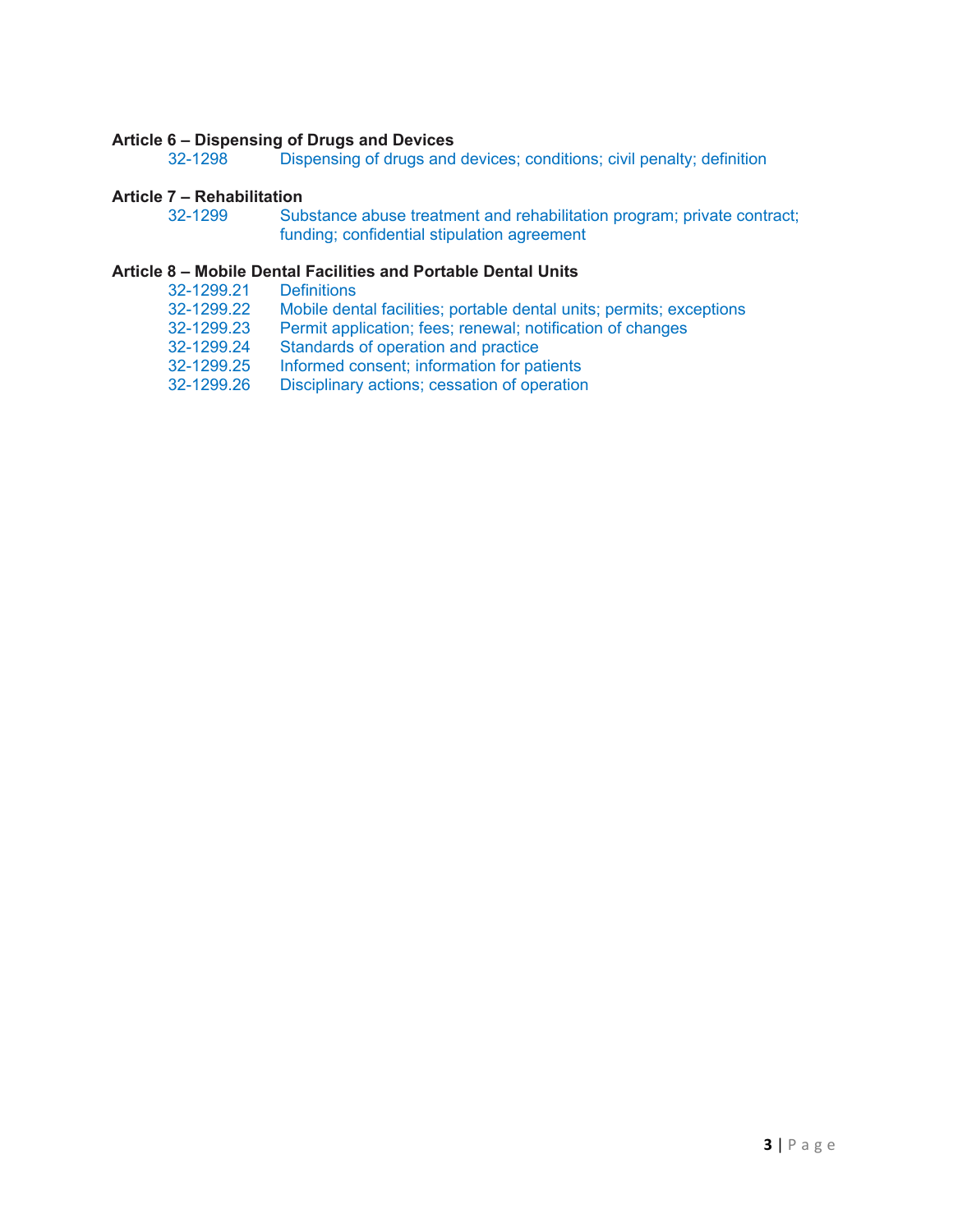# ARIZONA ADMINISTRATIVE CODE (RULES)

# **Article 1 – Definitions**

R4-11-101<br>R4-11-102 R4-11-102 Renumbered<br>R4-11-103 Renumbered Renumbered<br>Repealed R4-11-104 Repealed<br>R4-11-105 Repealed R4-11-105

## **Article 2 – Licensure by Credential**

| R4-11-201 | <b>Clinical Examination; Requirements</b>                                |
|-----------|--------------------------------------------------------------------------|
| R4-11-202 | Dental Licensure by Credential; Application                              |
| R4-11-203 | Dental Hygienist Licensure by Credential; Application                    |
| R4-11-204 | Dental Assistant Radiography Certification by Credential                 |
| R4-11-205 | Application for Dental Assistant Radiography Certification by Credential |
| R4-11-206 | <b>Repealed</b>                                                          |
| R4-11-207 | <b>Repealed</b>                                                          |
| R4-11-208 | <b>Repealed</b>                                                          |
| R4-11-209 | <b>Repealed</b>                                                          |
| R4-11-210 | <b>Repealed</b>                                                          |
| R4-11-211 | <b>Repealed</b>                                                          |
| R4-11-212 | <b>Repealed</b>                                                          |
| R4-11-213 | <b>Repealed</b>                                                          |
| R4-11-214 | <b>Repealed</b>                                                          |
| R4-11-215 | <b>Repealed</b>                                                          |
| R4-11-216 | <b>Repealed</b>                                                          |

## **Article 3 – Examinations, Licensing Qualifications, Application and Renewal, Time-Frames**

| R4-11-301 | Application                                                                                                                                                                                                                                                                                                                               |
|-----------|-------------------------------------------------------------------------------------------------------------------------------------------------------------------------------------------------------------------------------------------------------------------------------------------------------------------------------------------|
| R4-11-302 | <b>Repealed</b>                                                                                                                                                                                                                                                                                                                           |
| R4-11-303 | Application Processing Procedures; Issuance, Denial, and Renewal of Dental<br>Licenses, Restricted Permits, Dental Hygiene Licenses, Dental Consultant<br>Licenses, Denturist Certificate, Drug or Device Dispensing Registrations,<br>Business Entity Registration and Mobile Dental Facility and Portable Dental<br><b>Unit Permits</b> |
| R4-11-304 | Application Processing Procedures; Issuance and Denial of Dental Assistant<br><b>Certificates Radiography Certification by Credential</b>                                                                                                                                                                                                 |
| R4-11-305 | Application Processing Procedures; Issuance, Denial, and Renewal of<br>General Anesthesia and Deep Sedation Permits, Parental Sedation Permits,<br>Oral Sedation Permits, and Permit to Employ a Physician Anesthesiologist or<br><b>CNRA 11</b>                                                                                          |

### **Article 4 – Fees**

| R4-11-401 | <b>Retired or Disabled Licensure Renewal Fee</b> |
|-----------|--------------------------------------------------|
| R4-11-402 | <b>Business Entity Fees</b>                      |
| R4-11-403 | <b>Licensing Fees</b>                            |
| R4-11-404 | <b>Repealed</b>                                  |
| R4-11-405 | <b>Charges for Board Services</b>                |
|           |                                                  |

- R4-11-406 Anesthesia and Sedation Permit Fees
- R4-11-407 Renumbered<br>R4-11-408 Repealed
- 
- R4-11-408 Repealed<br>R4-11-409 Repealed R4-11-409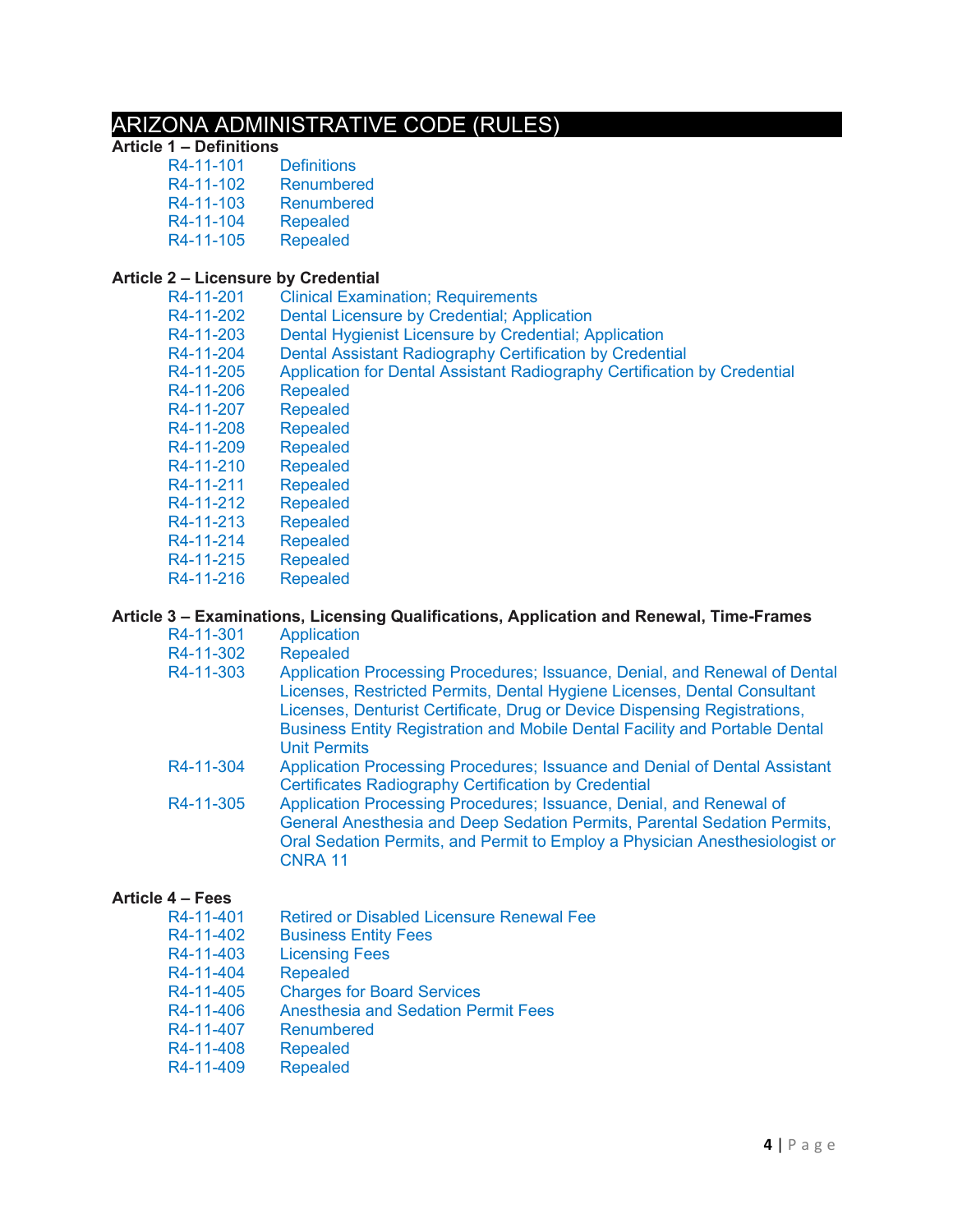#### **Article 5 – Dentists**

| R4-11-501 | <b>Dentist of Record</b>   |
|-----------|----------------------------|
| R4-11-502 | <b>Affiliated Practice</b> |
| R4-11-504 | Renumbered                 |
| R4-11-505 | <b>Repealed</b>            |
| R4-11-506 | <b>Repealed</b>            |

#### **Article 6 – Dental Hygienists**

| <b>Duties and Qualifications</b>                |
|-------------------------------------------------|
| <b>Care of Homebound Patients</b>               |
| <b>Limitation on Number Supervised</b>          |
| <b>Selection Committee and Process</b>          |
| <b>Dental Hygiene Committee</b>                 |
| <b>Candidate Qualifications and Submissions</b> |
| Duties of the Dental Hygiene Committee          |
| <b>Dental Hygiene Consultants</b>               |
| <b>Affiliated Practice</b>                      |
|                                                 |

#### **Article 7 – Dental Assistants**

| R4-11-701 | Procedures and Functions Performed by a Dental Assistant under<br><b>Supervision</b>        |
|-----------|---------------------------------------------------------------------------------------------|
| R4-11-702 | Limitations on Procedures or Functions Performed by a Dental Assistant<br>under Supervision |
| R4-11-703 | Repealed                                                                                    |
| R4-11-704 | <b>Repealed</b>                                                                             |
| R4-11-705 | <b>Repealed</b>                                                                             |
| R4-11-706 | <b>Repealed</b>                                                                             |
| R4-11-707 | <b>Repealed</b>                                                                             |
| R4-11-708 | <b>Repealed</b>                                                                             |
| R4-11-709 | <b>Repealed</b>                                                                             |
| R4-11-710 | <b>Repealed</b>                                                                             |

#### **Article 8 – Denturists**

| R4-11-801 | <b>Expired</b>    |
|-----------|-------------------|
| R4-11-802 | <b>Expired</b>    |
| R4-11-803 | <b>Renumbered</b> |
| R4-11-804 | Renumbered        |
| R4-11-805 | Renumbered        |
| R4-11-806 | <b>Renumbered</b> |

#### **Article 9 – Restricted Permits**

| <b>Application for Restricted Permit</b>               |
|--------------------------------------------------------|
| <b>Issuance of a Restricted Permit</b>                 |
| Recognition of a Charitable Dental Clinic Organization |
| <b>Determination of Minimum Rate</b>                   |
| <b>Expired</b>                                         |
| <b>Expired</b>                                         |
| <b>Repealed</b>                                        |
| <b>Repealed</b>                                        |
| Renumbered                                             |
|                                                        |

#### **Article 10 – Dental Technicians**

R4-11-1001 Expired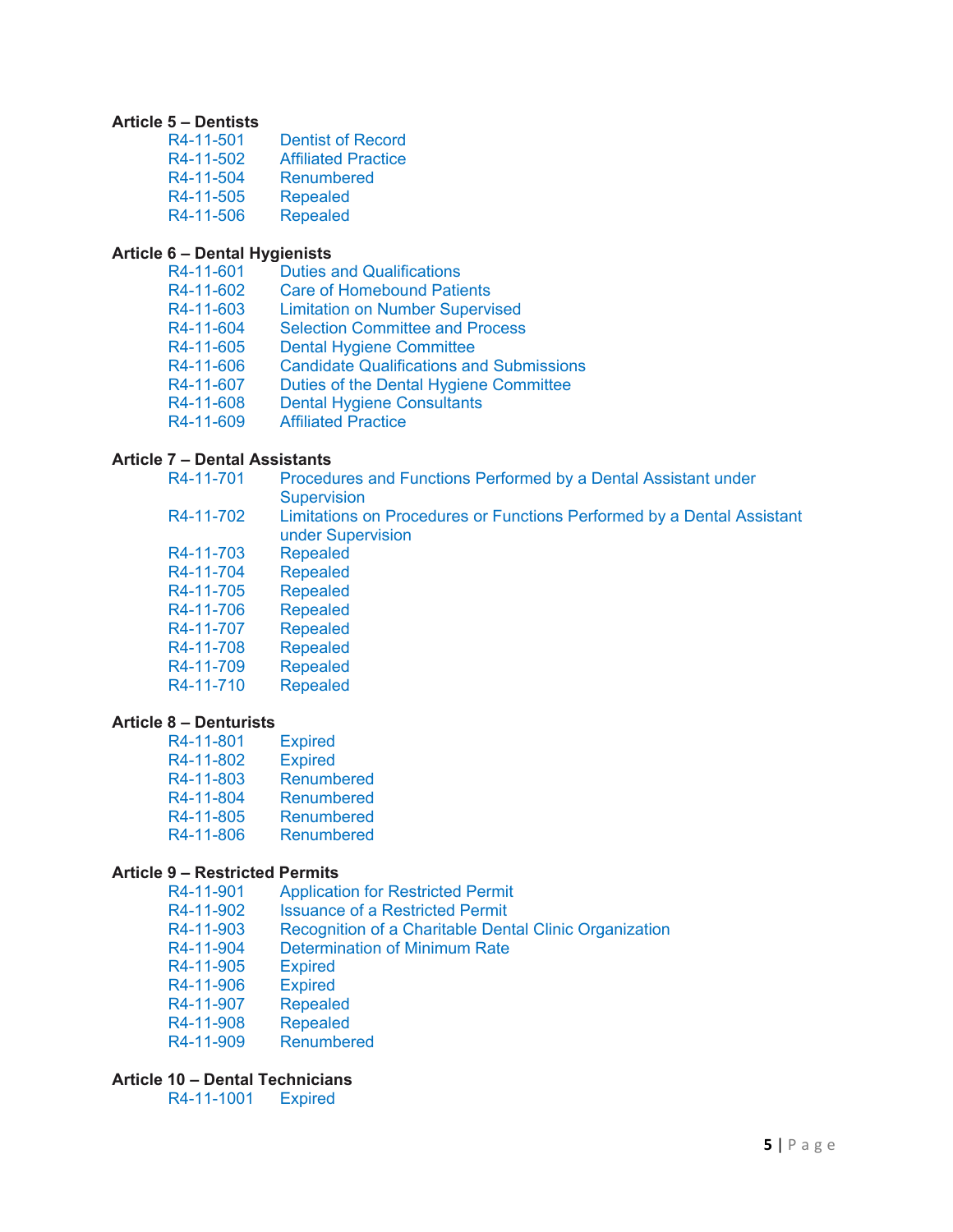| R4-11-1002 | <b>Expired</b>    |
|------------|-------------------|
| R4-11-1003 | <b>Renumbered</b> |
| R4-11-1004 | Renumbered        |
| R4-11-1005 | <b>Renumbered</b> |
| R4-11-1006 | <b>Repealed</b>   |

#### **Article 11 – Advertising**

R4-11-1101 Advertising R4-11-1102 Advertising as a Recognized Specialist R4-11-1103 Reserved<br>R4-11-1104 Repealed R4-11-1104 Repealed<br>R4-11-1105 Repealed R4-11-1105

#### **Article 12 – Continuing Dental Education and Renewal Requirements**

| R4-11-1201 | <b>Continuing Dental Education</b>                                     |
|------------|------------------------------------------------------------------------|
| R4-11-1202 | <b>Continuing Dental Education Compliance and Renewal Requirements</b> |
| R4-11-1203 | <b>Dentists and Dental Consultants</b>                                 |
| R4-11-1204 | <b>Dental Hygienists</b>                                               |
| R4-11-1205 | <b>Denturists</b>                                                      |
| R4-11-1206 | <b>Restricted Permit Holders - Dental</b>                              |
| R4-11-1207 | Restricted Permit Holders - Dental Hygiene                             |
| R4-11-1208 | <b>Retired Licensees or Certificate Holders</b>                        |
| R4-11-1209 | <b>Types of Courses</b>                                                |
|            |                                                                        |

#### **Article 13 – General Anesthesia and Sedation**

| R4-11-1301 | <b>General Anesthesia and Deep Sedation</b> |
|------------|---------------------------------------------|
|            | R4-11-1302 Parenteral Sedation              |

- 
- R4-11-1303 Oral Sedation<br>R4-11-1304 Permit to Emp Permit to Employ or Work with a Physician Anesthesiologist or Certified Registered Nurse Anesthetist (CNRA)
- R4-11-1305 Reports of Adverse Occurrences
- R4-11-1306 Education; Continued Competency
- R4-11-1307 Renewal of Permit

#### **Article 14 – Dispensing Drugs and Devices**

- R4-11-1401 Prescribing R4-11-1402 Labeling and Dispensing R4-11-1403 Storage and Packaging R4-11-1404 Recordkeeping R4-11-1405 Compliance<br>R4-11-1406 Dispensing fo
- Dispensing for Profit Registration and Renewal<br>Renumbered
- R4-11-1407<br>R4-11-1408
- Renumbered
- R4-11-1409 Repealed

#### **Article 15 – Complaints, Investigations, Disciplinary Action**

- R4-11-1501 Ex-parte Communication
- R4-11-1502 Dental Consultant Qualifications
- R4-11-1503 Initial Complaint Review
- R4-11-1504 Postponement of Interview

#### **Article 16 – Expired**

R4-11-1601 Expired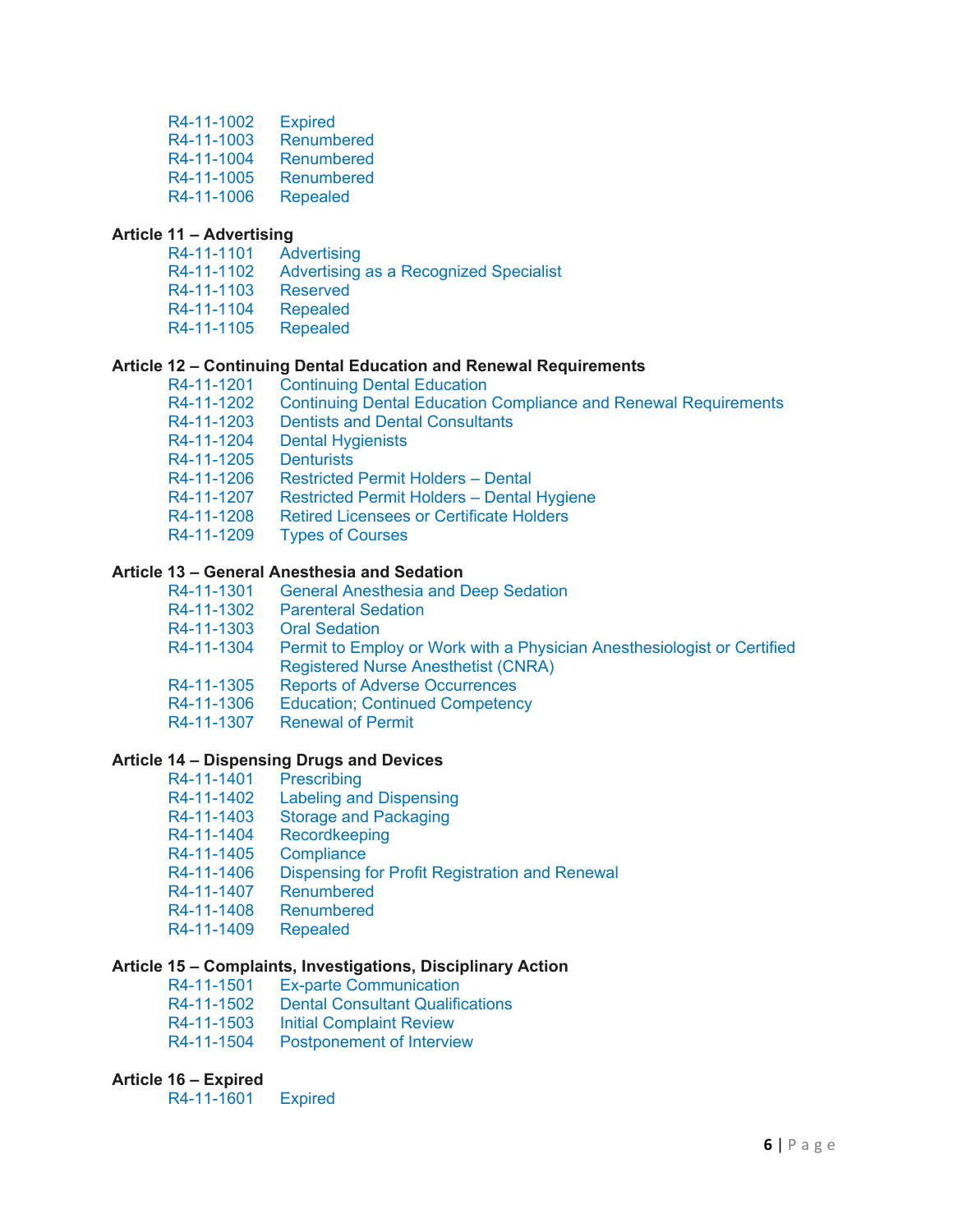#### **Article 17 – Rehearing or Review**

R4-11-1701 Procedure

#### **Article 18 – Business Entities**

R4-11-1801 Application R4-11-1802 Display of Registration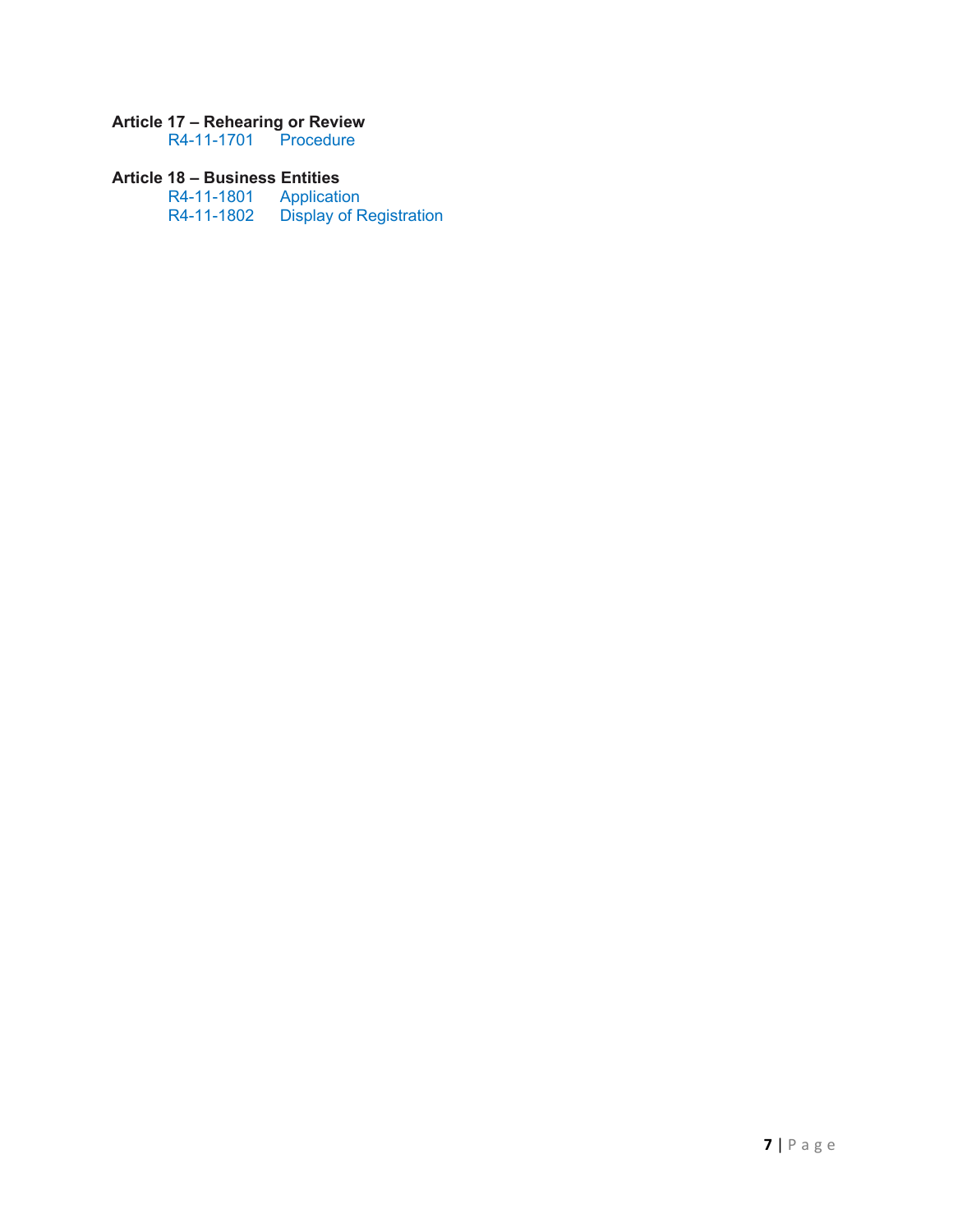## **ARIZONA REVISED STATUTES Dentistry – Chapter 11 Article 1 – Dental Board**

32-1201. Definitions

In this chapter, unless the context otherwise requires:

1. "Affiliated practice dental hygienist" means any licensed dental hygienist who is able, pursuant to section 32-1289.01, to initiate treatment based on the dental hygienist's assessment of a patient's needs according to the terms of a written affiliated practice agreement with a dentist, to treat the patient without the presence of a dentist and to maintain a provider-patient relationship.

2. "Auxiliary personnel" means all dental assistants, dental technicians, dental x-ray technicians and other persons employed by dentists or firms and businesses providing dental services to dentists.

3. "Board" means the state board of dental examiners.

4. "Business entity" means a business organization that has an ownership that includes any persons who are not licensed or certified to provide dental services in this state, that offers to the public professional services regulated by the board and that is established pursuant to the laws of any state or foreign country.

5. "Dental assistant" means any person who acts as an assistant to a dentist, dental therapist or dental hygienist by rendering personal services to a patient that involve close proximity to the patient while the patient is under treatment or observation or undergoing diagnostic procedures.

6. "Dental hygienist" means any person who is licensed and engaged in the general practice of dental hygiene and all related and associated duties, including educational, clinical and therapeutic dental hygiene procedures.

7. "Dental incompetence" means lacking in sufficient dentistry knowledge or skills, or both, in that field of dentistry in which the dentist, dental therapist, denturist or dental hygienist concerned engages, to a degree likely to endanger the health of that person's patients.

8. "Dental laboratory technician" means any person, other than a licensed dentist, who, pursuant to a written work order of a dentist, fabricates artificial teeth, prosthetic appliances or other mechanical and artificial contrivances designed to correct or alleviate injuries or defects, both developmental and acquired, disorders or deficiencies of the human oral cavity, teeth, investing tissues, maxilla or mandible or adjacent associated structures.

9. "Dental therapist" means any person who is licensed and engaged in the general practice of dental therapy and all related and associated duties, including educational, clinical and therapeutic dental therapy procedures.

10. "Dental x-ray laboratory technician" means any person, other than a licensed dentist, who, pursuant to a written work order of a dentist, performs dental and maxillofacial radiography, including cephalometrics, panoramic and maxillofacial tomography and other dental related nonfluoroscopic diagnostic imaging modalities.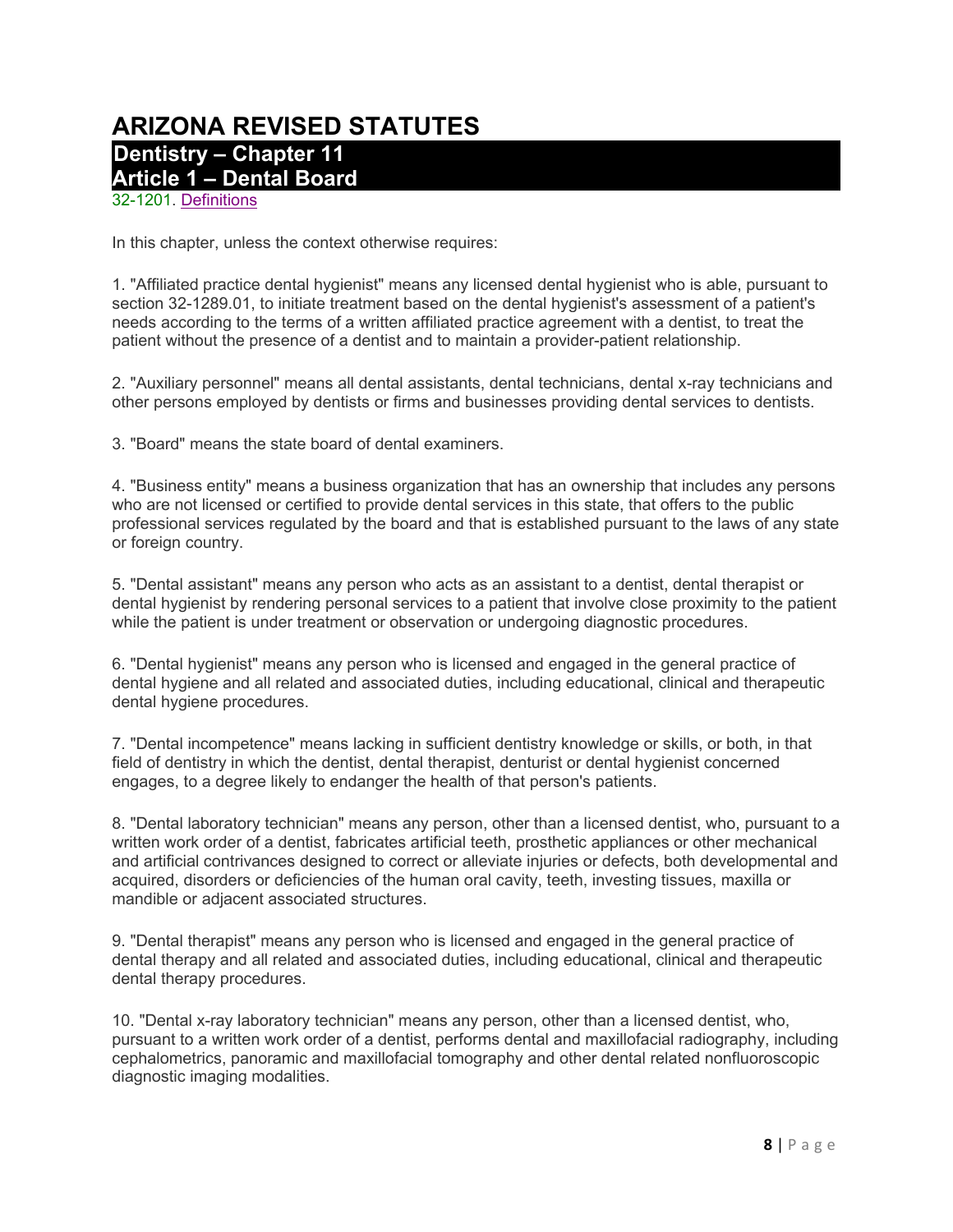11. "Dentistry", "dentist" and "dental" mean the general practice of dentistry and all specialties or restricted practices of dentistry.

12. "Denturist" means a person practicing denture technology pursuant to article 5 of this chapter.

13. "Disciplinary action" means regulatory sanctions that are imposed by the board in combination with, or as an alternative to, revocation or suspension of a license and that may include:

(a) Imposition of an administrative penalty in an amount not to exceed two thousand dollars for each violation of this chapter or rules adopted under this chapter.

(b) Imposition of restrictions on the scope of practice.

(c) Imposition of peer review and professional education requirements.

(d) Imposition of censure or probation requirements best adapted to protect the public welfare, which may include a requirement for restitution to the patient resulting from violations of this chapter or rules adopted under this chapter.

14. "Irregularities in billing" means submitting any claim, bill or government assistance claim to any patient, responsible party or third-party payor for dental services rendered that is materially false with the intent to receive unearned income as evidenced by any of the following:

(a) Charges for services not rendered.

(b) Any treatment date that does not accurately reflect the date when the service and procedures were actually completed.

(c) Any description of a dental service or procedure that does not accurately reflect the actual work completed.

(d) Any charge for a service or procedure that cannot be clinically justified or determined to be necessary.

(e) Any statement that is material to the claim and that the licensee knows is false or misleading.

(f) An abrogation of the copayment provisions of a dental insurance contract by a waiver of all or a part of the copayment from the patient if this results in an excessive or fraudulent charge to a third party or if the waiver is used as an enticement to receive dental services from that provider. This subdivision does not interfere with a contractual relationship between a third-party payor and a licensee or business entity registered with the board.

(g) Any other practice in billing that results in excessive or fraudulent charges to the patient.

15. "Letter of concern" means an advisory letter to notify a licensee or a registered business entity that, while the evidence does not warrant disciplinary action, the board believes that the licensee or registered business entity should modify or eliminate certain practices and that continuation of the activities that led to the information being submitted to the board may result in board action against the practitioner's license or the business entity's registration. A letter of concern is not a disciplinary action. A letter of concern is a public document and may be used in a future disciplinary action.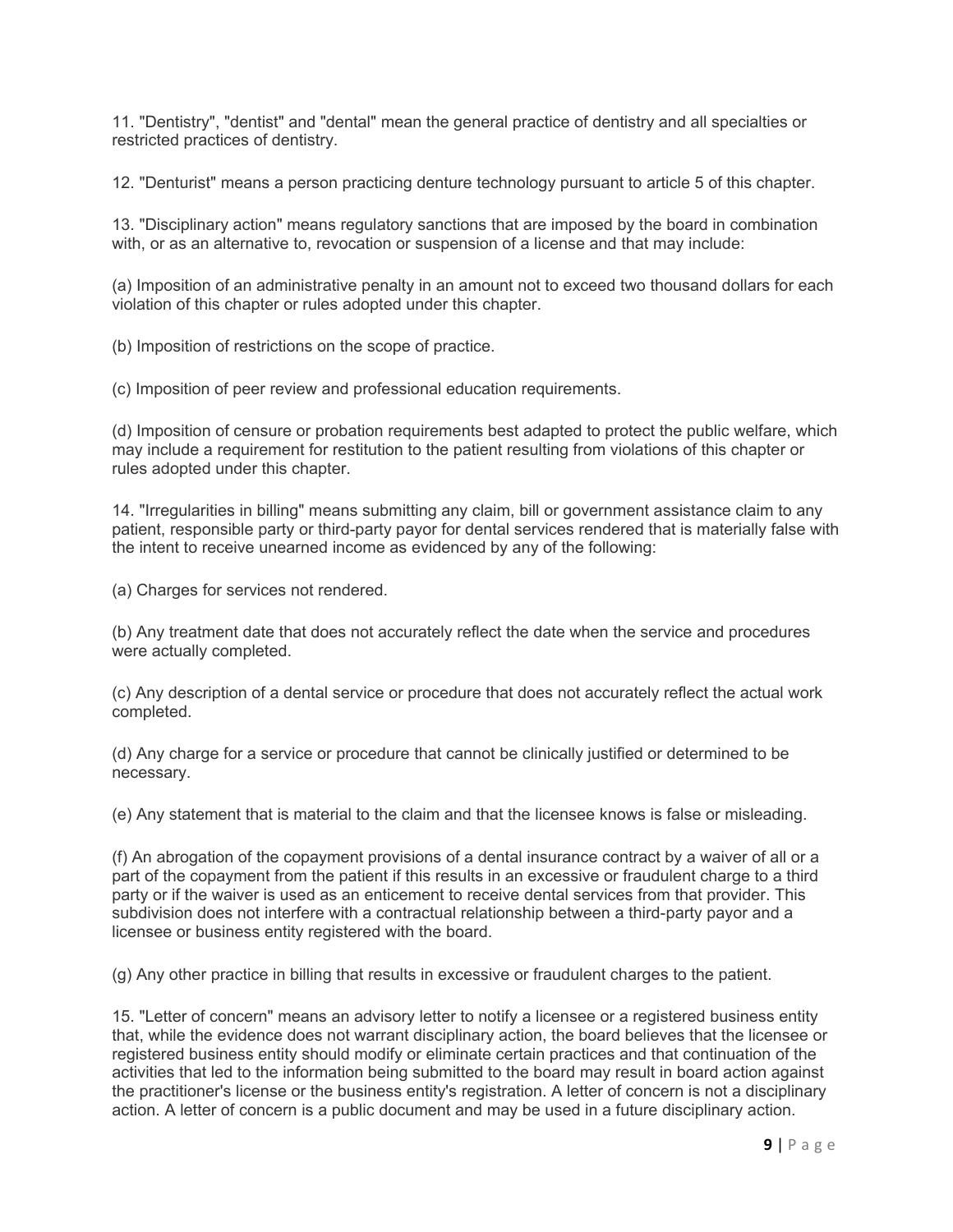16. "Licensed" means licensed pursuant to this chapter.

17. "Place of practice" means each physical location at which a person who is licensed pursuant to this chapter performs services subject to this chapter.

18. "Primary mailing address" means the address on file with the board and to which official board correspondence, notices or documents are delivered in a manner determined by the board.

19. "Recognized dental hygiene school" means a school that has a dental hygiene program with a minimum two academic year curriculum, or the equivalent of four semesters, and that is approved by the board and accredited by the American dental association commission on dental accreditation.

20. "Recognized dental school" means a dental school that is accredited by the American dental association commission on dental accreditation.

21. "Recognized dental therapy school" means a school that is accredited or that has received initial accreditation by the American dental association commission on dental accreditation.

22. "Recognized denturist school" means a denturist school that maintains standards of entrance, study and graduation and that is accredited by the United States department of education or the council on higher education accreditation.

23. "Supervised personnel" means all dental hygienists, dental assistants, dental laboratory technicians, dental therapists, denturists, dental x-ray laboratory technicians and other persons supervised by licensed dentists.

24. "Teledentistry" means the use of data transmitted through interactive audio, video or data communications for the purposes of examination, diagnosis, treatment planning, consultation and directing the delivery of treatment by dentists and dental providers in settings permissible under this chapter or specified in rules adopted by the board.

#### 32-1201.01. Definition of unprofessional conduct

For the purposes of this chapter, "unprofessional conduct" means the following acts, whether occurring in this state or elsewhere:

1. Intentionally betraying a professional confidence or intentionally violating a privileged communication except as either of these may otherwise be required by law. This paragraph does not prevent members of the board from the full and free exchange of information with the licensing and disciplinary boards of other states, territories or districts of the United States or foreign countries, with the Arizona state dental association or any of its component societies or with the dental societies of other states, counties, districts, territories or foreign countries.

2. Using controlled substances as defined in section 36-2501, narcotic drugs, dangerous drugs or marijuana as defined in section 13-3401, or hypnotic drugs, including acetylurea derivatives, barbituric acid derivatives, chloral, paraldehyde, phenylhydantoin derivatives, sulfonmethane derivatives or any compounds, mixtures or preparations that may be used for producing hypnotic effects, or alcohol to the extent that it affects the ability of the dentist, dental therapist, denturist or dental hygienist to practice that person's profession.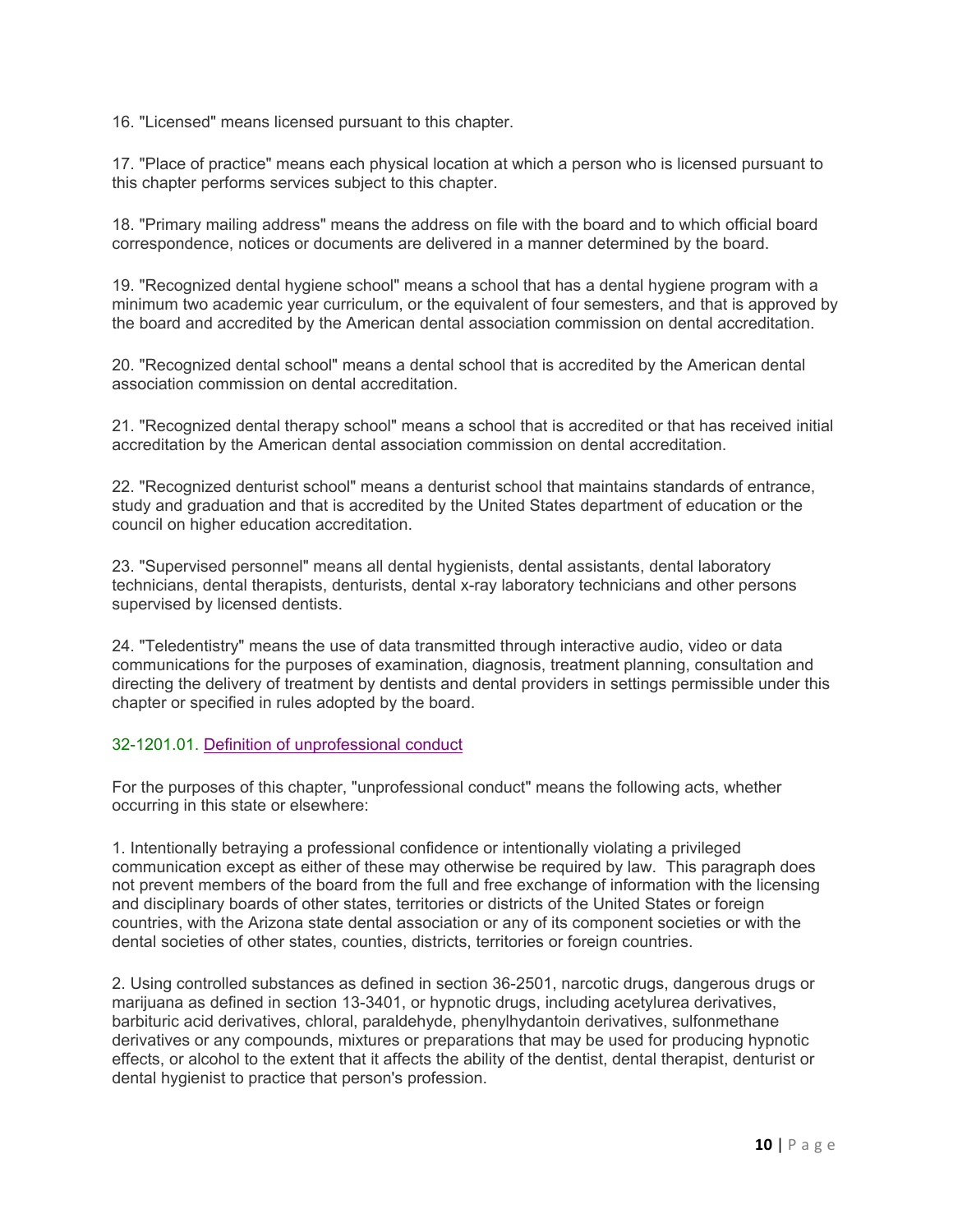3. Prescribing, dispensing or using drugs for other than accepted dental therapeutic purposes or for other than medically indicated supportive therapy in conjunction with managing a patient's dental needs.

4. Committing gross malpractice or repeated acts constituting malpractice.

5. Acting or assuming to act as a member of the board if this is not true.

6. Procuring or attempting to procure a certificate of the national board of dental examiners or a license to practice dentistry or dental hygiene by fraud or misrepresentation or by knowingly taking advantage of the mistake of another.

7. Having professional connection with or lending one's name to an illegal practitioner of dentistry or any of the other healing arts.

8. Representing that a manifestly not correctable condition, disease, injury, ailment or infirmity can be permanently corrected, or that a correctable condition, disease, injury, ailment or infirmity can be corrected within a stated time, if this is not true.

9. Offering, undertaking or agreeing to correct, cure or treat a condition, disease, injury, ailment or infirmity by a secret means, method, device or instrumentality.

10. Refusing to divulge to the board, on reasonable notice and demand, the means, method, device or instrumentality used in the treatment of a condition, disease, injury, ailment or infirmity.

11. Dividing a professional fee or offering, providing or receiving any consideration for patient referrals among or between dental care providers or dental care institutions or entities. This paragraph does not prohibit the division of fees among licensees who are engaged in a bona fide employment, partnership, corporate or contractual relationship for the delivery of professional services.

12. Knowingly making any false or fraudulent statement, written or oral, in connection with the practice of dentistry.

13. Having a license refused, revoked or suspended or any other disciplinary action taken against a dentist by, or voluntarily surrendering a license in lieu of disciplinary action to, any other state, territory, district or country, unless the board finds that this action was not taken for reasons that relate to the person's ability to safely and skillfully practice dentistry or to any act of unprofessional conduct.

14. Committing any conduct or practice that constitutes a danger to the health, welfare or safety of the patient or the public.

15. Obtaining a fee by fraud or misrepresentation, or wilfully or intentionally filing a fraudulent claim with a third party for services rendered or to be rendered to a patient.

16. Committing repeated irregularities in billing.

17. Employing unlicensed persons to perform or aiding and abetting unlicensed persons in the performance of work that can be done legally only by licensed persons.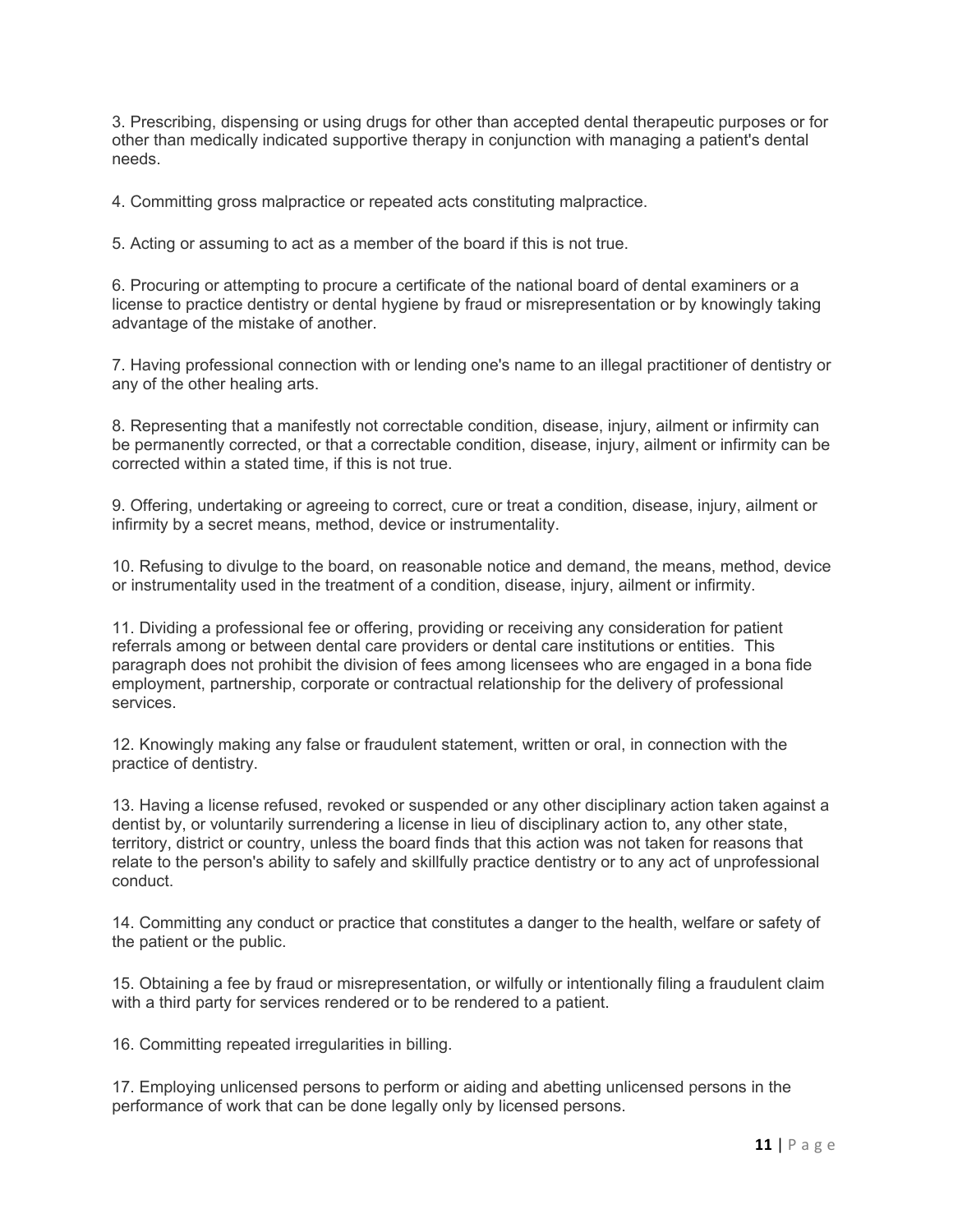18. Practicing dentistry under a false or assumed name in this state, other than as allowed by section 32-1262.

19. Wilfully or intentionally causing or permitting supervised personnel or auxiliary personnel operating under the licensee's supervision to commit illegal acts or perform an act or operation other than that permitted under article 4 of this chapter and rules adopted by the board pursuant to section 32-1282.

20. Committing the following advertising practices:

(a) Publishing or circulating, directly or indirectly, any false, fraudulent or misleading statements concerning the skill, methods or practices of the licensee or of any other person.

(b) Advertising in any manner that tends to deceive or defraud the public.

21. Failing to dispense drugs and devices in compliance with article 6 of this chapter.

22. Failing to comply with a board order, including an order of censure or probation.

23. Failing to comply with a board subpoena in a timely manner.

24. Failing or refusing to maintain adequate patient records.

25. Failing to allow properly authorized board personnel, on demand, to inspect the place of practice and examine and have access to documents, books, reports and records maintained by the licensee or certificate holder that relate to the dental practice or dental-related activity.

26. Refusing to submit to a body fluid examination as required through a monitored treatment program or pursuant to a board investigation into a licensee's or certificate holder's alleged substance abuse.

27. Failing to inform a patient of the type of material the dentist will use in the patient's dental filling and the reason why the dentist is using that particular filling.

28. Failing to report in writing to the board any evidence that a dentist, dental therapist, denturist or dental hygienist is or may be:

(a) Professionally incompetent.

(b) Engaging in unprofessional conduct.

(c) Impaired by drugs or alcohol.

(d) Mentally or physically unable to safely engage in the activities of a dentist, dental therapist, denturist or dental hygienist pursuant to this chapter.

29. Filing a false report pursuant to paragraph 28 of this section.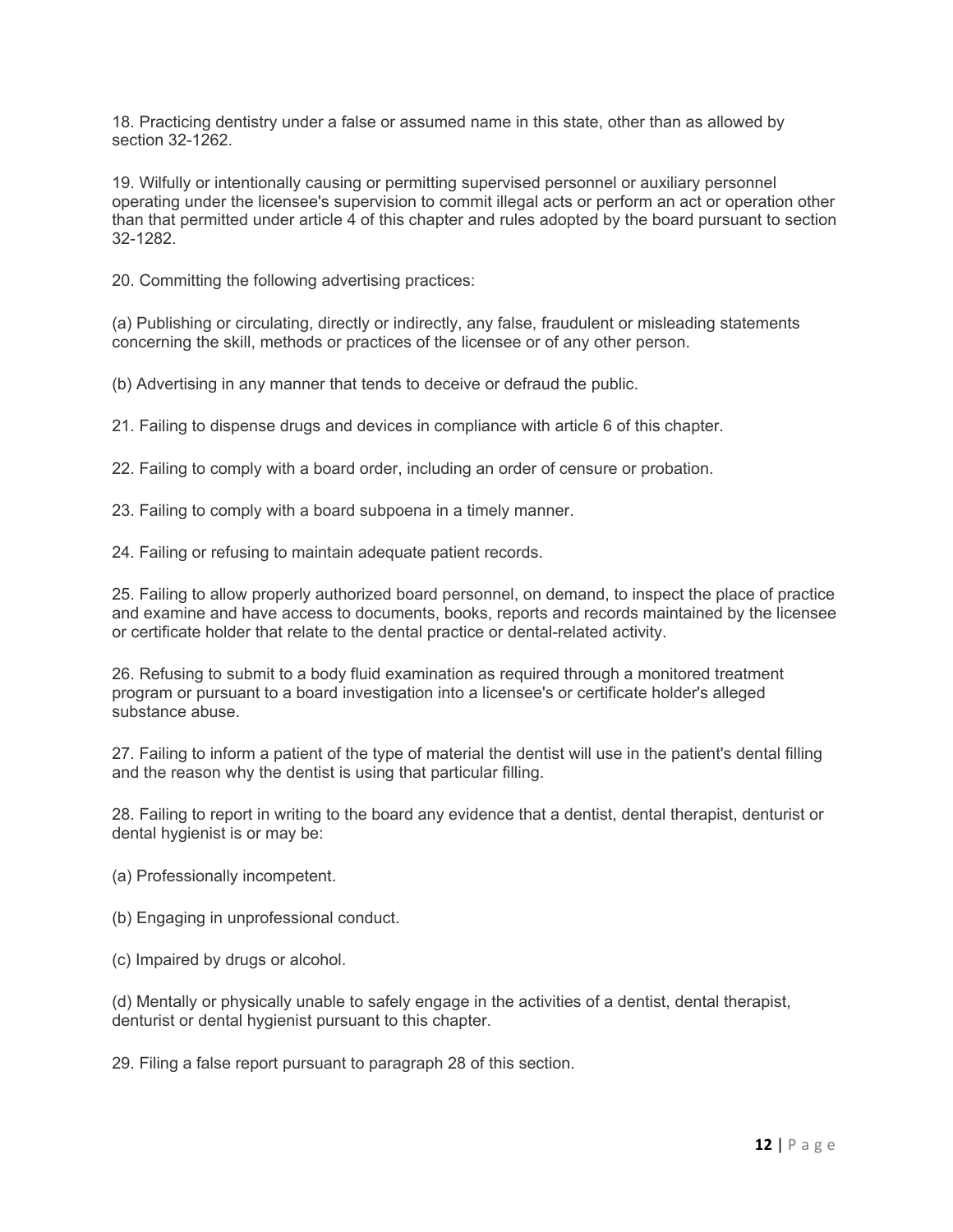30. Practicing dentistry, dental therapy, dental hygiene or denturism in a business entity that is not registered with the board as required by section 32-1213.

31. Dispensing a schedule II controlled substance that is an opioid.

32. Providing services or procedures as a dental therapist that exceed the scope of practice or exceed the services or procedures authorized in the written collaborative practice agreement.

#### 32-1202. Scope of practice; practice of dentistry

For the purposes of this chapter, the practice of dentistry is the diagnosis, surgical or nonsurgical treatment and performance of related adjunctive procedures for any disease, pain, deformity, deficiency, injury or physical condition of the human tooth or teeth, alveolar process, gums, lips, cheek, jaws, oral cavity and associated tissues, including the removal of stains, discolorations and concretions.

#### 32-1203. State board of dental examiners; qualifications of members; terms

A. The state board of dental examiners is established consisting of six licensed dentists, two licensed dental hygienists, two public members and one business entity member appointed by the governor for a term of four years, to begin and end on January 1.

B. Before appointment by the governor, a prospective member of the board shall submit a full set of fingerprints to the governor for the purpose of obtaining a state and federal criminal records check pursuant to section 41-1750 and Public Law 92-544. The department of public safety may exchange this fingerprint data with the federal bureau of investigation.

C. The business entity member and the public members may participate in all board proceedings and determinations, except in the preparing, giving or grading of examinations for licensure. Dental hygienist board members may participate in all board proceedings and determinations, except in the preparing, giving and grading of examinations that do not relate to dental hygiene procedures.

D. A board member shall not serve more than two consecutive terms.

E. For the purposes of this section, business entity member does not include a person who is licensed pursuant to this chapter.

#### 32-1204. Removal from office

The governor may remove a member of the board for persistent neglect of duty, incompetency, unfair, biased, partial or dishonorable conduct, or gross immorality. Conviction of a felony or revocation of the dental license of a member of the board shall ipso facto terminate his membership.

#### 32-1205. Organization; meetings; quorum; staff

A. The board shall elect from its membership a president and a vice-president who shall act also as secretary-treasurer.

B. Board meetings shall be conducted pursuant to title 38, chapter 3, article 3.1. A majority of the board constitutes a quorum. Beginning September 1, 2015, meetings held pursuant to this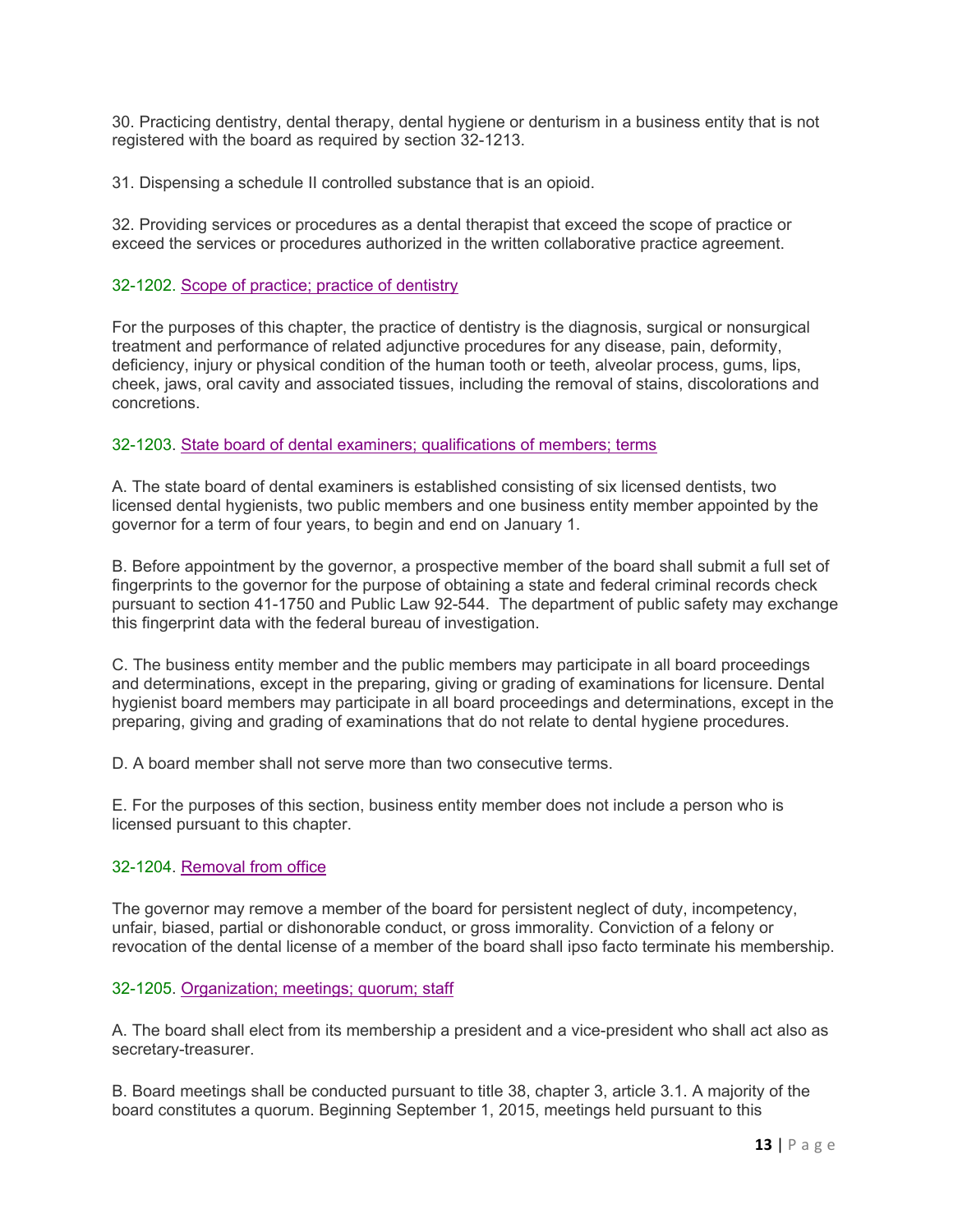subsection shall be audio recorded and the audio recording shall be posted to the board's website within five business days after the meeting.

C. The board may employ an executive director, subject to title 41, chapter 4, article 4 and legislative appropriation.

D. The board or the executive director may employ personnel, as necessary, subject to title 41, chapter 4, article 4 and legislative appropriation.

#### 32-1206. Compensation of board

Members of the board are entitled to receive compensation in the amount of two hundred fifty dollars for each day actually spent in performing necessary work authorized by the board and all expenses necessarily and properly incurred while performing this work.

32-1207. Powers and duties; executive director; immunity; fees; definition

#### A. The board shall:

1. Adopt rules that are not inconsistent with this chapter for regulating its own conduct, for holding examinations and for regulating the practice of dentists and supervised personnel and registered business entities, provided:

(a) Regulation of supervised personnel is based on the degree of education and training of the supervised personnel, the state of scientific technology available and the necessary degree of supervision of the supervised personnel by dentists.

(b) Except as provided pursuant to sections 32-1276.03 and 32-1281, only licensed dentists may perform diagnosis and treatment planning, prescribe medication and perform surgical procedures on hard and soft tissues.

(c) Only a licensed dentist, a dental therapist either under the direct supervision of a dentist or pursuant to a written collaborative practice agreement or a dental hygienist in consultation with a dentist may perform examinations, oral health assessments and treatment sequencing for dental hygiene procedures.

#### 2. Adopt a seal.

3. Maintain a record that is available to the board at all times of its acts and proceedings, including the issuance, denial, renewal, suspension or revocation of licenses and the disposition of complaints. The existence of a pending complaint or investigation shall not be disclosed to the public. Records of complaints shall be available to the public, except only as follows:

(a) If the board dismisses or terminates a complaint, the record of the complaint shall not be available to the public.

(b) If the board has issued a nondisciplinary letter of concern, the record of the complaint shall be available to the public only for a period of five years after the date the board issued the letter of concern.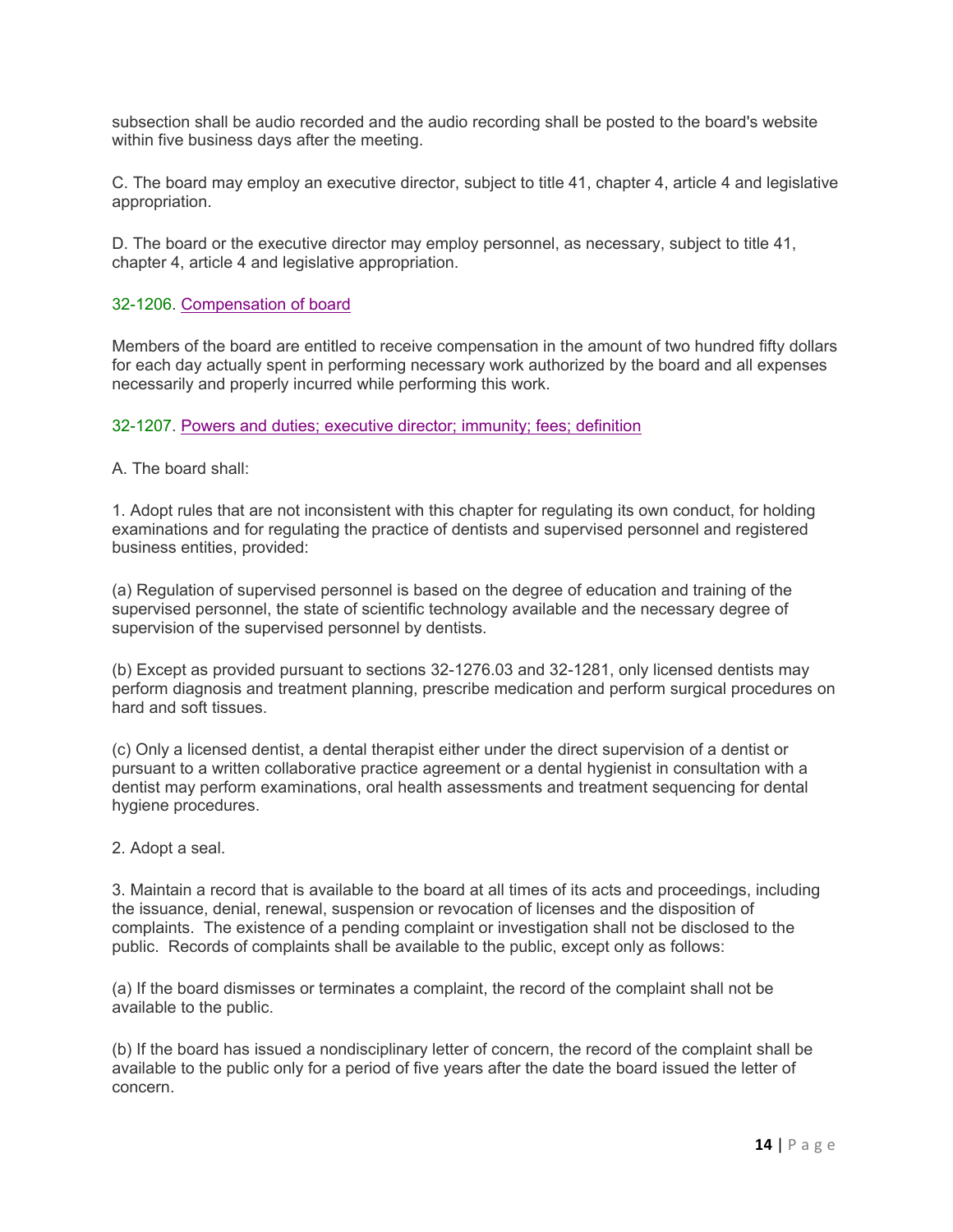(c) If the board has required additional nondisciplinary continuing education pursuant to section 32- 1263.01 but has not taken further action, the record of the complaint shall be available to the public only for a period of five years after the licensee satisfies this requirement.

(d) If the board has assessed a nondisciplinary civil penalty pursuant to section 32-1208 but has not taken further action, the record of the complaint shall be available to the public only for a period of five years after the licensee satisfies this requirement.

4. Establish a uniform and reasonable standard of minimum educational requirements consistent with the accreditation standards of the American dental association commission on dental accreditation to be observed by dental schools, dental therapy schools and dental hygiene schools in order to be classified as recognized dental schools, dental therapy schools or dental hygiene schools.

5. Establish a uniform and reasonable standard of minimum educational requirements that are consistent with the accreditation standards of the United States department of education or the council on higher education accreditation and that must be observed by denture technology schools in order to be classified as recognized denture technology schools.

6. Determine the reputability and classification of dental schools, dental therapy schools, dental hygiene schools and denture technology schools in accordance with their compliance with the standard set forth in paragraph 4 or 5 of this subsection, whichever is applicable.

7. Issue licenses to persons who the board determines are eligible for licensure pursuant to this chapter.

8. Determine the eligibility of applicants for restricted permits and issue restricted permits to those found eligible.

9. Pursuant to section 32-1263.02, investigate charges of misconduct on the part of licensees and persons to whom restricted permits have been issued.

10. Issue a letter of concern, which is not a disciplinary action but refers to practices that may lead to a violation and to disciplinary action.

11. Issue decrees of censure, fix periods and terms of probation, suspend or revoke licenses, certificates and restricted permits, as the facts may warrant, and reinstate licenses, certificates and restricted permits in proper cases.

12. Collect and disburse monies.

13. Perform all other duties that are necessary to enforce this chapter and that are not specifically or by necessary implication delegated to another person.

14. Establish criteria for the renewal of permits issued pursuant to board rules relating to general anesthesia and sedation.

- B. The board may:
- 1. Sue and be sued.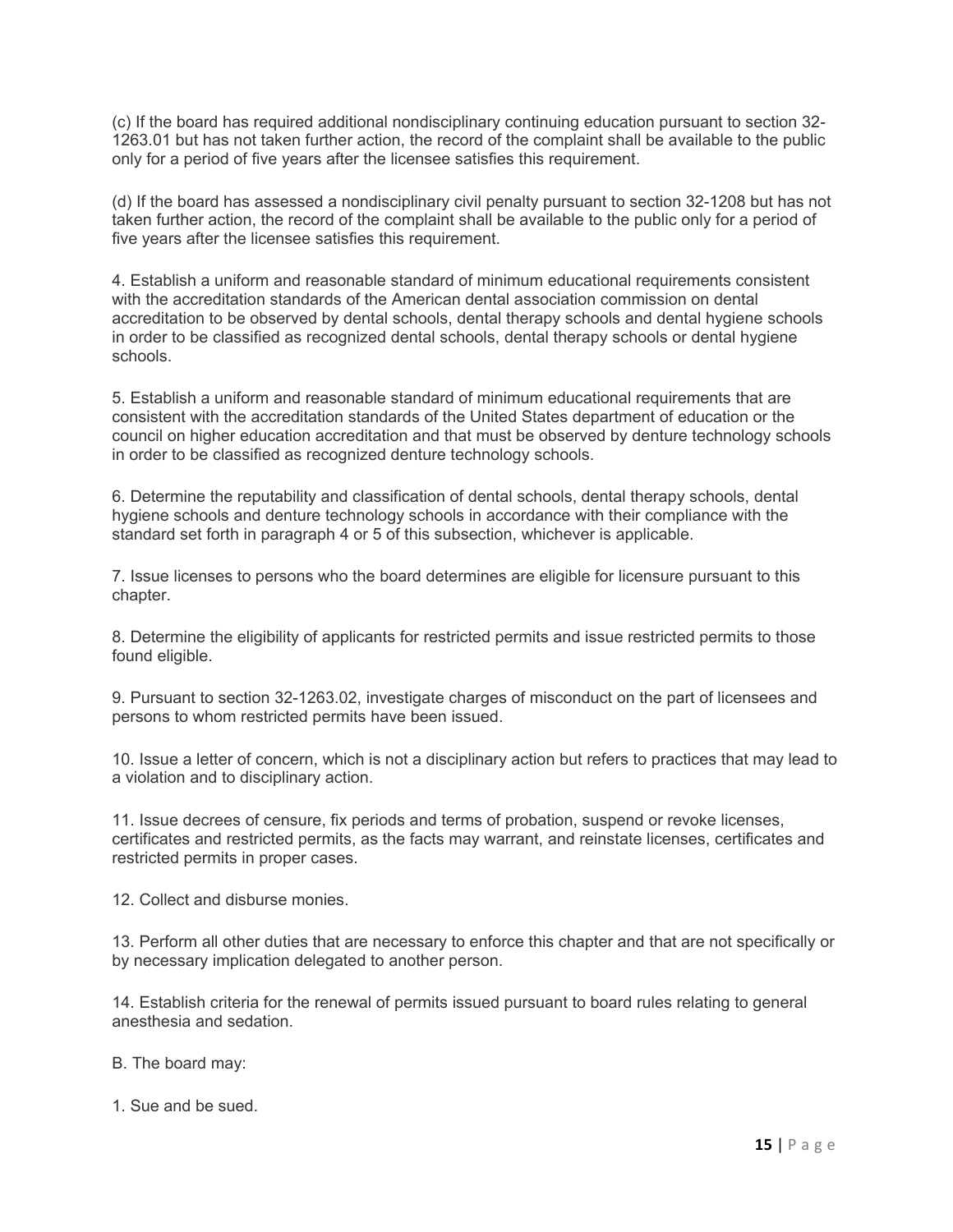2. Issue subpoenas, including subpoenas to the custodian of patient records, compel attendance of witnesses, administer oaths and take testimony concerning all matters within the board's jurisdiction. If a person refuses to obey a subpoena issued by the board, the refusal shall be certified to the superior court and proceedings shall be instituted for contempt of court.

3. Adopt rules:

(a) Prescribing requirements for continuing education for renewal of all licenses issued pursuant to this chapter.

(b) Prescribing educational and experience prerequisites for the administration of intravenous or intramuscular drugs for the purpose of sedation or for use of general anesthetics in conjunction with a dental treatment procedure.

(c) Prescribing requirements for obtaining licenses for retired licensees or licensees who have a disability, including the triennial license renewal fee.

4. Hire consultants to assist the board in the performance of its duties and employ persons to provide investigative, professional and clerical assistance as the board deems necessary.

5. Contract with other state or federal agencies as required to carry out the purposes of this chapter.

6. If determined by the board, order physical, psychological, psychiatric and competency evaluations of licensed dentists, dental therapists and dental hygienists, certified denturists and applicants for licensure and certification at the expense of those individuals.

C. The executive director or the executive director's designee may:

1. Issue and renew licenses, certificates and permits to applicants who meet the requirements of this chapter.

2. Initiate an investigation if evidence appears to demonstrate that a dentist, dental therapist, dental hygienist, denturist or restricted permit holder may be engaged in unprofessional conduct or may be unable to safely practice dentistry.

3. Initiate an investigation if evidence appears to demonstrate that a business entity may be engaged in unethical conduct.

4. Subject to board approval, enter into a consent agreement with a dentist, dental therapist, denturist, dental hygienist or restricted permit holder if there is evidence of unprofessional conduct.

5. Subject to board approval, enter into a consent agreement with a business entity if there is evidence of unethical conduct.

6. Refer cases to the board for a formal interview.

7. If delegated by the board, enter into a stipulation agreement with a person under the board's jurisdiction for the treatment, rehabilitation and monitoring of chemical substance abuse or misuse.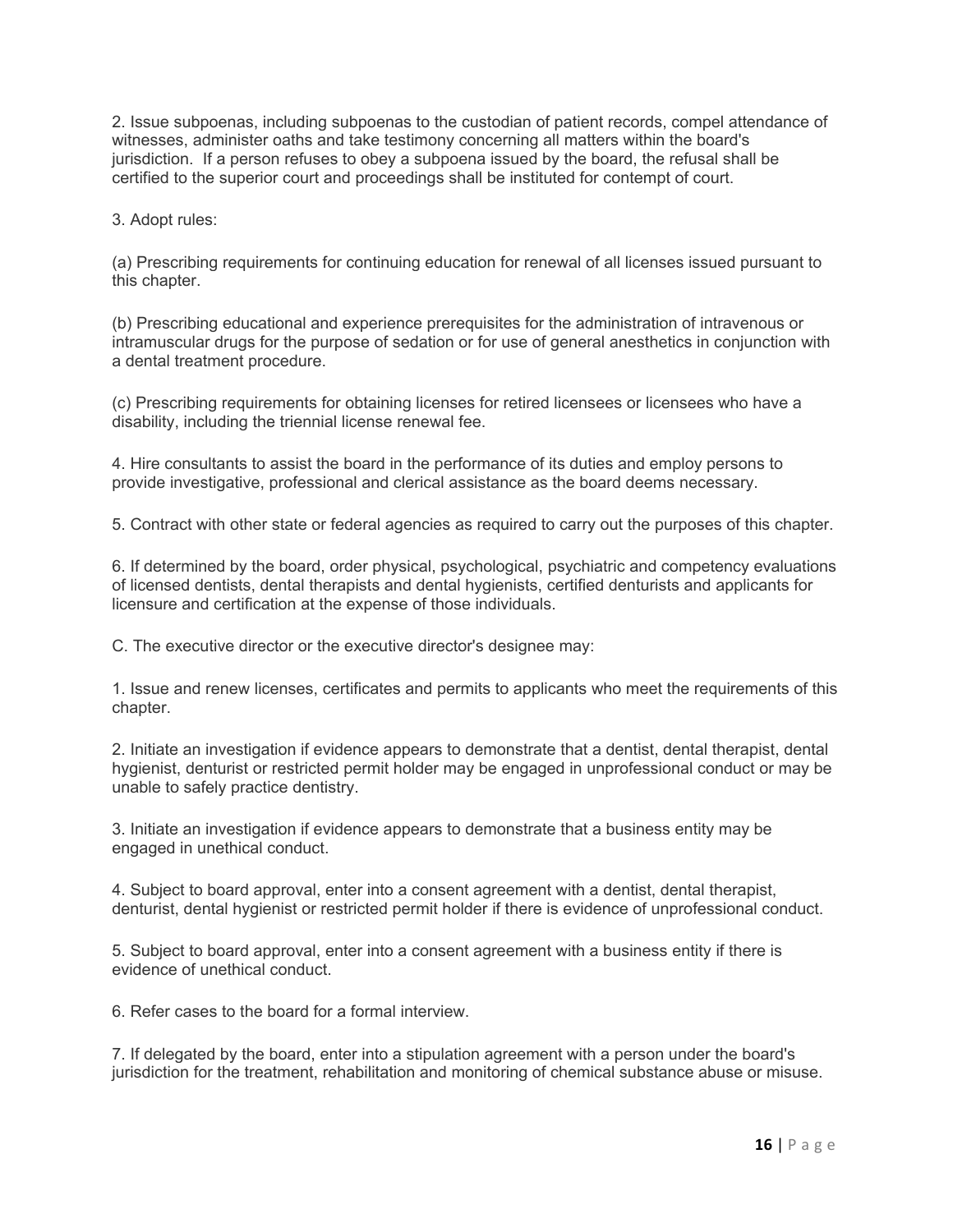D. Members of the board are personally immune from liability with respect to all acts done and actions taken in good faith and within the scope of their authority.

E. The board by rule shall require that a licensee obtain a permit for the application of general anesthesia, semiconscious sedation or conscious sedation, shall establish and collect a fee of not more than three hundred dollars to cover administrative costs connected with issuing the permit and shall conduct inspections to ensure compliance.

F. The board by rule may establish and collect fees for license verification, board meeting agendas and minutes, published lists and mailing labels.

G. This section does not prohibit the board from conducting its authorized duties in a public meeting.

H. For the purposes of this section, "record of complaint" means the document reflecting the final disposition of a complaint or investigation.

#### 32-1208. Failure to respond to subpoena; civil penalty

In addition to any disciplinary action authorized by statute, the board may assess a nondisciplinary civil penalty in an amount not to exceed five hundred dollars for a licensee who fails to respond to a subpoena issued by the board pursuant to this chapter.

#### 32-1209. Admissibility of records in evidence

A copy of any part of the recorded proceedings of the board certified by the executive director, or a certificate by the executive director that any asserted or purported record, name, license number, restricted permit number or action is not entered in the recorded proceedings of the board, may be admitted as evidence in any court in this state. A person making application and paying a fee set by the board may procure from the executive director a certified copy of any portion of the records of the board unless these records are classified as confidential as provided by law. Unless otherwise provided by law, all records concerning an investigation, examination materials, records of examination grading and applicants' performance and transcripts of educational institutions concerning applicants are confidential and are not public records. "Records of applicants' performance" does not include records of whether an applicant passed or failed an examination.

#### 32-1210. Annual report

A. Not later than October 1 of each year, the board shall make an annual written report to the governor for the preceding year that includes the following information:

1. The number of licensed dentists in the state.

2. The number of licenses issued during the preceding year and to whom issued.

3. The number of examinations held and the dates of the examinations.

4. The facts with respect to accusations filed with the board, of hearings held in connection with those accusations and the results of those hearings.

5. The facts with respect to prosecution of persons charged with violations of this chapter.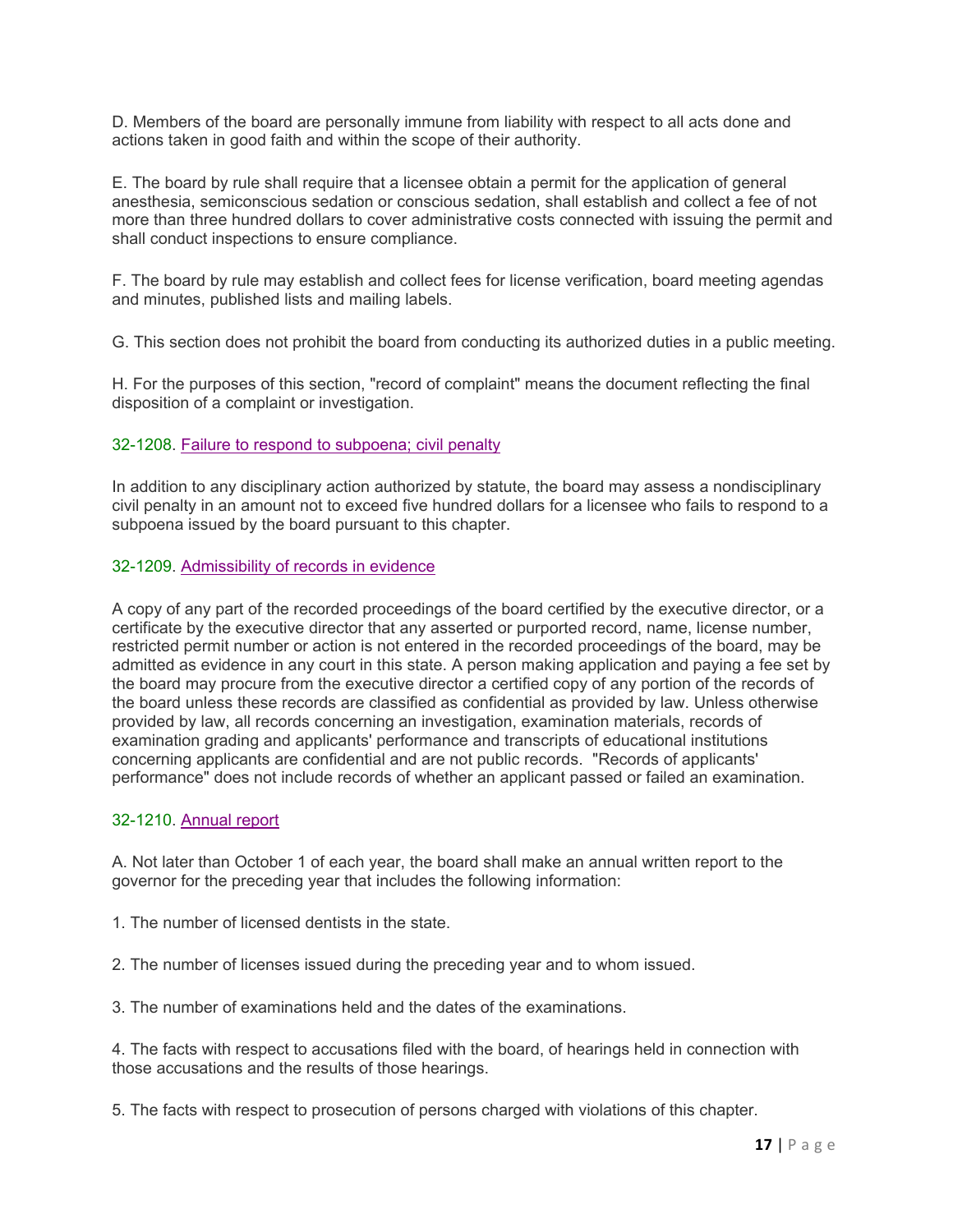6. A full and complete statement of financial transactions of the board.

7. Any other matters that the board wishes to include in the report or that the governor requires.

B. On request of the governor the board shall submit a supplemental report.

#### 32-1212. Dental board fund

A. Except as provided in subsection C of this section, pursuant to sections 35-146 and 35-147, the executive director of the board shall each month deposit ten per cent of all fees, fines and other revenue received by the board, in the state general fund and deposit the remaining ninety per cent in the dental board fund.

B. Monies deposited in the dental board fund shall be subject to the provisions of section 35-143.01.

C. Monies from administrative penalties received pursuant to section 32-1263.01 shall be deposited, pursuant to sections 35-146 and 35-147, in the state general fund.

32-1213. Business entities; registration; renewal; civil penalty; exceptions

A. A business entity may not offer dental services pursuant to this chapter unless:

1. The entity is registered with the board pursuant to this section.

2. The services are conducted by a licensee pursuant to this chapter.

B. The business entity must file a registration application on a form provided by the board. The application must include:

1. A description of the entity's services offered to the public.

2. The name of any dentist who is authorized to provide and who is responsible for providing the dental services offered at each office.

3. The names and addresses of the officers and directors of the business entity.

4. A registration fee prescribed by the board in rule.

C. A business entity must file a separate registration application and pay a fee for each branch office in this state.

D. A registration expires three years after the date the board issues the registration. A business entity that wishes to renew a registration must submit an application for renewal as prescribed by the board on a triennial basis on a form provided by the board before the expiration date. An entity that fails to renew the registration before the expiration date is subject to a late fee as prescribed by the board by rule. The board may stagger the dates for renewal applications.

E. The business entity must notify the board in writing within thirty days after any change: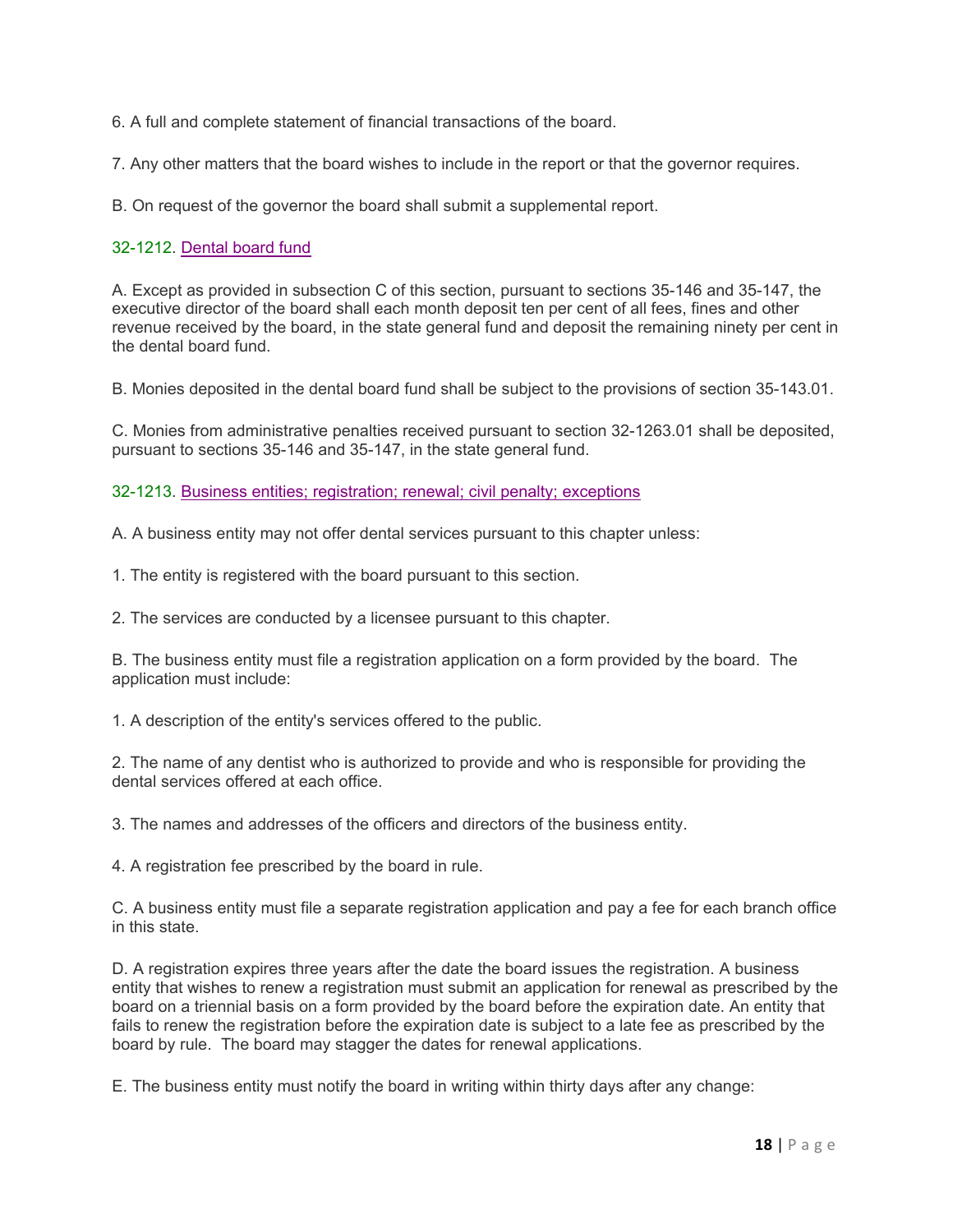1. In the entity's name, address or telephone number.

2. In the officers or directors of the business entity.

3. In the name of any dentist who is authorized to provide and who is responsible for providing the dental services in any facility.

F. The business entity shall establish a written protocol for the secure storage, transfer and access of the dental records of the business entity's patients. This protocol must include, at a minimum, procedures for:

1. Notifying patients of the future locations of their records if the business entity terminates or sells the practice.

2. Disposing of unclaimed dental records.

3. The timely response to requests by patients for copies of their records.

G. The business entity must notify the board within thirty days after the dissolution of any registered business entity or the closing or relocation of any facility and must disclose to the board the entity's procedure by which its patients may obtain their records.

H. The board may do any of the following pursuant to its disciplinary procedures if an entity violates the board's statutes or rules:

1. Refuse to issue a registration.

2. Suspend or revoke a registration.

3. Impose a civil penalty of not more than \$2,000 for each violation.

4. Enter a decree of censure.

5. Issue an order prescribing a period and terms of probation that are best adapted to protect the public welfare and that may include a requirement for restitution to a patient for a violation of this chapter or rules adopted pursuant to this chapter.

6. Issue a letter of concern if a business entity's actions may cause the board to take disciplinary action.

I. The board shall deposit, pursuant to sections 35-146 and 35-147, civil penalties collected pursuant to this section in the state general fund.

J. This section does not apply to:

1. A sole proprietorship or partnership that consists exclusively of dentists who are licensed pursuant to this chapter.

2. Any of the following entities licensed under title 20: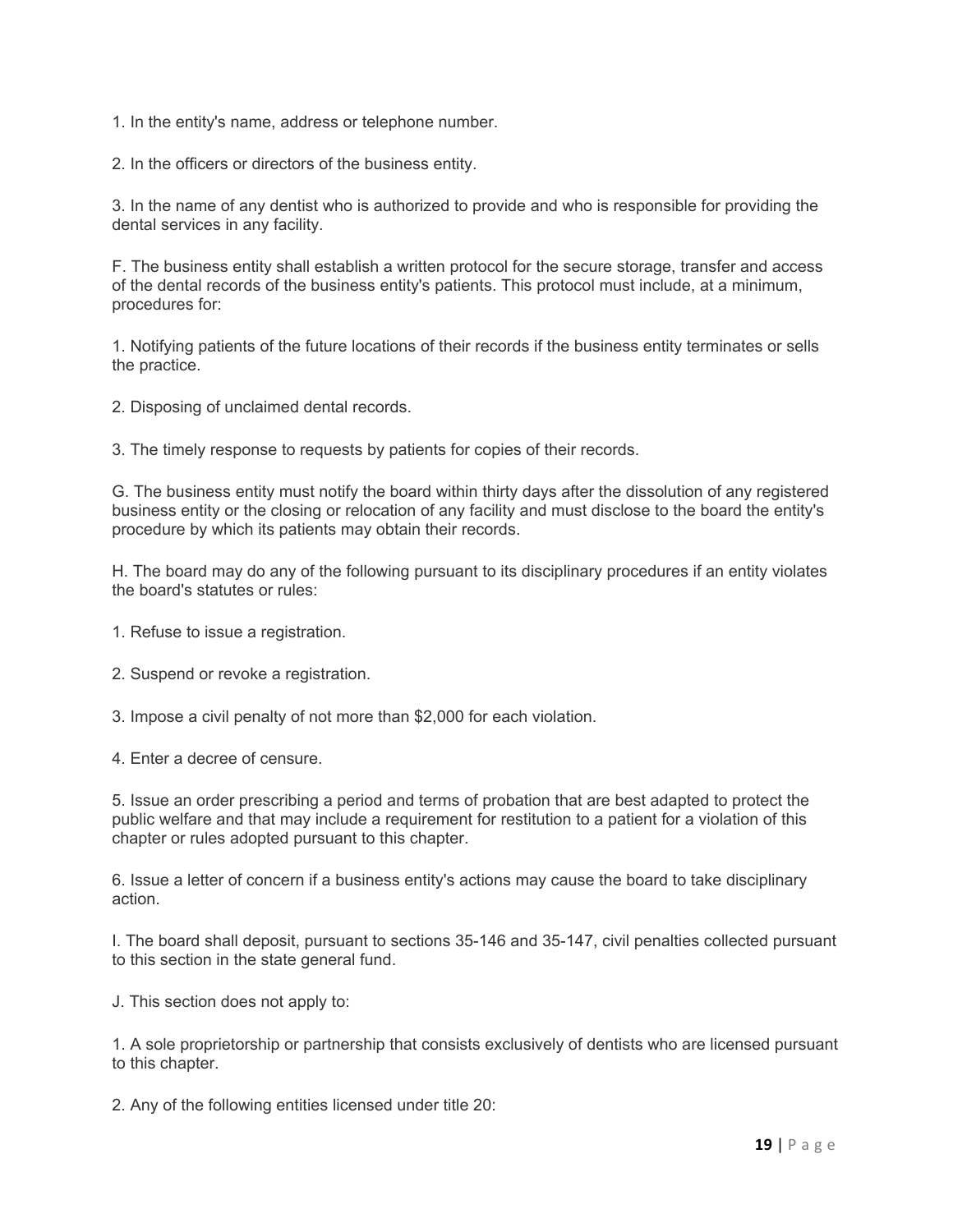(a) A service corporation.

(b) An insurer authorized to transact disability insurance.

(c) A prepaid dental plan organization that does not provide directly for prepaid dental services.

(d) A health care services organization that does not provide directly for dental services.

3. A professional corporation or professional limited liability company, the shares of which are exclusively owned by dentists who are licensed pursuant to this chapter and that is formed to engage in the practice of dentistry pursuant to title 10, chapter 20 or title 29 relating to professional limited liability companies.

4. A facility regulated by the federal government or a state, district or territory of the United States.

5. An administrator or executor of the estate of a deceased dentist or a person who is legally authorized to act for a dentist who has been adjudicated to be mentally incompetent for not more than one year after the date the board receives notice of the dentist's death or incapacitation pursuant to section 32-1270.

K. A facility that offers dental services to the public by persons licensed under this chapter shall be registered by the board unless the facility is any of the following:

1. Owned by a dentist who is licensed pursuant to this chapter.

2. Regulated by the federal government or a state, district or territory of the United States.

L. Except for issues relating to insurance coding and billing that require the name, signature and license number of the dentist providing treatment, this section does not:

1. Authorize a licensee in the course of providing dental services for an entity registered pursuant to this section to disregard or interfere with a policy or practice established by the entity for the operation and management of the business.

2. Authorize an entity registered pursuant to this section to establish or enforce a business policy or practice that may interfere with the clinical judgment of the licensee in providing dental services for the entity or may compromise a licensee's ability to comply with this chapter.

M. The board shall adopt rules that provide a method for the board to receive the assistance and advice of business entities licensed pursuant to this chapter in all matters relating to the regulation of business entities.

N. An individual currently holding a surrendered or revoked license to practice dentistry or dental hygiene in any state or jurisdiction in the United States may not have a majority ownership interest in the business entity registered pursuant to this section. Revocation and surrender of licensure shall be limited to disciplinary actions resulting in loss of license or surrender of license instead of disciplinary action. Dentists or dental hygienists affected by this subsection shall have one year after the surrender or revocation to divest themselves of their ownership interest. This subsection does not apply to publicly held companies. For the purposes of this subsection, "majority ownership interest" means an ownership interest greater than fifty percent.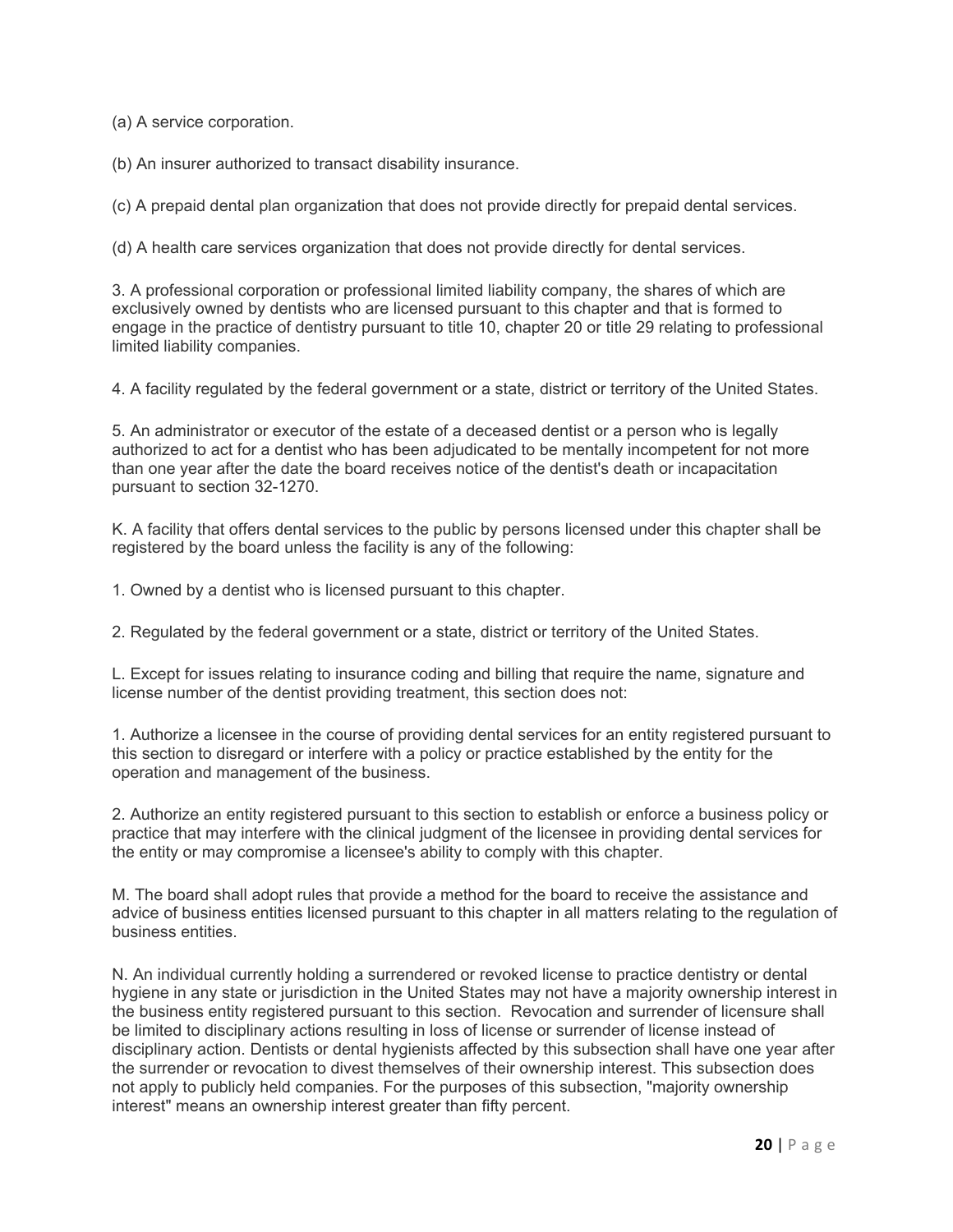## **Article 2 – Licensure**

32-1231. Persons not required to be licensed

This chapter does not prohibit:

1. A dentist, dental therapist or dental hygienist who is officially employed in the service of the United States from practicing dentistry in the dentist's, dental therapist's or dental hygienist's official capacity, within the scope of that person's authority, on persons who are enlisted in, directly connected with or under the immediate control of some branch of service of the United States.

2. A person, whether or not licensed by this state, from practicing dental therapy either:

(a) In the discharge of official duties on behalf of the United States government, including the United States department of veterans affairs, the United States public health service and the Indian health service.

(b) While employed by tribal health programs authorized pursuant to Public Law 93-638 or urban Indian health programs.

3. An intern or student of dentistry, dental therapy or dental hygiene from operating in the clinical departments or laboratories of a recognized dental school, dental therapy school, dental hygiene school or hospital under the supervision of a dentist.

4. An unlicensed person from performing for a licensed dentist merely mechanical work on inert matter not within the oral cavity in the construction, making, alteration or repairing of any artificial dental substitute or any dental restorative or corrective appliance, if the casts or impressions for that work have been furnished by a licensed dentist and the work is directly supervised by the dentist for whom done or under a written authorization signed by the dentist, but the burden of proving that written authorization or direct supervision is on the person charged with having violated this provision.

5. A clinician who is not licensed in this state from giving demonstrations, before bona fide dental societies, study clubs and groups of professional students, that are free to the persons on whom made.

6. The state director of dental public health from performing the director's administrative duties as prescribed by law.

7. A dentist or dental hygienist to whom a restricted permit has been issued from practicing dentistry or dental hygiene in this state as provided in sections 32-1237 and 32-1292.

8. A dentist, dental therapist or dental hygienist who is not practicing on the public at large from practicing in a recognized dental school, recognized dental therapy school or recognized dental hygiene school.

#### 32-1232. Qualifications of applicant; application; fee; fingerprint clearance card

A. An applicant for licensure shall be of good moral character, shall meet the requirements of section 32-1233 and shall hold a diploma conferring a degree of doctor of dental medicine or doctor of dental surgery from a recognized dental school.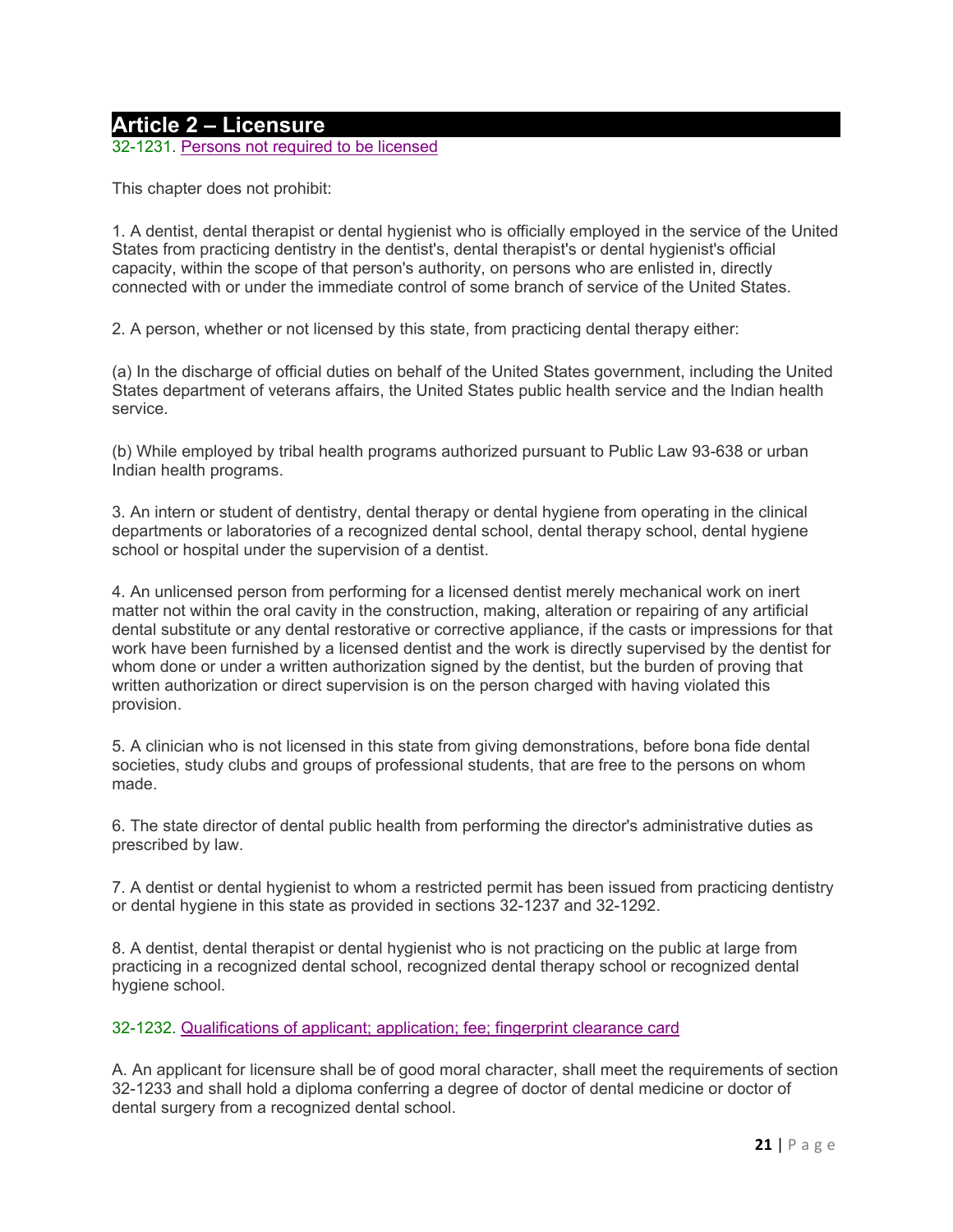B. Each candidate shall submit a written application to the board accompanied by a nonrefundable Arizona dental jurisprudence examination fee of three hundred dollars. The board shall waive this fee for candidates who are holders of valid restricted permits. Each candidate shall also obtain a valid fingerprint clearance card issued pursuant to section 41-1758.03.

C. The board may deny an application for a license, for license renewal or for a restricted permit if the applicant:

1. Has committed any act that would be cause for censure, probation or suspension or revocation of a license under this chapter.

2. While unlicensed, committed or aided and abetted the commission of any act for which a license is required by this chapter.

3. Knowingly made any false statement in the application.

4. Has had a license to practice dentistry revoked by a dental regulatory board in another jurisdiction in the United States for an act that occurred in that jurisdiction and that constitutes unprofessional conduct pursuant to this chapter.

5. Is currently under suspension or restriction by a dental regulatory board in another jurisdiction in the United States for an act that occurred in that jurisdiction and that constitutes unprofessional conduct pursuant to this chapter.

6. Has surrendered, relinquished or given up a license to practice dentistry in lieu of disciplinary action by a dental regulatory board in another jurisdiction in the United States for an act that occurred in that jurisdiction and that constitutes unprofessional conduct pursuant to this chapter.

D. The board shall suspend an application for a license, for license renewal or for a restricted permit if the applicant is currently under investigation by a dental regulatory board in another jurisdiction. The board shall not issue or deny a license to the applicant until the investigation is resolved.

32-1233. Applicants for licensure; examination requirements

An applicant for licensure shall have passed all of the following:

1. The written national dental board examinations.

2. The western regional examining board examination or a clinical examination administered by another state or regional testing agency in the United States within five years preceding filing the application.

3. The Arizona dental jurisprudence examination.

32-1234. Dental consultant license

A. A person may apply for a dental consultant license if the applicant demonstrates to the board's satisfaction that the applicant: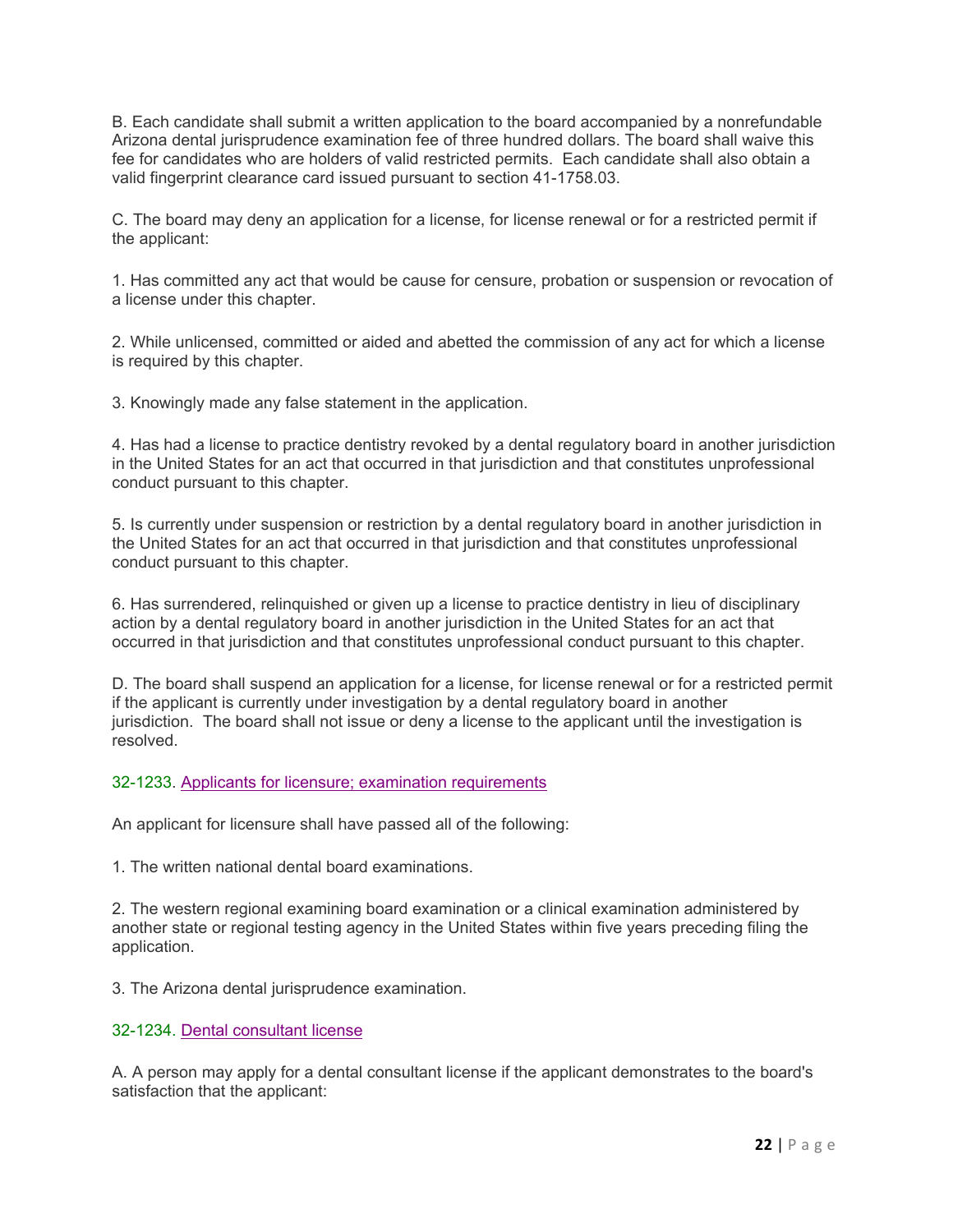1. Has continuously held a license to practice dentistry for at least twenty-five years issued by one or more states or territories of the United States or the District of Columbia, but is not currently licensed to practice dentistry in Arizona.

2. Is of good moral character.

3. Has not had a license to practice dentistry revoked by a dental regulatory board in another jurisdiction in the United States for an act that occurred in that jurisdiction and that constitutes unprofessional conduct pursuant to this chapter.

4. Is not currently under suspension or restriction by a dental regulatory board in another jurisdiction in the United States for an act that occurred in that jurisdiction and that constitutes unprofessional conduct pursuant to this chapter.

5. Has not surrendered, relinquished or given up a license to practice dentistry in lieu of disciplinary action by a dental regulatory board in another jurisdiction in the United States for an act that occurred in that jurisdiction and that constitutes unprofessional conduct pursuant to this chapter.

6. Meets the applicable requirements of section 32-1232.

7. Meets the requirements of section 32-1233, paragraphs 1 and 3. If an applicant has taken a state written theory examination instead of the written national dental board examinations, the applicant must provide the board with official documentation of passing the written theory examinations in the state where the applicant holds a current license. The board shall then determine the applicant's eligibility for a license pursuant to this section.

8. Meets the application requirements as prescribed in rule by the board.

B. The board shall suspend an application for a dental consultant license if the applicant is currently under investigation by a dental regulatory board in another jurisdiction in the United States. The board shall not issue or deny a license to the applicant until the investigation is resolved.

C. A person to whom a dental consultant license is issued shall practice dentistry only in the course of the person's employment or on behalf of an entity licensed under title 20 with the practice limited to supervising or conducting utilization review or other claims or case management activity on behalf of the entity licensed pursuant to title 20. A person who holds a dental consultant license is prohibited from providing direct patient care.

D. This section shall not be deemed to require a person to apply for or hold a dental consultant license in order for that person to serve as a consultant to or engage in claims review activity for an entity licensed pursuant to title 20.

E. Except as provided in subsection B of this section, a dental consultant licensee is subject to all of the provisions of this chapter that are applicable to licensed dentists.

32-1235. Reinstatement of license or certificate; application for previously denied license or certificate

A. On written application the board may issue a new license or certificate to a dentist, dental therapist, dental hygienist or denturist whose license or certificate was previously suspended or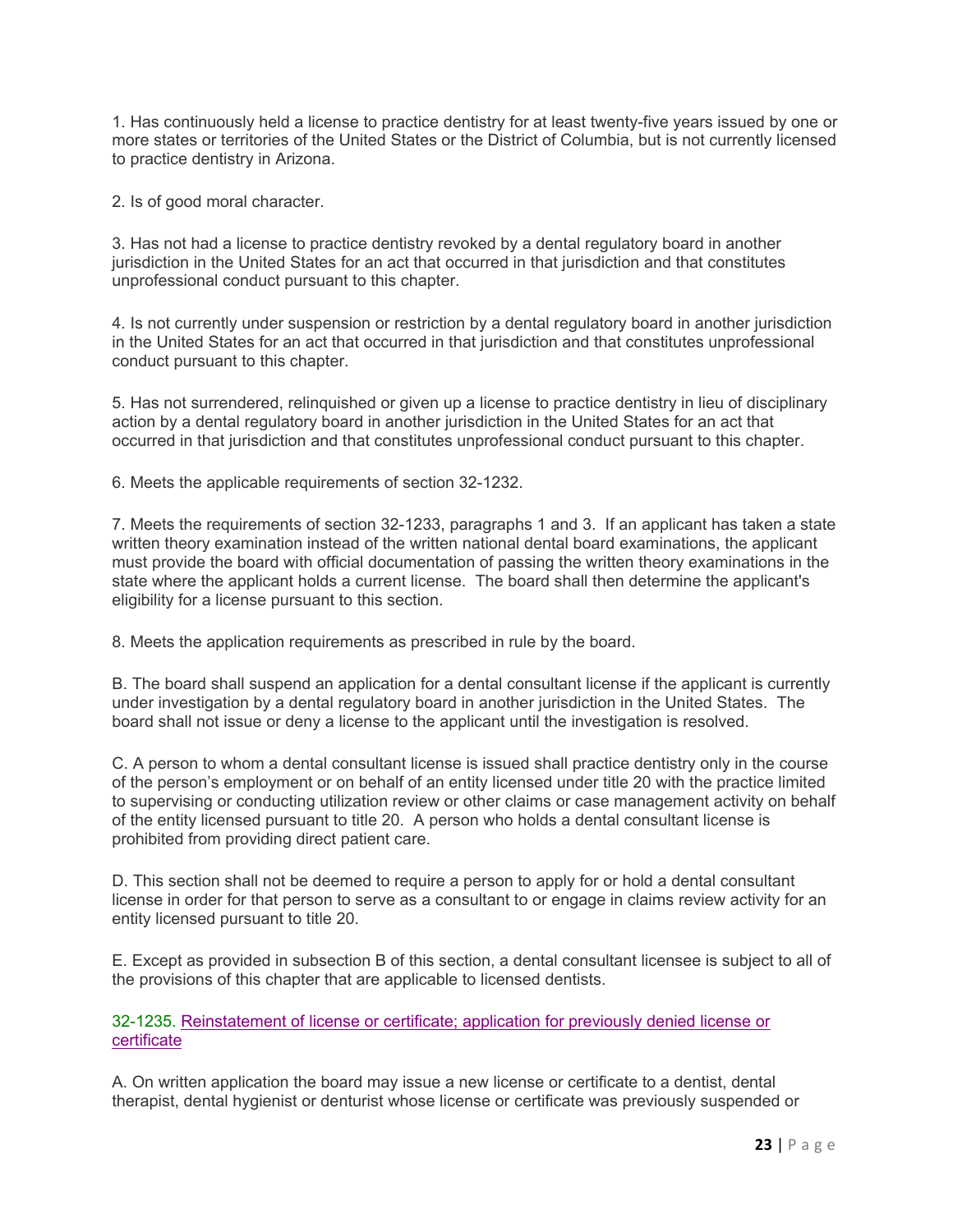revoked by the board or surrendered by the applicant if the applicant demonstrates to the board's satisfaction that the applicant is completely rehabilitated with respect to the conduct that was the basis for the suspension, revocation or surrender. In making its decision, the board shall determine:

1. That the applicant has not engaged in any conduct during the suspension, revocation or surrender period that would have constituted a basis for revocation pursuant to section 32-1263.

2. If a criminal conviction was a basis for the suspension, revocation or surrender, that the applicant's civil rights have been fully restored pursuant to statute or any other applicable recognized judicial or gubernatorial order.

3. That the applicant has made restitution to any aggrieved person as ordered by a court of competent jurisdiction.

4. That the applicant demonstrates any other standard of rehabilitation the board determines is appropriate.

B. Except as provided in subsection C of this section, a person may not submit an application for reinstatement less than five years after the date of suspension, revocation or surrender.

C. The board shall vacate its previous order to suspend or revoke a license or certificate if that suspension or revocation was based on a conviction of a felony or an offense involving moral turpitude and that conviction has been reversed on appeal. The person may submit an application for reinstatement as soon as the court enters the reversal.

D. An applicant for reinstatement must comply with all initial licensing or certification requirements prescribed by this chapter.

E. A person whose application for a license or certificate has been denied for failure to meet academic requirements may apply for licensure or certification not less than two years after the denial.

F. A person whose application for a license has been denied pursuant to section 32-1232, subsection C may apply for licensure not less than five years after the denial.

32-1236. Dentist triennial licensure; continuing education; license reinstatement; license for each place of practice; notice of change of address or place of practice; retired and disabled license status; penalties

A. Except as provided in section 32-4301, a license expires thirty days after the licensee's birthday every third year. On or before the licensee's birthday every third year, every licensed dentist shall submit to the board a complete renewal application and pay a license renewal fee of not more than \$650, established by a formal vote of the board. At least once every three years, before establishing the fee, the board shall review the amount of the fee in a public meeting. Any change in the amount of the fee shall be applied prospectively to a licensee at the time of licensure renewal. The fee prescribed by this subsection does not apply to a retired dentist or to a dentist with a disability.

B. A licensee shall include a written affidavit with the renewal application that affirms that the licensee complies with board rules relating to continuing education requirements. A licensee is not required to complete the written affidavit if the licensee received an initial license within the year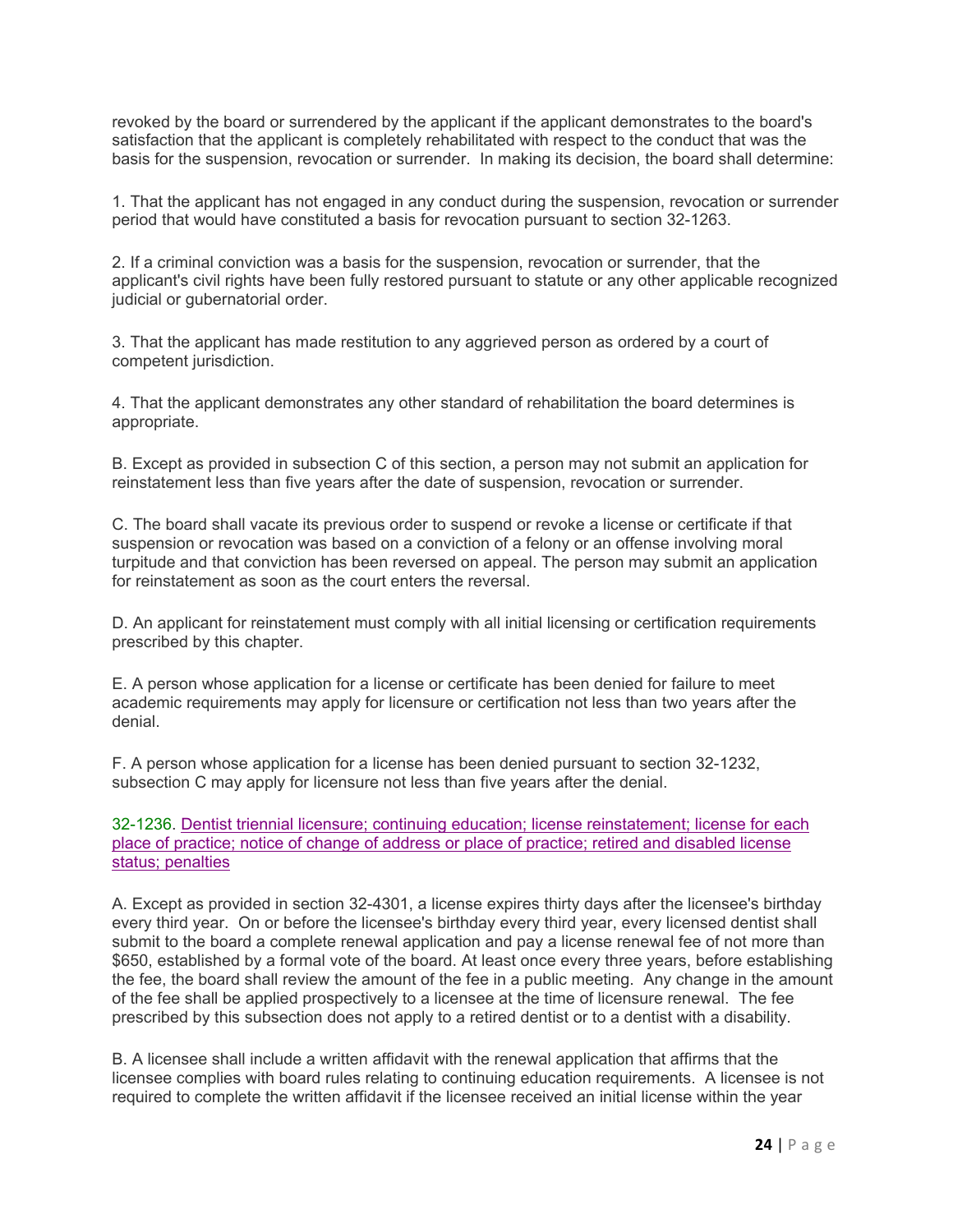immediately preceding the expiration date of the license or the licensee is in disabled status. If the licensee is not in compliance with board rules relating to continuing education, the board may grant an extension of time to complete these requirements if the licensee includes a written request for an extension with the renewal application instead of the written affidavit and the renewal application is received on or before the licensee's birthday of the expiration year. The board shall consider the extension request based on criteria prescribed by the board by rule. If the board denies an extension request, the license expires thirty days after the licensee's birthday.

C. A person applying for licensure for the first time in this state shall pay a prorated fee for the period remaining until the licensee's next birthday. This fee shall not exceed one-third of the fee established pursuant to subsection A of this section. Subsequent licensure renewal shall be conducted pursuant to this section.

D. An expired license may be reinstated by submitting a complete renewal application within the twenty-four-month period immediately following the expiration of the license with payment of the renewal fee and a \$100 penalty. Whenever issued, reinstatement is as of the date of application and entitles the applicant to licensure only for the remainder of the applicable three-year period. If a person does not reinstate a license pursuant to this subsection, the person must reapply for licensure pursuant to this chapter.

E. Each licensee must provide to the board in writing both of the following:

1. A primary mailing address.

2. The address for each place of practice.

F. A licensee maintaining more than one place of practice shall obtain from the board a duplicate license for each office. A fee set by the board shall be charged for each duplicate license. The licensee shall notify the board in writing within ten days after opening the additional place or places of practice. The board shall impose a penalty of \$50 for failure to notify the board.

G. A licensee who is fully retired and a licensee who has a permanent disability may contribute services to a recognized charitable institution and still retain that classification for triennial registration purposes on payment of a reduced renewal fee as prescribed by the board by rule.

H. A licensee applying for retired or disabled status shall:

1. Relinquish any prescribing privileges and shall attest by affidavit that the licensee has surrendered to the United States drug enforcement administration any registration issued pursuant to the federal controlled substances act and has surrendered to the board any registration issued pursuant to section 36-2606.

2. If the licensee holds a permit to dispense drugs and devices pursuant to section 32-1298, surrender that permit to the board.

3. Attest by affidavit that the licensee is not currently engaged in the practice of dentistry.

I. A licensee who changes the licensee's primary mailing address or place of practice address shall notify the board of that change in writing within ten days. The board shall impose a penalty of \$50 if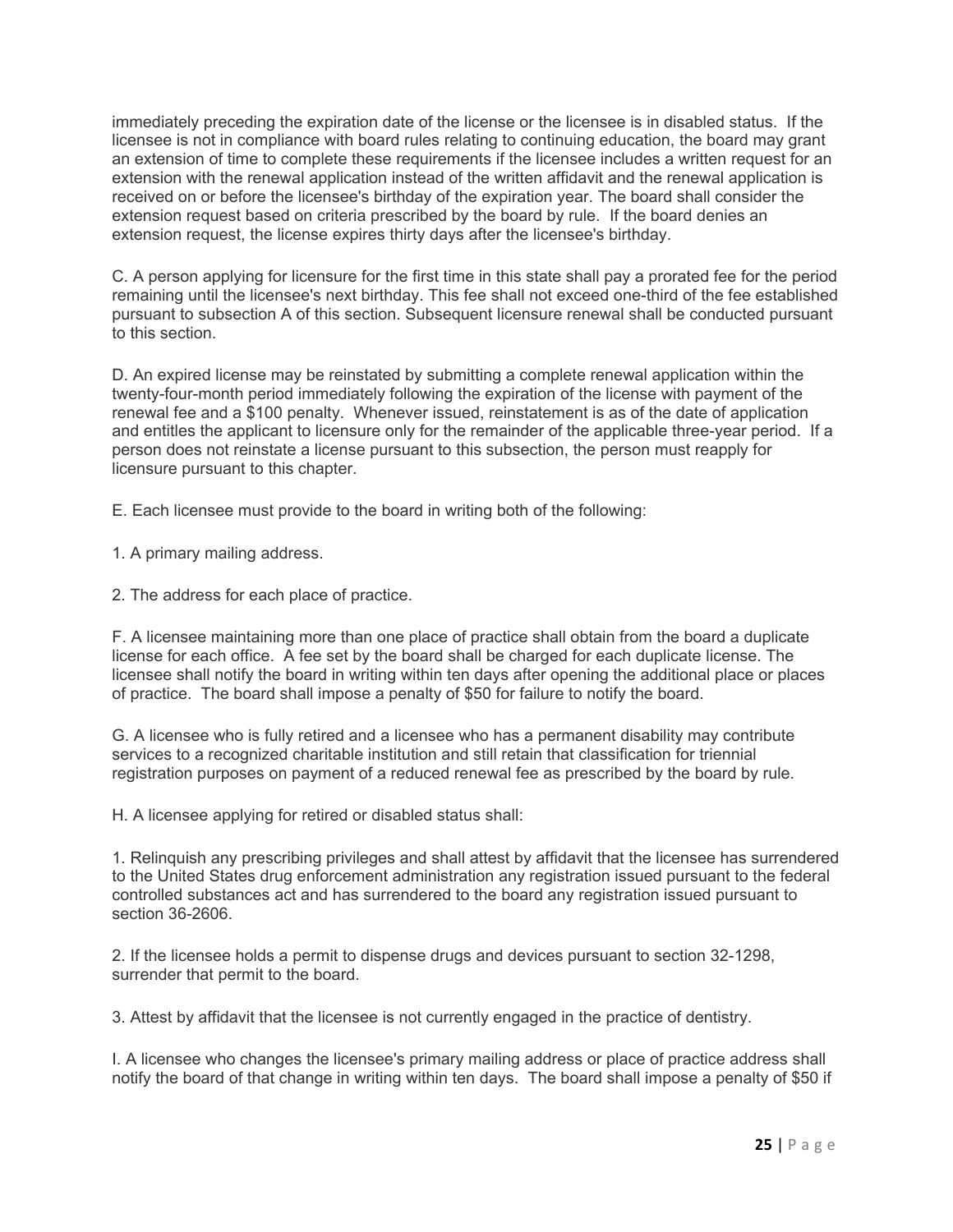a licensee fails to notify the board of the change within that time. The board shall increase the penalty imposed to \$100 if a licensee fails to notify it of the change within thirty days.

#### 32-1237. Restricted permit

A person may apply for a restricted permit if the applicant demonstrates to the board's satisfaction that the applicant:

1. Has a pending contract with a recognized charitable dental clinic or organization that offers dental services without compensation or at a rate that only reimburses the clinic for dental supplies and overhead costs and the applicant will receive no compensation for dental services provided at the clinic or organization.

2. Has a license to practice dentistry issued by another state or territory of the United States or the District of Columbia.

3. Has been actively engaged in one or more of the following for three years immediately preceding the application:

(a) The practice of dentistry.

(b) An approved dental residency training program.

(c) Postgraduate training deemed by the board equivalent to an approved dental residency training program.

4. Is competent and proficient to practice dentistry.

5. Meets the requirements of section 32-1232, subsection A, other than the requirement to meet section 32-1233.

#### 32-1238. Issuance of restricted permit

A restricted permit may be issued by the board without examination or payment of fee for a period not to exceed one year or until June 30th, whichever is lesser, and shall automatically expire at that time. The board may, in its discretion and pursuant to rules or regulations not inconsistent with this chapter, renew such restricted permit for periods not to exceed one year.

#### 32-1239. Practice under restricted permit

A person to whom a restricted permit is issued shall be entitled to practice dentistry only in the course of his employment by a recognized charitable dental clinic or organization as approved by the board, on the following conditions:

1. He shall file a copy of his employment contract with the board and such contract shall contain the following provisions:

(a) That applicant understands and acknowledges that if his employment by the charitable dental clinic or organization is terminated prior to the expiration of his restricted permit, his restricted permit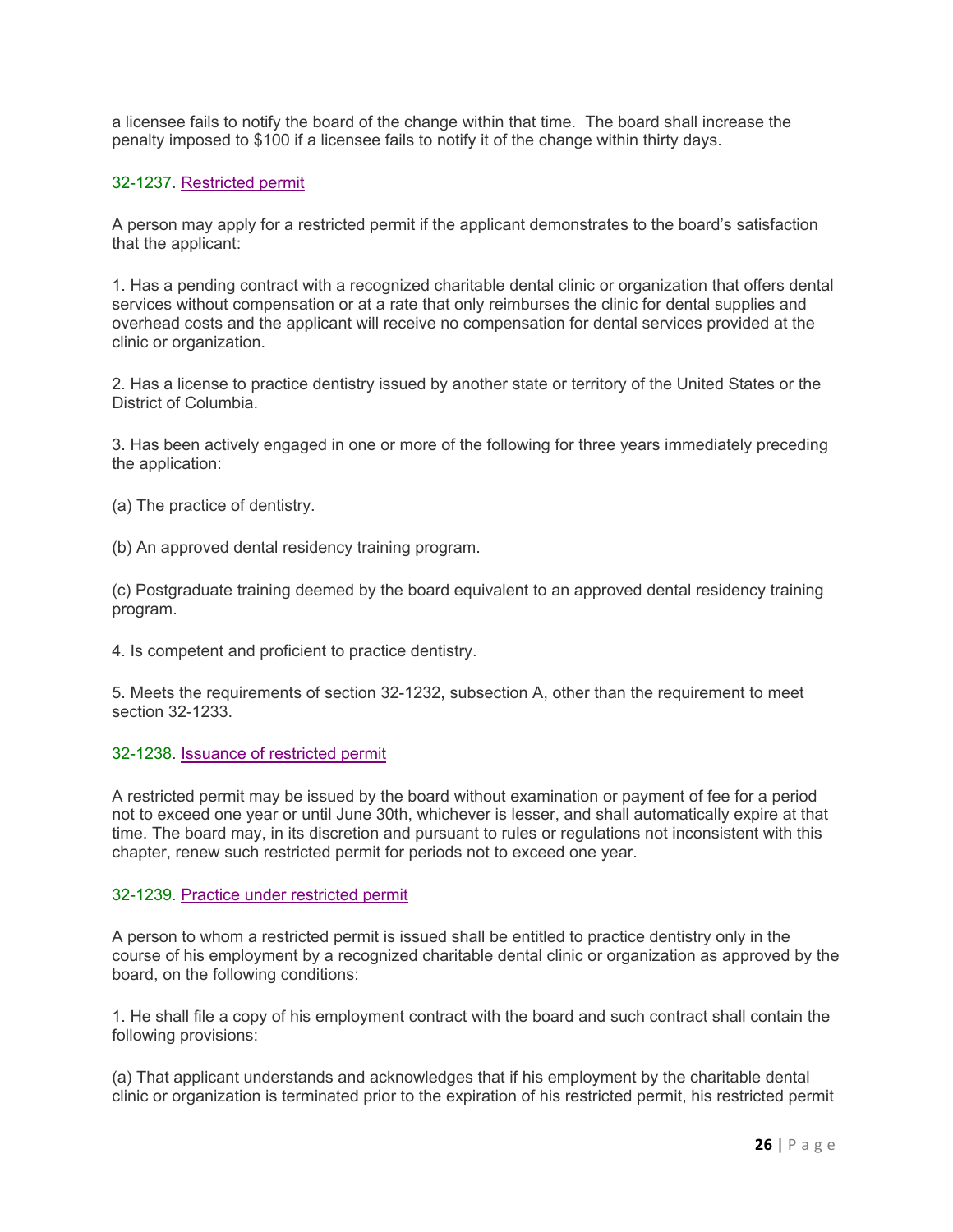will be automatically revoked and he will voluntarily surrender the permit to the board and will no longer be eligible to practice unless or until he has satisfied the requirements of section 32-1237 or has successfully passed the examination as provided in this article.

(b) He shall be employed by a dental clinic or organization organized and operated for charitable purposes offering dental services without compensation. The term "employed" as used in this subdivision shall include the performance of dental services without compensation.

(c) He shall be subject to all the provisions of this chapter applicable to licensed dentists.

#### 32-1240. Licensure by credential; examinations; waiver; fee

A. The board by rule may waive the examination requirements of this article on receipt of evidence satisfactory to the board that the applicant has passed the clinical examination of another state or testing agency more than five years before submitting an application for licensure pursuant to this chapter and the other state or testing agency maintains a standard of licensure that is substantially equivalent to that of this state as determined by the board. The board by rule shall require:

1. A minimum number of active practice hours within a specific time period before the applicant submits the application. The board shall define what constitutes active practice.

2. An affirmation that the applicant has completed the continuing education requirements of the jurisdiction where the applicant is licensed.

B. The applicant shall pay a licensure by credential fee of not more than two thousand dollars as prescribed by the board.

#### 32-1241. Training permits; qualified military health professionals

A. The board shall issue a training permit to a qualified military health professional who is practicing dentistry in the United States armed forces and who is discharging the health professional's official duties by participating in a clinical training program based at a civilian hospital affiliated with the United States department of defense.

B. Before the board issues the training permit, the qualified military health professional must submit a written statement from the United States department of defense that the applicant:

1. Is a member of the United States armed forces who is performing duties for and at the direction of the United States department of defense at a location in this state approved by the United States department of defense.

2. Has a current license or is credentialed to practice dentistry in a jurisdiction of the United States.

3. Meets all required qualification standards prescribed pursuant to 10 United States Code section 1094(d) relating to the licensure requirements for health professionals.

4. Has not had a license to practice revoked by a regulatory board in another jurisdiction in the United States for an act that occurred in that jurisdiction that constitutes unprofessional conduct pursuant to this chapter.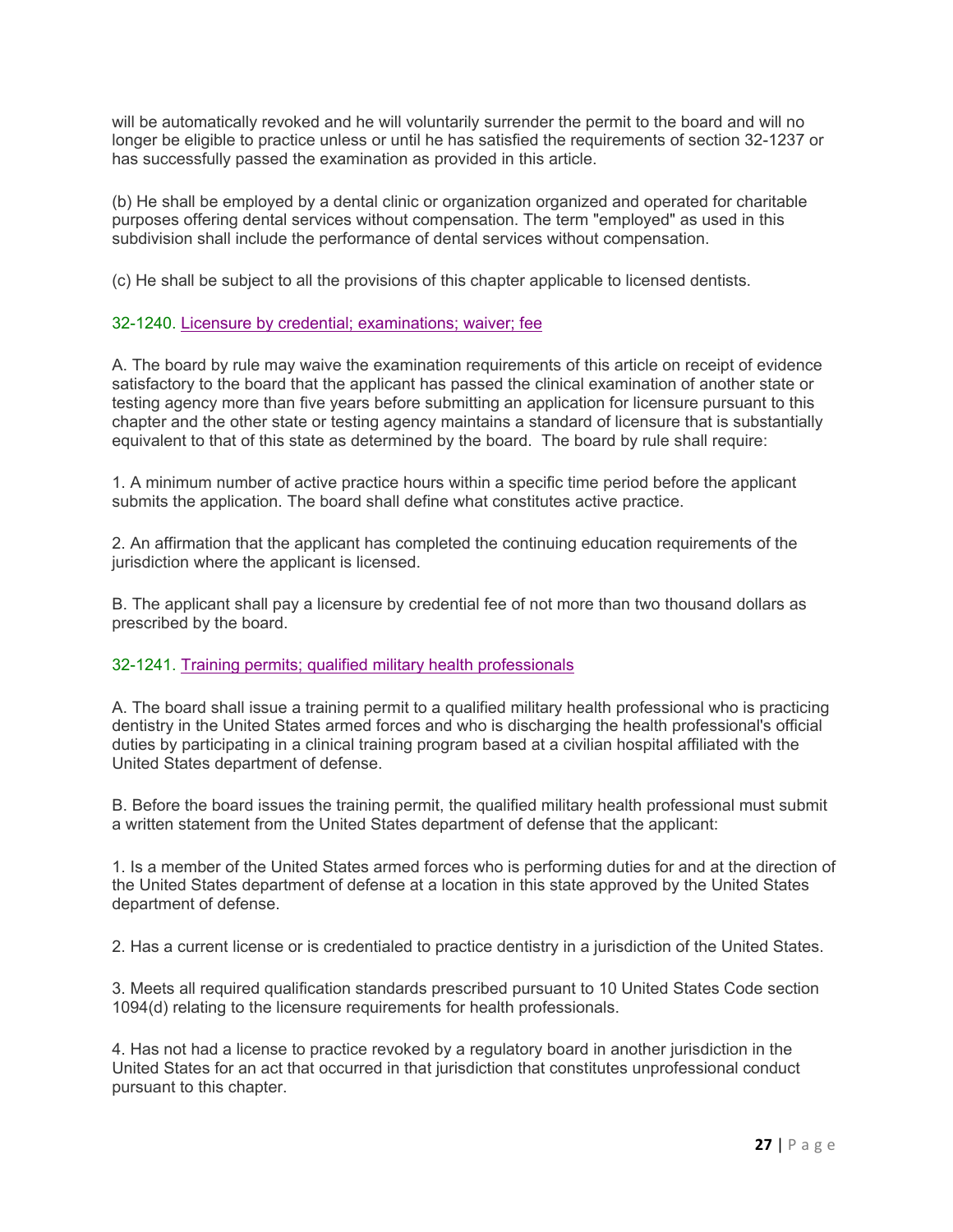5. Is not currently under investigation, suspension or restriction by a regulatory board in another jurisdiction in the United States for an act that occurred in that jurisdiction that constitutes unprofessional conduct pursuant to this chapter.

6. Has not surrendered, relinquished or given up a license in lieu of disciplinary action by a regulatory board in another jurisdiction in the United States for an act that occurred in that jurisdiction that constitutes unprofessional conduct pursuant to this chapter. This paragraph does not prevent the board from considering the request for a training permit of a qualified military health professional who surrendered, relinquished or gave up a license in lieu of disciplinary action by a regulatory board in another jurisdiction if that regulatory board subsequently reinstated the qualified military health professional's license.

C. The qualified military health professional may not open an office or designate a place to meet patients or receive calls relating to the practice of dentistry in this state outside of the facilities and programs of the approved civilian hospital.

D. The qualified military health professional may not practice outside of the professional's scope of practice.

E. A training permit issued pursuant to this section is valid for one year. The qualified military health professional may apply annually to the board to renew the permit. With each application to renew the qualified military health professional must submit a written statement from the United States department of defense asking the board for continuation of the training permit.

F. The board may not impose a fee to issue or renew a training permit to a qualified military health professional pursuant to this section.

## **Article 3 – Regulation**

32-1261. Practicing without license; classification

Except as otherwise provided a person is guilty of a class 6 felony who, without a valid license or business entity registration as prescribed by this chapter:

1. Practices dentistry or any branch of dentistry as described in section 32-1202.

2. In any manner or by any means, direct or indirect, advertises, represents or claims to be engaged or ready and willing to engage in that practice as described in section 32-1202.

3. Manages, maintains or carries on, in any capacity or by any arrangement, a practice, business, office or institution for the practice of dentistry, or that is advertised, represented or held out to the public for that purpose.

32-1262. Corporate practice; display of name and license receipt or license; duplicate licenses; fee

A. It is lawful to practice dentistry as a professional corporation or professional limited liability company.

B. It is lawful to practice dentistry as a business organization if the business organization is registered as a business entity pursuant to this chapter.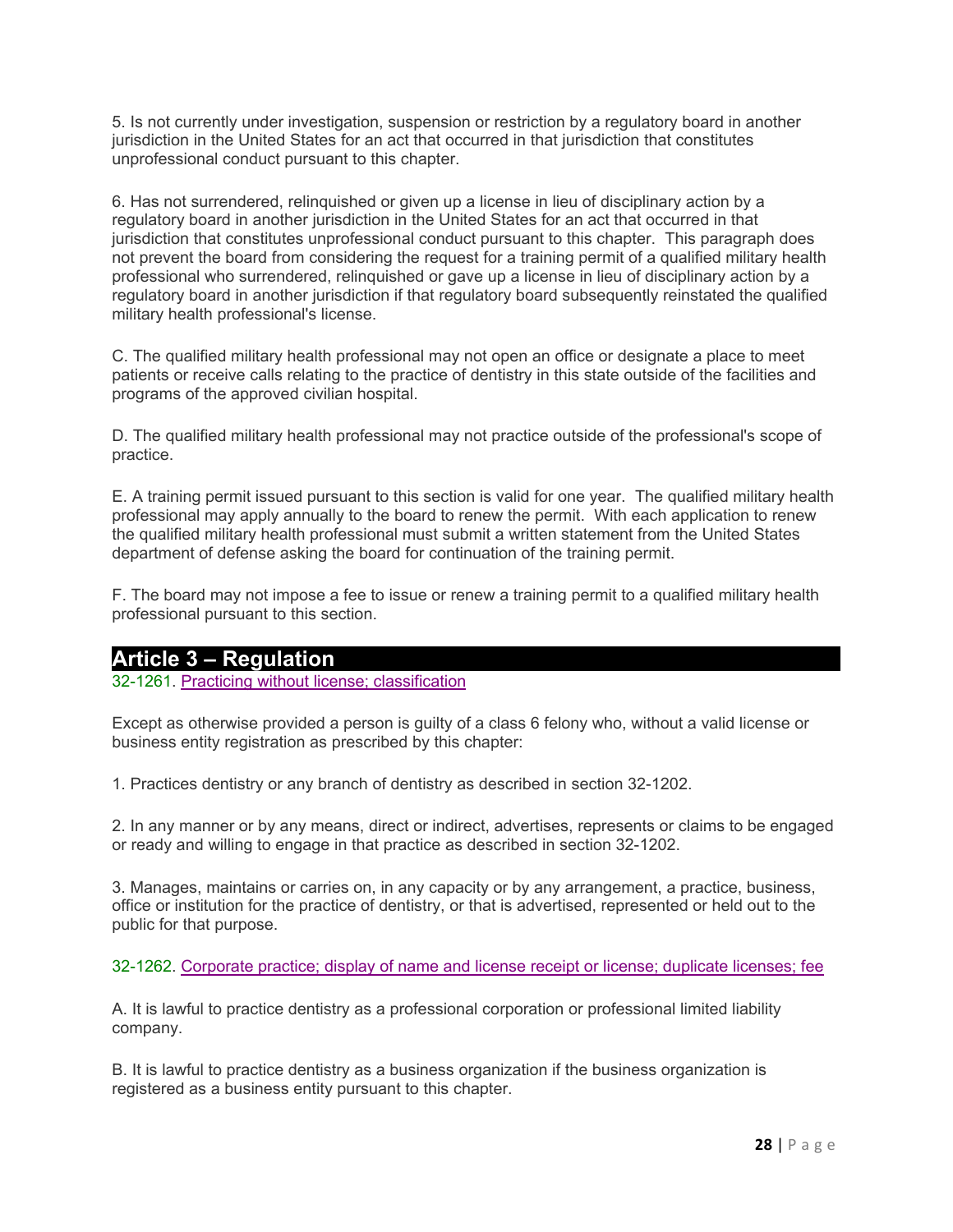C. It is lawful to practice dentistry under a name other than that of the licensed practitioners if the name is not deceptive or misleading.

D. If practicing as a professional corporation or professional limited liability company, the name and address of record of the dentist owners of the practice shall be conspicuously displayed at the entrance to each owned location.

E. If practicing as a business organization that is registered as a business entity pursuant to section 32-1213, the receipt for the current registration period must be conspicuously displayed at the entrance to each place of practice.

F. A licensee's receipt for the current licensure period shall be displayed in the licensee's place of practice in a manner that is always readily observable by patients or visitors and shall be exhibited to members of the board or to duly authorized agents of the board on request. The receipt for the licensure period immediately preceding shall be kept on display until replaced by the receipt for the current period. During the year in which the licensee is first licensed and until the receipt for the following period is received, the license shall be displayed in lieu of the receipt.

G. If a dentist maintains more than one place of practice, the board may issue one or more duplicate licenses or receipts on payment of a fee fixed by the board not exceeding twenty-five dollars for each duplicate.

H. If a licensee legally changes the licensee's name from that in which the license was originally issued, the board, on satisfactory proof of the change and surrender of the original license, if obtainable, may issue a new license in the new name and shall charge the established fee for duplicate licenses.

#### 32-1263. Grounds for disciplinary action; definition

A. The board may invoke disciplinary action against any person who is licensed under this chapter for any of the following reasons:

1. Unprofessional conduct as defined in section 32-1201.01.

2. Conviction of a felony or of a misdemeanor involving moral turpitude, in which case the record of conviction or a certified copy is conclusive evidence.

3. Physical or mental incompetence to practice pursuant to this chapter.

4. Committing or aiding, directly or indirectly, a violation of or noncompliance with any provision of this chapter or of any rules adopted by the board pursuant to this chapter.

5. Dental incompetence as defined in section 32-1201.

B. This section does not establish a cause of action against a licensee or a registered business entity that makes a report of unprofessional conduct or unethical conduct in good faith.

C. The board may take disciplinary action against a business entity that is registered pursuant to this chapter for unethical conduct.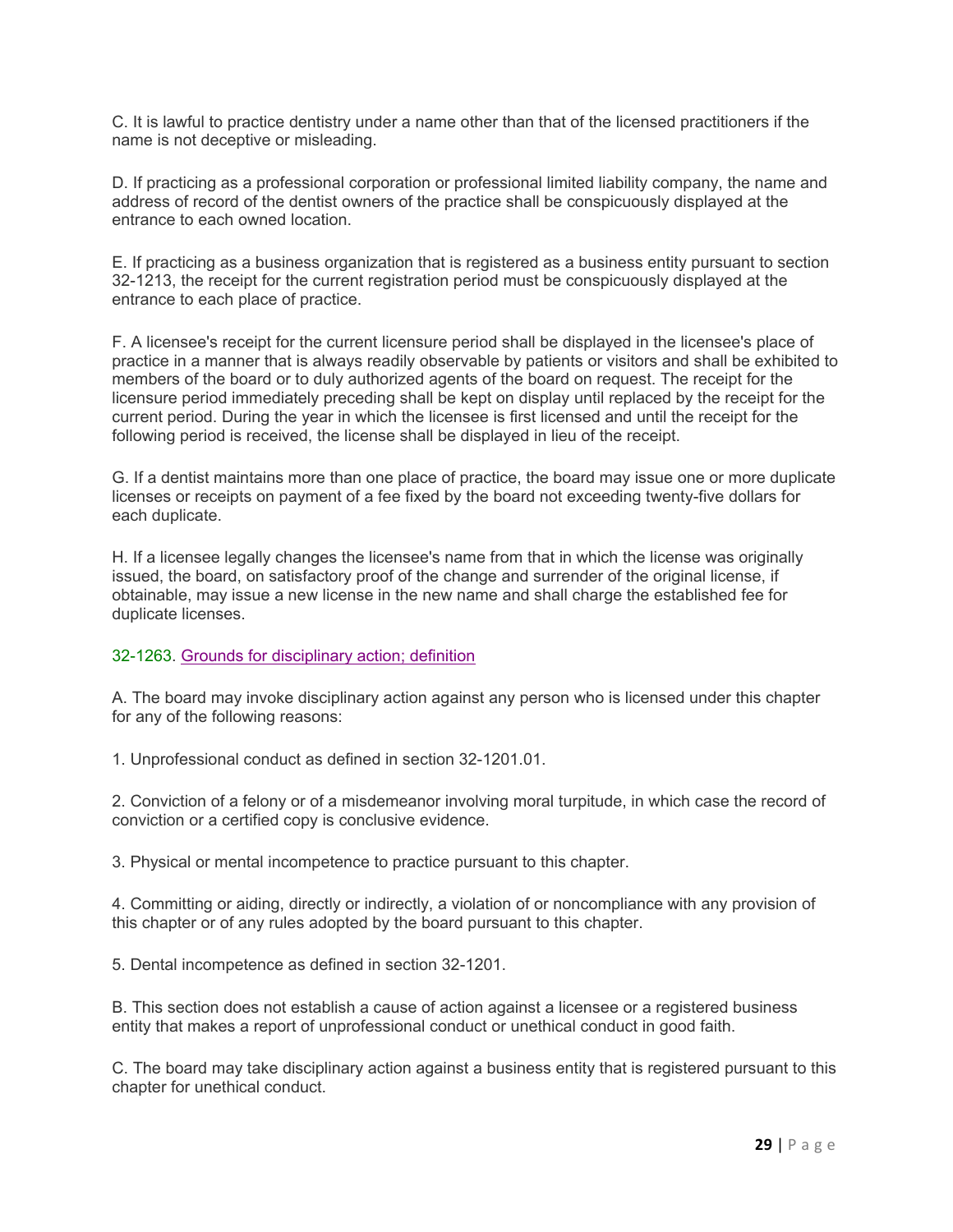D. For the purposes of this section, "unethical conduct" means the following acts occurring in this state or elsewhere:

1. Failing to report in writing to the board any evidence that a dentist, dental therapist, denturist or dental hygienist is or may be professionally incompetent, is or may be guilty of unprofessional conduct, is or may be impaired by drugs or alcohol or is or may be mentally or physically unable to safely engage in the permissible activities of a dentist, dental therapist, denturist or dental hygienist.

2. Falsely reporting to the board that a dentist, dental therapist, denturist or dental hygienist is or may be guilty of unprofessional conduct, is or may be impaired by drugs or alcohol or is or may be mentally or physically unable to safely engage in the permissible activities of a dentist, dental therapist, denturist or dental hygienist.

3. Obtaining or attempting to obtain a registration or registration renewal by fraud or by misrepresentation.

4. Knowingly filing with the board any application, renewal or other document that contains false information.

5. Failing to register or failing to submit a renewal registration with the board pursuant to section 32- 1213.

6. Failing to provide the following persons with access to any place for which a registration has been issued or for which an application for a registration has been submitted in order to conduct a site investigation, inspection or audit:

(a) The board or its employees or agents.

(b) An authorized federal or state official.

7. Failing to notify the board of a change in officers and directors, a change of address or a change in the dentists providing services pursuant to section 32-1213, subsection E.

8. Failing to provide patient records pursuant to section 32-1264.

9. Obtaining a fee by fraud or misrepresentation or wilfully or intentionally filing a fraudulent claim with a third party for services rendered or to be rendered to a patient.

10. Engaging in repeated irregularities in billing.

11. Engaging in the following advertising practices:

(a) Publishing or circulating, directly or indirectly, any false or fraudulent or misleading statements concerning the skill, methods or practices of a registered business entity, a licensee or any other person.

(b) Advertising in any manner that tends to deceive or defraud the public.

12. Failing to comply with a board subpoena in a timely manner.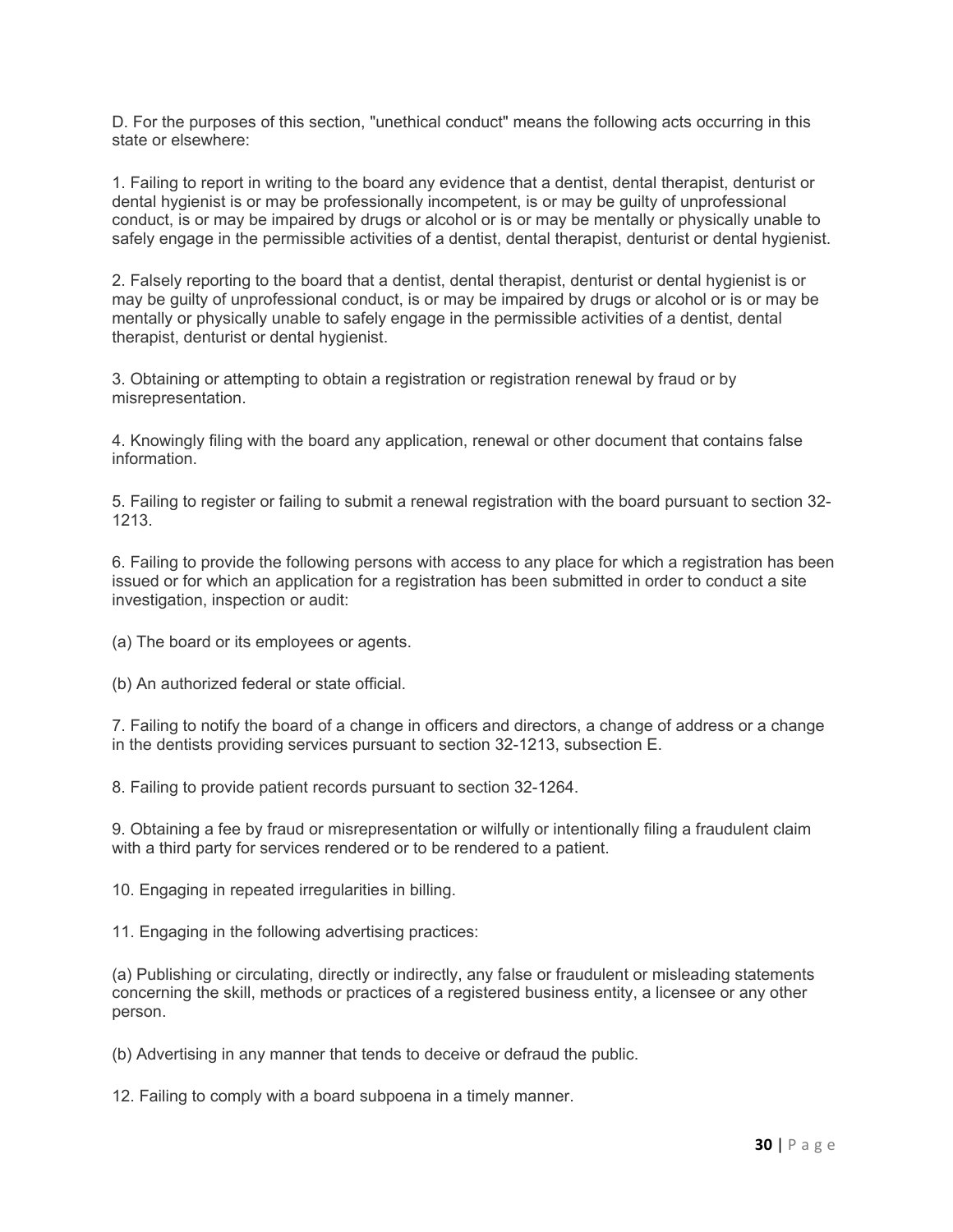13. Failing to comply with a final board order, including a decree of censure, a period or term of probation, a consent agreement or a stipulation.

14. Employing or aiding and abetting unlicensed persons to perform work that must be done by a person licensed pursuant to this chapter.

15. Engaging in any conduct or practice that constitutes a danger to the health, welfare or safety of the patient or the public.

16. Engaging in a policy or practice that interferes with the clinical judgment of a licensee providing dental services for a business entity or compromising a licensee's ability to comply with this chapter.

17. Engaging in a practice by which a dental hygienist, dental therapist or dental assistant exceeds the scope of practice or restrictions included in a written collaborative practice agreement.

32-1263.01. Types of disciplinary action; letter of concern; judicial review; notice; removal of notice; violation; classification

A. The board may take any one or a combination of the following disciplinary actions against any person licensed under this chapter:

1. Revocation of license to practice.

2. Suspension of license to practice.

3. Entering a decree of censure, which may require that restitution be made to an aggrieved party.

4. Issuance of an order fixing a period and terms of probation best adapted to protect the public health and safety and to rehabilitate the licensed person. The order fixing a period and terms of probation may require that restitution be made to the aggrieved party.

5. Imposition of an administrative penalty in an amount not to exceed two thousand dollars for each violation of this chapter or rules adopted under this chapter.

6. Imposition of a requirement for restitution of fees to the aggrieved party.

7. Imposition of restrictions on the scope of practice.

8. Imposition of peer review and professional education requirements.

9. Imposition of community service.

B. The board may issue a letter of concern if a licensee's continuing practices may cause the board to take disciplinary action. The board may also issue a nondisciplinary order requiring the licensee to complete a prescribed number of hours of continuing education in an area or areas prescribed by the board to provide the licensee with the necessary understanding of current developments, skills, procedures or treatment.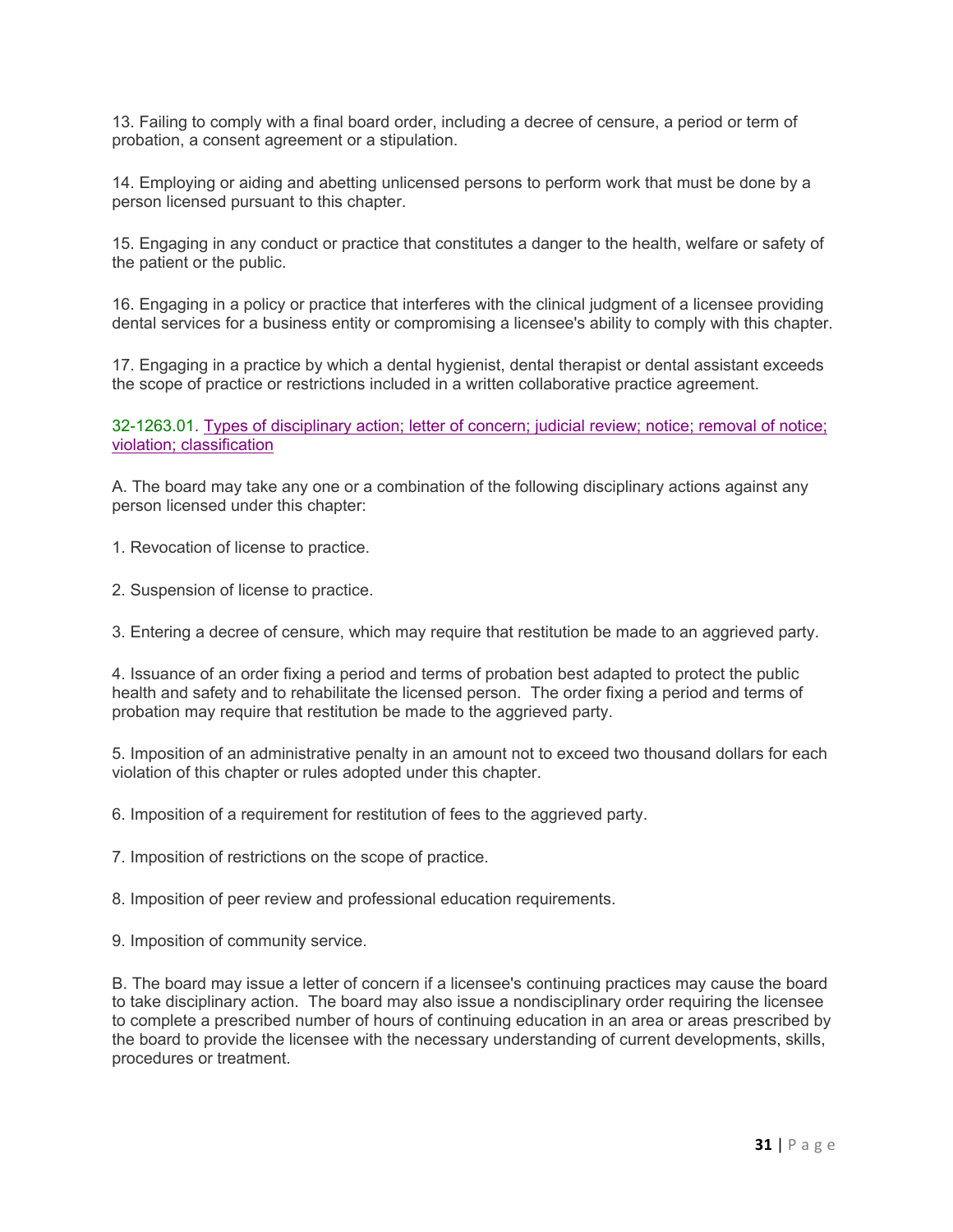C. Failure to comply with any order of the board, including an order of censure or probation, is cause for suspension or revocation of a license.

D. All disciplinary and final nondisciplinary actions or orders, not including letters of concern or advisory letters, issued by the board against a licensee or certificate holder shall be posted to that licensee's or certificate holder's profile on the board's website. For the purposes of this subsection, only final nondisciplinary actions and orders that are issued after January 1, 2018 shall be posted.

E. Except as provided in section 41-1092.08, subsection H, final decisions of the board are subject to judicial review pursuant to title 12, chapter 7, article 6.

F. If the state board of dental examiners acts to modify any dentist's prescription-writing privileges, it shall immediately notify the Arizona state board of pharmacy of the modification.

G. The board may post a notice of its suspension or revocation of a license at the licensee's place of business. This notice shall remain posted for sixty days. A person who removes this notice without board or court authority before that time is guilty of a class 3 misdemeanor.

H. A licensee or certificate holder shall respond in writing to the board within twenty days after a notice of hearing is served. A licensee who fails to answer the charges in a complaint and notice of hearing issued pursuant to this article and title 41, chapter 6, article 10 is deemed to admit the acts charged in the complaint, and the board may revoke or suspend the license without a hearing.

32-1263.02. Investigation and adjudication of complaints; disciplinary action; civil penalty; immunity; subpoena authority; definitions

A. The board on its motion, or the executive director if delegated by the board, may investigate any evidence that appears to show the existence of any of the causes or grounds for disciplinary action as provided in section 32-1263. The board may investigate any complaint that alleges the existence of any of the causes or grounds for disciplinary action as provided in section 32-1263. The board shall not act on its own motion or on a complaint received by the board if the allegation of unprofessional conduct, unethical conduct or any other violation of this chapter against a professional who holds an Arizona license occurred more than four years before the complaint is received by the board. The four-year time limitation does not apply to:

1. Medical malpractice settlements or judgments, allegations of sexual misconduct or an incident or occurrence that involved a felony, diversion of a controlled substance or impairment while practicing by the licensee.

2. The board's consideration of the specific unprofessional conduct related to the licensee's failure to disclose conduct or a violation as required by law.

B. At the request of the complainant, the board shall not disclose to the respondent the complainant name unless the information is essential to proceedings conducted pursuant to this article.

C. The board or its designees shall conduct necessary investigations, including interviews between representatives of the board and the licensee with respect to any information obtained by or filed with the board under subsection A of this section. The results of the investigation conducted by a designee shall be forwarded to the board for its review.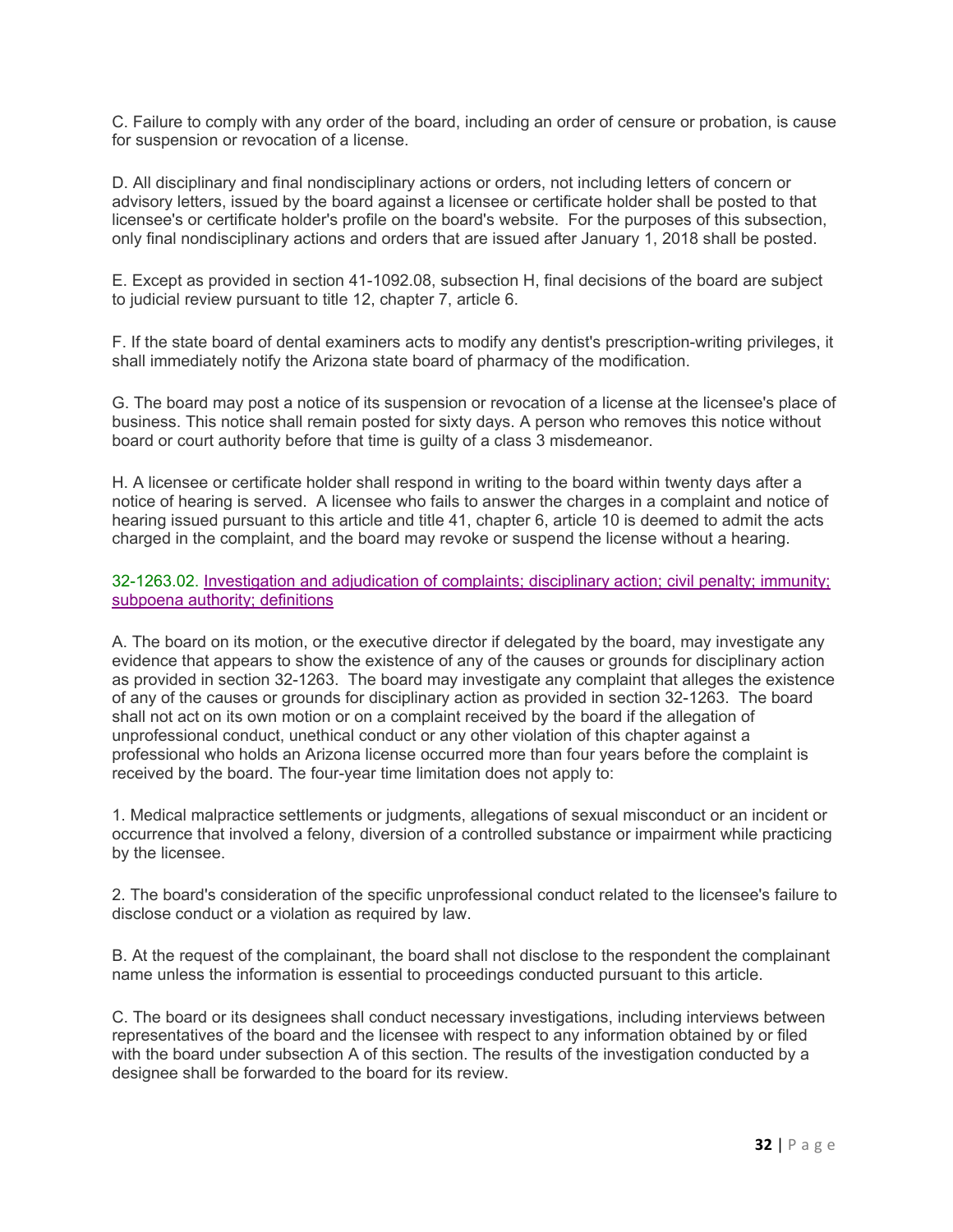D. If, based on the information it receives under subsection A of this section, the board finds that the public health, safety or welfare imperatively requires emergency action and incorporates a finding to that effect in its order, the board may order a summary suspension of the respondent's license pursuant to section 41-1092.11 pending proceedings for revocation or other action.

E. If a complaint refers to quality of care, the patient may be referred for a clinical evaluation at the discretion of the board.

F. If, after completing its investigation, the board finds that the information provided pursuant to subsection A of this section is insufficient to merit disciplinary action against the licensee, the board may take any of the following actions:

1. Dismiss the complaint.

2. Issue a nondisciplinary letter of concern to the licensee.

3. Issue a nondisciplinary order requiring the licensee to complete a prescribed number of hours of continuing education in an area or areas prescribed by the board to provide the licensee with the necessary understanding of current developments, skills, procedures or treatment.

4. Assess a nondisciplinary civil penalty in an amount not to exceed five hundred dollars if the complaint involves the licensee's failure to respond to a board subpoena.

G. If, after completing its investigation, the board finds that the information provided pursuant to subsection A of this section is sufficient to merit disciplinary action against the licensee, the board may request that the licensee participate in a formal interview before the board. If the licensee refuses or accepts the invitation for a formal interview and the results indicate that grounds may exist for revocation or suspension, the board shall issue a formal complaint and order that a hearing be held pursuant to title 41, chapter 6, article 10. If, after completing a formal interview, the board finds that the protection of the public requires emergency action, it may order a summary suspension of the license pursuant to section 41-1092.11 pending formal revocation proceedings or other action authorized by this section.

H. If, after completing a formal interview, the board finds that the information provided under subsection A of this section is insufficient to merit suspension or revocation of the license, it may take any of the following actions:

1. Dismiss the complaint.

2. Order disciplinary action pursuant to section 32-1263.01, subsection A.

3. Enter into a consent agreement with the licensee for disciplinary action.

4. Order nondisciplinary continuing education pursuant to section 32-1263.01, subsection B.

5. Issue a nondisciplinary letter of concern to the licensee.

I. A copy of the board's order issued pursuant to this section shall be given to the complainant and to the licensee. Pursuant to title 41, chapter 6, article 10, the licensee may petition for rehearing or review.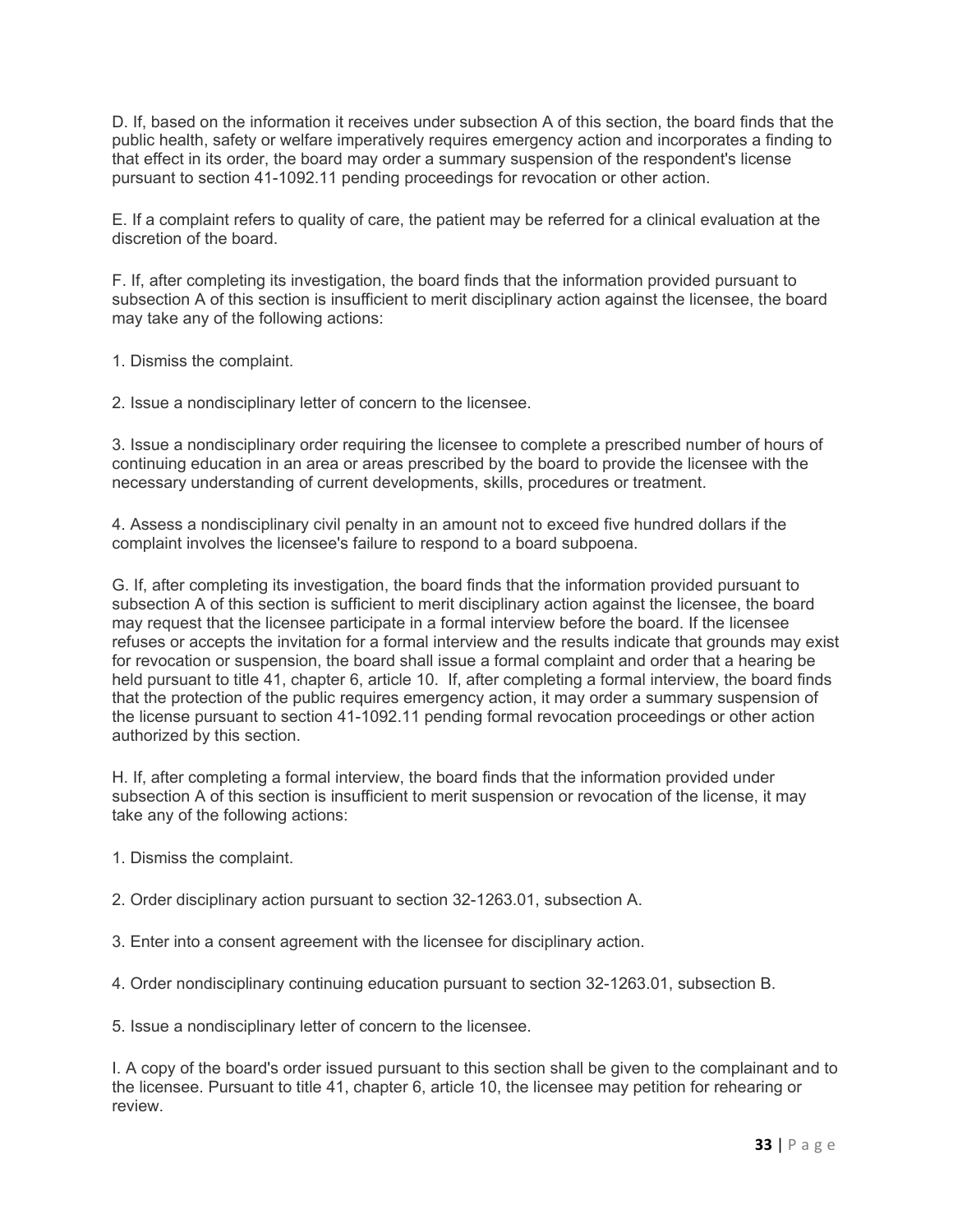J. Any person who in good faith makes a report or complaint as provided in this section to the board or to any person or committee acting on behalf of the board is not subject to liability for civil damages as a result of the report.

K. The board, through its president or the president's designee, may issue subpoenas to compel the attendance of witnesses and the production of documents and may administer oaths, take testimony and receive exhibits in evidence in connection with an investigation initiated by the board or a complaint filed with the board. In case of disobedience to a subpoena, the board may invoke the aid of any court of this state in requiring the attendance and testimony of witnesses and the production of documentary evidence.

L. Patient records, including clinical records, medical reports, laboratory statements and reports, files, films, reports or oral statements relating to diagnostic findings or treatment of patients, any information from which a patient or a patient's family may be identified or information received and records kept by the board as a result of the investigation procedures taken pursuant to this chapter, are not available to the public.

M. The board may charge the costs of formal hearings conducted pursuant to title 41, chapter 6, article 10 to a licensee it finds to be in violation of this chapter.

N. The board may accept the surrender of an active license from a licensee who is subject to a board investigation and who admits in writing to any of the following:

1. Being unable to safely engage in the practice of dentistry.

2. Having committed an act of unprofessional conduct.

3. Having violated this chapter or a board rule.

O. In determining the appropriate disciplinary action under this section, the board may consider any previous nondisciplinary and disciplinary actions against a licensee.

P. If a licensee who is currently providing dental services for a registered business entity believes that the registered business entity has engaged in unethical conduct as defined pursuant to section 32-1263, subsection D, paragraph 16, the licensee must do both of the following before filing a complaint with the board:

1. Notify the registered business entity in writing that the licensee believes that the registered business entity has engaged in a policy or practice that interferes with the clinical judgment of the licensee or that compromises the licensee's ability to comply with the requirements of this chapter. The licensee shall specify in the notice the reasons for this belief.

2. Provide the registered business entity with at least ten calendar days to respond in writing to the assertions made pursuant to paragraph 1 of this subsection.

Q. A licensee who files a complaint pursuant to subsection P of this section shall provide the board with a copy of the licensee's notification and the registered business entity's response, if any.

R. A registered business entity may not take any adverse employment action against a licensee because the licensee complies with the requirements of subsection P of this section.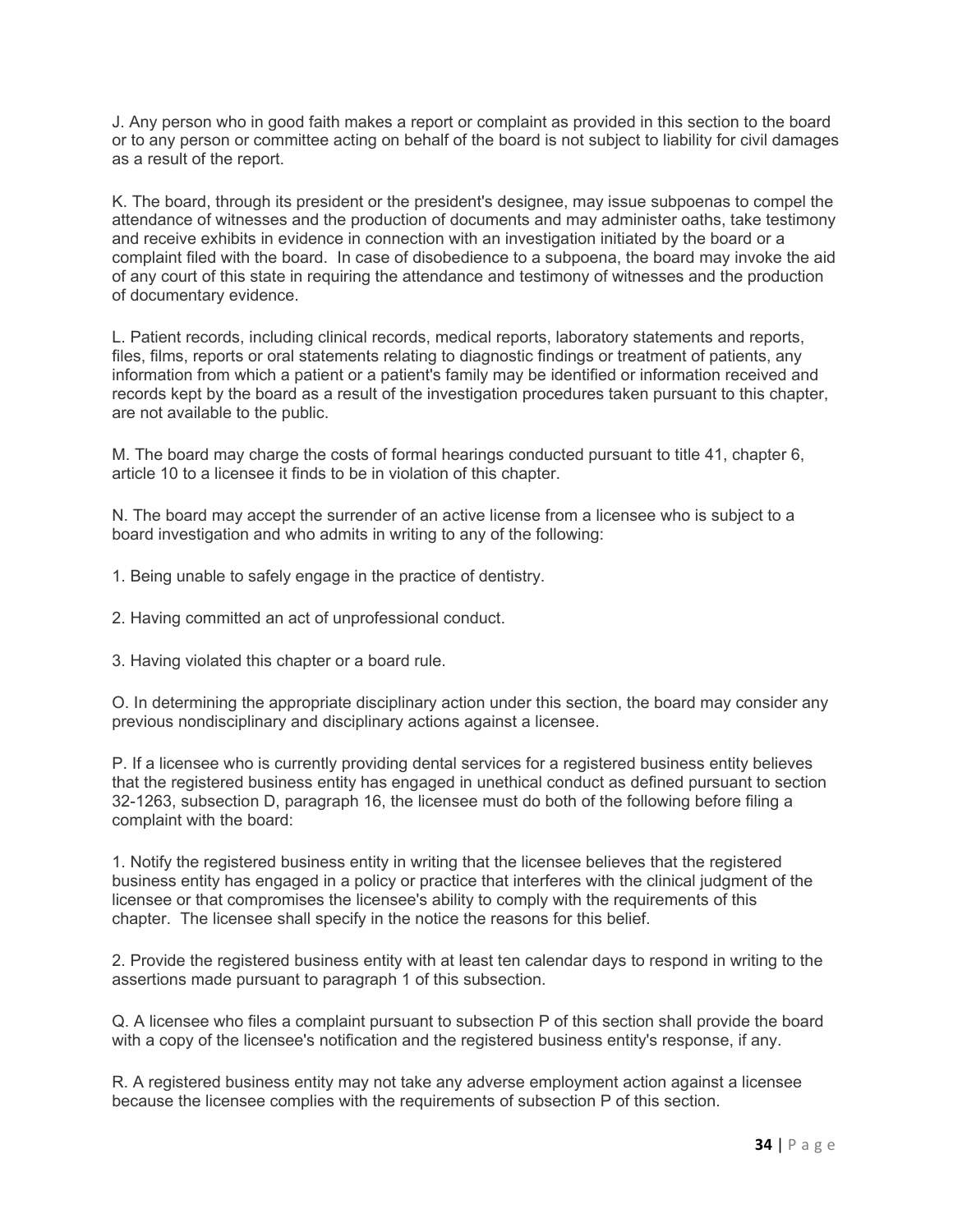S. For the purposes of this section:

1. "License" includes a certificate issued pursuant to this chapter.

2. "Licensee" means a dentist, dental therapist, dental hygienist, denturist, dental consultant, restricted permit holder or business entity regulated pursuant to this chapter.

#### 32-1263.03. Executive director; complaints; termination; review

A. If delegated by the board, the executive director, with the concurrence of the board's investigative staff, may terminate a complaint if the investigative staff's review indicates the complaint is without merit and that termination is appropriate.

B. The executive director may not terminate a complaint if a court has entered a medical malpractice judgment against a person licensed under this chapter.

C. At each regularly scheduled board meeting, the executive director shall provide to the board a list of each complaint the executive director terminated pursuant to subsection A since the preceding board meeting.

D. A person who is aggrieved by an action taken by the executive director pursuant to subsection A may file a written request that the board review that action. The request must be filed within thirty days after that person is notified of the executive director's action by personal delivery or, if the notification is mailed to that person's last known residence or place of business, within thirty-five days after the date on the notification. At the next regular board meeting, the board shall review the executive director's action. On review, the board shall approve, modify or reject the executive director's action.

#### 32-1264. Maintenance of records

A. A person who is licensed or certified pursuant to this chapter shall make and maintain legible written records concerning all diagnoses, evaluations and treatments of each patient of record. A licensee or certificate holder shall maintain records that are stored or produced electronically in retrievable paper form. These records shall include:

1. All treatment notes, including current health history and clinical examinations.

2. Prescription and dispensing information, including all drugs, medicaments and dental materials used for patient care.

3. Diagnosis and treatment planning.

4. Dental and periodontal charting. Specialist charting must include areas of requested care and notation of visual oral examination describing any areas of potential pathology or radiographic irregularities.

5. All radiographs.

B. Records are available for review and for treatment purposes to the dentist, dental therapist, dental hygienist or denturist providing care.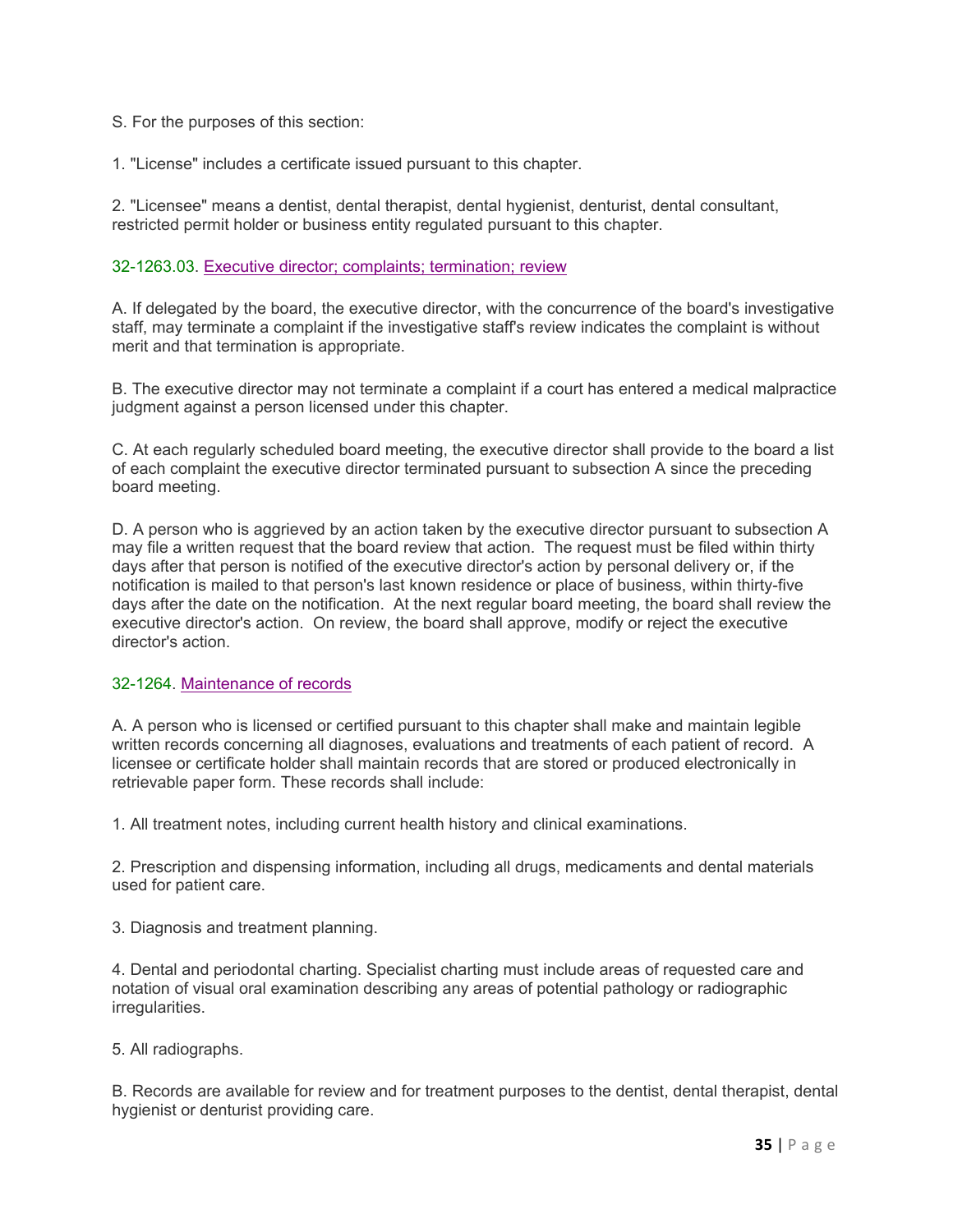C. On request, the licensee or certificate holder shall allow properly authorized board personnel to have access to the licensee's or certificate holder's place of practice to conduct an inspection and must make the licensee's or certificate holder's records, books and documents available to the board as part of an investigation process.

D. Within fifteen business days after a patient's written request, that patient's dentist, dental therapist, dental hygienist or denturist or a registered business entity shall transfer legible and diagnostic quality copies of that patient's records to another licensee or certificate holder or that patient. The patient may be charged for the reasonable costs of copying and forwarding these records. A dentist, dental therapist, dental hygienist, denturist or registered business entity may require that payment of reproduction costs be made in advance, unless the records are necessary for continuity of care, in which case the records shall not be withheld. Copies of records shall not be withheld because of an unpaid balance for dental services.

E. Unless otherwise required by law, a person who is licensed or certified pursuant to this chapter or a business entity that is registered pursuant to this chapter must retain the original or a copy of a patient's dental records as follows:

1. If the patient is an adult, for at least six years after the last date the adult patient received dental services from that provider.

2. If the patient is a child, for at least three years after the child's eighteenth birthday or for at least six years after the last date the child received dental services from the provider, whichever occurs later.

#### 32-1265. Interpretation of chapter

Nothing in this chapter shall be construed to abridge a license issued under laws of this state relating to medicine or surgery.

#### 32-1266. Prosecution of violations

The attorney general shall act for the board in all matters requiring legal assistance, but the board may employ other or additional counsel in its own behalf. The board shall assist prosecuting officers in enforcement of this chapter, and in so doing may engage suitable persons to assist in investigations and in the procurement and presentation of evidence. Subpoenas or other orders issued by the board may be served by any officer empowered to serve processes, who shall receive the fees prescribed by law. Expenditures made in carrying out provisions of this section shall be paid from the dental board fund.

#### 32-1267. Use of fraudulent instruments; classification

A person is guilty of a class 5 felony who:

1. Knowingly presents to or files with the board as his own a diploma, degree, license, certificate or identification belonging to another, or which is forged or fraudulent.

2. Exhibits or displays any instrument described in paragraph 1 with intent that it be used as evidence of the right of such person to practice dentistry in this state.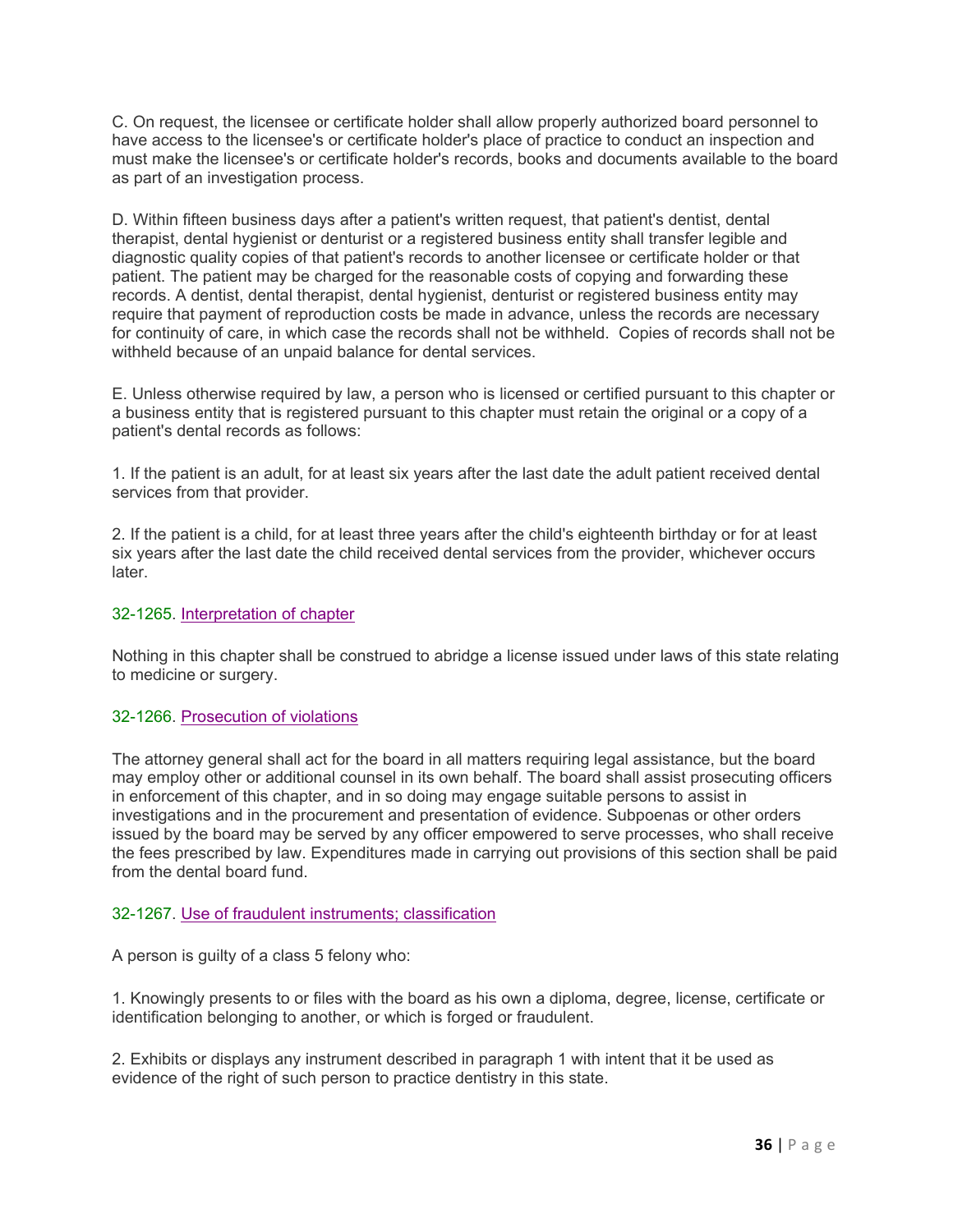3. With fraudulent intent alters any instrument described in paragraph 1 or uses or attempts to use it when so altered.

4. Sells, transfers or offers to sell or transfer, or who purchases, procures or offers to purchase or procure a diploma, license, certificate or identification, with intent that it be used as evidence of the right to practice dentistry in this state by a person other than the one to whom it belongs or is issued.

32-1268. Violations; classification; required proof

A. A person is guilty of a class 2 misdemeanor who:

1. Employs, contracts with, or by any means procures the assistance of, or association with, for the purpose of practicing dentistry, a person not having a valid license therefor.

2. Fails to obey a summons or other order regularly and properly issued by the board.

3. Violates any provision of this chapter for which the penalty is not specifically prescribed.

B. In a prosecution or hearing under this chapter, it is necessary to prove only a single act of violation and not a general course of conduct, and where the violation is continued over a period of one or more days each day constitutes a separate violation subject to the penalties prescribed in this chapter.

32-1269. Violation; classification; injunctive relief

A. A person convicted under this chapter is guilty of a class 2 misdemeanor unless another classification is specifically prescribed in this chapter. Violations shall be prosecuted by the county attorney and tried before the superior court in the county in which the violation occurs.

B. In addition to penalties provided in this chapter, the courts of the state are vested with jurisdiction to prevent and restrain violations of this chapter as nuisances per se, and the county attorneys shall, and the board may, institute proceedings in equity to prevent and restrain violations. A person damaged, or threatened with loss or injury, by reason of a violation of this chapter is entitled to obtain injunctive relief in any court of competent jurisdiction against any damage or threatened loss or injury by reason of a violation of this chapter.

#### 32-1270. Deceased or incapacitated dentists; notification

A. An administrator or executor of the estate of a deceased dentist, or a person who is legally authorized to act for a dentist who has been adjudicated to be mentally incompetent, must notify the board within sixty days after the dentist's death or incapacitation. The administrator or executor may employ a licensed dentist for a period of not more than one year to:

1. Continue the deceased or incapacitated dentist's practice.

2. Conclude the affairs of the deceased or incapacitated dentist, including the sale of any assets.

B. An administrator or executor operating a practice pursuant to this section for more than one year must register as a business entity pursuant to section 32-1213.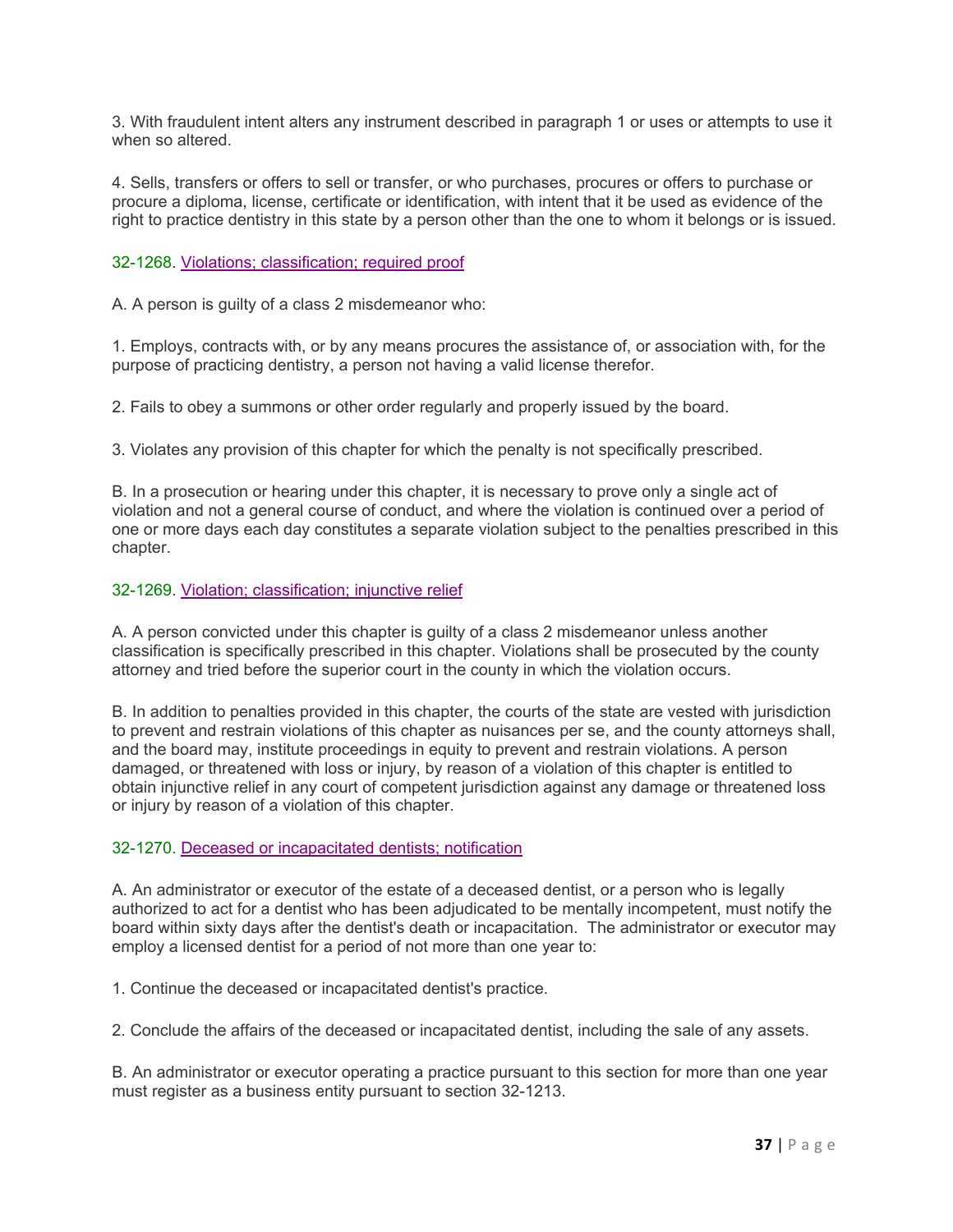#### 32-1271. Marking of dentures for identification; retention and release of information

A. Every complete upper or lower denture fabricated by a licensed dentist, or fabricated pursuant to the dentist's work order, must be marked with the patient's name unless the patient objects. The marking must be done during fabrication and must be permanent, legible and cosmetically acceptable. The dentist or the dental laboratory shall determine the location of the marking and the methods used to implant or apply it. The dentist must inform the patient that the marking is used only to identify the patient, and the patient may choose which marking is to appear on the dentures.

B. The dentist must retain the records of marked dentures and may not release the records to any person except to law enforcement officers in any emergency that requires personal identification by means of dental records or to anyone authorized by the patient to receive this information.

# **Article 3.1 – Licensing and Regulation of Dental Therapists**

### 32-1276. Definitions

In this article, unless the context otherwise requires:

1. "Applicant" means a person who is applying for licensure to practice dental therapy in this state.

2. "Direct supervision" means that a licensed dentist is present in the office and available to provide treatment or care to a patient and observe a dental therapist's work.

3. "Licensee" means a person who holds a license to practice dental therapy in this state.

32-1276.01. Application for licensure; requirements; fingerprint clearance card; denial or suspension of application

A. An applicant for licensure as a dental therapist in this state shall do all of the following:

- 1. Apply to the board on a form prescribed by the board.
- 2. Verify under oath that all statements in the application are true to the applicant's knowledge.
- 3. Enclose with the application:
- (a) A recent photograph of the applicant.
- (b) The application fee established by the board by rule.

B. The board may grant a license to practice dental therapy to an applicant who meets all of the following requirements:

1. Is licensed as a dental hygienist pursuant to article 4 of this chapter.

2. Graduates from a dental therapy education program that is accredited by or holds an initial accreditation from the American dental association commission on dental accreditation and that is offered through an accredited higher education institution recognized by the United States department of education.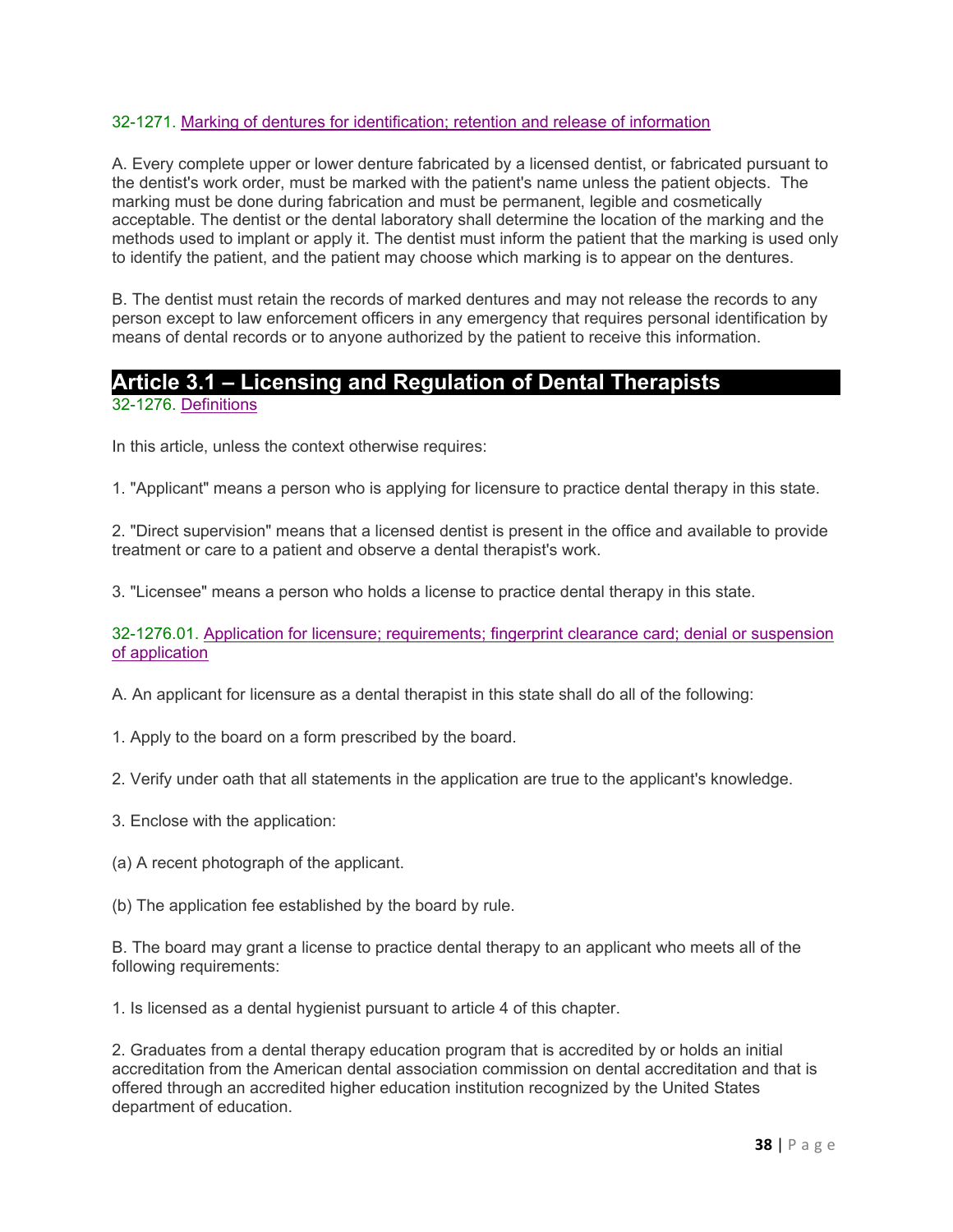3. Successfully passes both of the following:

(a) Within five years before filing the application, a clinical examination that is either:

(i) The western regional examining board examination.

(ii) An examination in dental therapy administered by another state or testing agency that is substantially equivalent to the western regional examining board examination, as determined by the state board of dental examiners.

(b) The Arizona dental jurisprudence examination.

4. Is not subject to any grounds for denial of the application under this chapter.

5. Obtains a valid fingerprint clearance card issued pursuant to title 41, chapter 12, article 3.1.

6. Meets all requirements for licensure established by the board by rule.

C. The board may deny an application for licensure or license renewal if the applicant:

1. Has committed an act that would be cause for censure, probation or suspension or revocation of a license under this chapter.

2. While unlicensed, committed or aided and abetted the commission of an act for which a license is required by this chapter.

3. Knowingly made any false statement in the application.

4. Has had a license to practice dental therapy revoked by a regulatory board in another jurisdiction in the United States for an act that occurred in that jurisdiction and that constitutes unprofessional conduct pursuant to this chapter.

5. Is currently suspended or restricted by a regulatory board in another jurisdiction in the United States for an act that occurred in that jurisdiction and that constitutes unprofessional conduct pursuant to this chapter.

6. Has surrendered, relinquished or given up a license to practice dental therapy instead of having disciplinary action taken against the applicant by a regulatory board in another jurisdiction in the United States for an act that occurred in that jurisdiction and that constitutes unprofessional conduct pursuant to this chapter.

D. The board shall suspend an application for licensure if the applicant is currently under investigation by a dental regulatory board in another jurisdiction. The board shall not issue a license or deny an application for licensure until the investigation is completed.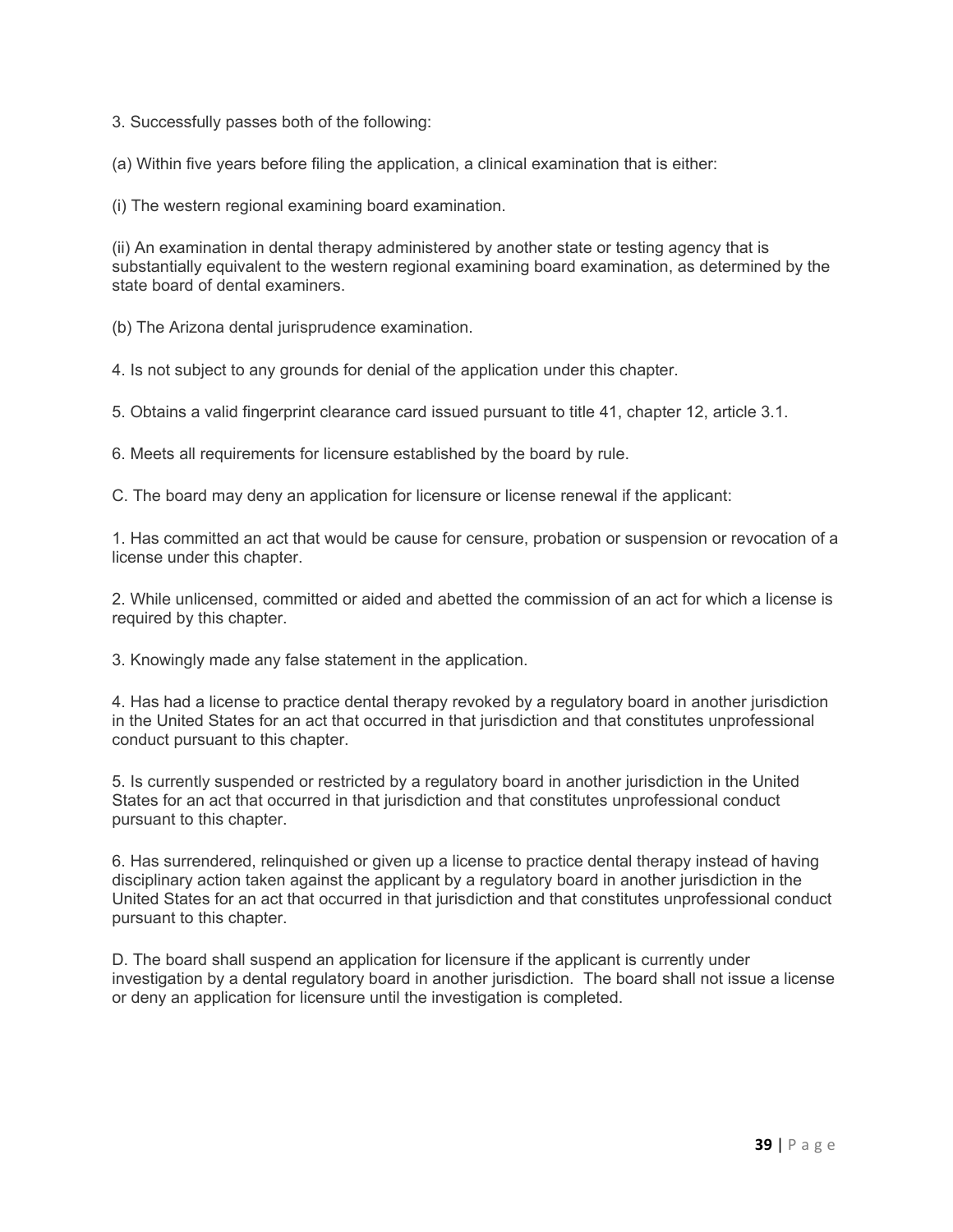#### 32-1276.02. Dental therapist triennial licensure; continuing education; license renewal and reinstatement; fees; civil penalties; retired and disabled license status

A. Except as provided in section 32-4301, a license issued under this article expires thirty days after the licensee's birthday every third year. On or before the licensee's birthday every third year, each licensed dental therapist shall submit to the board a complete renewal application and pay a license renewal fee established by a formal vote of the board. At least once every three years, before establishing the fee, the board shall review the amount of the fee in a public meeting. Any change in the amount of the fee shall be applied prospectively to a licensee at the time of licensure renewal. The fee prescribed by this subsection does not apply to a retired dental therapist or to a dental therapist with a disability.

B. A licensee shall include a written affidavit with the renewal application that affirms that the licensee complies with board rules relating to continuing education requirements. A licensee is not required to complete the written affidavit if the licensee received an initial license within the year immediately preceding the expiration date of the license or the licensee is in disabled status. If the licensee is not in compliance with board rules relating to continuing education, the board may grant an extension of time to complete these requirements if the licensee includes a written request for an extension with the renewal application instead of the written affidavit and the renewal application is received on or before the licensee's birthday of the expiration year. The board shall consider the extension request based on criteria prescribed by the board by rule. If the board denies an extension request, the license expires thirty days after the licensee's birthday of the expiration year.

C. An applicant for a dental therapy license for the first time in this state shall pay a prorated fee for the period remaining until the licensee's next birthday. This fee may not exceed one-third of the fee prescribed pursuant to subsection A of this section. Subsequent applications shall be conducted pursuant to this section.

D. An expired license may be reinstated by submitting a complete renewal application within the twenty-four-month period immediately following the expiration of the license with payment of the renewal fee and a \$100 penalty. When the license is issued, reinstatement is as of the date of application and entitles the applicant to licensure only for the remainder of the applicable three-year period. If a person does not reinstate a license pursuant to this subsection, the person must reapply for licensure pursuant to this article.

E. A licensee shall notify the board in writing within ten days after the licensee changes the primary mailing address listed with the board. The board shall impose a civil penalty of \$50 if a licensee fails to notify the board of the change within that time. The board shall increase the civil penalty to \$100 if a licensee fails to notify the board of the change within thirty days.

F. A licensee who is at least sixty-five years of age and who is fully retired and a licensee who has a permanent disability may contribute services to a recognized charitable institution and still retain that classification for triennial registration purposes by paying a reduced renewal fee as prescribed by the board by rule.

G. A licensee is not required to maintain a dental hygienist license.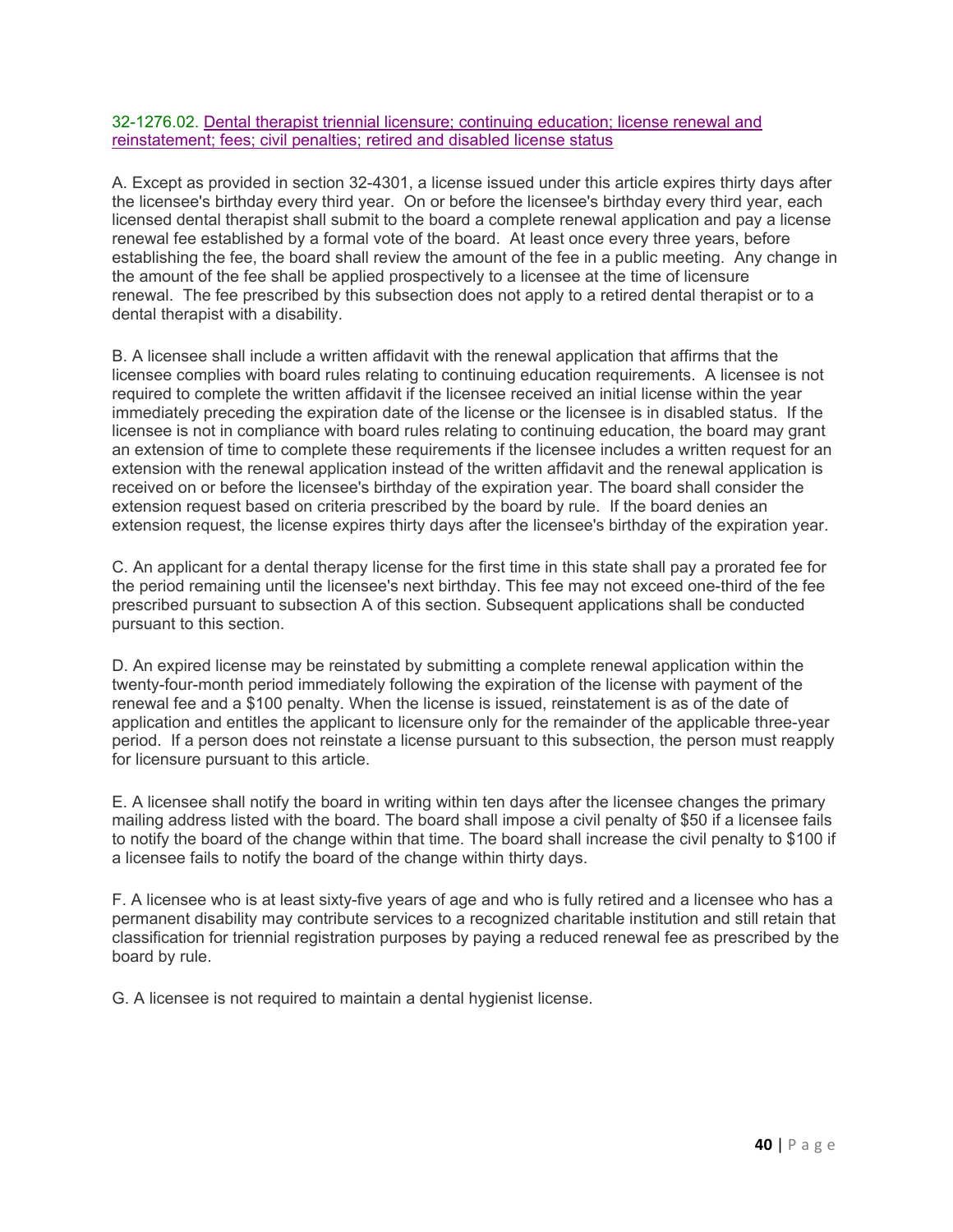#### 32-1276.03. Practice of dental therapy; authorized procedures; supervision requirements; **restrictions**

A. A person is deemed to be a practicing dental therapist if the person does any of the acts or performs any operations included in the general practice of dental therapists or dental therapy or any related and associated duties.

B. Either under the direct supervision of a dentist or pursuant to a written collaborative practice agreement, a licensed dental therapist may do any of the following:

1. Perform oral evaluations and assessments of dental disease and formulate individualized treatment plans.

2. Perform comprehensive charting of the oral cavity.

3. Provide oral health instruction and disease prevention education, including motivational interviewing, nutritional counseling and dietary analysis.

4. Expose and process dental radiographic images.

5. Perform dental prophylaxis, scaling, root planing and polishing procedures.

6. Dispense and administer oral and topical nonnarcotic analgesics and anti-inflammatory and antibiotic medications as prescribed by a licensed health care provider.

7. Apply topical preventive and prophylactic agents, including fluoride varnishes, antimicrobial agents, silver diamine fluoride and pit and fissure sealants.

8. Perform pulp vitality testing.

9. Apply desensitizing medicaments or resins.

10. Fabricate athletic mouth guards and soft occlusal guards.

11. Change periodontal dressings.

12. Administer nitrous oxide analgesics and local anesthetics.

13. Perform simple extraction of erupted primary teeth.

14. Perform nonsurgical extractions of periodontally diseased permanent teeth that exhibit plus three or grade three mobility and that are not impacted, fractured, unerupted or in need of sectioning for removal.

15. Perform emergency palliative treatments of dental pain that is related to care or a service described in this section.

16. Prepare and place direct restorations in primary and permanent teeth.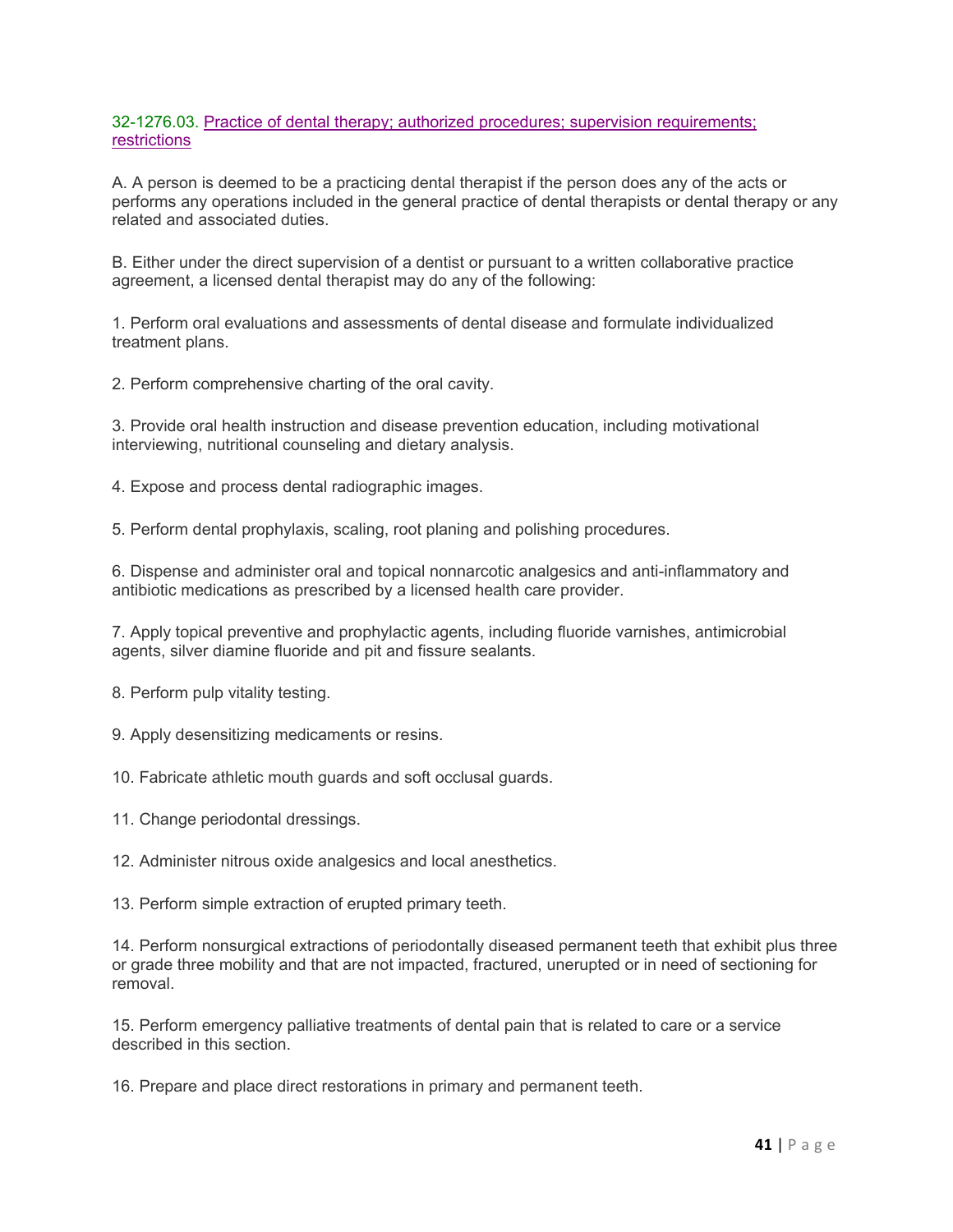17. Fabricate and place single-tooth temporary crowns.

18. Prepare and place preformed crowns on primary teeth.

19. Perform indirect and direct pulp capping on permanent teeth.

20. Perform indirect pulp capping on primary teeth.

21. Perform suturing and suture removal.

22. Provide minor adjustments and repairs on removable prostheses.

23. Place and remove space maintainers.

24. Perform all functions of a dental assistant and expanded function dental assistant.

25. Perform other related services and functions that are authorized by the supervising dentist within the dental therapist's scope of practice and for which the dental therapist is trained.

26. Provide referrals.

27. Perform any other duties of a dental therapist that are authorized by the board by rule.

C. A dental therapist may not:

1. Dispense or administer a narcotic drug.

2. Independently bill for services to any individual or third-party payor.

D. A person may not claim to be a dental therapist unless that person is licensed as a dental therapist under this article.

32-1276.04. Dental therapists; clinical practice; supervising dentists; written collaborative practice agreements

A. A dental therapist may practice only in the following practice settings or locations, including mobile dental units, that are operated or served by any of the following:

1. A federally qualified community health center.

2. A health center program that has received a federal look-alike designation.

3. A community health center.

4. A nonprofit dental practice or a nonprofit organization that provides dental care to low-income and underserved individuals.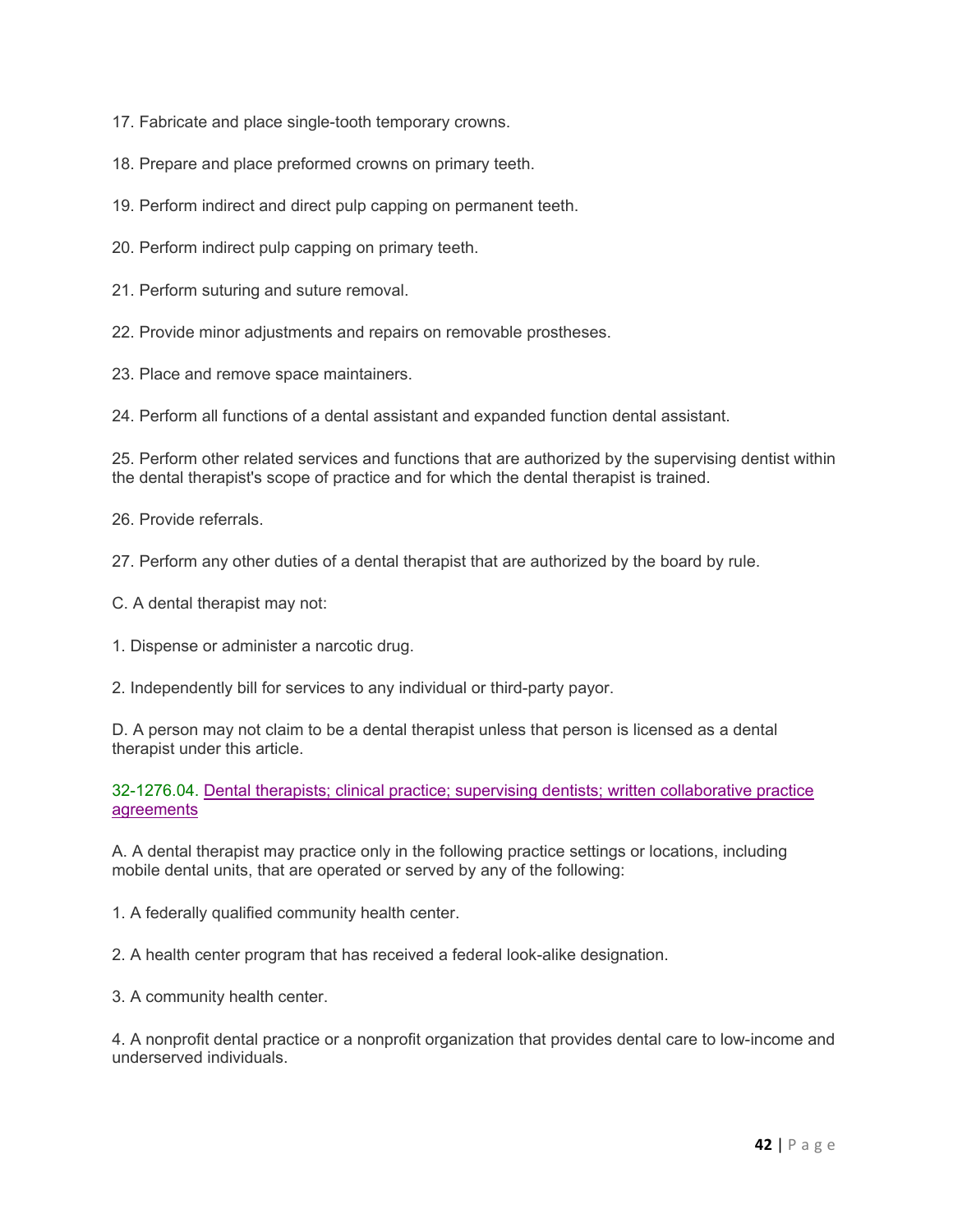5. A private dental practice that provides dental care for community health center patients of record who are referred by the community health center.

B. A dental therapist may practice in this state either under the direct supervision of a dentist or pursuant to a written collaborative practice agreement. Before a dental therapist may enter into a written collaborative practice agreement, the dental therapist shall complete one thousand hours of dental therapy clinical practice under the direct supervision of a dentist who is licensed in this state and shall provide documentation satisfactory to the board of having completed this requirement.

C. A practicing dentist who holds an active license pursuant to this chapter and a licensed dental therapist who holds an active license pursuant to this article may enter into a written collaborative practice agreement for the delivery of dental therapy services. The supervising dentist shall provide or arrange for another dentist or specialist to provide any service needed by the dental therapist's patient that exceeds the dental therapist's authorized scope of practice.

D. A dentist may not enter into more than four separate written collaborative practice agreements for the delivery of dental therapy services.

E. A written collaborative practice agreement between a dentist and a dental therapist shall do all of the following:

1. Address any limit on services and procedures to be performed by the dental therapist, including types of populations and any age-specific or procedure-specific practice protocol, including case selection criteria, assessment guidelines and imaging frequency.

2. Address any limit on practice settings established by the supervising dentist and the level of supervision required for various services or treatment settings.

3. Establish practice protocols, including protocols for informed consent, recordkeeping, managing medical emergencies and providing care to patients with complex medical conditions, including requirements for consultation before initiating care.

4. Establish protocols for quality assurance, administering and dispensing medications and supervising dental assistants.

5. Include specific protocols to govern situations in which the dental therapist encounters a patient requiring treatment that exceeds the dental therapist's authorized scope of practice or the limits imposed by the collaborative practice agreement.

6. Specify that the extraction of permanent teeth may be performed only under the direct supervision of a dentist and consistent with section 32-1276.03, subsection B, paragraph 14.

F. Except as provided in section 32-1276.03, subsection B, paragraph 14, to the extent authorized by the supervising dentist in the written collaborative practice agreement, a dental therapist may practice dental therapy procedures authorized under this article in a practice setting in which the supervising dentist is not on-site and has not previously examined the patient or rendered a diagnosis.

G. The written collaborative practice agreement must be signed and maintained by both the supervising dentist and the dental therapist and may be updated and amended as necessary by both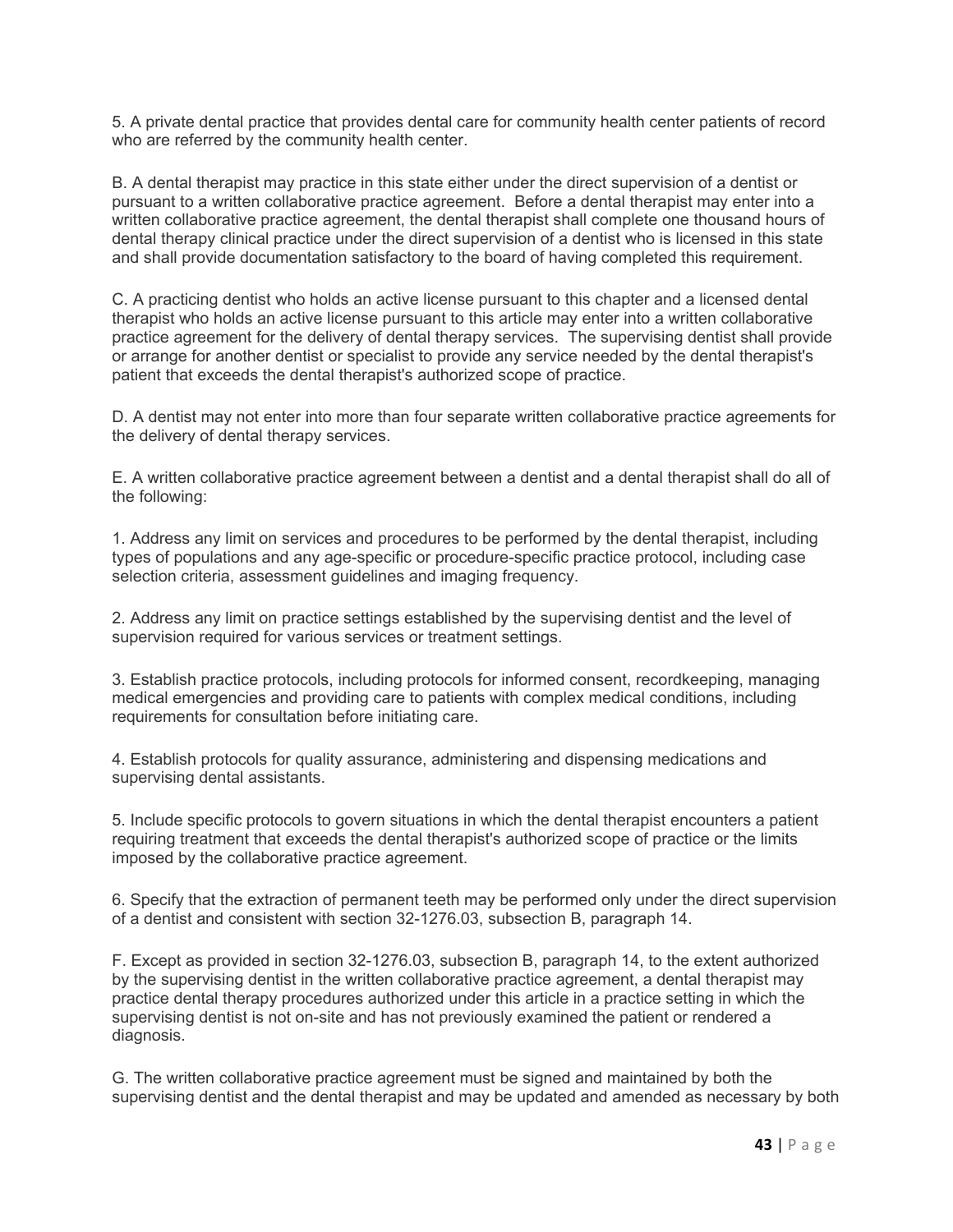the supervising dentist and dental therapist. The supervising dentist and dental therapist shall submit a copy of the agreement and any amendment to the agreement to the board.

#### 32-1276.05. Dental therapists; supervising dentists; collaborative practice relationships

A. A dentist who holds an active license pursuant to this chapter and a dental therapist who holds an active license pursuant to this article may enter into a collaborative practice relationship through a written collaborative practice agreement for the delivery of dental therapy services.

B. Each dental practice shall disclose to a patient whether the patient is scheduled to see the dentist or dental therapist.

C. Each dentist in a collaborative practice relationship shall:

1. Be available to provide appropriate contact, communication and consultation with the dental therapist.

2. Adopt procedures to provide timely referral of patients whom the dental therapist refers to a licensed dentist for examination. The dentist to whom the patient is referred shall be geographically available to see the patient.

D. Each dental therapist in a collaborative practice relationship shall:

1. Perform only those duties within the terms of the written collaborative practice agreement.

2. Maintain an appropriate level of contact with the supervising dentist.

E. The dental therapist and the supervising dentist shall notify the board of the beginning of the collaborative practice relationship and provide the board with a copy of the written collaborative practice agreement and any amendments to the agreement within thirty days after the effective date of the agreement or amendment. The dental therapist and supervising dentist shall also notify the board within thirty days after the termination date of the written collaborative practice agreement if the date is different than the termination date provided in the agreement.

F. Subject to the terms of the written collaborative practice agreement, a dental therapist may perform all dental therapy procedures authorized in section 32-1276.03. The dentist's presence, examination, diagnosis and treatment plan are not required unless specified by the written collaborative practice agreement.

#### 32-1276.06. Practicing without a license; violation; classification

It is a class 6 felony for a person to practice dental therapy in this state unless the person has obtained a license from the board as provided in this article.

#### 32-1276.07. Licensure by credential; examination waiver; fee

A. The board by rule may waive the examination requirements of this article on receipt of evidence satisfactory to the board that the applicant has passed the clinical examination of another state or testing agency more than five years before submitting the application for licensure pursuant to this article and the other state or testing agency maintains a standard of licensure or certification that is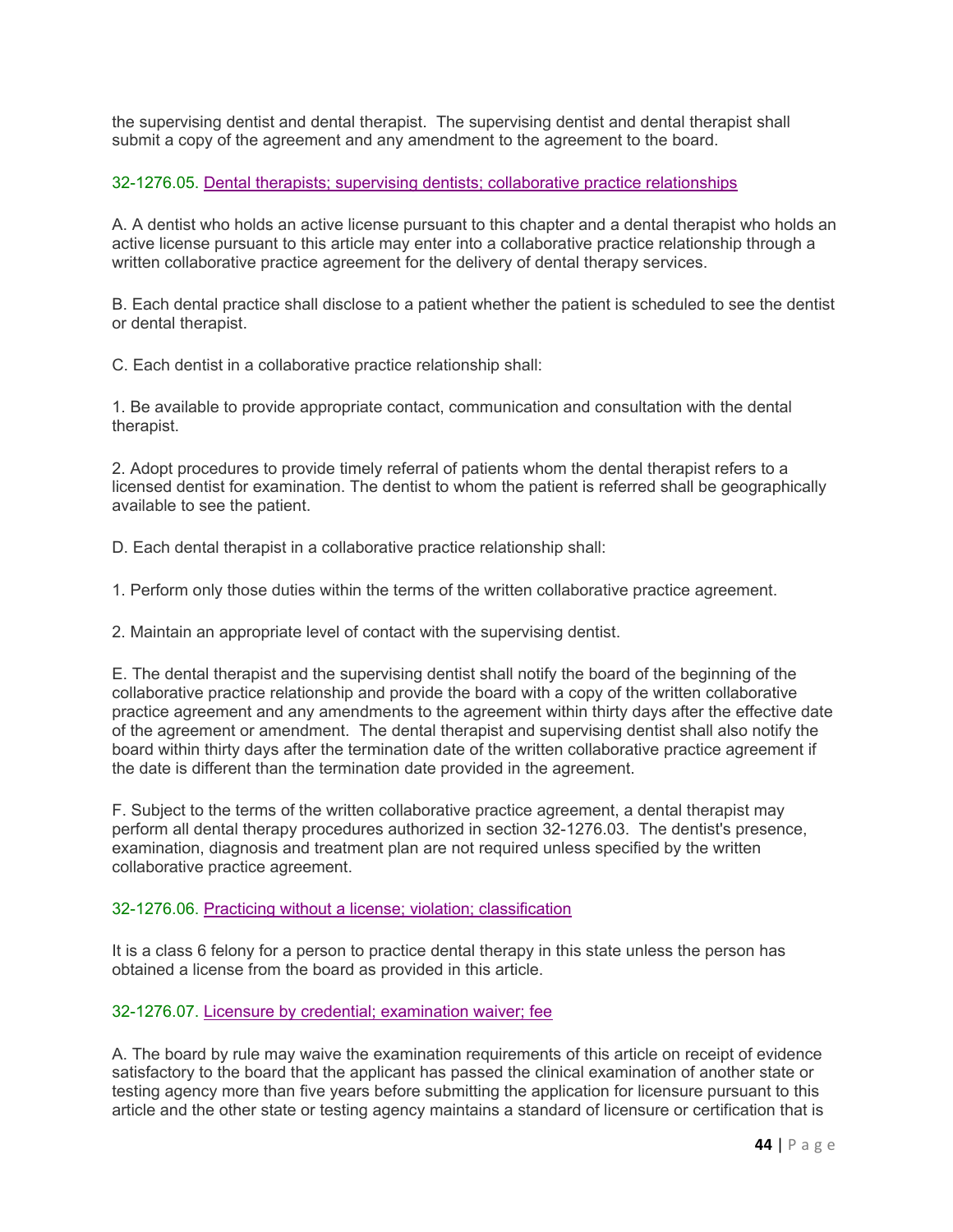substantially equivalent to that of this state as determined by the board. The board by rule shall require:

1. A minimum number of active practice hours within a specific time period before the applicant submits the application. The board shall prescribe what constitutes active practice.

2. An affirmation that the applicant has completed the continuing education requirements of the jurisdiction where the applicant is licensed or certified.

B. The applicant shall pay a licensure by credential fee as established by the board in rule.

C. An applicant under this section is not required to obtain a dental hygienist license in this state if the board determines that the applicant otherwise meets the requirements for dental therapist licensure.

32-1276.08. Dental therapy schools; credit for prior experience or coursework

Notwithstanding any other law, a recognized dental therapy school may grant advanced standing or credit for prior learning to a student who has prior experience or has completed coursework that the school determines is equivalent to didactic and clinical education in its accredited program.

## **Article 4 – Licensing and Regulation of Dental Hygienists**

32-1281. Practicing as dental hygienist; supervision requirements; definitions

A. A person is deemed to be practicing as a dental hygienist if the person does any of the acts or performs any of the operations included in the general practice of dental hygienists, dental hygiene and all related and associated duties.

B. A licensed dental hygienist may perform the following:

- 1. Prophylaxis.
- 2. Scaling.
- 3. Closed subgingival curettage.
- 4. Root planing.
- 5. Administering local anesthetics and nitrous oxide.

6. Inspecting the oral cavity and surrounding structures for the purposes of gathering clinical data to facilitate a diagnosis.

- 7. Periodontal screening or assessment.
- 8. Recording clinical findings.
- 9. Compiling case histories.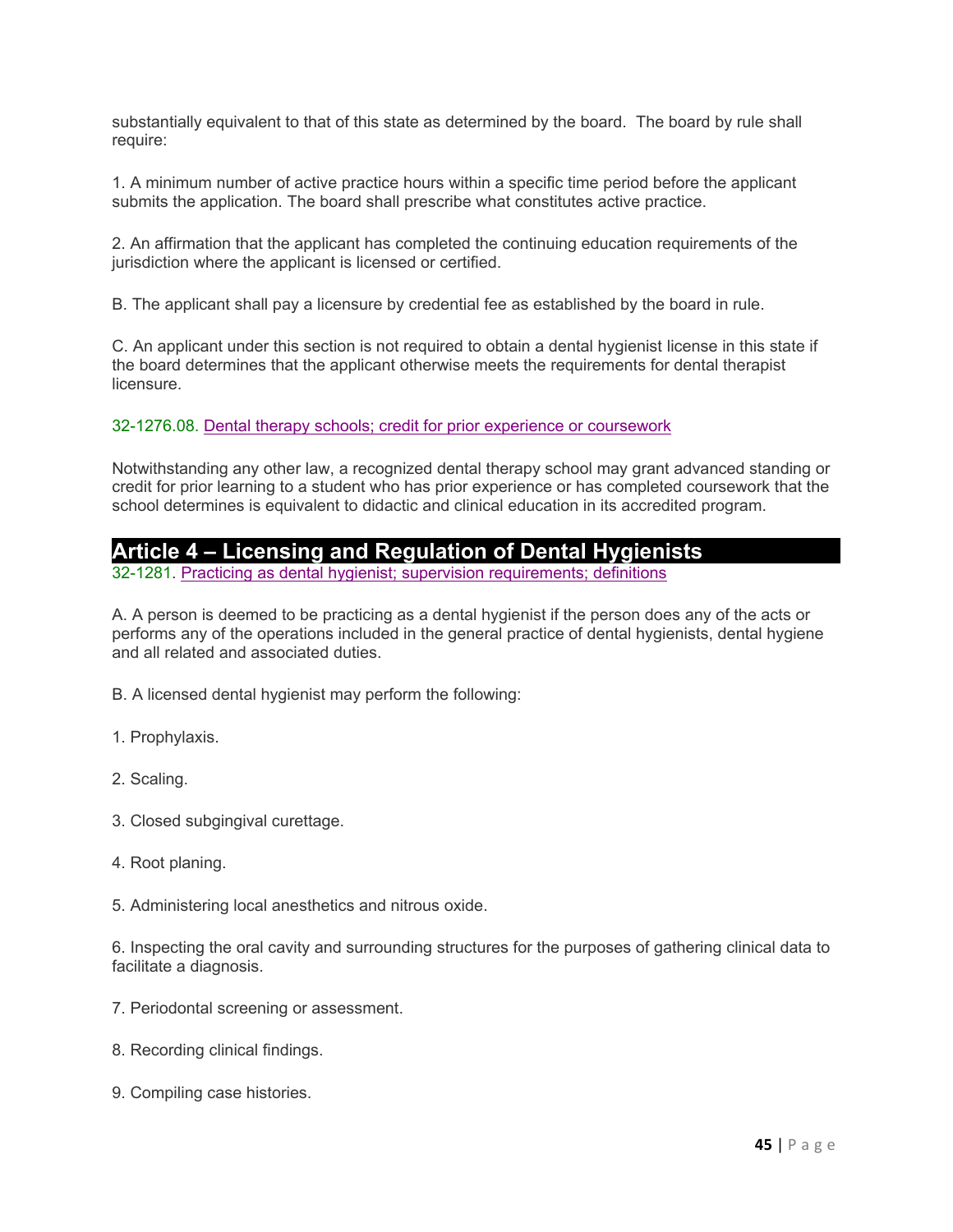10. Exposing and processing dental radiographs.

11. All functions authorized and deemed appropriate for dental assistants.

12. Except as provided in paragraph 13 of this subsection, those restorative functions permissible for an expanded function dental assistant if qualified pursuant to section 32-1291.01.

13. Placing interim therapeutic restorations after successfully completing a course at an institution accredited by the commission on dental accreditation of the American dental association.

C. The board by rule shall prescribe the circumstances under which a licensed dental hygienist may:

1. Apply preventive and therapeutic agents to the hard and soft tissues.

2. Use emerging scientific technology and prescribe the necessary training, experience and supervision to operate newly developed scientific technology. A dentist who supervises a dental hygienist whose duties include the use of emerging scientific technology must have training on using the emerging technology that is equal to or greater than the training the dental hygienist is required to obtain.

3. Perform other procedures not specifically authorized by this section.

D. Except as provided in subsections E, F and I of this section, a dental hygienist shall practice under the general supervision of a dentist who is licensed pursuant to this chapter.

E. A dental hygienist may practice under the general supervision of a physician who is licensed pursuant to chapter 13 or 17 of this title in an inpatient hospital setting.

F. A dental hygienist may perform the following procedures on meeting the following criteria and under the following conditions:

1. Administering local anesthetics under the direct supervision of a dentist who is licensed pursuant to this chapter after:

(a) The dental hygienist successfully completes a course in administering local anesthetics that includes didactic and clinical components in both block and infiltration techniques offered by a dental or dental hygiene program accredited by the commission on dental accreditation of the American dental association.

(b) The dental hygienist successfully completes an examination in local anesthesia given by the western regional examining board or a written and clinical examination of another state or regional examination that is substantially equivalent to the requirements of this state, as determined by the board.

(c) The board issues to the dental hygienist a local anesthesia certificate on receipt of proof that the requirements of subdivisions (a) and (b) of this paragraph have been met.

2. Administering local anesthetics under general supervision to a patient of record if all of the following are true: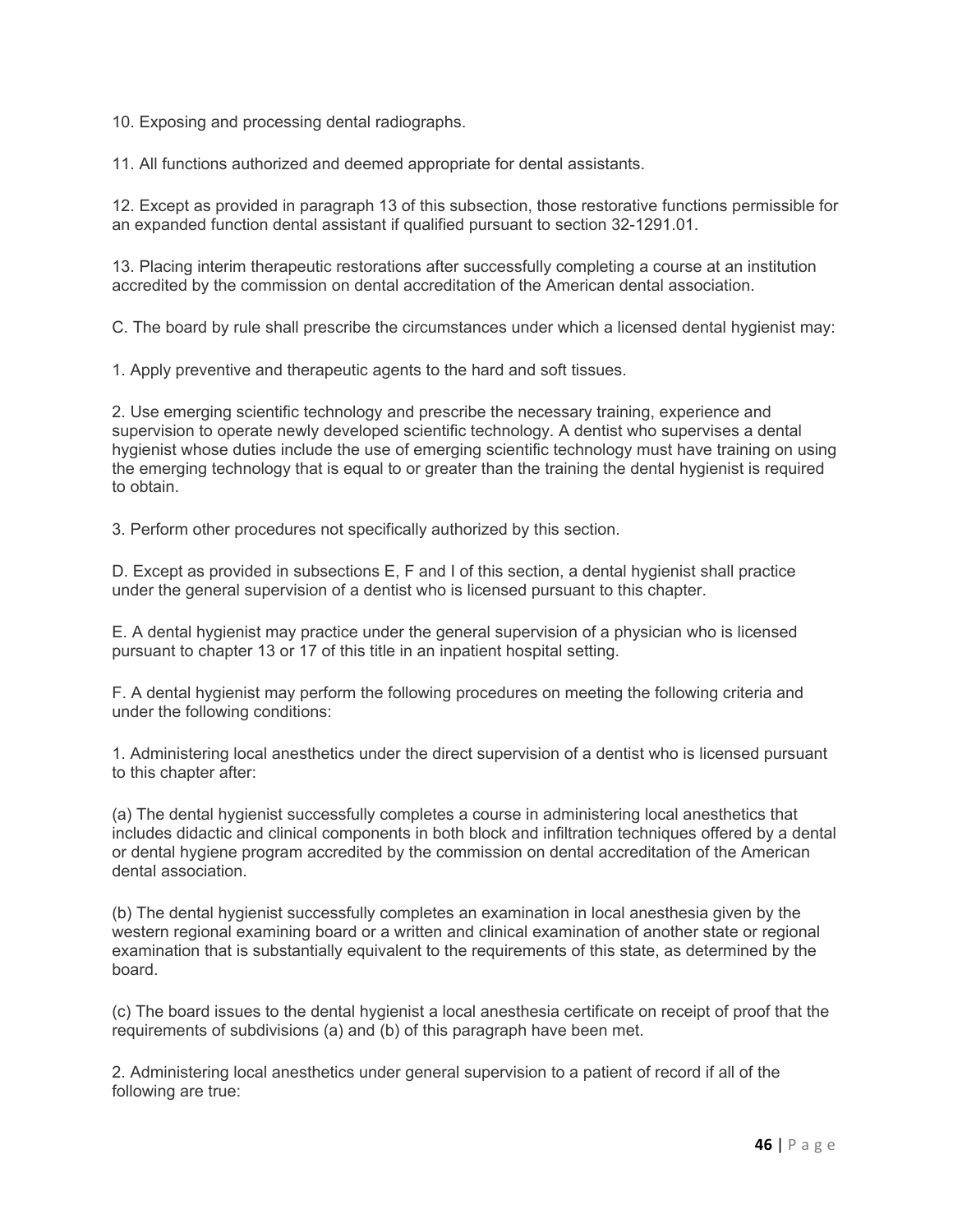(a) The dental hygienist holds a local anesthesia certificate issued by the board.

(b) The patient is at least eighteen years of age.

(c) The patient has been examined by a dentist who is licensed pursuant to this chapter within the previous twelve months.

(d) There has been no change in the patient's medical history since the last examination. If there has been a change in the patient's medical history within that time, the dental hygienist must consult with the dentist before administering local anesthetics.

(e) The supervising dentist who performed the examination has approved the patient for being administered local anesthetics by the dental hygienist under general supervision and has documented this approval in the patient's record.

3. Administering nitrous oxide analgesia under the direct supervision of a dentist who is licensed pursuant to this chapter after:

(a) The dental hygienist successfully completes a course in administering nitrous oxide analgesia that includes didactic and clinical components offered by a dental or dental hygiene program accredited by the commission on dental accreditation of the American dental association.

(b) The board issues to the dental hygienist a nitrous oxide analgesia certificate on receipt of proof that the requirements of subdivision (a) of this paragraph have been met.

G. The board may issue local anesthesia and nitrous oxide analgesia certificates to a licensed dental hygienist on receipt of evidence satisfactory to the board that the dental hygienist holds a valid certificate or credential in good standing in the respective procedure issued by a licensing board of another jurisdiction of the United States.

H. A dental hygienist may perform dental hygiene procedures in the following settings:

1. On a patient of record of a dentist within that dentist's office.

2. Except as prescribed in section 32-1289.01, in a health care facility, long-term care facility, public health agency or institution, public or private school or homebound setting on patients who have been examined by a dentist within the previous year.

3. In an inpatient hospital setting pursuant to subsection E of this section.

I. A dental hygienist may provide dental hygiene services under an affiliated practice relationship with a dentist as prescribed in section 32-1289.01.

J. For the purposes of this article:

1. "Assessment" means a limited, clinical inspection that is performed to identify possible signs of oral or systemic disease, malformation or injury and the potential need for referral for diagnosis and treatment, and may include collecting clinical information to facilitate an examination, diagnosis and treatment plan by a dentist.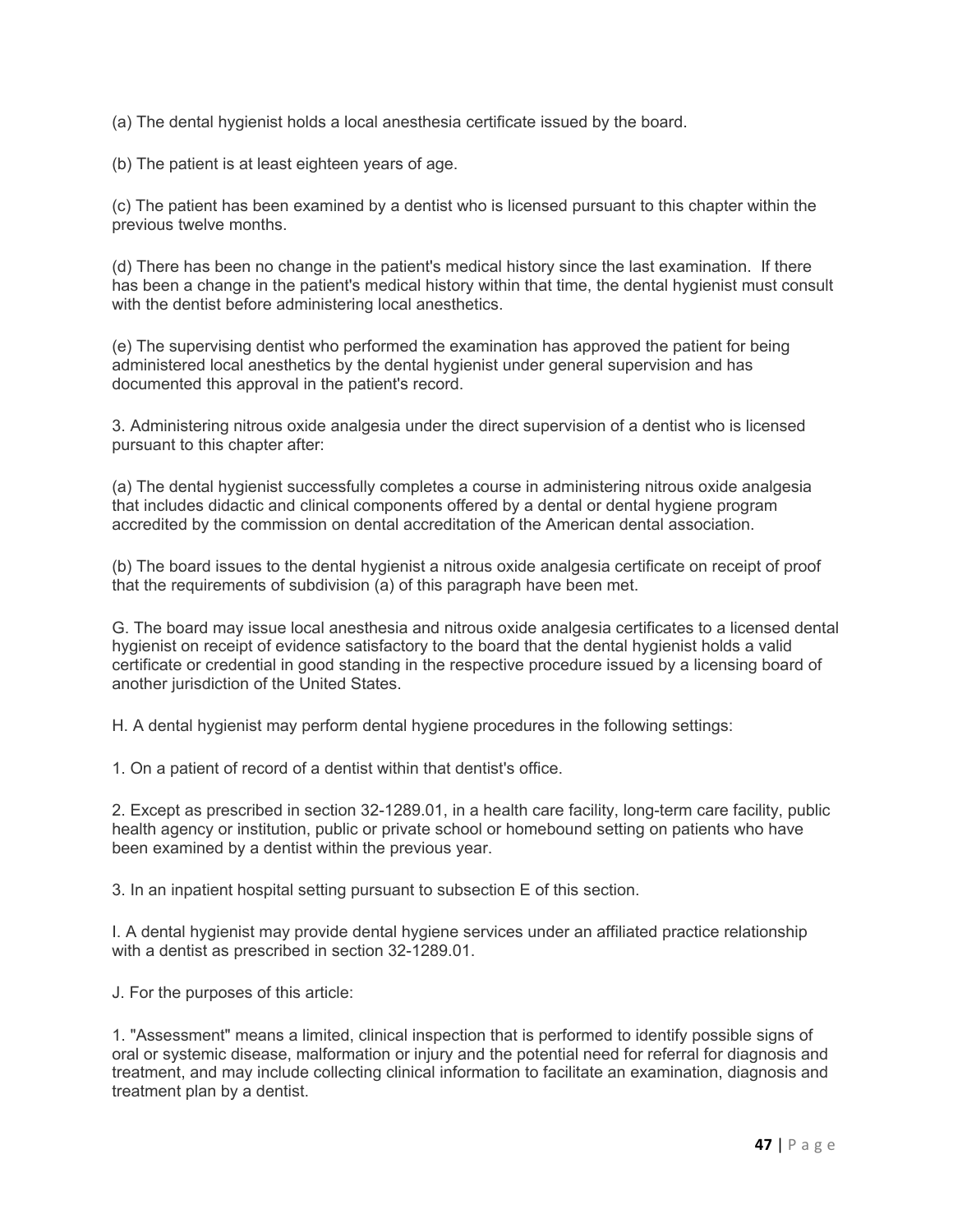2. "Direct supervision" means that the dentist is present in the office while the dental hygienist is treating a patient and is available for consultation regarding procedures that the dentist authorizes and for which the dentist is responsible.

3. "General supervision" means:

(a) That the dentist is available for consultation, whether or not the dentist is in the dentist's office, over procedures that the dentist has authorized and for which the dentist remains responsible.

(b) With respect to an inpatient hospital setting, that a physician who is licensed pursuant to chapter 13 or 17 of this title is available for consultation, whether or not the physician is physically present at the hospital.

4. "Interim therapeutic restoration" means a provisional restoration that is placed to stabilize a primary or permanent tooth and that consists of removing soft material from the tooth using only hand instrumentation, without using rotary instrumentation, and subsequently placing an adhesive restorative material.

5. "Screening" means determining an individual's need to be seen by a dentist for diagnosis and does not include an examination, diagnosis or treatment planning.

#### 32-1282. Administration and enforcement

A. So far as applicable, the board shall have the same powers and duties in administering and enforcing this article that it has under section 32-1207 in administering and enforcing articles 1, 2 and 3 of this chapter.

B. The board shall adopt rules that provide a method for the board to receive the assistance and advice of dental hygienists licensed pursuant to this chapter in all matters relating to the regulation of dental hygienists.

#### 32-1283. Disposition of revenues

The provisions of section 32-1212 shall apply to all fees, fines and other revenues received by the board under this article.

#### 32-1284. Qualifications of applicant; application; fee; fingerprint clearance card; rules; denial or suspension of application

A. An applicant for licensure as a dental hygienist shall be at least eighteen years of age, shall be of good moral character, shall meet the requirements of section 32-1285 and shall present to the board evidence of graduation or a certificate of satisfactory completion in a course or curriculum in dental hygiene from a recognized dental hygiene school. A candidate shall make written application to the board accompanied by a nonrefundable Arizona dental jurisprudence examination fee of one hundred dollars. The board shall waive this fee for candidates who are holders of valid restricted permits. Each candidate shall also obtain a valid fingerprint clearance card issued pursuant to section 41-1758.03.

B. The board shall adopt rules that govern the practice of dental hygienists and that are not inconsistent with this chapter.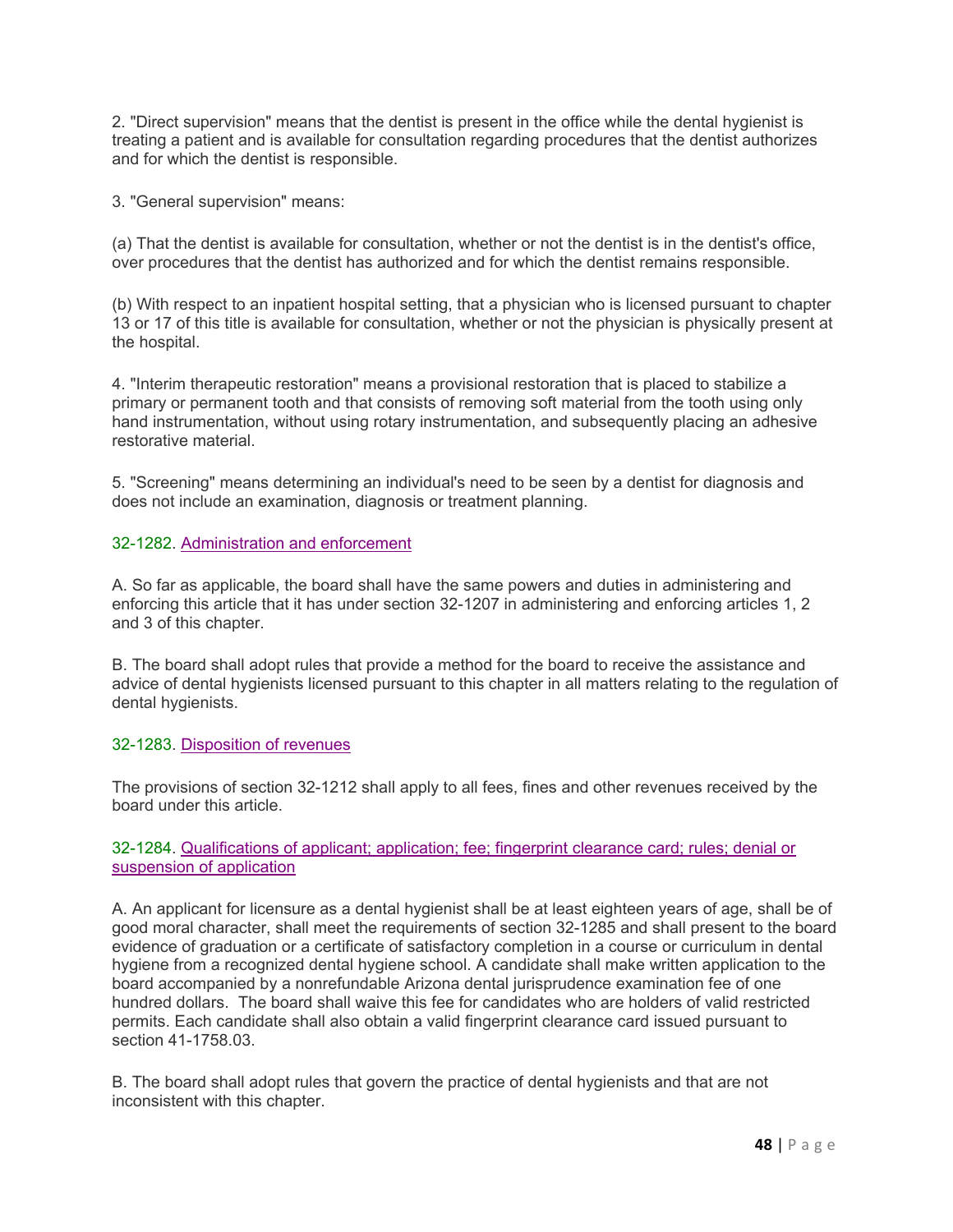C. The board may deny an application for licensure or an application for license renewal if the applicant:

1. Has committed an act that would be cause for censure, probation or suspension or revocation of a license under this chapter.

2. While unlicensed, committed or aided and abetted the commission of an act for which a license is required by this chapter.

3. Knowingly made any false statement in the application.

4. Has had a license to practice dental hygiene revoked by a regulatory board in another jurisdiction in the United States for an act that occurred in that jurisdiction and that constitutes unprofessional conduct pursuant to this chapter.

5. Is currently under suspension or restriction by a regulatory board in another jurisdiction in the United States for an act that occurred in that jurisdiction and that constitutes unprofessional conduct pursuant to this chapter.

6. Has surrendered, relinquished or given up a license to practice dental hygiene instead of disciplinary action by a regulatory board in another jurisdiction in the United States for an act that occurred in that jurisdiction and that constitutes unprofessional conduct pursuant to this chapter.

D. The board shall suspend an application for a license if the applicant is currently under investigation by a dental regulatory board in another jurisdiction. The board shall not issue or deny a license to the applicant until the investigation is resolved.

32-1285. Applicants for licensure; examination requirements

An applicant for licensure shall have passed all of the following:

1. The national dental hygiene board examination.

2. A clinical examination that is completed within five years preceding filing the application and that is either of the following:

(a) The western regional examining board examination.

(b) An examination administered by another state or testing agency that is substantially equivalent to the requirements of this state, as determined by the board.

3. The Arizona dental jurisprudence examination.

32-1286. Recognized dental hygiene schools; credit for prior learning

Notwithstanding any law to the contrary, a recognized dental hygiene school may grant advanced standing or credit for prior learning to a student who has prior experience or course work that the school determines is equivalent to didactic and clinical education in its accredited program.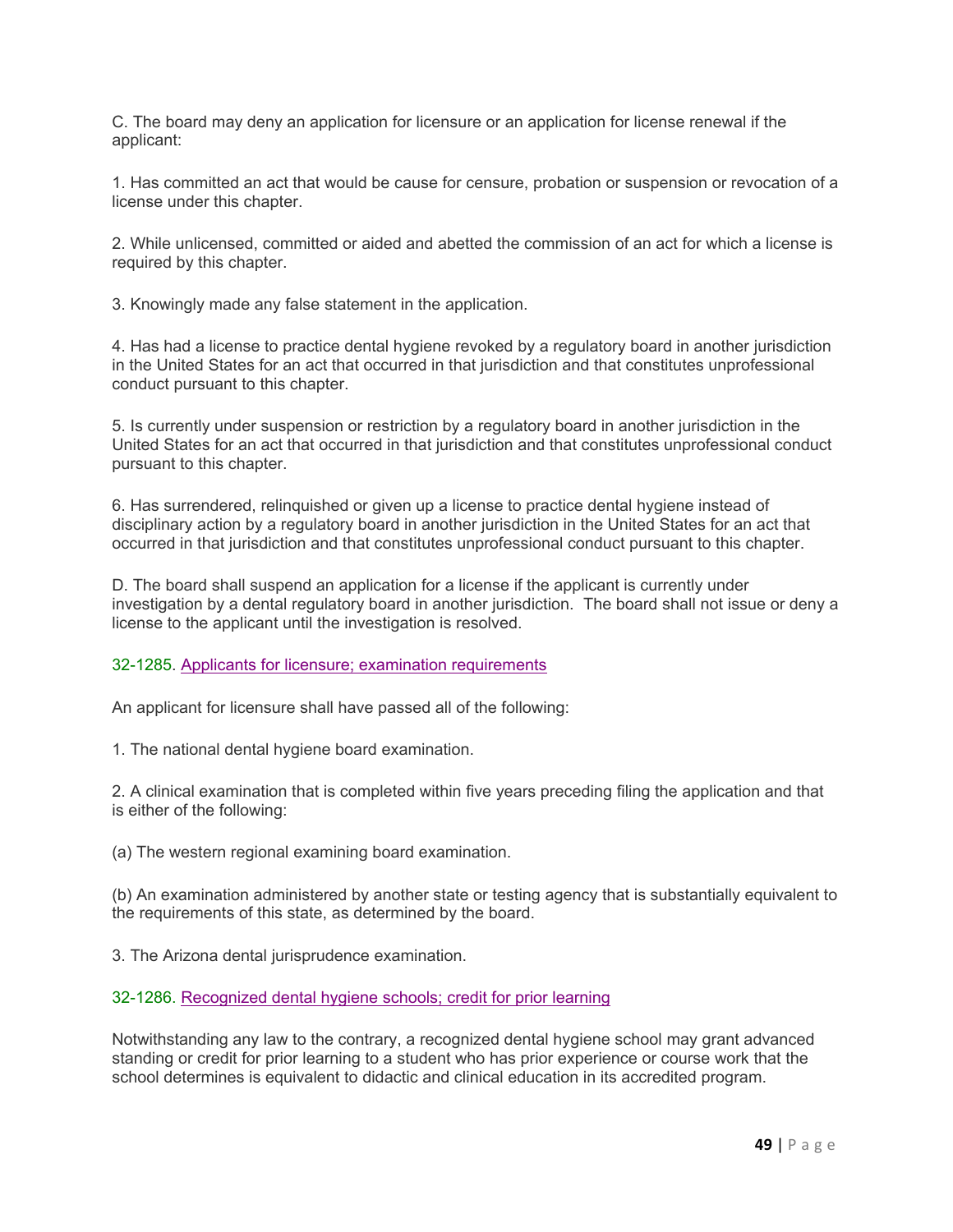32-1287. Dental hygienist triennial licensure; continuing education; license reinstatement; notice of change of address; penalties; retired and disabled license status

A. Except as provided in section 32-4301, a license expires thirty days after the licensee's birthday every third year. On or before the licensee's birthday every third year, every licensed dental hygienist shall submit to the board a complete renewal application and pay a license renewal fee of not more than \$325, established by a formal vote of the board. At least once every three years, before establishing the fee, the board shall review the amount of the fee in a public meeting. Any change in the amount of the fee shall be applied prospectively to a licensee at the time of licensure renewal. The fee prescribed by this section does not apply to a retired hygienist or a hygienist with a disability.

B. A licensee shall include a written affidavit with the renewal application that affirms that the licensee complies with board rules relating to continuing education requirements. A licensee is not required to complete the written affidavit if the licensee received an initial license within the year immediately preceding the expiration date of the license or the licensee is in disabled status. If the licensee is not in compliance with board rules relating to continuing education, the board may grant an extension of time to complete these requirements if the licensee includes a written request for an extension with the renewal application instead of the written affidavit and the renewal application is received on or before the licensee's birthday of the expiration year. The board shall consider the extension request based on criteria prescribed by the board by rule. If the board denies an extension request, the license expires thirty days after the licensee's birthday of the expiration year.

C. A person applying for a license for the first time in this state shall pay a prorated fee for the period remaining until the licensee's next birthday. This fee shall not exceed one-third of the fee established pursuant to subsection A of this section. Subsequent registrations shall be conducted pursuant to this section.

D. An expired license may be reinstated by submitting a complete renewal application within the twenty-four-month period immediately following the expiration of the license with payment of the renewal fee and a \$100 penalty. Whenever issued, reinstatement is as of the date of application and entitles the applicant to licensure only for the remainder of the applicable three-year period. If a person does not reinstate a license pursuant to this subsection, the person must reapply for licensure pursuant to this chapter.

E. A licensee shall notify the board in writing within ten days after the licensee changes the primary mailing address listed with the board. The board shall impose a penalty of \$50 if a licensee fails to notify the board of the change within that time. The board shall increase the penalty imposed to \$100 if a licensee fails to notify it of the change within thirty days.

F. A licensee who is over sixty-five years of age and who is fully retired and a licensee who has a permanent disability may contribute services to a recognized charitable institution and still retain that classification for triennial registration purposes on payment of a reduced renewal fee as prescribed by the board by rule.

32-1288. Practicing without license; classification

It is a class 1 misdemeanor for a person to practice dental hygiene in this state unless the person has obtained a license from the board as provided in this article.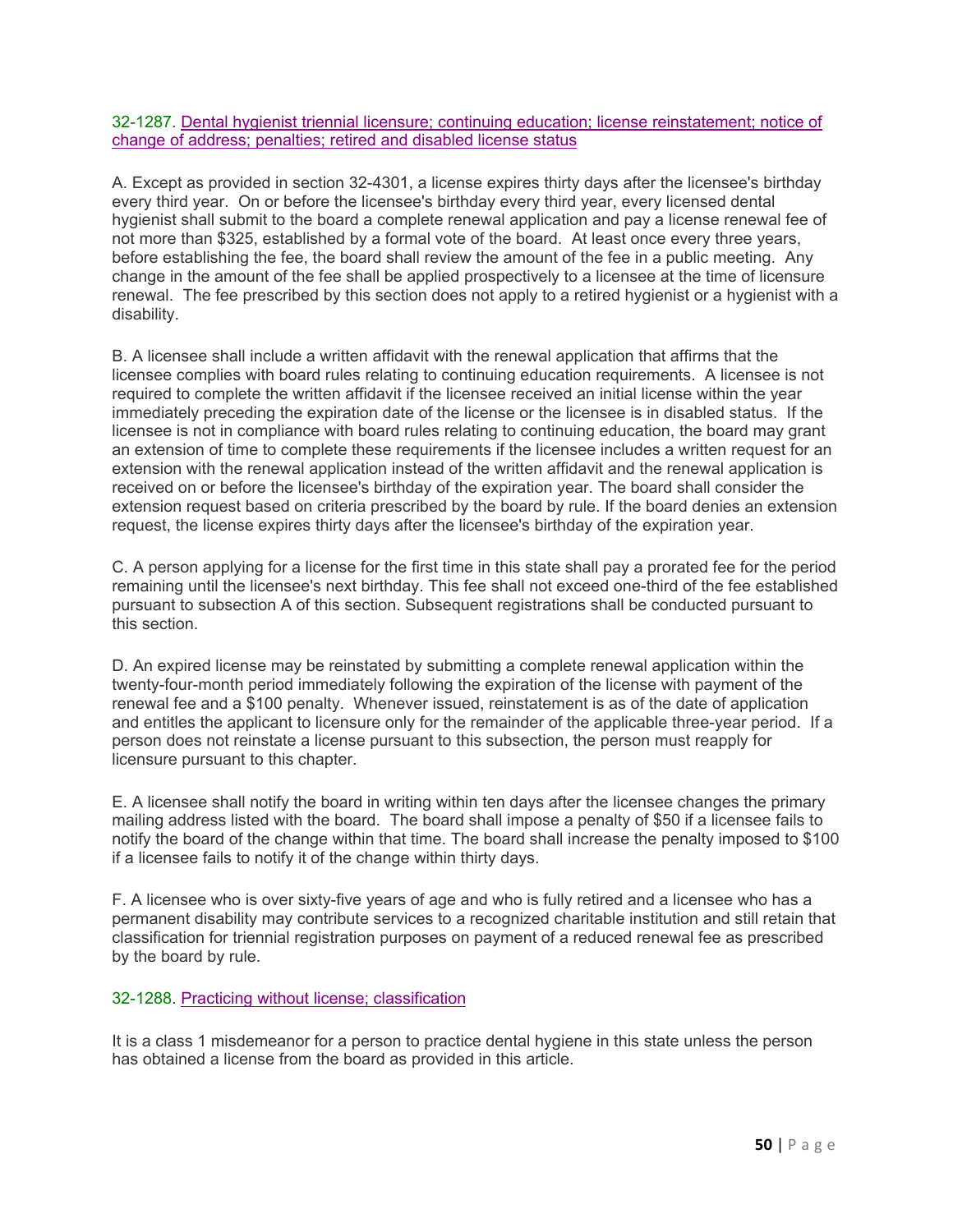#### 32-1289. Employment of dental hygienist by public agency, institution or school

A. A public health agency or institution or a public or private school authority may employ dental hygienists to perform necessary dental hygiene procedures under either direct or general supervision pursuant to section 32-1281.

B. A dental hygienist employed by or working under contract or as a volunteer for a public health agency or institution or a public or private school authority before an examination by a dentist may perform a screening or assessment and apply sealants and topical fluoride.

#### 32-1289.01. Dental hygienists; affiliated practice relationships; rules; definition

A. A dentist who holds an active license pursuant to this chapter and a dental hygienist who holds an active license pursuant to this article may enter into an affiliated practice relationship to deliver dental hygiene services.

B. A dental hygienist shall satisfy all of the following to be eligible to enter into an affiliated practice relationship with a dentist pursuant to this section to deliver dental hygiene services in an affiliated practice relationship:

1. Hold an active license in good standing pursuant to this article.

2. Enter into an affiliated practice relationship with a dentist who holds an active license pursuant to this chapter.

3. Be actively engaged in dental hygiene practice for at least five hundred hours in each of the two years immediately preceding the affiliated practice relationship.

C. An affiliated practice agreement between a dental hygienist and a dentist shall be in writing and:

1. Shall identify at least the following:

(a) The affiliated practice settings in which the dental hygienist may deliver services pursuant to the affiliated practice relationship.

(b) The services to be provided and any procedures and standing orders the dental hygienist must follow. The standing orders shall include the circumstances in which a patient may be seen by the dental hygienist.

(c) The conditions under which the dental hygienist may administer local anesthesia and provide root planing.

(d) Circumstances under which the affiliated practice dental hygienist must consult with the affiliated practice dentist before initiating further treatment on patients who have not been seen by a dentist within twelve months after the initial treatment by the affiliated practice dental hygienist.

2. May include protocols for supervising dental assistants.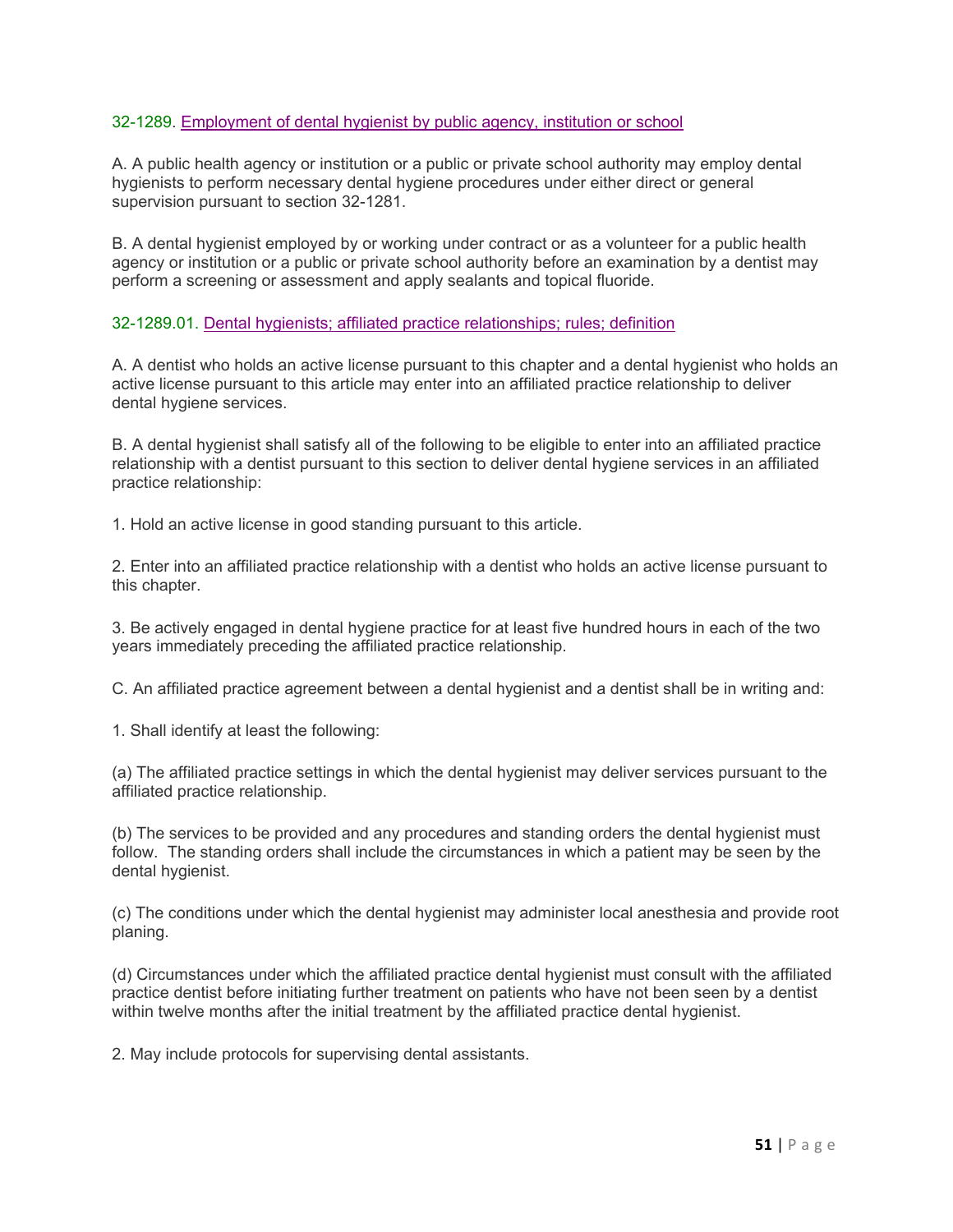D. The following requirements apply to all dental hygiene services provided through an affiliated practice relationship:

1. Patients who have been assessed by the affiliated practice dental hygienist shall be directed to the affiliated practice dentist for diagnosis, treatment or planning that is outside the dental hygienist's scope of practice, and the affiliated practice dentist may make any necessary referrals to other dentists.

2. The affiliated practice dental hygienist shall consult with the affiliated practice dentist if the proposed treatment is outside the scope of the agreement.

3. The affiliated practice dental hygienist shall consult with the affiliated practice dentist before initiating treatment on patients presenting with a complex medical history or medication regimen.

4. The patient shall be informed in writing that the dental hygienist providing the care is a licensed dental hygienist and that the care does not take the place of a diagnosis or treatment plan by a dentist.

E. A contract for dental hygiene services with licensees who have entered into an affiliated practice relationship pursuant to this section may be entered into only by:

1. A health care organization or facility.

- 2. A long-term care facility.
- 3. A public health agency or institution.
- 4. A public or private school authority.
- 5. A government-sponsored program.
- 6. A private nonprofit or charitable organization.

7. A social service organization or program.

F. An affiliated practice dental hygienist may not provide dental hygiene services in a setting that is not listed in subsection E of this section.

G. Each dentist in an affiliated practice relationship shall:

1. Be available to provide an appropriate level of contact, communication and consultation with the affiliated practice dental hygienist during the business hours of the affiliated practice dental hygienist.

2. Adopt standing orders applicable to dental hygiene procedures that may be performed and populations that may be treated by the affiliated practice dental hygienist under the terms of the applicable affiliated practice agreement and to be followed by the affiliated practice dental hygienist in each affiliated practice setting in which the affiliated practice dental hygienist performs dental hygiene services under the affiliated practice relationship.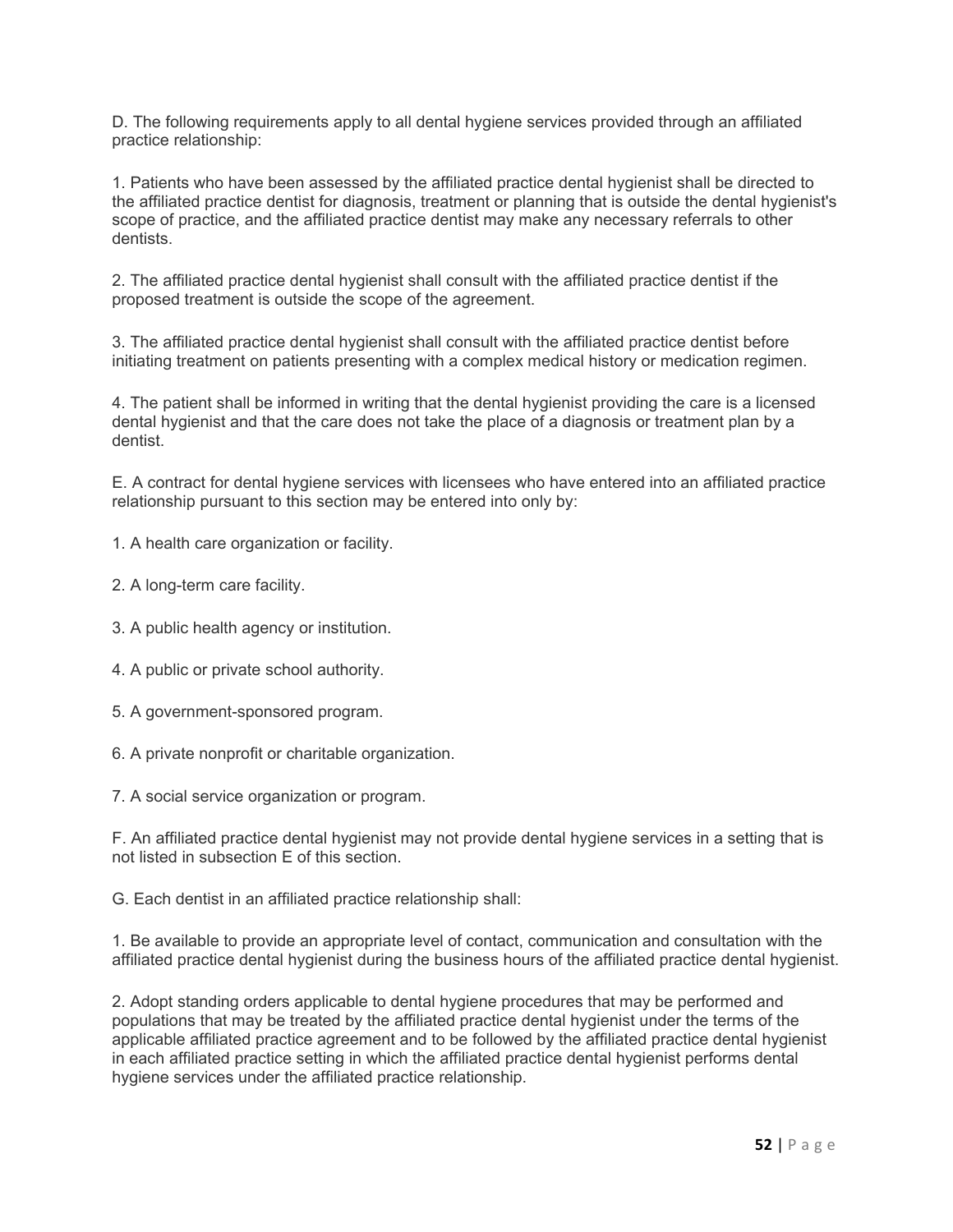3. Adopt procedures to provide timely referral of patients referred by the affiliated practice dental hygienist to a licensed dentist for examination and treatment planning. If the examination and treatment planning is to be provided by the dentist, that treatment shall be scheduled in an appropriate time frame. The affiliated practice dentist or the dentist to whom the patient is referred shall be geographically available to see the patient.

4. Not permit the provision of dental hygiene services by more than six affiliated practice dental hygienists at any one time.

H. Each affiliated practice dental hygienist, when practicing under an affiliated practice relationship:

1. May perform only those duties within the terms of the affiliated practice relationship.

2. Shall maintain an appropriate level of contact, communication and consultation with the affiliated practice dentist.

3. Is responsible and liable for all services rendered by the affiliated practice dental hygienist under the affiliated practice relationship.

I. The affiliated practice dental hygienist and the affiliated practice dentist shall notify the board of the beginning of the affiliated practice relationship and provide the board with a copy of the agreement and any amendments to the agreement within thirty days after the effective date of the agreement or amendment. The affiliated practice dental hygienist and the affiliated practice dentist shall also notify the board within thirty days after the termination date of the affiliated practice relationship if this date is different than the agreement termination date.

J. Subject to the terms of the written affiliated practice agreement entered into between a dentist and a dental hygienist, a dental hygienist may:

1. Perform all dental hygiene procedures authorized by this chapter, except for performing any diagnostic procedures that are required to be performed by a dentist and administering nitrous oxide. The dentist's presence and an examination, diagnosis and treatment plan are not required unless specified by the affiliated practice agreement.

2. Supervise dental assistants, including dental assistants who are certified to perform functions pursuant to section 32-1291.

K. The board shall adopt rules regarding participation in affiliated practice relationships by dentists and dental hygienists that specify the following:

1. Additional continuing education requirements that must be satisfied by a dental hygienist.

2. Additional standards and conditions that may apply to affiliated practice relationships.

3. Compliance with the dental practice act and rules adopted by the board.

L. For the purposes of this section, "affiliated practice relationship" means the delivery of dental hygiene services, pursuant to an agreement, by a dental hygienist who is licensed pursuant to this article and who refers the patient to a dentist who is licensed pursuant to this chapter for any necessary further diagnosis, treatment and restorative care.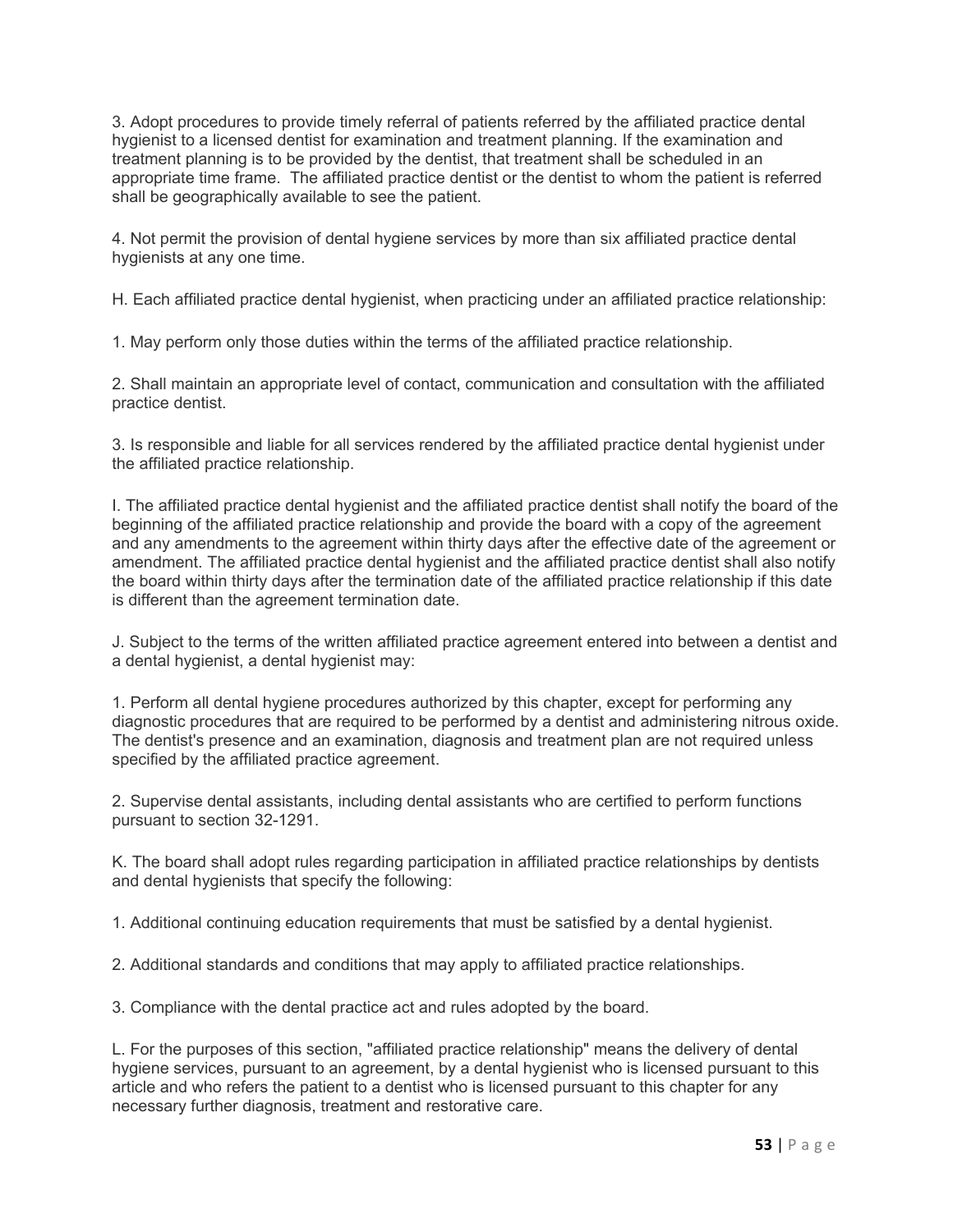#### 32-1290. Grounds for censure, probation, suspension or revocation of license; procedure

After a hearing pursuant to title 41, chapter 6, article 10, the board may suspend or revoke the license issued to a person under this article or censure or place on probation any such person for any of the causes set forth as grounds for censure, probation, suspension or revocation in section 32-1263.

#### 32-1291. Dental assistants; regulation; duties

A. A dental assistant may expose radiographs for dental diagnostic purposes under either the general supervision of a dentist or the direct supervision of an affiliated practice dental hygienist licensed pursuant to this chapter if the assistant has passed an examination approved by the board.

B. A dental assistant may polish the natural and restored surfaces of the teeth under either the general supervision of a dentist or the direct supervision of an affiliated practice dental hygienist licensed pursuant to this chapter if the assistant has passed an examination approved by the board.

#### 32-1291.01. Expanded function dental assistants; training and examination requirements; duties

A. A dental assistant may perform expanded functions after meeting one of the following:

1. Successfully completing a board-approved expanded function dental assistant training program at an institution accredited by the American dental association commission on dental accreditation and on successfully completing examinations in dental assistant expanded functions approved by the board.

2. Providing both:

(a) Evidence of currently holding or having held within the preceding ten years a license, registration, permit or certificate in expanded functions in restorative procedures issued by another state or jurisdiction in the United States.

(b) Proof acceptable to the board of clinical experience in the expanded functions listed in subsection B of this section.

B. Expanded functions include the placement, contouring and finishing of direct restorations or the placement and cementation of prefabricated crowns following the preparation of the tooth by a licensed dentist. The restorative materials used shall be determined by the dentist.

C. An expanded function dental assistant may place interim therapeutic restorations under the general supervision and direction of a licensed dentist following a consultation conducted through teledentistry.

D. An expanded function dental assistant may apply sealants and fluoride varnish under the general supervision and direction of a licensed dentist.

E. A licensed dental hygienist may engage in expanded functions pursuant to section 32-1281, subsection B, paragraph 12 following a course of study and examination equivalent to that required for an expanded function dental assistant as specified by the board.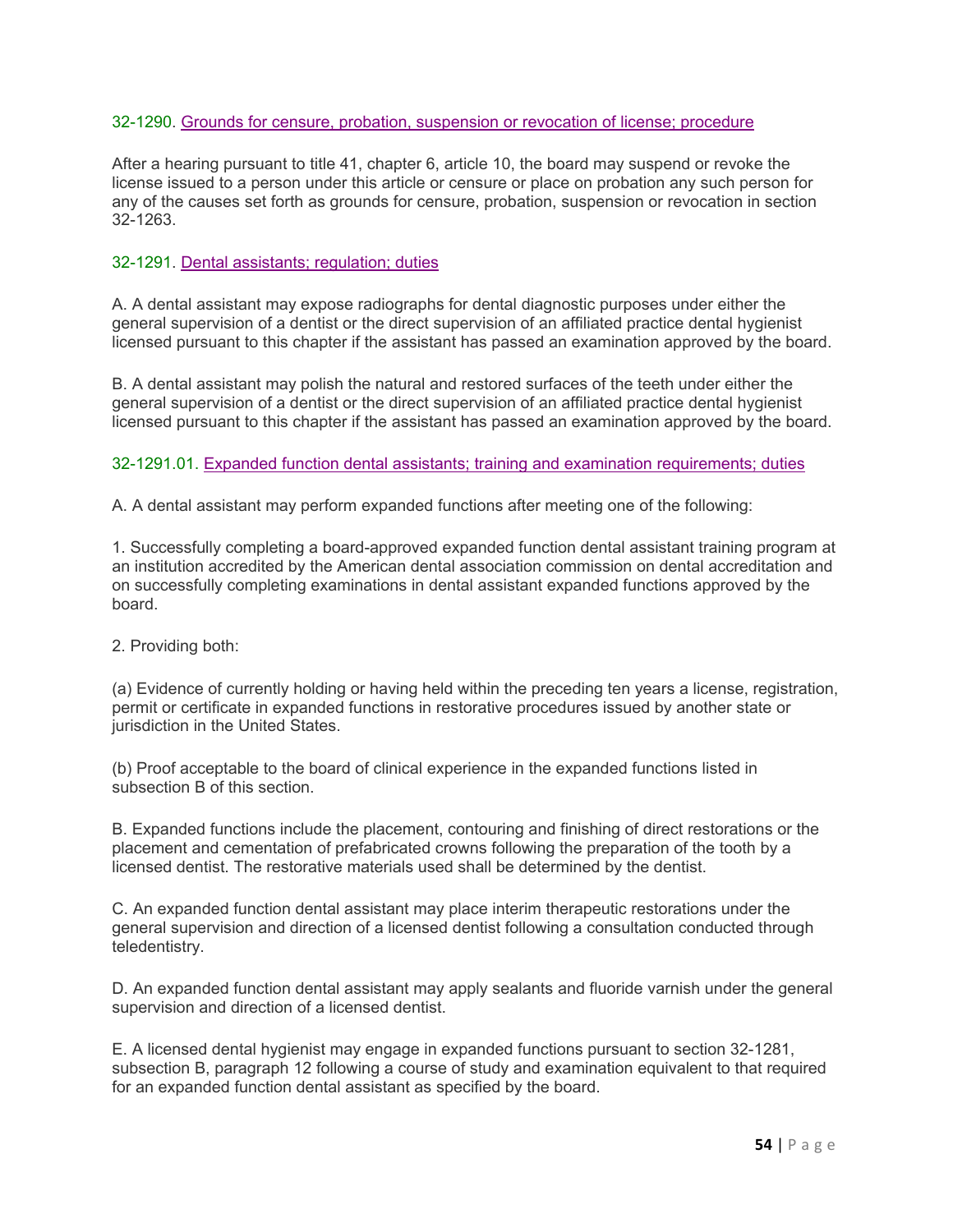#### 32-1292. Restricted permits; suspension; expiration; renewal

A. The board may issue a restricted permit to practice dental hygiene to an applicant who:

1. Has a pending contract with a recognized charitable dental clinic or organization that offers dental hygiene services without compensation or at a rate that reimburses the clinic only for dental supplies and overhead costs and the applicant will not receive compensation for dental hygiene services provided at the clinic or organization.

2. Has a license to practice dental hygiene issued by a regulatory jurisdiction in the United States.

3. Has been actively engaged in the practice of dental hygiene for three years immediately preceding the application.

4. Is, to the board's satisfaction, competent to practice dental hygiene.

5. Meets the requirements of section 32-1284, subsection A that do not relate to examination.

B. A person who holds a restricted permit issued by the board may practice dental hygiene only in the course of the person's employment by a recognized charitable dental clinic or organization approved by the board.

C. The applicant for a restricted permit must file a copy of the person's employment contract with the board that includes a statement signed by the applicant that the applicant:

1. Understands that if that person's employment is terminated before the restricted permit expires, the permit is automatically revoked and that person must voluntarily surrender the permit to the board and is no longer eligible to practice unless that person meets the requirements of sections 32- 1284 and 32-1285 or passes the examination required in this article.

2. Must be employed without compensation by a dental clinic or organization that is operated for a charitable purpose.

3. Is subject to the provisions of this chapter that apply to the regulation of dental hygienists.

D. The board may deny an application for a restricted permit if the applicant:

1. Has committed an act that is a cause for disciplinary action pursuant to this chapter.

2. While unlicensed, committed or aided and abetted the commission of any act for which a license is required pursuant to this chapter.

3. Knowingly made a false statement in the application.

4. Has had a license to practice dental hygiene revoked by a dental regulatory board in another jurisdiction in the United States for an act that occurred in that jurisdiction and that constitutes unprofessional conduct pursuant to this chapter.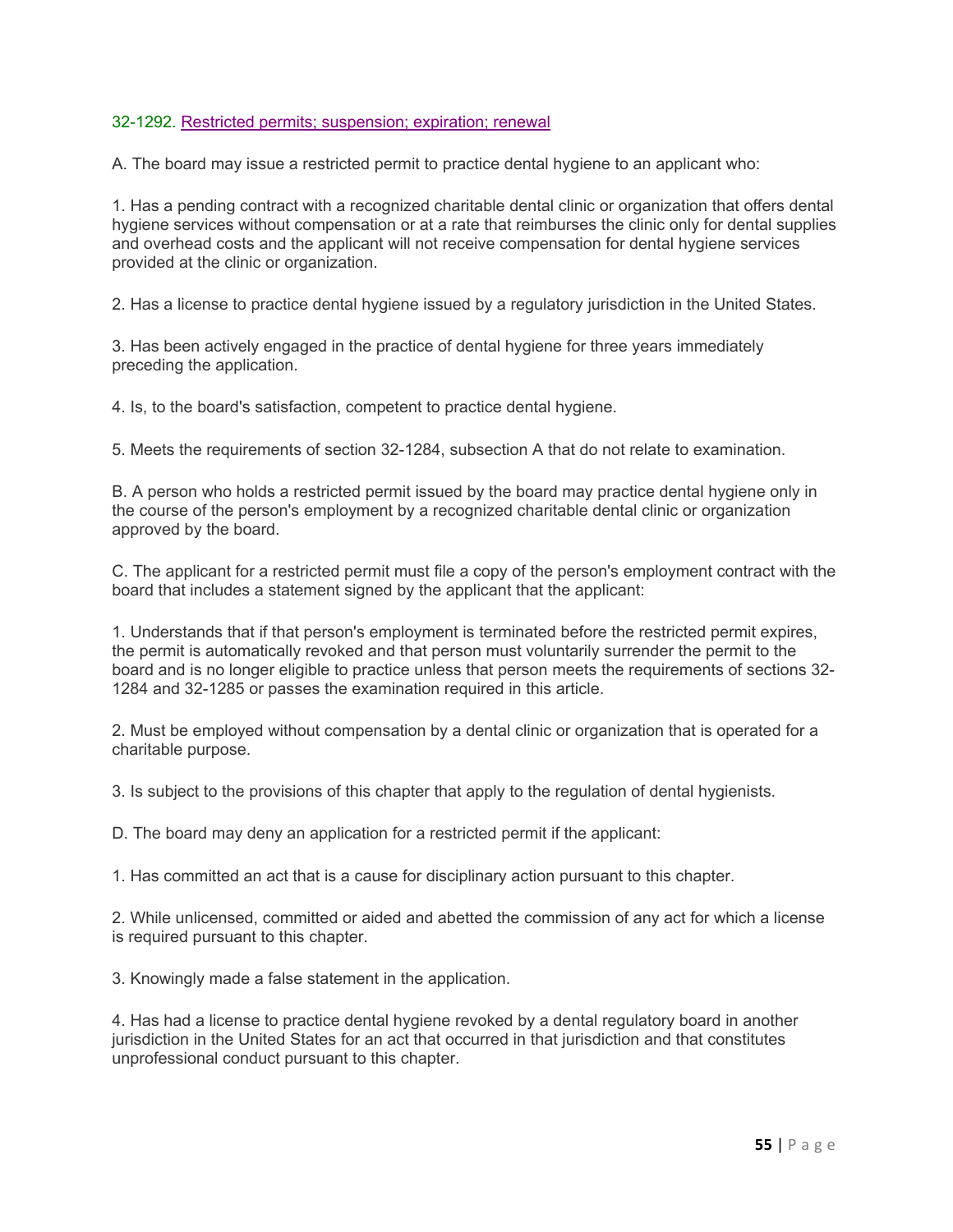5. Is currently under suspension or restriction by a dental regulatory board in another jurisdiction in the United States for an act that occurred in that jurisdiction and that constitutes unprofessional conduct pursuant to this chapter.

6. Has surrendered, relinquished or given up a license to practice dental hygiene instead of disciplinary action by a dental regulatory board in another jurisdiction in the United States for an act that occurred in that jurisdiction and that constitutes unprofessional conduct pursuant to this chapter.

E. The board shall suspend an application for a restricted permit or an application for restricted permit renewal if the applicant is currently under investigation by a dental regulatory board in another jurisdiction. The board shall not issue or deny a restricted permit to the applicant until the investigation is resolved.

F. A restricted permit expires either one year after the date of issue or June 30, whichever date first occurs. The board may renew a restricted permit for terms that do not exceed one year.

#### 32-1292.01. Licensure by credential; examinations; waiver; fee

A. The board by rule may waive the examination requirements of this article on receipt of evidence satisfactory to the board that the applicant has passed the clinical examination of another state or testing agency more than five years before submitting an application for licensure pursuant to this chapter and the other state or testing agency maintains a standard of licensure that is substantially equivalent to that of this state as determined by the board. The board by rule shall require:

1. A minimum number of active practice hours within a specific time period before the applicant submits the application. The board shall define what constitutes active practice.

2. An affirmation that the applicant has completed the continuing education requirements of the jurisdiction where the applicant is licensed.

B. The applicant shall pay a licensure by credential fee of not more than one thousand dollars as prescribed by the board.

### **Article 5 – Certification and Regulation of Denturists**

32-1293. Practicing as denturist; denture technology; dental laboratory technician

A. Notwithstanding the provisions of section 32-1202, nothing in this chapter shall be construed to prohibit a denturist certified pursuant to the provisions of this article from practicing denture technology.

B. A person is deemed to be practicing denture technology who:

1. Takes impressions and bite registrations for the purpose of or with a view to the making, producing, reproducing, construction, finishing, supplying, altering or repairing of complete upper or lower prosthetic dentures, or both, or removable partial dentures for the replacement of missing teeth.

2. Fits or advertises, offers, agrees, or attempts to fit any complete upper or lower prosthetic denture, or both, or adjusts or alters the fit of any full prosthetic denture, or fits or adjusts or alters the fit of removable partial dentures for the replacement of missing teeth.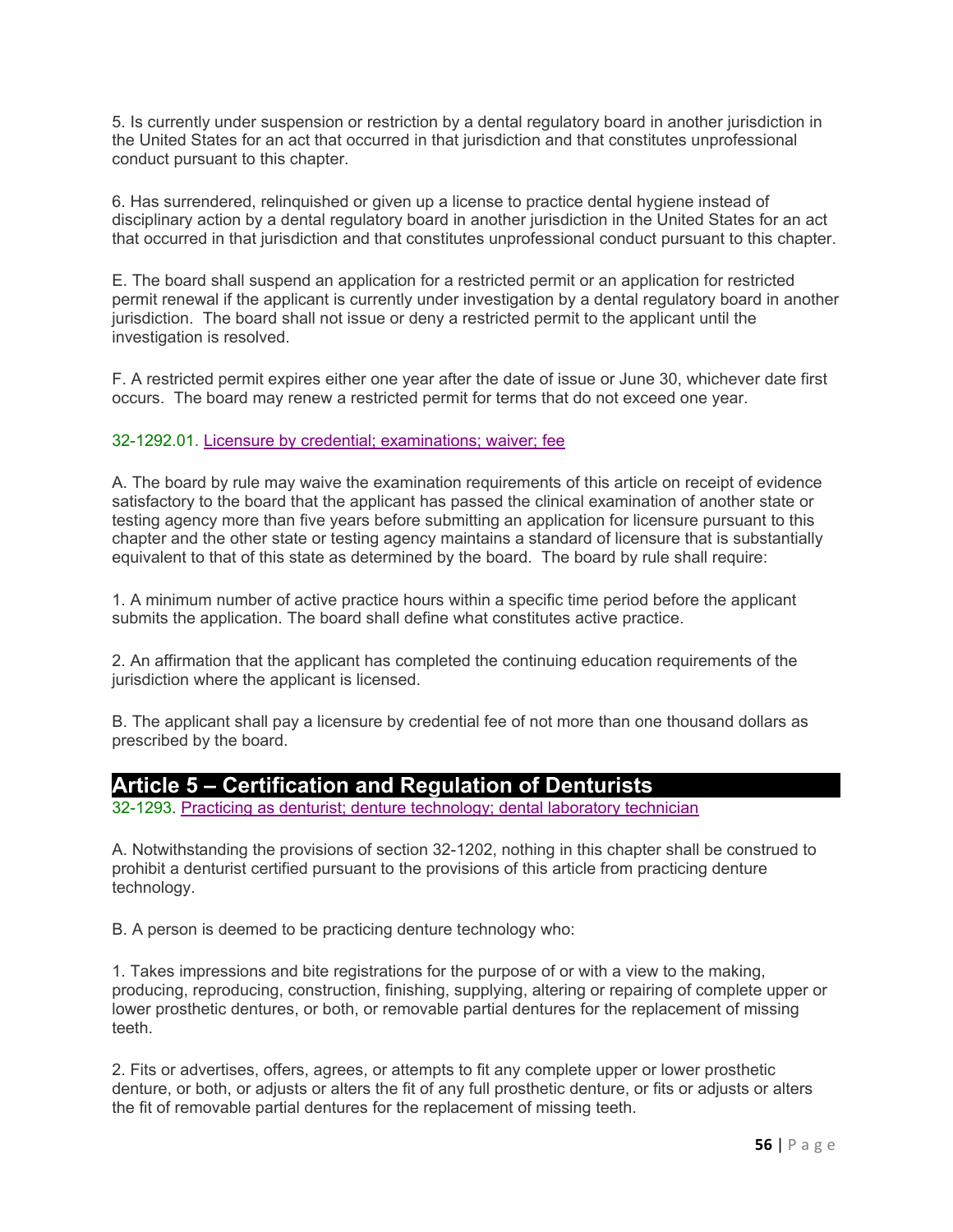C. In addition to the practices described in subsection B of this section, a person certified to practice denture technology may also construct, repair, reline, reproduce or duplicate full or partial prosthetic dentures or otherwise engage in the activities of a dental laboratory technician.

D. No person may perform an act described in subsection B of this section except a licensed dentist, a holder of a restricted permit pursuant to section 32-1238, a certified denturist or auxiliary personnel authorized to perform any such act by rule or regulation of the board pursuant to section 32-1207, subsection A, paragraph 1.

32-1294. Supervision by dentist; definitions; mouth preparation by dentist; liability; business association

A. A denturist may practice only in the office of a licensed dentist, denominated as such.

B. All work by a denturist shall be performed under the general supervision of a licensed dentist. For the purposes of this section, "general supervision" means the dentist is available for consultation in person or by phone during the performance of the procedures by a denturist pursuant to section 32- 1293, subsection B. The dentist shall examine the patient initially, check the completed denture as to fit, form and function and perform such other procedures as the board may specify by rule or regulation. For the purposes of this section "completed denture" means a relined, rebased, duplicated or repaired denture or a new denture. Both the dentist and the denturist shall certify that the dentist has performed the initial examination and the final fitting as required in this subsection, and retain the certification in the patient's file.

C. When taking impressions or bite registrations for the purpose of constructing removable partial dentures or when checking the fit of a partial denture, all mouth preparation must be done by the dentist. The denturist is specifically prohibited from performing any cutting or surgery on hard or soft tissue in the mouth. By rule and regulation the board may further regulate the practice of the denturist in regard to removable partial dentures.

D. No more than two denturists may perform their professional duties under a dentist's general supervision at any one time.

E. A licensed dentist supervising a denturist shall be personally liable for any consequences arising from the performance of the denturist's duties.

F. A certified denturist and the dentist supervising his work may make any lawful agreement between themselves regarding fees, compensation and business association.

G. Any sign, advertisement or other notice displaying the name of the office must include the name of the responsible dentist.

#### 32-1295. Board of dental examiners; additional powers and duties

A. In addition to other powers and duties prescribed by this chapter, the board shall:

1. As far as applicable, exercise the same powers and duties in administering and enforcing this article as it exercises under section 32-1207 in administering and enforcing other articles of this chapter.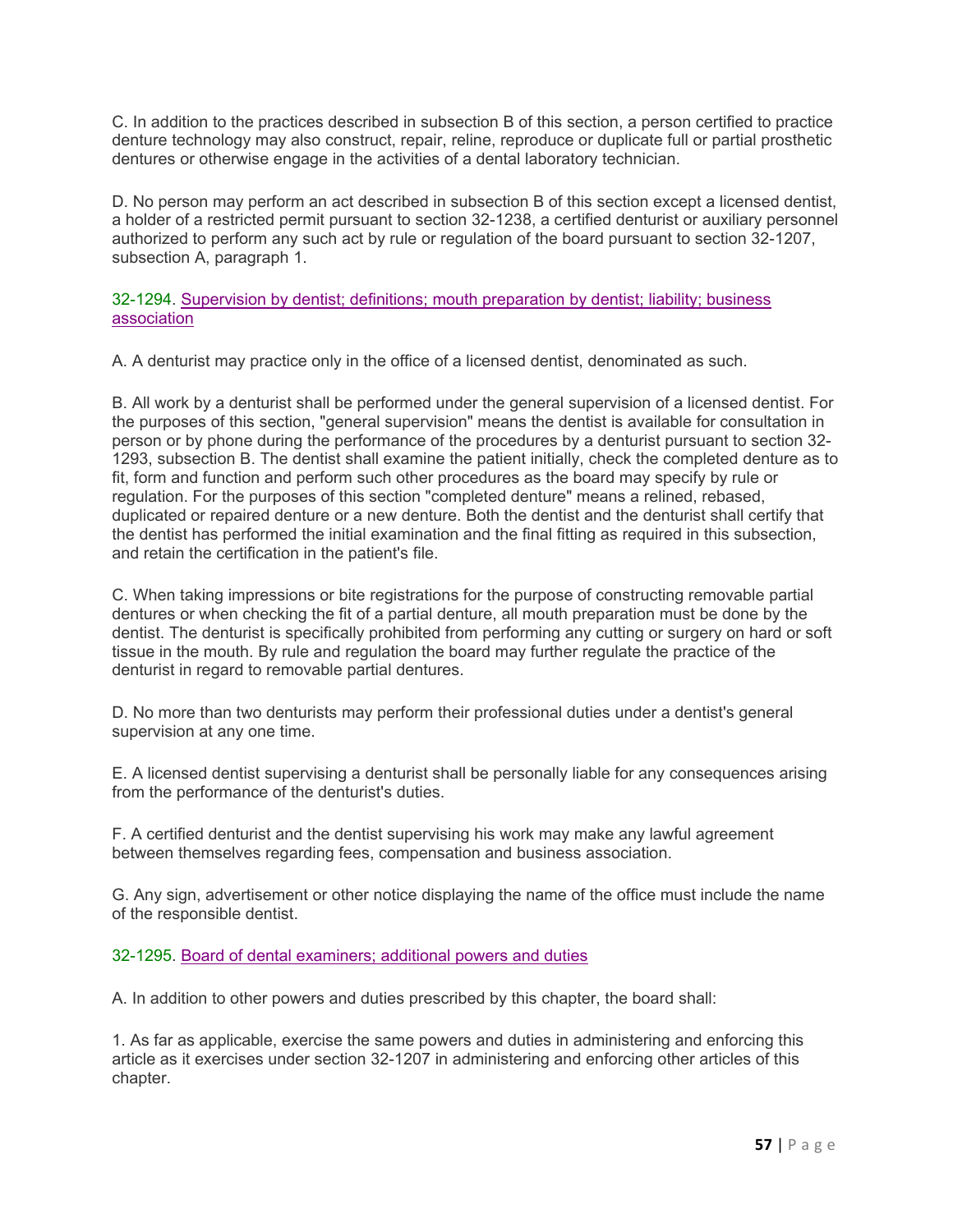2. Determine the eligibility of applicants for certification and issue certificates to applicants who it determines are qualified for certification.

3. Investigate charges of misconduct on the part of certified denturists.

4. Issue decrees of censure, fix periods and terms of probation, suspend or revoke certificates as the facts may warrant and reinstate certificates in proper cases.

B. The board may:

1. Adopt rules prescribing requirements for continuing education for renewal of all certificates issued pursuant to this article.

2. Hire consultants to assist the board in the performance of its duties.

C. In all matters relating to discipline and certifying of denturists and the approval of examinations, the board, by rule, shall provide for receiving the assistance and advice of denturists who have been previously certified pursuant to this chapter.

#### 32-1296. Qualifications of applicant

A. To be eligible for certification to practice denture technology an applicant shall:

1. Be of good moral character.

2. Hold a high school diploma or its equivalent.

3. Present to the board evidence of graduation from a recognized denturist school or a certificate of satisfactory completion of a course or curriculum in denture technology from a recognized denturist school.

4. Pass a board approved examination.

B. A candidate for certification shall submit a written application to the board that includes a nonrefundable Arizona dental jurisprudence examination fee as prescribed by the board.

32-1297.01. Application for certification; fingerprint clearance card; denial; suspension

A. Each applicant for certification shall submit a written application to the board accompanied by a nonrefundable jurisprudence examination fee and obtain a valid fingerprint clearance card issued pursuant to section 41-1758.03.

B. The board may deny an application for certification or for certification renewal if the applicant:

1. Has committed any act that would be cause for censure, probation, suspension or revocation of a certificate under this chapter.

2. Has knowingly made any false statement in the application.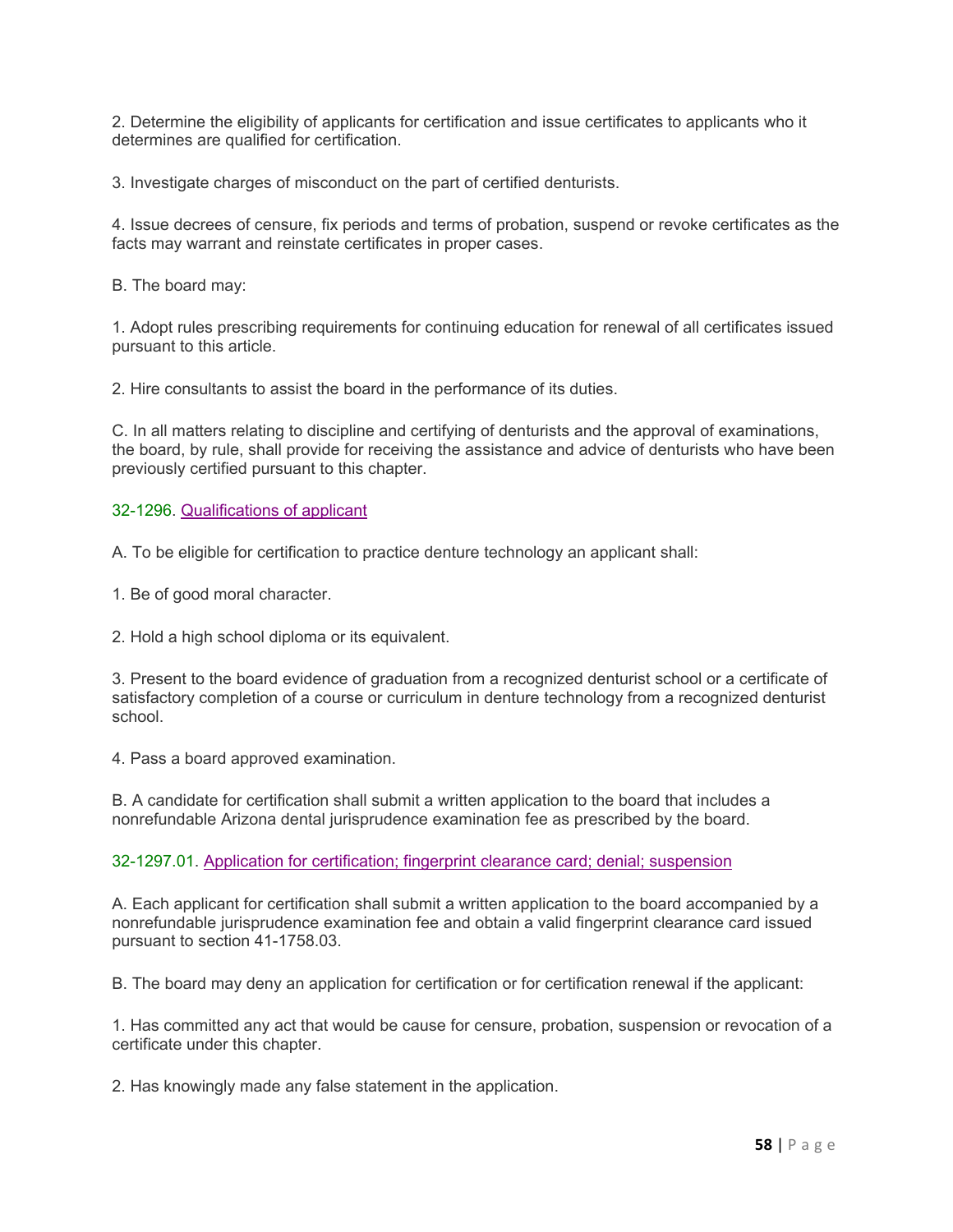3. While uncertified, has committed or aided and abetted the commission of any act for which a certificate is required under this chapter.

4. Has had a certificate to practice denture technology revoked by a regulatory board in another jurisdiction in the United States or Canada for an act that occurred in that jurisdiction and that constitutes unprofessional conduct pursuant to this chapter.

5. Is currently under investigation, suspension or restriction by a regulatory board in another jurisdiction in the United States or Canada for an act that occurred in that jurisdiction and that constitutes unprofessional conduct pursuant to this chapter.

6. Has surrendered, relinquished or given up a certificate to practice denture technology in lieu of disciplinary action by a regulatory board in another jurisdiction in the United States or Canada for an act that occurred in that jurisdiction and that constitutes unprofessional conduct pursuant to this chapter.

C. The board shall suspend an application for certification if the applicant is currently under investigation by a denturist regulatory board in another jurisdiction. The board shall not issue or deny certification to the applicant until the investigation is resolved.

#### 32-1297.03. Qualification for reexamination

An applicant for examination who has previously failed two or more examinations, as a condition of eligibility to take any further examination, shall furnish to the board satisfactory evidence of having successfully completed additional training in a recognized denturist school or refresher courses approved by the board or the board's testing agency.

#### 32-1297.04. Fees

The board shall establish and collect fees, not to exceed the following amounts:

1. For an examination in jurisprudence, two hundred fifty dollars.

2. For each replacement or duplicate certificate, twenty-five dollars.

#### 32-1297.05. Disposition of revenues

The provisions of section 32-1212 shall apply to all fees, penalties and other revenues received by the board under this article.

32-1297.06. Denturist certification; continuing education; certificate reinstatement; certificate for each place of practice; notice of change of address or place of practice; penalties

A. Except as provided in section 32-4301, a certification expires thirty days after the certificate holder's birthday every third year. On or before the certificate holder's birthday every third year, every certified denturist shall submit to the board a complete renewal application and shall pay a certificate renewal fee of not more than \$300, established by a formal vote of the board. At least once every three years, before establishing the fee, the board shall review the amount of the fee in a public meeting. Any change in the amount of the fee shall be applied prospectively to a certificate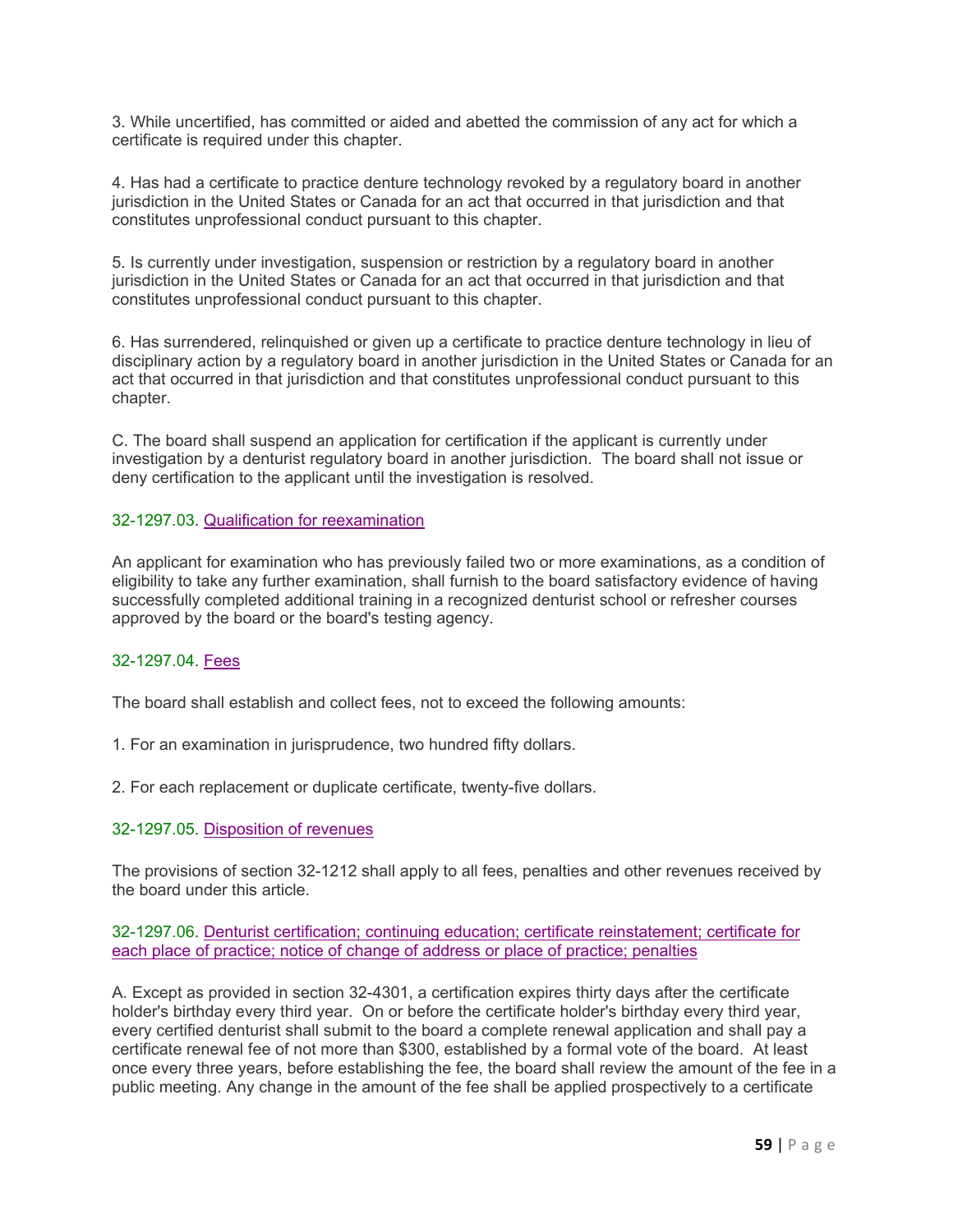holder at the time of certification renewal. This requirement does not apply to a retired denturist or to a denturist with a disability.

B. A certificate holder shall include a written affidavit with the renewal application that affirms that the certificate holder complies with board rules relating to continuing education requirements. A certificate holder is not required to complete the written affidavit if the certificate holder received an initial certification within the year immediately preceding the expiration date of the certificate or the certificate holder is in disabled status. If the certificate holder is not in compliance with board rules relating to continuing education, the board may grant an extension of time to complete these requirements if the certificate holder includes a written request for an extension with the renewal application instead of the written affidavit and the renewal application is received on or before the certificate holder's birthday of the expiration year. The board shall consider the extension request based on criteria prescribed by the board by rule. If the board denies an extension request, the certificate expires thirty days after the certificate holder's birthday of the expiration year.

C. A person applying for a certificate for the first time in this state shall pay a prorated fee for the period remaining until the certificate holder's next birthday. This fee shall not exceed one-third of the fee established pursuant to subsection A of this section. Subsequent certifications shall be conducted pursuant to this section.

D. An expired certificate may be reinstated by submitting a complete renewal application within the twenty-four-month period immediately following the expiration of the certificate with payment of the renewal fee and a \$100 penalty. Whenever issued, reinstatement is as of the date of application and entitles the applicant to certification only for the remainder of the applicable three-year period. If a person does not reinstate a certificate pursuant to this subsection, the person must reapply for certification pursuant to this chapter.

E. Each certificate holder must provide to the board in writing both of the following:

1. A primary mailing address.

2. The address for each place of practice.

F. A certificate holder maintaining more than one place of practice shall obtain from the board a duplicate certificate for each office. The board shall set and charge a fee for each duplicate certificate. A certificate holder shall notify the board in writing within ten days after opening an additional place of practice.

G. A certificate holder shall notify the board in writing within ten days after changing a primary mailing address or place of practice address listed with the board. The board shall impose a \$50 penalty if a certificate holder fails to notify the board of the change within that time. The board shall increase the penalty imposed to \$100 if a certificate holder fails to notify it of the change within thirty days.

#### 32-1297.07. Discipline; procedure

A. After a hearing pursuant to title 41, chapter 6, article 10, the board may suspend or revoke the license issued to a person under this article or censure or place on probation any person for any of the causes set forth as grounds for censure, probation, suspension or revocation in section 32-1263.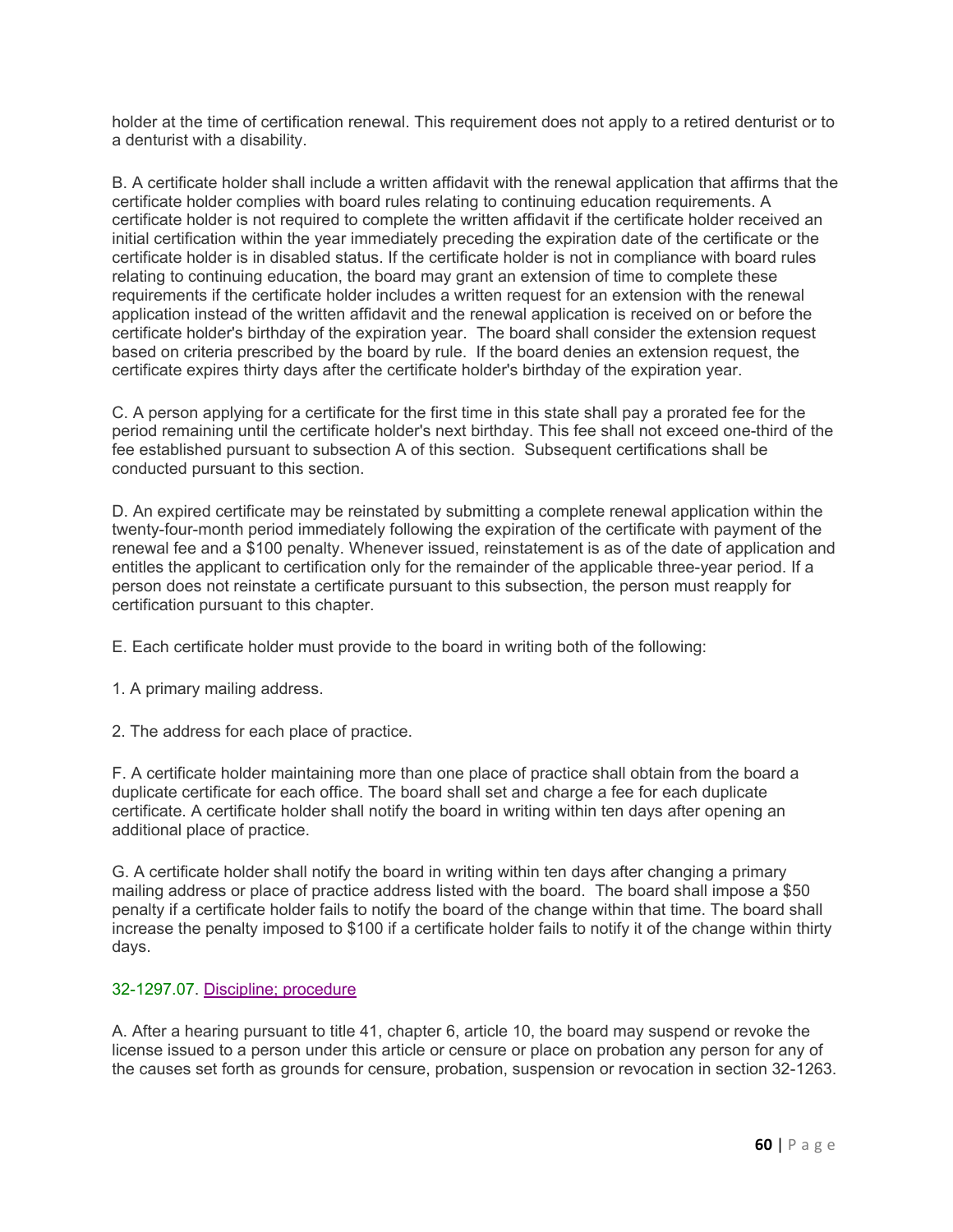B. The board on its own motion may investigate any evidence which appears to show the existence of any of the causes set forth in section 32-1263. The board shall investigate the report under oath of any person which appears to show the existence of any of the causes set forth in section 32- 1263. Any person reporting pursuant to this section who provides the information in good faith shall not be subject to liability for civil damages as a result.

C. Except as provided in section 41-1092.08, subsection H, final decisions of the board are subject to judicial review pursuant to title 12, chapter 7, article 6.

#### 32-1297.08. Injunction

A. An injunction shall issue to enjoin the practice of denture technology by any of the following:

1. One neither certified to practice as a denturist nor licensed to practice as a dentist.

2. One certified as a denturist from practicing without proper supervision by a dentist as required by this article.

3. A denturist whose continued practice will or might cause irreparable damage to the public health and safety prior to the time proceedings pursuant to section 32-1297.07 could be instituted and completed.

B. A petition for injunction shall be filed by the board in the superior court for Maricopa county or in the county where the defendant resides or is found. Any citizen is also entitled to obtain injunctive relief in any court of competent jurisdiction because of the threat of injury to the public health and welfare.

C. Issuance of an injunction shall not relieve the respondent from being subject to any other proceedings provided for by law.

32-1297.09. Violations; classification

A person is guilty of a class 2 misdemeanor who:

1. Not licensed as a dentist, practices denture technology without certification as provided by this article.

2. Exhibits or displays a certificate, diploma, degree or identification of another or a forged or fraudulent certificate, diploma, degree or identification with the intent that it be used as evidence of the right of such person to practice as a denturist in this state.

3. Fails to obey a summons or other order regularly and properly issued by the board.

4. Is a licensed dentist responsible for a denturist under this article who fails to personally supervise the work of the denturist.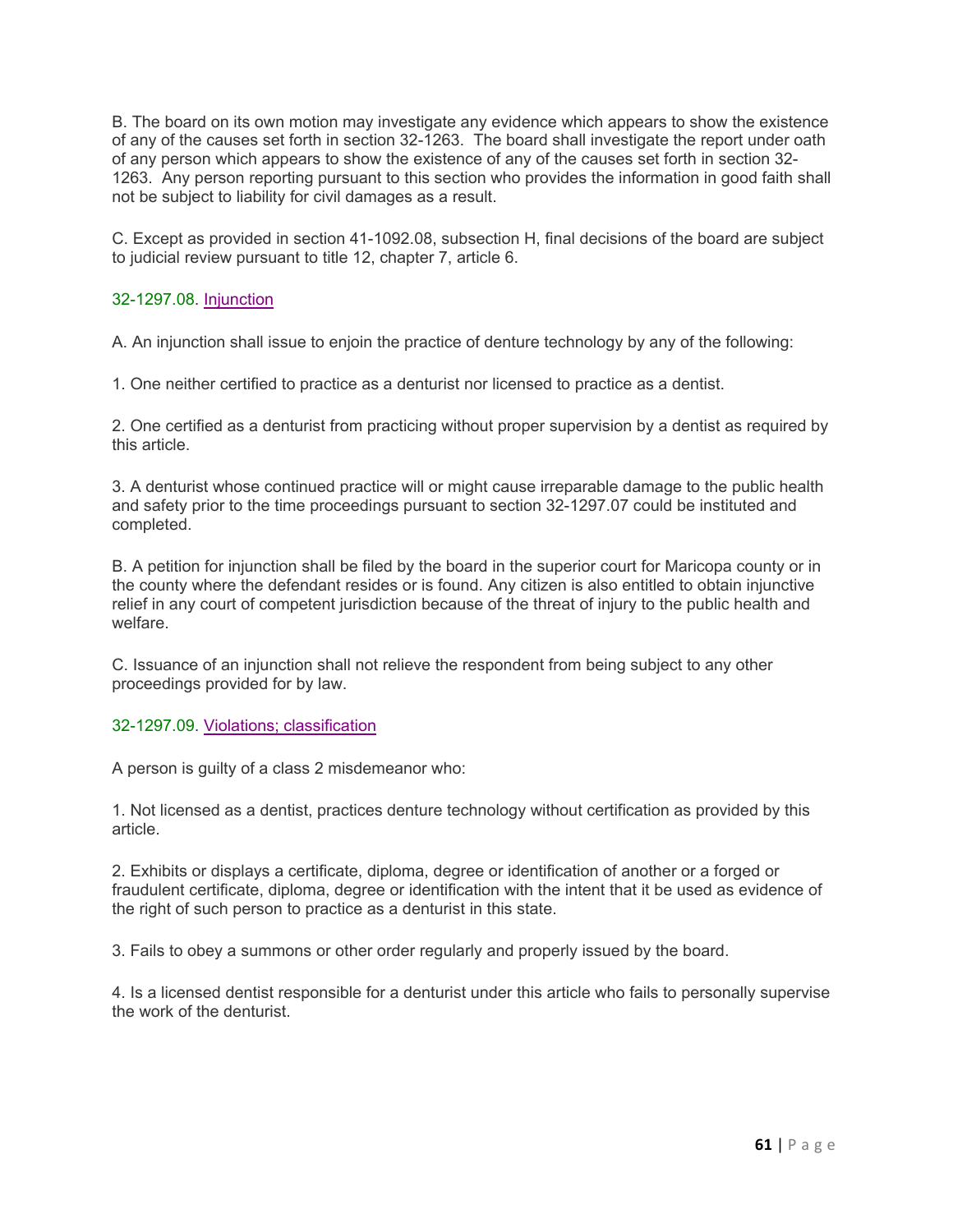## **Article 6 – Dispensing of Drugs and Devices**

32-1298. Dispensing of drugs and devices; conditions; civil penalty; definition

A. A dentist may dispense drugs, except schedule II controlled substances that are opioids, and devices kept by the dentist if:

1. All drugs are dispensed in packages labeled with the following information:

(a) The dispensing dentist's name, address and telephone number.

(b) The date the drug is dispensed.

(c) The patient's name.

(d) The name and strength of the drug, directions for its use and any cautionary statements.

2. The dispensing dentist enters into the patient's dental record the name and strength of the drug dispensed, the date the drug is dispensed and the therapeutic reason.

3. The dispensing dentist keeps all drugs in a locked cabinet or room, controls access to the cabinet or room by a written procedure and maintains an ongoing inventory of its contents.

B. Except in an emergency situation, a dentist who dispenses drugs for a profit without being registered by the board to do so is subject to a civil penalty by the board of not less than three hundred dollars and not more than one thousand dollars for each transaction and is prohibited from further dispensing for a period of time as prescribed by the board.

C. Before dispensing a drug pursuant to this section, the patient shall be given a written prescription on which appears the following statement in bold type: "This prescription may be filled by the prescribing dentist or by a pharmacy of your choice."

D. A dentist shall dispense for profit only to the dentist's own patient and only for conditions being treated by that dentist. The dentist shall provide direct supervision of an attendant involved in the dispensing process. For the purposes of this subsection, "direct supervision" means that a dentist is present and makes the determination as to the legitimacy or advisability of the drugs or devices to be dispensed.

E. This section shall be enforced by the board, which shall establish rules regarding labeling, recordkeeping, storage and packaging of drugs that are consistent with the requirements of chapter 18 of this title. The board may conduct periodic inspections of dispensing practices to ensure compliance with this section and applicable rules.

F. For the purposes of this section, "dispense" means the delivery by a dentist of a prescription drug or device to a patient, except for samples packaged for individual use by licensed manufacturers or repackagers of drugs, and includes the prescribing, administering, packaging, labeling and security necessary to prepare and safeguard the drug or device for delivery.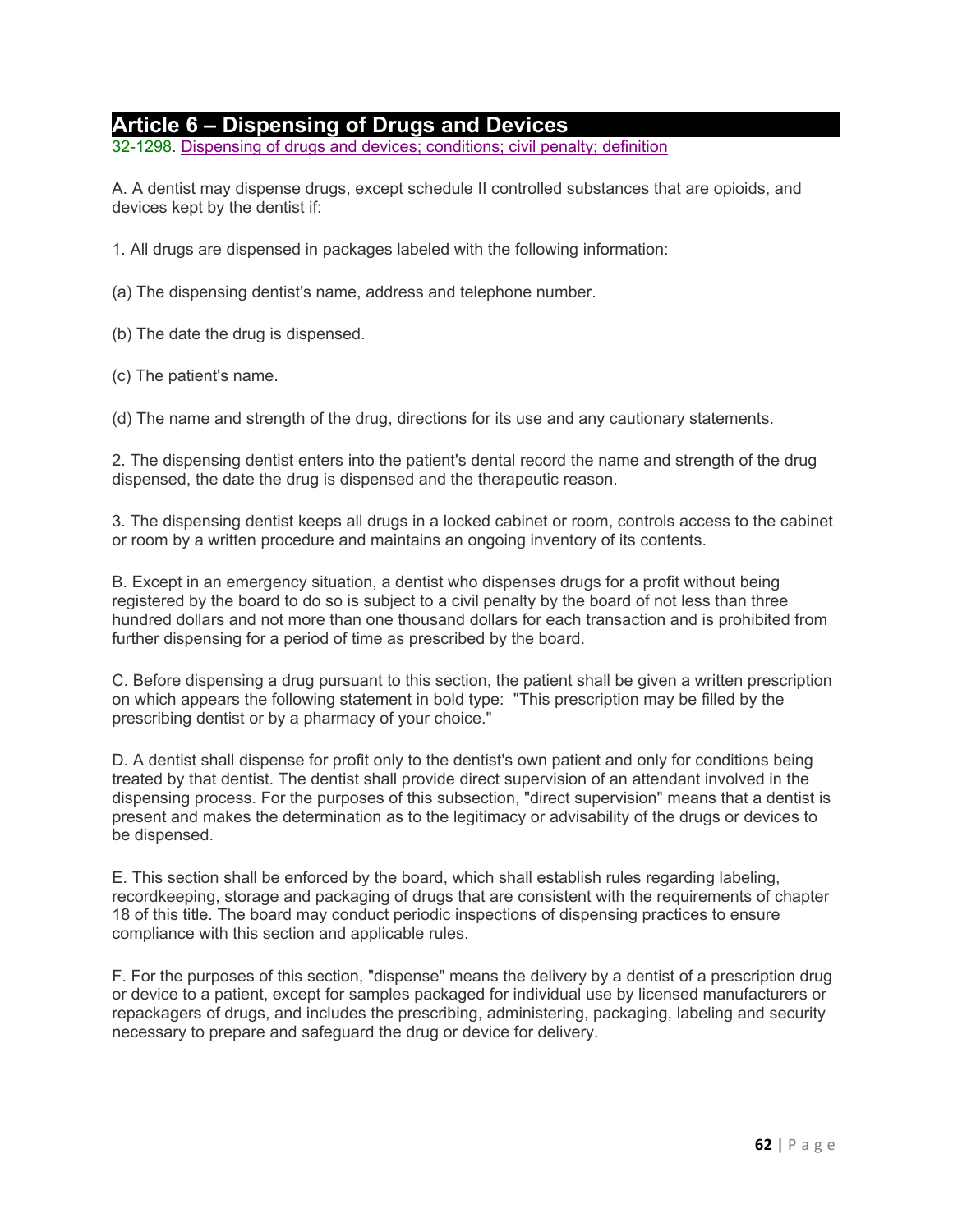### **Article 7 – Rehabilitation**

32-1299. Substance abuse treatment and rehabilitation program; private contract; funding; confidential stipulation agreement

A. The board may establish a confidential program for the treatment and rehabilitation of dentists, dental therapists, denturists and dental hygienists who are impaired by alcohol or drug abuse. This program shall include education, intervention, therapeutic treatment and posttreatment monitoring and support.

B. The board may contract with other organizations to operate the program established pursuant to this section. A contract with a private organization shall include the following requirements:

1. Periodic reports to the board regarding treatment program activity.

2. Release to the board on demand of all treatment records.

3. Periodic reports to the board regarding each dentist's, dental therapist's, denturist's or dental hygienist's diagnosis and prognosis and recommendations for continuing care, treatment and supervision.

4. Immediate reporting to the board of the name of an impaired practitioner whom the treating organization believes to be a danger to self or others.

5. Immediate reporting to the board of the name of a practitioner who refuses to submit to treatment or whose impairment is not substantially alleviated through treatment.

C. The board may allocate an amount of not more than twenty dollars annually or sixty dollars triennially from each fee it collects from the renewal of active licenses for the operation of the program established by this section.

D. A dentist, dental therapist, denturist or hygienist who, in the opinion of the board, is impaired by alcohol or drug abuse shall agree to enter into a confidential nondisciplinary stipulation agreement with the board. The board shall place a licensee or certificate holder on probation if the licensee or certificate holder refuses to enter into a stipulation agreement with the board and may take other action as provided by law. The board may also refuse to issue a license or certificate to an applicant if the applicant refuses to enter into a stipulation agreement with the board.

E. In the case of a licensee or certificate holder who is impaired by alcohol or drug abuse after completing a second monitoring program pursuant to a stipulation agreement under subsection D of this section, the board shall determine whether:

1. To refer the matter for a formal hearing for the purpose of suspending or revoking the license or certificate.

2. The licensee or certificate holder should be placed on probation for a minimum of one year with restrictions necessary to ensure public safety.

3. To enter into another stipulation agreement under subsection D of this section with the licensee or certificate holder.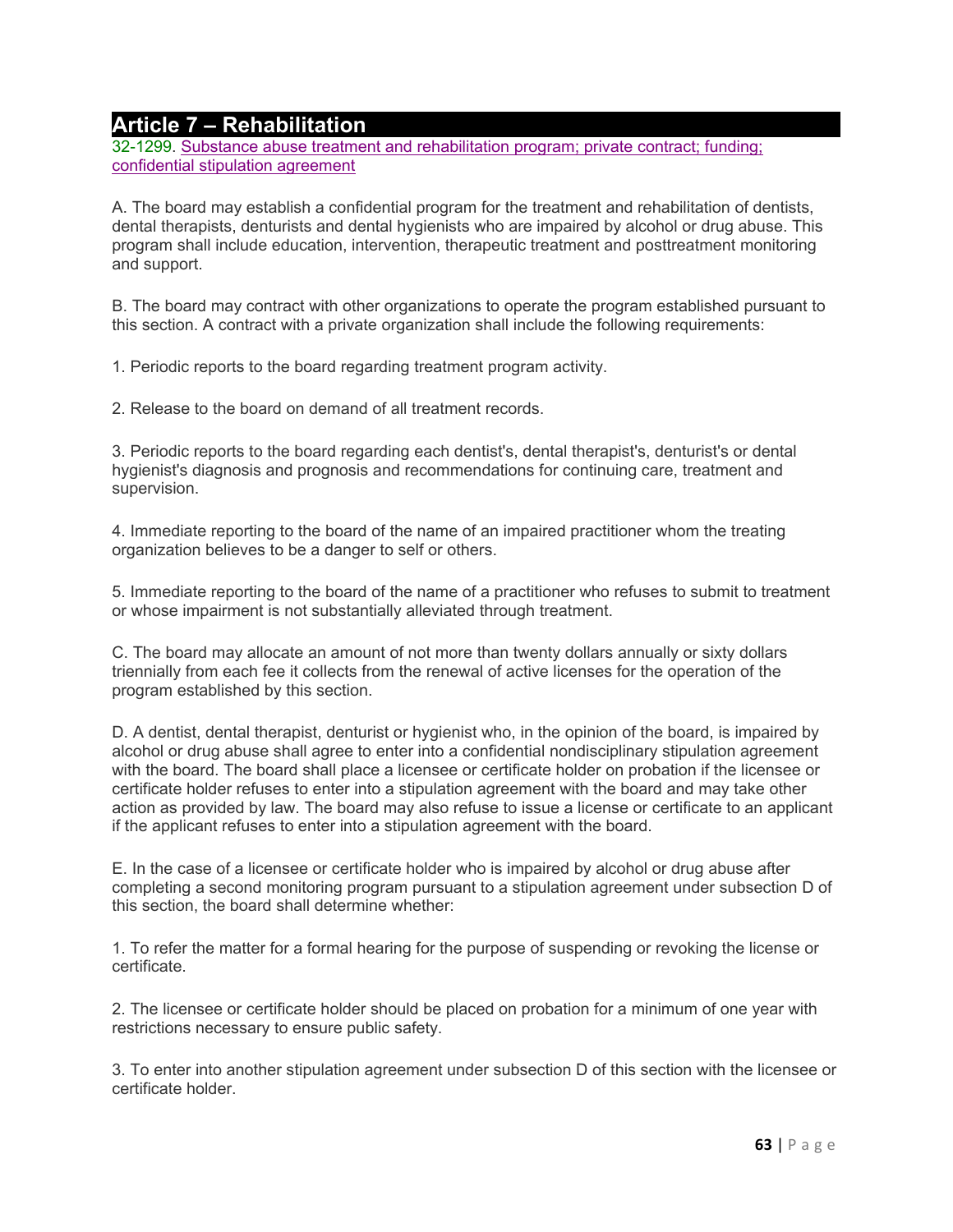## **Article 8 – Mobile Dental Facilities and Portable Dental Units** 32-1299.21. Definitions

In this article, unless the context otherwise requires:

1. "Mobile dental facility" means a facility in which dentistry is practiced and that is routinely towed, moved or transported from one location to another.

2. "Permit holder" means a dentist, dental hygienist, denturist or registered business entity that is authorized by this chapter to offer dental services in this state or a nonprofit organization, school district or school or institution of higher education that may employ a licensee to provide dental services and that is authorized by this article to operate a mobile dental facility or portable dental unit.

3. "Portable dental unit" means a nonfacility in which dental equipment used in the practice of dentistry is transported to and used on a temporary basis at an out-of-office location.

#### 32-1299.22. Mobile dental facilities; portable dental units; permits; exceptions

A. Beginning January 1, 2012, every mobile dental facility and, except as provided in subsection B, every provider, program or entity using portable dental units in this state must obtain a permit pursuant to this article.

B. A licensee who does not hold a permit for a mobile dental facility or portable dental unit may provide dental services if:

1. Occasional services are provided to a patient of record of a fixed dental office who is treated outside of the dental office.

2. Services are provided by a federal, state or local government agency.

3. Occasional services are performed outside of the licensee's office without charge to a patient or a third party.

4. Services are provided to a patient by an accredited dental or dental hygiene school.

5. The licensee holds a valid permit to provide mobile dental anesthesia services.

6. The licensee is an affiliated practice dental hygienist.

#### 32-1299.23. Permit application; fees; renewal; notification of changes

A. An individual or entity that seeks a permit to operate a mobile dental facility or portable dental unit must submit an application on a form provided by the board and pay an annual registration fee prescribed by the board by rule. The permit must be renewed annually not later than the last day of the month in which the permit was issued. Permits not renewed by the expiration date are subject to a late fee as prescribed by the board by rule.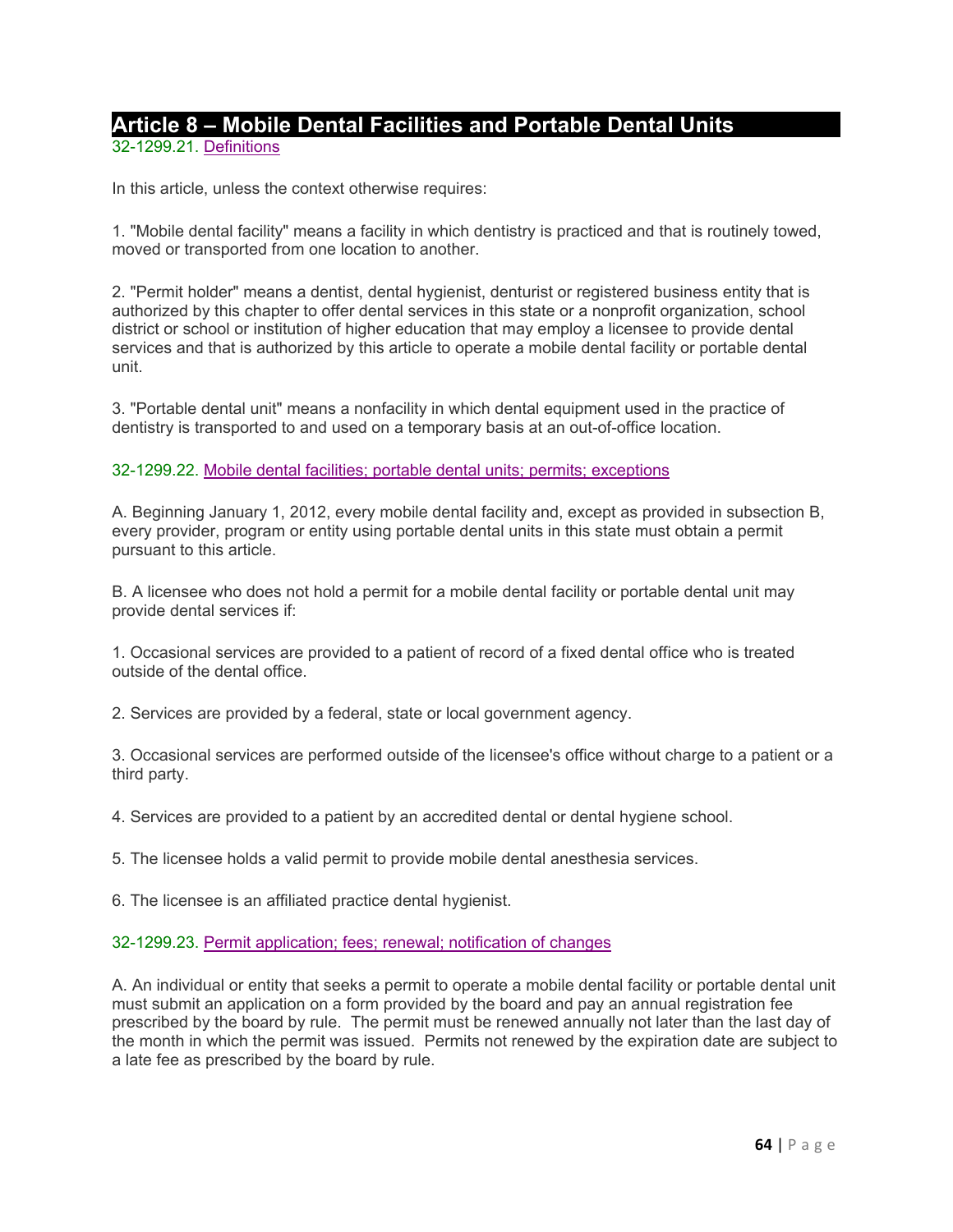B. A permit holder shall notify the board of any change in address or contact person within ten days after that change. The board shall impose a penalty as prescribed by the board by rule if the permit holder fails to notify the board of that change within that time.

C. If ownership of the mobile dental facility or portable dental unit changes, the prior permit is invalid and a new permit application must be submitted.

#### 32-1299.24. Standards of operation and practice

A. A permit holder must:

1. Comply with all applicable federal, state and local laws, regulations and ordinances dealing with radiographic equipment, flammability, sanitation, zoning and construction standards, including construction standards relating to required access for persons with disabilities.

2. Establish written protocols for follow-up care for patients who are treated in a mobile dental facility or through a portable dental unit. The protocols must include referrals for treatment in a dental office that is permanently established within a reasonable geographic area and may include follow-up care by the mobile dental facility or portable dental unit.

3. Ensure that each mobile dental facility or portable dental unit has access to communication equipment that will enable dental personnel to contact appropriate assistance in an emergency.

4. Identify a person who is licensed pursuant to this chapter, who is responsible to supervise treatment and who, if required by law, will be present when dental services are rendered. This paragraph does not prevent supervision by a dentist providing services or supervision pursuant to the exceptions prescribed in section 32-1231.

5. Display in or on the mobile dental facility or portable dental unit a current valid permit issued pursuant to this article in a manner that is readily observable by patients or visitors.

6. Provide a means of communication during and after business hours to enable the patient or the parent or guardian of a patient to contact the permit holder of the mobile dental facility or portable dental unit for emergency care, follow-up care or information about treatment received.

7. Comply with all requirements for maintenance of records pursuant to section 32-1264 and all other statutory requirements applicable to health care providers and patient records. All records, whether in paper or electronic form, if not in transit, must be maintained in a permanent, secure facility. Records of prior treatment must be readily available during subsequent treatment visits whenever practicable.

8. Ensure that all dentists, dental hygienists and denturists working in the mobile dental facility or portable dental unit hold a valid, current license issued by the board and that all delegated duties are within their respective scopes of practice as prescribed by the applicable laws of this state.

9. Maintain a written or electronic record detailing each location where services are provided, including:

(a) The street address of the service location.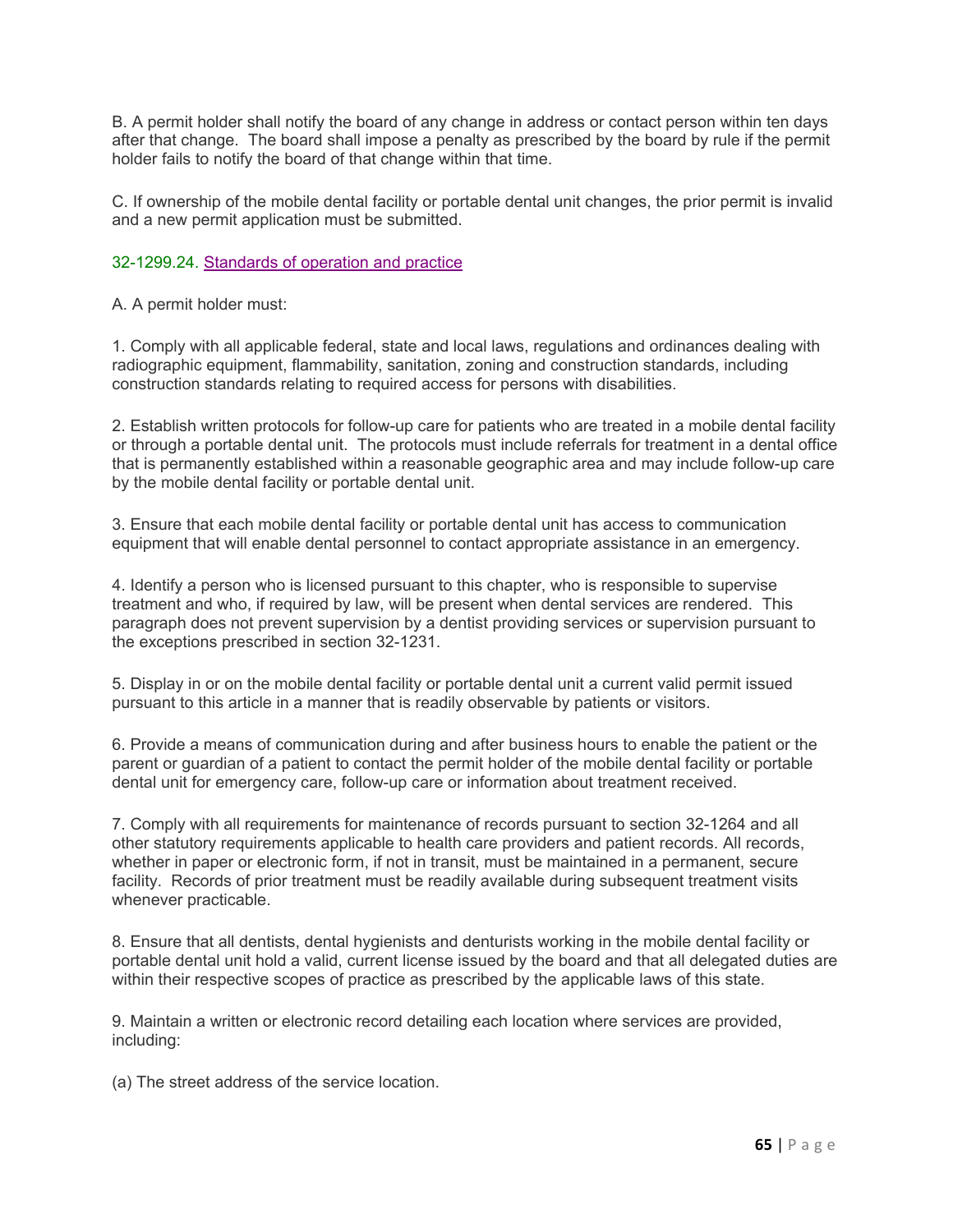(b) The dates of each session.

(c) The number of patients served.

(d) The types of dental services provided and the quantity of each service provided.

10. Provide to the board or its representative within ten days after a request for a record the written or electronic record required pursuant to paragraph 9 of this subsection.

11. Comply with current recommended infection control practices for dentistry as published by the national centers for disease control and prevention and as adopted by the board.

B. A mobile dental facility or portable dental unit must:

1. Contain equipment and supplies that are appropriate to the scope and level of treatment provided.

2. Have ready access to an adequate supply of potable water.

C. A permit holder or licensee who fails to comply with applicable statutes and rules governing the practice of dentistry, dental hygiene and denturism, the requirements for registered business entities or the requirements of this article is subject to disciplinary action for unethical or unprofessional conduct, as applicable.

#### 32-1299.25. Informed consent; information for patients

A. The permit holder of a mobile dental facility or portable dental unit must obtain appropriate informed consent, in writing or by verbal communication, that is recorded by an electronic or digital device from the patient or the parent or guardian of the patient authorizing specific treatment before it is performed. The signed consent form or verbal communication shall be maintained as part of the patient's record as required in section 32-1264.

B. If services are provided to a minor, the signed consent form or verbal communication must inform the parent or guardian that the treatment of the minor by the mobile dental facility or portable dental unit may affect future benefits the minor may receive under private insurance, the Arizona health care cost containment system or the children's health insurance program.

C. At the conclusion of each patient's visit, the permit holder of a mobile dental facility or portable dental unit shall provide each patient with an information sheet that must contain:

1. Pertinent contact information as required by this section.

2. The name of the dentist or dental hygienist, or both, who provided services.

3. A description of the treatment rendered, including billed service codes, fees associated with treatment and tooth numbers if appropriate.

4. If necessary, referral information to another dentist as required by this article.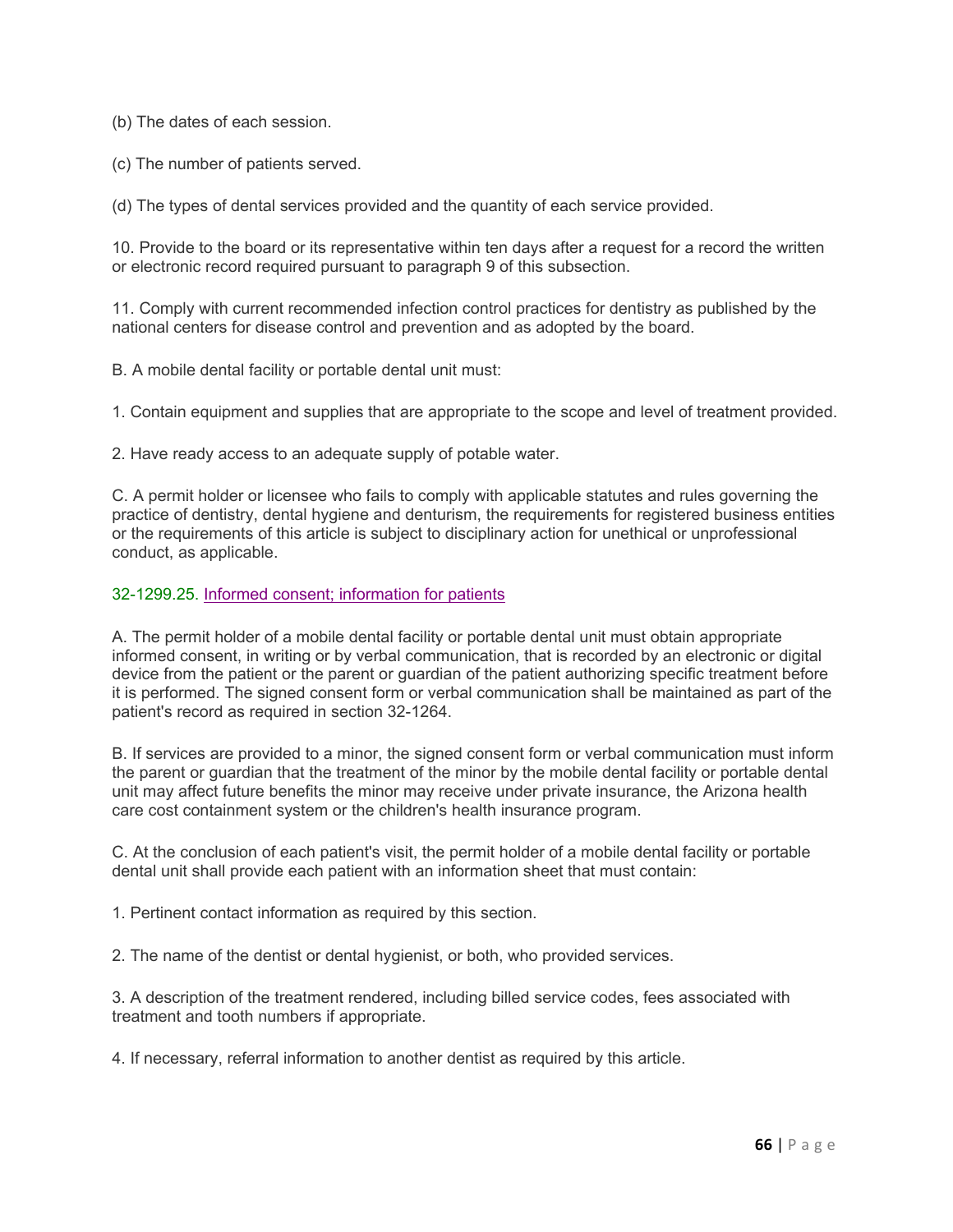D. If the patient or the minor patient's parent or guardian has provided written consent to an institutional facility to access the patient's dental health records, the permit holder shall provide the institution with a copy of the information sheet provided in subsection C.

#### 32-1299.26. Disciplinary actions; cessation of operation

A. A permit holder for a mobile dental facility or portable dental unit that provides dental services to a patient shall refer the patient for follow-up treatment with a licensed dentist or the permit holder if treatment is clinically indicated. A permit holder or licensee who fails to comply with this subsection commits an act of unprofessional conduct or unethical conduct and is subject to disciplinary action pursuant to section 32-1263, subsection A, paragraph 1 or subsection C.

B. The board may do any of the following pursuant to its disciplinary procedures if a mobile dental facility or portable dental unit violates any statute or board rule:

- 1. Refuse to issue a permit.
- 2. Suspend or revoke a permit.
- 3. Impose a civil penalty of not more than two thousand dollars for each violation.

C. If a mobile dental facility or portable dental unit ceases operations, the permit holder must notify the board within thirty days after the last day of operation and must report on the disposition of patient records and charts. In accordance with applicable laws and rules, the permit holder must also notify all active patients of the disposition of records and make reasonable arrangements for the transfer of patient records, including copies of radiographs, to a succeeding practitioner or, if requested, to the patient. For the purposes of this subsection, "active patient" means any person whom the permit holder has examined, treated, cared for or consulted with during the two year period before the discontinuation of practice.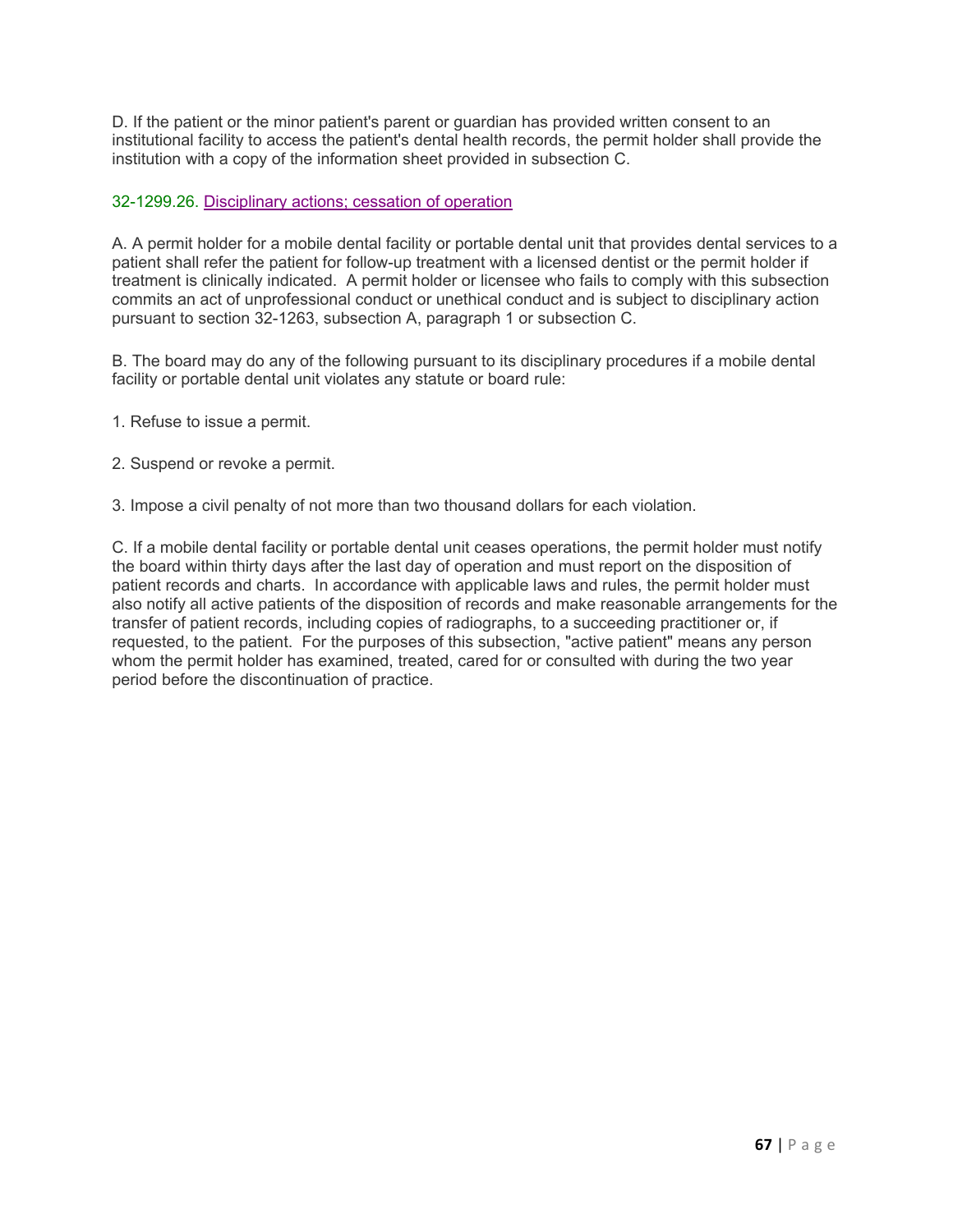# **ARIZONA ADMINISTRATIVE CODE (Rules)**

# **Title 4. Professions and Occupations**

## **Chapter 11. State Board of Dental Examiners**

## **ARTICLE 1. DEFINITIONS**

### **R4-11-101. Definitions**

The following definitions, and definitions in A.R.S. § 32-1201, apply to this Chapter:

- "Analgesia" means a state of decreased sensibility to pain produced by using nitrous oxide (N2O) and oxygen (O2) with or without local anesthesia.
- "Application" means, for purposes of Article 3 only, forms designated as applications and all documents and additional information the Board requires to be submitted with an application.
- "Business Entity" means a business organization that offers to the public professional services regulated by the Board and is established under the laws of any state or foreign country, including a sole practitioner, partnership, limited liability partnership, corporation, and limited liability company, unless specifically exempted by A.R.S. § 32-1213(J).

"Calculus" means a hard mineralized deposit attached to the teeth.

- "Certificate holder" means a denturist who practices denture technology under A.R.S. Title 32, Chapter 11, Article 5.
- "Charitable Dental Clinic or Organization" means a non-profit organization meeting the requirements of 26 U.S.C. 501(c)(3) and providing dental or dental hygiene services.
- "Clinical evaluation" means a dental examination of a patient named in a complaint regarding the patient's dental condition as it exists at the time the examination is performed.
- "Closed subgingival curettage" means the removal of the inner surface of the soft tissue wall of a periodontal pocket in a situation where a flap of tissue has not been intentionally or surgically opened.
- "Controlled substance" has the meaning prescribed in A.R.S. § 36-2501(A)(3).
- "Credit hour" means one clock hour of participation in a recognized continuing dental education program.
- "Deep sedation" is a drug-induced depression of consciousness during which a patient cannot be easily aroused but responds purposefully following repeated or painful stimulation. The ability to independently maintain ventilatory function may be impaired. The patient may require assistance in maintaining a patent airway, and spontaneous ventilation may be inadequate. Cardiovascular function is maintained.
- "Dental laboratory technician" or "dental technician" has the meaning prescribed in A.R.S. § 32- 1201(7).
- "Dentist of record" means a dentist who examines, diagnoses, and formulates treatment plans for a patient and may provide treatment to the patient.
- "Designee" means a person to whom the Board delegates authority to act on the Board's behalf regarding a particular task specified by this Chapter.
- "Direct supervision" means, for purposes of Article 7 only, that a licensed dentist is present in the office and available to provide immediate treatment or care to a patient and observe a dental assistant's work.
- "Disabled" means a dentist, dental hygienist, or denturist has totally withdrawn from the active practice of dentistry, dental hygiene, or denturism due to a permanent medical disability and based on a physician's order.
- "Dispense for profit" means selling a drug or device for any amount above the administrative overhead costs to inventory.
- "Documentation of attendance" means documents that contain the following information: Name of sponsoring entity;

Course title;

Number of credit hours;

Name of speaker; and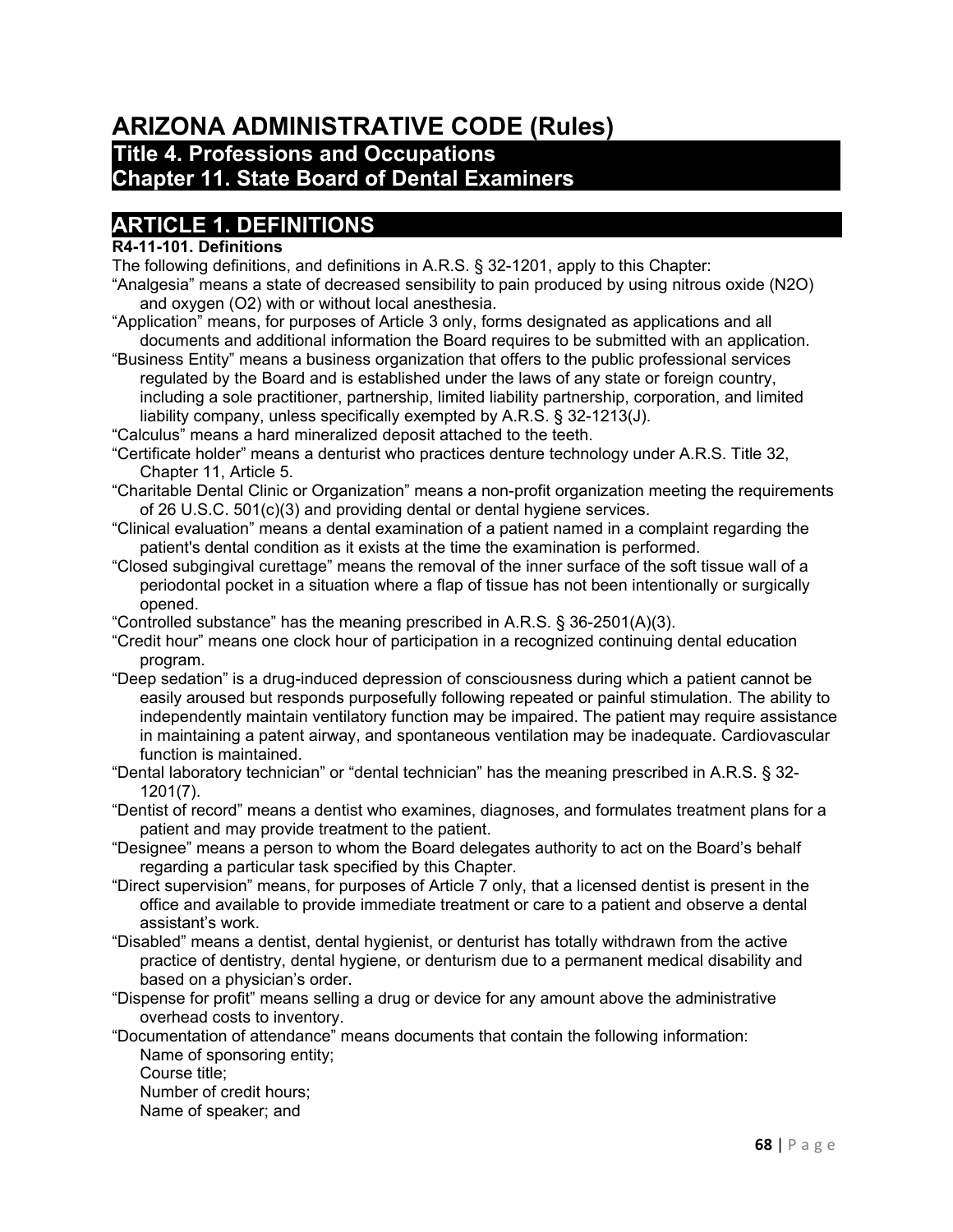Date, time, and location of the course.

"Drug" means:

Articles recognized, or for which standards or specifications are prescribed, in the official compendium;

Articles intended for use in the diagnosis, cure, mitigation, treatment, or prevention of disease in the human body;

Articles other than food intended to affect the structure of any function of the human body; or Articles intended for use as a component of any articles specified in this definition but does not include devices or components, parts, or accessories of devices.

- "Emerging scientific technology" means any technology used in the treatment of oral disease that is not currently generally accepted or taught in a recognized dental or dental hygiene school and use of the technology poses material risks.
- "Epithelial attachment" means the layer of cells that extends apically from the depth of the gingival (gum) sulcus (crevice) along the tooth, forming an organic attachment.
- "Ex-parte communication" means a written or oral communication between a decision maker, fact finder, or Board member and one party to the proceeding, in the absence of other parties.
- "General anesthesia" is a drug-induced loss of consciousness during which the patient is not arousable, even by painful stimulation. The ability to independently maintain ventilatory function is often impaired. The patient often requires assistance in maintaining a patent airway, and positive-pressure ventilation may be required because of depressed spontaneous ventilation or drug-induced depression of neuromuscular function. Cardiovascular function may be impaired.
- "General supervision" means, for purposes of Article 7 only, a licensed dentist is available for consultation, whether or not the dentist is in the office, regarding procedures or treatment that the dentist authorizes and for which the dentist remains responsible.
- "Homebound patient" means a person who is unable to receive dental care in a dental office as a result of a medically diagnosed disabling physical or mental condition.
- "Irreversible procedure" means a single treatment, or a step in a series of treatments, that causes change in the affected hard or soft tissues and is permanent or may require reconstructive or corrective procedures to correct the changes.
- "Jurisdiction" means the Board's power to investigate and rule on complaints that allege grounds for disciplinary action under A.R.S. Title 32, Chapter 11 or this Chapter.
- "Licensee" means a dentist, dental hygienist, dental consultant, retired licensee, or person who holds a restricted permit under A.R.S. §§ 32-1237 or 32-1292.
- "Local anesthesia" is the elimination of sensations, such as pain, in one part of the body by the injection of an anesthetic drug.
- "Minimal sedation" is a minimally depressed level of consciousness that retains a patient's ability to independently and continuously maintain an airway and respond appropriately to light tactile stimulation, not limited to reflex withdrawal from a painful stimulus, or verbal command and that is produced by a pharmacological or non-pharmacological method or a combination thereof. Although cognitive function and coordination may be modestly impaired, ventilatory and cardiovascular functions are unaffected. In accord with this particular definition, the drugs or techniques used should carry a margin of safety wide enough to render unintended loss of consciousness unlikely.
- "Moderate sedation" is a drug-induced depression of consciousness during which a patient responds purposefully to verbal commands either alone or accompanied by light tactile stimulation, not limited to reflex withdrawal from a painful stimulus. No interventions are required to maintain a patent airway, and spontaneous ventilation is adequate. Cardiovascular function is maintained. The drugs or techniques used should carry a margin of safety wide enough to render unintended loss of consciousness unlikely. Repeated dosing of a drug before the effects of previous dosing can be fully recognized may result in a greater alteration of the state of consciousness than intended by the permit holder.

"Nitrous oxide analgesia" means nitrous oxide (N2O/O2) used as an inhalation analgesic.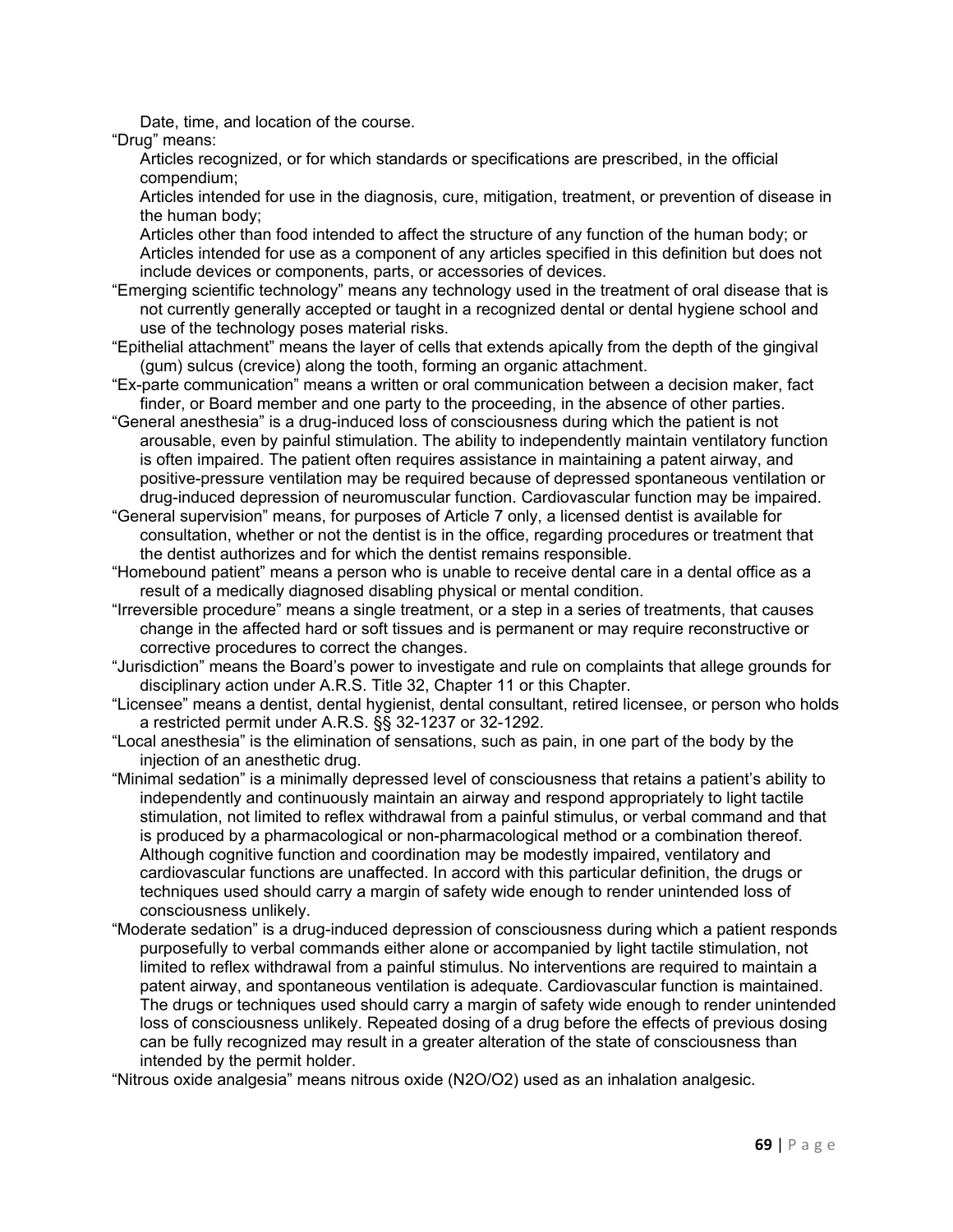- "Nonsurgical periodontal treatment" means plaque removal, plaque control, supragingival and subgingival scaling, root planing, and the adjunctive use of chemical agents.
- "Official compendium" means the latest revision of the United States Pharmacopeia and the National Formulary and any current supplement.
- "Oral sedation" is the enteral administration of a drug or nondrug substance or combination inhalation and enterally administered drug or non-drug substance in a dental office or dental clinic to achieve minimal or moderate sedation.
- "Parenteral sedation" is a minimally depressed level of consciousness that allows the patient to retain the ability to independently and continuously maintain an airway and respond appropriately to physical stimulation or verbal command and is induced by a pharmacological or non-pharmacological method or a combination of both methods of administration in which the drug bypasses the gastrointestinal tract.
- "Patient of record" means a patient who has undergone a complete dental evaluation performed by a licensed dentist.
- "Periodontal examination and assessment" means to collect and correlate clinical signs and patient symptoms that point to either the presence of or the potential for periodontal disease.
- "Periodontal pocket" means a pathologic fissure bordered on one side by the tooth and on the opposite side by crevicular epithelium and limited in its depth by the epithelial attachment.
- "Plaque" means a film-like sticky substance composed of mucoidal secretions containing bacteria and toxic products, dead tissue cells, and debris.
- "Polish" means, for the purposes of A.R.S. § 32-1291(B) only, a procedure limited to the removal of plaque and extrinsic stain from exposed natural and restored tooth surfaces that utilizes an appropriate rotary instrument with rubber cup or brush and polishing agent. A licensee or dental assistant shall not represent that this procedure alone constitutes an oral prophylaxis.
- "Prescription-only device" means:

Any device that is restricted by the federal act, as defined in A.R.S. § 32-1901, to use only under the supervision of a medical practitioner; or

Any device required by the federal act, as defined in A.R.S. § 32-1901, to bear on its label the legend "Rx Only."

"Prescription-only drug" does not include a controlled substance but does include:

Any drug that, because of its toxicity or other potentiality for harmful effect, the method of its use, or the collateral measures necessary to its use, is not generally recognized among experts, qualified by scientific training and experience to evaluate its safety and efficacy, as safe for use except by or under the supervision of a medical practitioner;

Any drug that is limited by an approved new drug application under the federal act or A.R.S. § 32-1962 to use under the supervision of a medical practitioner; Every potentially harmful drug, the labeling of which does not bear or contain full and adequate directions for use by the consumer; or

Any drug required by the federal act to bear on its label the legend "RX Only."

- "President's designee" means the Board's executive director, an investigator, or a Board member acting on behalf of the Board president.
- "Preventative and therapeutic agents" means substances used in relation to dental hygiene procedures that affect the hard or soft oral tissues to aid in preventing or treating oral disease.
- "Prophylaxis" means a scaling and polishing procedure performed on patients with healthy tissues to remove coronal plaque, calculus, and stains.
- "Public member" means a person who is not a dentist, dental hygienist, dental assistant, denturist, or dental technician.
- "Recognized continuing dental education" means a program whose content directly relates to the art and science of oral health and treatment, provided by a recognized dental school as defined in A.R.S. § 32-1201(18), recognized dental hygiene school as defined in A.R.S. § 32-1201(17), or recognized denturist school as defined in A.R.S. § 32-1201(19), or sponsored by a national or state dental, dental hygiene, or denturist association, American Dental Association, Continuing Education Recognition Program (ADA CERP) or Academy of General Dentistry, Program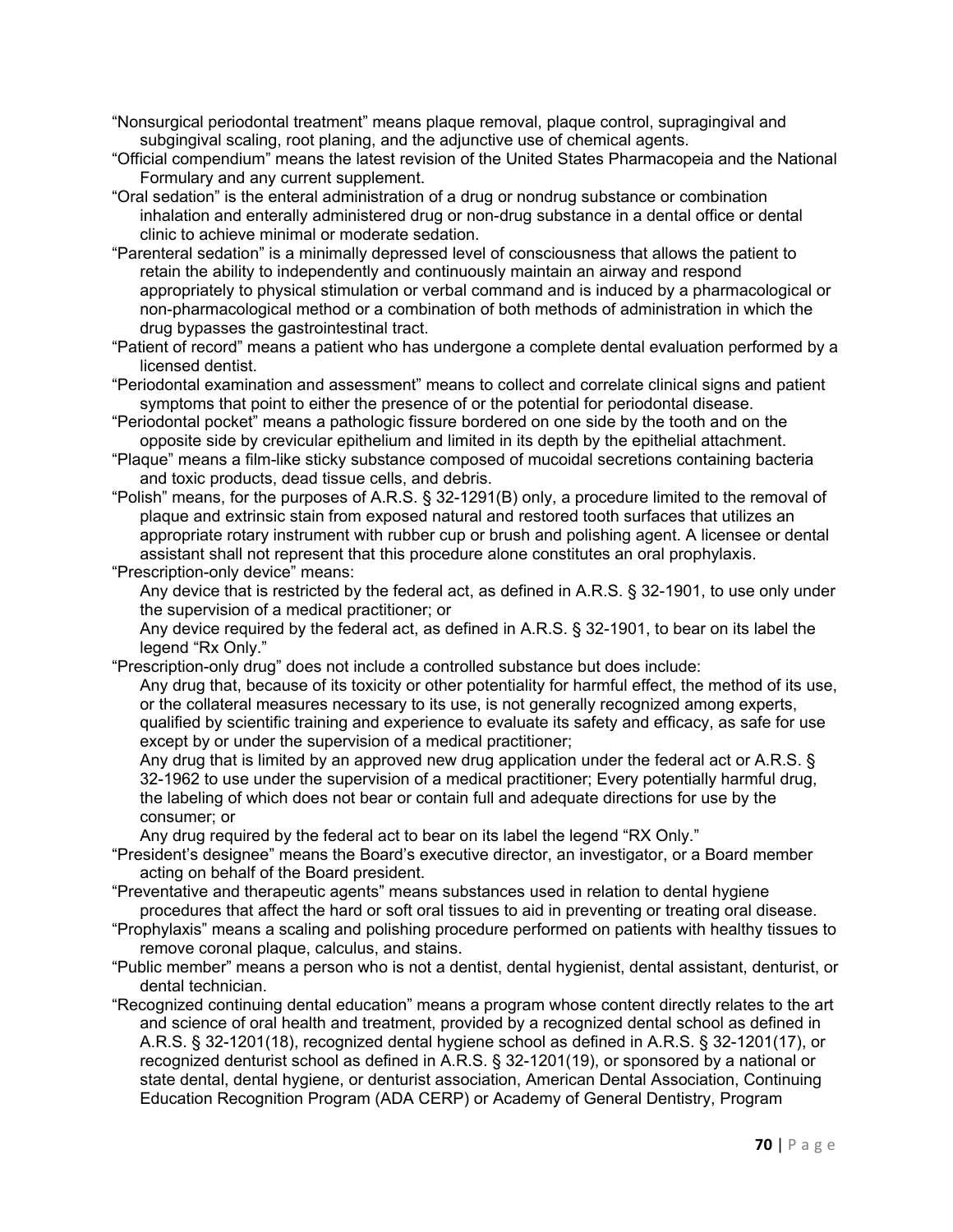Approval for Continuing Education (AGD PACE) approved provider, dental, dental hygiene, or denturist study club, governmental agency, commercial dental supplier, non-profit organization, accredited hospital, or programs or courses approved by other state, district, or territorial dental licensing boards.

- "Restricted permit holder" means a dentist who meets the requirements of A.R.S. § 32-1237 or a dental hygienist who meets the requirements of A.R.S. § 32-1292 and is issued a restricted permit by the Board.
- "Retired" means a dentist, dental hygienist, or denturist is at least 65 years old and has totally withdrawn from the active practice of dentistry, dental hygiene, or denturism.
- "Root planing" means a definitive treatment procedure designed to remove cementum or surface dentin that is rough, impregnated with calculus, or contaminated with toxins or microorganisms.
- "Scaling" means use of instruments on the crown and root surfaces of the teeth to remove plaque, calculus, and stains from these surfaces.
- "Section 1301 permit" means a permit to administer general anesthesia and deep sedation, employ or work with a physician anesthesiologist, or employ or work with a Certified Registered Nurse Anesthetist (CRNA) under Article 13.
- "Section 1302 permit" means a permit to administer parenteral sedation, employ or work with a physician anesthesiologist, or employ or work with a Certified Registered Nurse Anesthetist (CRNA) under Article 13.
- "Section 1303 permit" means a permit to administer oral sedation, employ or work with a physician anesthesiologist, or employ or work with a Certified Registered Nurse Anesthetist (CRNA) under Article 13.
- "Section 1304 permit" means a permit to employ or work with a physician anesthesiologist, or employ or work with a Certified Registered Nurse Anesthetist (CRNA) under Article 13.
- "Study club" means a group of at least five Arizona licensed dentists, dental hygienists, or denturists who provide written course materials or a written outline for a continuing education presentation that meets the requirements of Article 12.
- "Treatment records" means all documentation related directly or indirectly to the dental treatment of a patient.

#### **Historical Note**

Adopted effective May 12, 1977 (Supp. 77-3). Former Section R4-11-02 renumbered as Section R4-11-102 without change effective July 29, 1981 (Supp. 81-4). Former Section R4- 11-101 renumbered to R4-11-201, new Section R4-11-101 adopted by final rulemaking at 5 A.A.R. 580, effective February 4, 1999 (Supp. 99-1). Amended by final rulemaking at 9 A.A.R. 1054, effective May 6, 2003 (Supp. 03-1). Section amended by final rulemaking at 11 A.A.R. 793, effective April 2, 2005 (Supp. 05-1). Amended by final rulemaking at 13 A.A.R. 962, effective May 5, 2007 (Supp. 07-1). Amended by final rulemaking at 19 A.A.R. 334 and at 19 A.A.R. 341, effective April 6, 2013 (Supp. 13-1). Amended by final rulemaking at 19 A.A.R. 3873, effective January 5, 2014 (Supp. 13-4).

#### **R4-11-102. Renumbered**

#### **Historical Note**

Adopted effective May 12, 1977 (Supp. 77-3). Former Section R4-11-02 renumbered as Section R4-11-102 without change effective July 29, 1981 (Supp. 81-4). Former Section R4- 11-102 renumbered to R4-11-202 by final rulemaking at 5 A.A.R. 580, effective February 4, 1999 (Supp. 99-1).

#### **R4-11-103. Renumbered**

#### **Historical Note**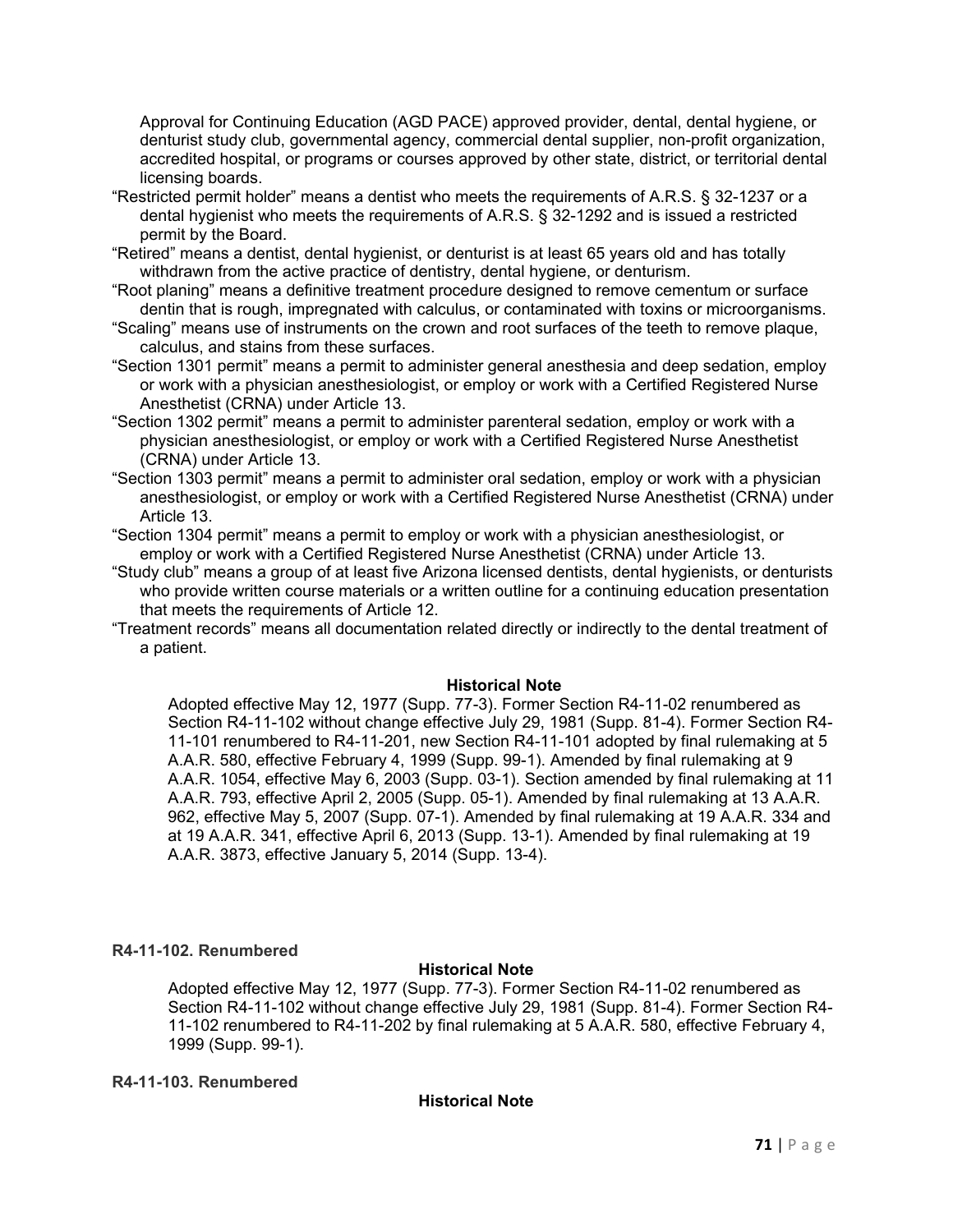Adopted effective May 12, 1977 (Supp. 77-3). Former Section R4-11-03 renumbered as Section R4-11-103 without change effective July 29, 1981 (Supp. 81-4). Former Section R4- 11-103 renumbered to R4-11-203 by final rulemaking at 5 A.A.R. 580, effective February 4, 1999 (Supp. 99-1).

## **R4-11-104. Repealed**

## **Historical Note**

Adopted effective May 12, 1977 (Supp. 77-3). Former Section R4-11-04 renumbered as Section R4-11-104 without change effective July 29, 1981 (Supp. 81-4). Former Section R4- 11-104 repealed by final rulemaking at 5 A.A.R. 580, effective February 4, 1999 (Supp. 99- 1).

## **R4-11-105. Repealed**

## **Historical Note**

Adopted effective May 12, 1977 (Supp. 77-3). Former Section R4-11-05 renumbered as Section R4-11-105 without change effective July 29, 1981 (Supp. 81-4). Former Section R4- 11-105 repealed by final rulemaking at 5 A.A.R. 580, effective February 4, 1999 (Supp. 99- 1).

# **ARTICLE 2. LICENSURE BY CREDENTIAL**

## **R4-11-201. Clinical Examination; Requirements**

A. If an applicant is applying under A.R.S. §§ 32-1240(A) or 32- 1292.01(A), the Board shall ensure that the applicant has passed the clinical examination of another state, United States territory, District of Columbia or a regional testing agency. Satisfactory completion of the clinical examination may be demonstrated by one of the following:

1. Certified documentation, sent directly from another state, United States territory, District of Columbia or a regional testing agency, that confirms successful completion of the clinical examination or multiple examinations administered by the state, United States territory, District of Columbia or regional testing agency. The certified documentation shall contain the name of the applicant, date of examination or examinations and proof of a passing score; or 2. Certified documentation sent directly from another state, United States territory or District of Columbia dental board that shows the applicant passed that state's, United States territory's or District of Columbia's clinical examination before that state's, United States territory's or District of Columbia's participation in a regional examination. The certified documentation shall contain the name of applicant, date of examination or examinations and proof of a passing score.

B. An applicant shall meet the licensure requirements in R4-11-301 and R4-11-303.

## **Historical Note**

Former Rule 2a; Amended effective November 20, 1979 (Supp. 79-6). Amended effective November 28, 1980 (Supp. 80-6). Former Section R4-11-11 renumbered as Section R4-11- 201 and amended effective July 29, 1981 (Supp. 81-4). Former Section R4-11-201 renumbered to R4-11-301, new Section R4-11-201 renumbered from R4-11-101 and amended by final rulemaking at 5 A.A.R. 580, effective February 4, 1999 (Supp. 99-1). Section expired under A.R.S. § 41-1056(E), effective April 30, 2001 (Supp. 01-2). New Section made by final rulemaking at 9 A.A.R. 4126, effective November 8, 2003 (Supp. 03- 3). Amended by final rulemaking at 22 A.A.R. 371, effective April 3, 2016 (Supp. 16-1).

## **R4-11-202. Dental Licensure by Credential; Application**

A. A dentist applying under A.R.S. § 32-1240(A) shall comply with all other applicable requirements in A.R.S. Title 32, Chapter 11 and this Article.

B. A dentist applying under A.R.S. § 32-1240(A)(1) shall: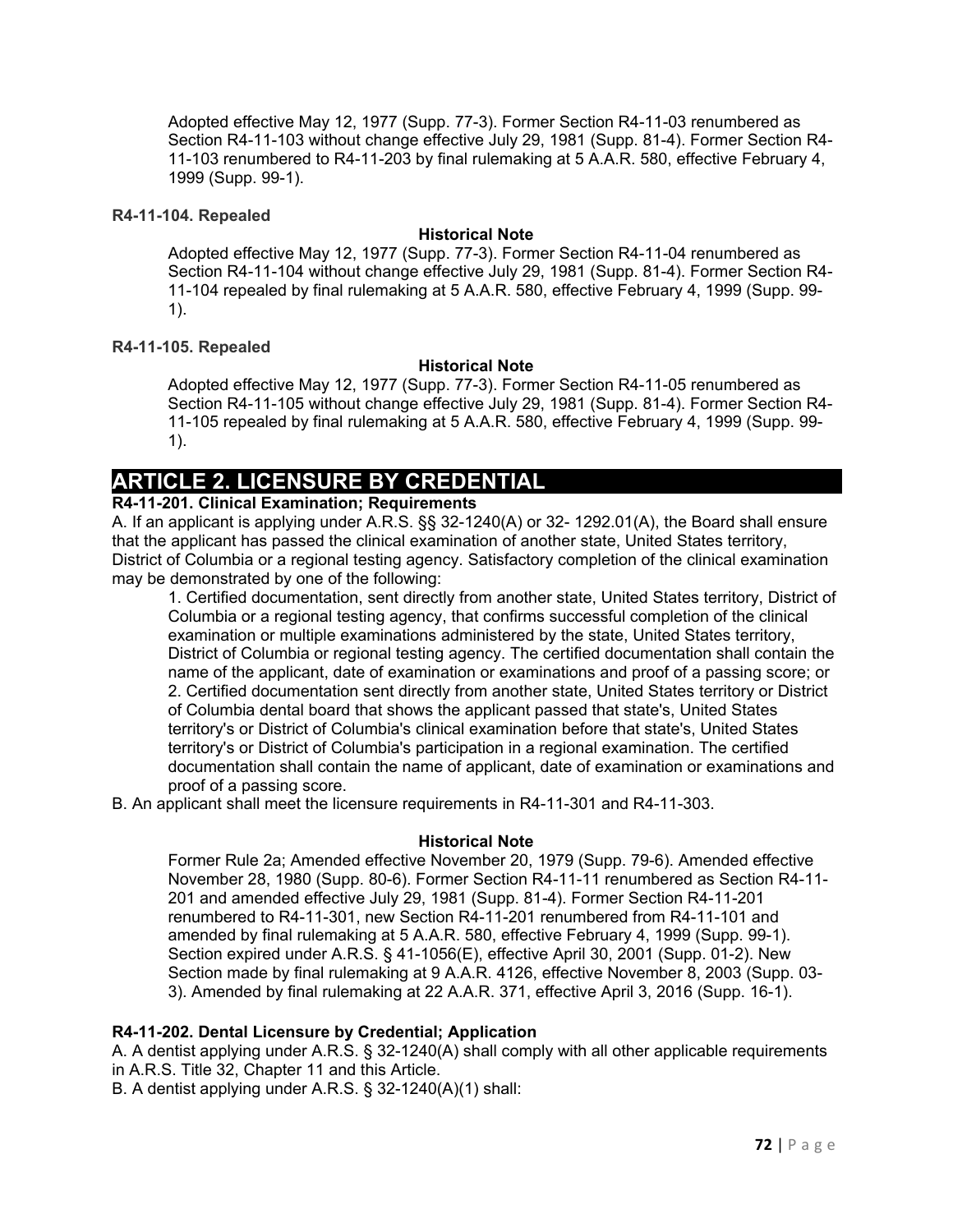1. Have a current dental license in another state, territory or district of the United States; 2. Submit a written affidavit affirming that the dentist has practiced dentistry for a minimum of 5000 hours during the five years immediately before applying for licensure by credential. For purposes of this subsection, dental practice includes experience as a dental educator at a dental program accredited by the American Dental Association Commission on Dental Accreditation or employment as a dentist in a public health setting;

3. Submit a written affidavit affirming that the applicant has complied with the continuing dental education requirement of the state in which the applicant is currently licensed; and 4. Provide evidence regarding the clinical examination by complying with one of the subsections in R4-11- 201(A)(1).

C. A dentist applying under A.R.S. § 32-1240(A)(2) shall submit certified documentation sent directly from the applicable state, United States territory, District of Columbia or regional testing agency to the Board that contains the name of applicant, date of examination or examinations and proof of a passing score.

D. For any application submitted under A.R.S. § 32-1240(A), the Board may request additional clarifying evidence required under the applicable subsection in R4-11-201(A)(1).

E. An applicant for dental licensure by credential shall pay the fee prescribed in A.R.S. § 32-1240, except the fee is reduced by 50% for applicants who will be employed or working under contract in:

1. Underserved areas, such as declared or eligible Health Professional Shortage Areas (HPSAs); or

2. Other facilities caring for underserved populations as recognized by the Arizona Department of Health Services and approved by the Board.

F. An applicant for dental licensure by credential who works in areas or facilities described in subsection (E) shall:

1. Commit to a three-year, exclusive service period,

2. File a copy of a contract or employment verification statement with the Board, and

3. As a licensee, submit an annual contract or employment verification statement to the Board by December 31 of each year.

G. A licensee's failure to comply with the requirements in subsection (F) is considered unprofessional conduct and may result in disciplinary action based on the circumstances of the case.

#### **Historical Note**

Former Rule 2b; Former Section R4-11-12 renumbered as Section R4-11-202 and amended effective July 29, 1981 (Supp. 81-4). Former Section R4-11-202 repealed, new Section R4- 11-202 renumbered from R4-11-102 and the heading amended by final rulemaking at 5 A.A.R. 580, effective February 4, 1999 (Supp. 99-1). Labeling changes made to reflect current style requirements (Supp. 99-1). Section expired under A.R.S. § 41-1056(E), effective April 30, 2001 (Supp. 01-2). New Section made by final rulemaking at 9 A.A.R. 4126, effective November 8, 2003 (Supp. 03-3). Amended by final rulemaking at 22 A.A.R. 371, effective April 3, 2016 (Supp. 16-1).

## **R4-11-203. Dental Hygienist Licensure by Credential; Application**

A. A dental hygienist applying under A.R.S. § 32-1292.01(A) shall comply with all other applicable requirements in A.R.S. Title 32, Chapter 11 and this Article.

B. A dental hygienist applying under A.R.S. § 32-1292.01(A)(1) shall:

1. Have a current dental hygienist license in another state, territory, or district of the United States;

2. Submit a written affidavit affirming that the applicant has practiced as a dental hygienist for a minimum of 1000 hours during the two years immediately before applying for licensure by credential. For purposes of this subsection, dental hygienist practice includes experience as a dental hygienist educator at a dental program accredited by the American Dental Association Commission on Dental Accreditation or employment as a dental hygienist in a public health setting;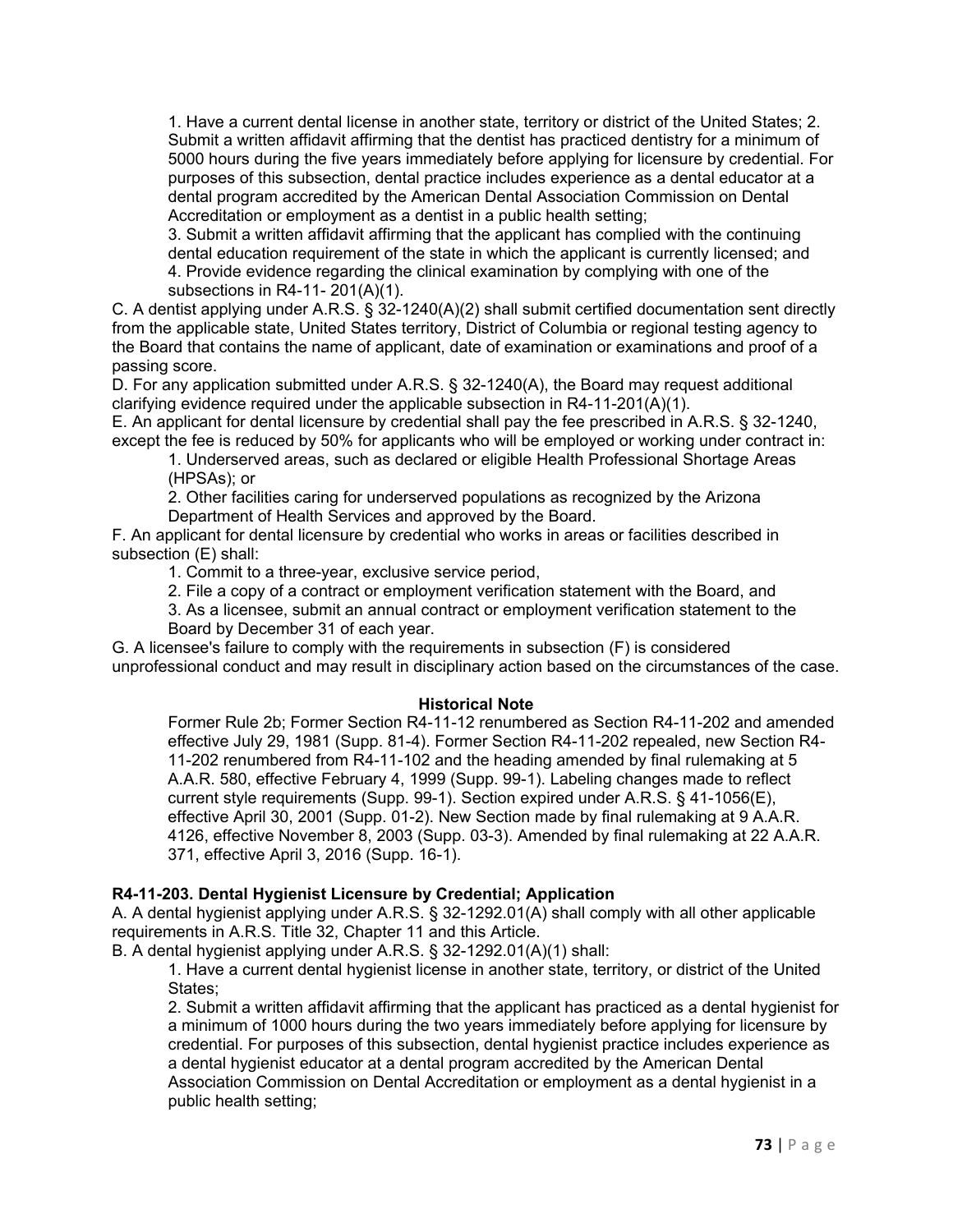3. Submit a written affidavit affirming that the applicant has complied with the continuing dental hygienist education requirement of the state in which the applicant is currently licensed; and

4. Provide evidence regarding the clinical examination by complying with one of the subsections in R4-11- 201(A)(1).

C. A dental hygienist applying under A.R.S. § 32-1292.01(A)(2) shall submit certified documentation sent directly from the applicable state, United States territory, District of Columbia or regional testing agency to the Board that contains the name of applicant, date of examination or examinations and proof of a passing score.

D. For any application submitted under A.R.S. § 32-1292.01(A), the Board may request additional clarifying evidence as required under the applicable subsection in R4-11-201(A).

E. An applicant for dental hygienist licensure by credential shall pay the fee prescribed in A.R.S. § 32-1292.01, except the fee is reduced by 50% for applicants who will be employed or working under contract in:

1. Underserved areas such as declared or eligible Health Professional Shortage Areas (HPSAs); or

2. Other facilities caring for underserved populations, as recognized by the Arizona Department of Health Services and approved by the Board.

F. An applicant for dental hygienist licensure by credential who works in areas or facilities described in subsection (E) shall:

1. Commit to a three-year exclusive service period,

2. File a copy of a contract or employment verification statement with the Board, and

3. As a licensee, submit an annual contract or employment verification statement to the Board by December 31 of each year.

G. A licensee's failure to comply with the requirements in R4-11- 203(F) is considered unprofessional conduct and may result in disciplinary action based on the circumstances of the case.

#### **Historical Note**

Former Rule 2c; Former Section R4-11-13 repealed, new Section R4-11-13 adopted effective November 20, 1979 (Supp. 79-6). Amended effective October 30, 1980 (Supp. 80- 5). Former Section R4-11-13 renumbered as Section R4-11-203 without change effective July 29, 1981 (Supp. 81-4). Former Section R4-11-203 renumbered to R4-11-302, new Section R4-11-203 renumbered from R4-11-103 and amended by final rulemaking at 5 A.A.R. 580, effective February 4, 1999 (Supp. 99-1). Section expired under A.R.S. § 41- 1056(E), effective April 30, 2001 (Supp. 01-2). New Section made by final rulemaking at 9 A.A.R. 4126, effective November 8, 2003 (Supp. 03-3). Amended by final rulemaking at 22 A.A.R. 371, effective April 3, 2016 (Supp. 16-1).

## **R4-11-204. Dental Assistant Radiography Certification by Credential**

Eligibility. To be eligible for dental assistant radiography certification by credential, an applicant shall have a current certificate or other form of approval for taking dental radiographs, issued by a professional licensing agency in another state, United States territory or the District of Columbia that required successful completion of a written dental radiography examination.

#### **Historical Note**

Former Rule 2d; Former Section R4-11-14 repealed, new Section R4-11-14 adopted effective April 27, 1977 (Supp. 77-2). Former Section R4-11-14 renumbered as Section R4- 11-204, repealed, and new Section R4-11-204 adopted effective July 29, 1981 (Supp. 81-4). Former Section R4-11-204 repealed by final rulemaking at 5 A.A.R. 580, effective February 4, 1999 (Supp. 99-1). New Section made by final rulemaking at 9 A.A.R. 4126, effective November 8, 2003 (Supp. 03-3). Amended by final rulemaking at 22 A.A.R. 371, effective April 3, 2016 (Supp. 16-1).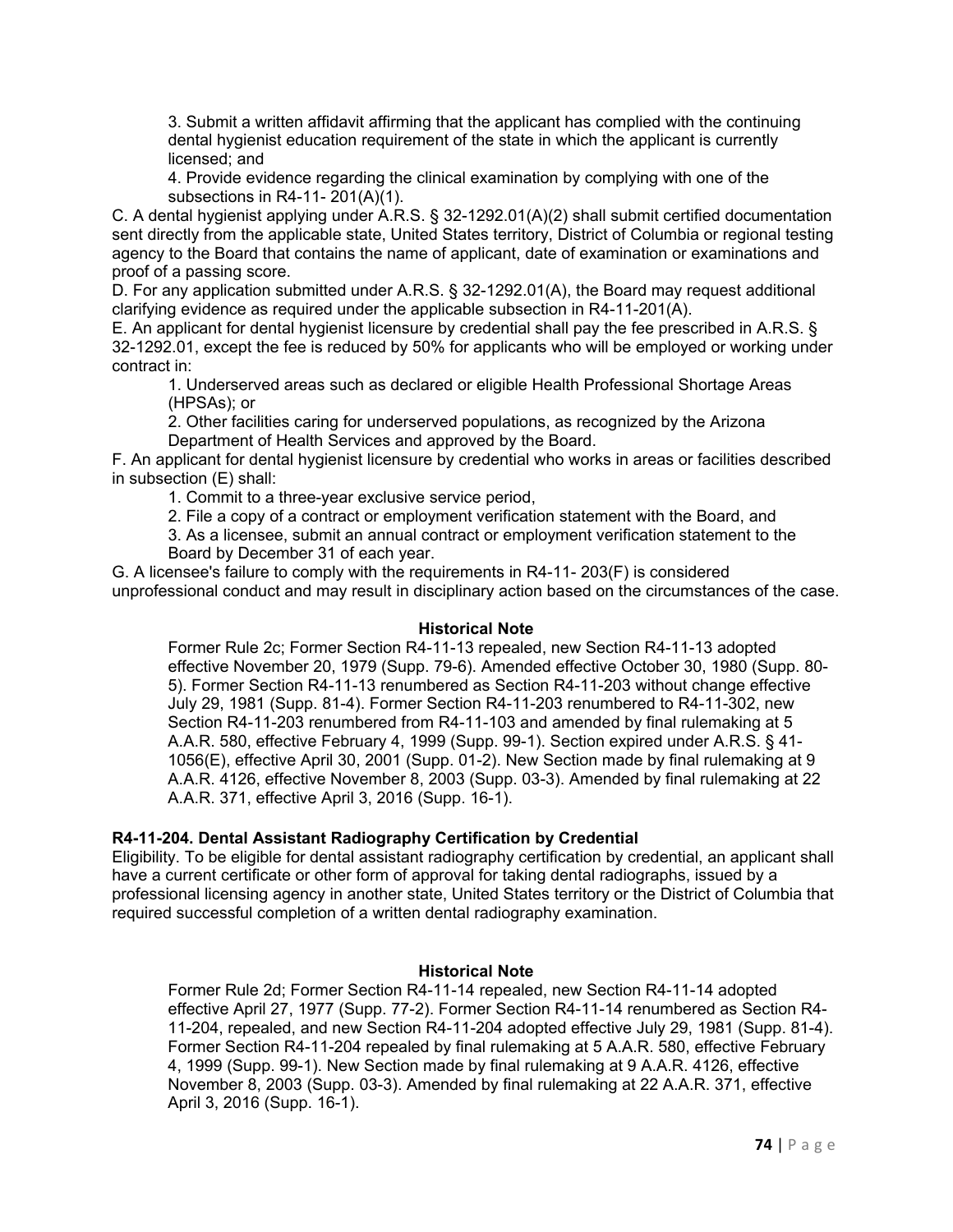## **R4-11-205. Application for Dental Assistant Radiography Certification by Credential**

A. An applicant for dental assistant radiography certification by credential shall provide to the Board a completed application, on a form furnished by the Board that contains the following information:

1. A sworn statement of the applicant's eligibility, and

2. A letter of endorsement that verifies compliance with R4- 11-204.

B. Based upon review of information provided under subsection (A), the Board or its designee shall request that an applicant for dental assistant radiography certification by credential provide a copy of a certified document that indicates the reason for a name change if the applicant's documentation contains different names.

#### **Historical Note**

Former Rule 2e; Former Section R4-11-15 renumbered as Section R4-11-205 without change effective July 29, 1981 (Supp. 81-4). Former Section R4-11-205 repealed by final rulemaking at 5 A.A.R. 580, effective February 4, 1999 (Supp. 99-1). New Section made by final rulemaking at 9 A.A.R. 4126, effective November 8, 2003 (Supp. 03-3).

#### **R4-11-206. Repealed**

#### **Historical Note**

Former Rule 2f; Amended as an emergency effective July 7, 1978, pursuant to A.R.S. § 41- 1003, valid for only 90 days (Supp. 78-4). Former emergency adoption now adopted and amended effective September 7, 1979 (Supp. 79-5). Former Section R4-11-16 renumbered as Section R4-11-206 and amended effective July 29, 1981 (Supp. 81-4). Former Section R4-11-206 repealed by final rulemaking at 5 A.A.R. 580, effective February 4, 1999 (Supp. 99-1).

## **R4-11-207. Repealed**

#### **Historical Note**

Former Rule 2g; Former Section R4-11-17 renumbered as Section R4-11-207, repealed, and new Section R4-11- 207 adopted effective July 29, 1981 (Supp. 81-4). Former Section R4- 11-207 repealed by final rulemaking at 5 A.A.R. 580, effective February 4, 1999 (Supp. 99- 1).

## **R4-11-208. Repealed**

## **Historical Note**

Former Section R4-11-20 repealed, new Section R4-11- 20 adopted effective May 12, 1977 (Supp. 77-3). Amended effective October 30, 1980 (Supp. 80-5). Former Section R4-11-20 renumbered as Section R4-11-208 without change effective July 29, 1981 (Supp. 81-4). Former Section R4-11-208 repealed by final rulemaking at 5 A.A.R. 580, effective February 4, 1999 (Supp. 99-1).

#### **R4-11-209. Repealed**

#### **Historical Note**

Adopted effective March 23, 1976 (Supp. 76-2). Former Section R4-11-19 renumbered as R4-11-209 and repealed. Former Section R4-11-21 renumbered as Section R4-11-209 and amended effective July 29, 1981 (Supp. 81-4). Former Section R4-11-209 repealed by final rulemaking at 5 A.A.R. 580, effective February 4, 1999 (Supp. 99-1).

#### **R4-11-210. Repealed**

## **Historical Note**

Adopted effective March 23, 1976 (Supp. 76-2). Amended effective June 7, 1978 (Supp. 78- 3). Former Section R4-11-22 renumbered as Section R4-11-210 and amended effective July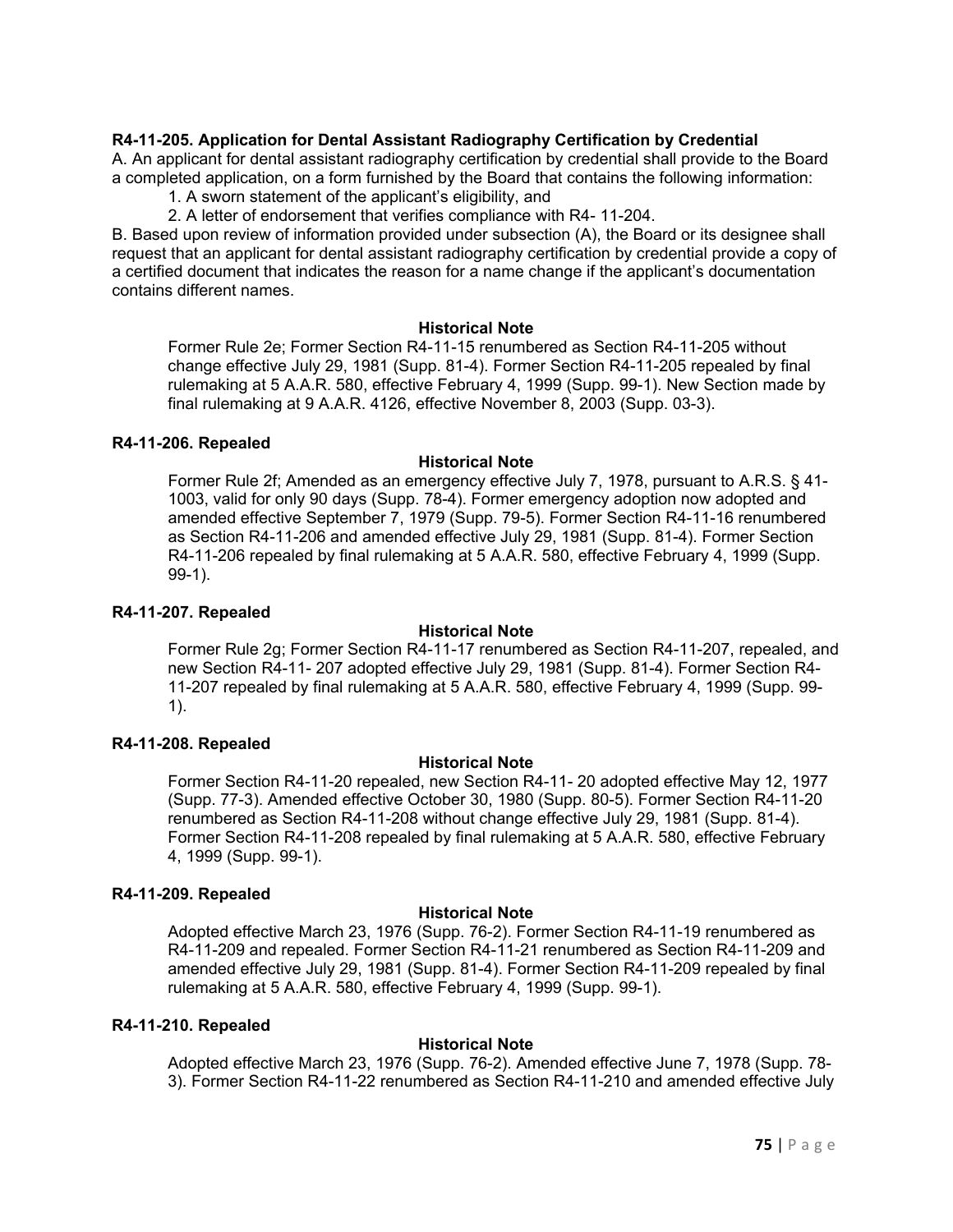29, 1981 (Supp. 81-4). Former Section R4-11-210 repealed by final rulemaking at 5 A.A.R. 580, effective February 4, 1999 (Supp. 99-1).

#### **R4-11-211. Repealed**

#### **Historical Note**

Adopted effective August 26, 1977 (Supp. 77-4). Former Section R4-11-23 renumbered as Section R4-11-211 without change effective July 29, 1981 (Supp. 81-4). Former Section R4- 11-211 repealed by final rulemaking at 5 A.A.R. 580, effective February 4, 1999 (Supp. 99- 1).

#### **R4-11-212. Repealed**

#### **Historical Note**

Adopted effective March 28, 1978 (Supp. 78-2). Former Section R4-11-24 renumbered as Section R4-11-212 without change effective July 29, 1981 (Supp. 81-4). Former Section R4- 11-212 repealed by final rulemaking at 5 A.A.R. 580, effective February 4, 1999 (Supp. 99- 1).

#### **R4-11-213. Repealed**

#### **Historical Note**

Adopted as an emergency effective July 7, 1978, pursuant to A.R.S. § 41-1003, valid for only 90 days (Supp. 78-4). Former emergency adoption now adopted effective September 7, 1979 (Supp. 79-5). Former Section R4-11-25 renumbered as Section R4-11-213, repealed, and new Section R4-11-213 adopted effective July 29, 1981 (Supp. 81-4). Former Section R4-11-213 repealed by final rulemaking at 5 A.A.R. 580, effective February 4, 1999 (Supp. 99-1).

#### **R4-11-214. Repealed**

#### **Historical Note**

Former Rule 2h; Amended effective March 23, 1976 (Supp. 76-2). Former Section R4-11-18 renumbered as Section R4-11-214 without change effective July 29, 1981 (Supp. 81-4). Former Section R4-11-214 repealed by final rulemaking at 5 A.A.R. 580, effective February4, 1999 (Supp. 99-1).

#### **R4-11-215. Repealed**

## **Historical Note**

Adopted effective June 16, 1982 (Supp. 82-3). Former Section R4-11-215 repealed by final rulemaking at 5 A.A.R. 580, effective February 4, 1999 (Supp. 99-1).

## **R4-11-216. Repealed**

## **Historical Note**

Adopted effective June 16, 1982 (Supp. 82-3). Former Section R4-11-216 repealed by final rulemaking at 5 A.A.R. 580, effective February 4, 1999 (Supp. 99-1).

# ARTICLE 3. EXAMINATION, LICENSING QUALIFICATIONS, APPLICATION AND RENEWAL, TIME-FRAMES

## **R4-11-301. Application**

A. An applicant for licensure or certification shall provide the following information and documentation:

1. A sworn statement of the applicant's qualifications for the license or certificate on a form provided by the Board;

2. A photograph of the applicant that is no more than 6 months old;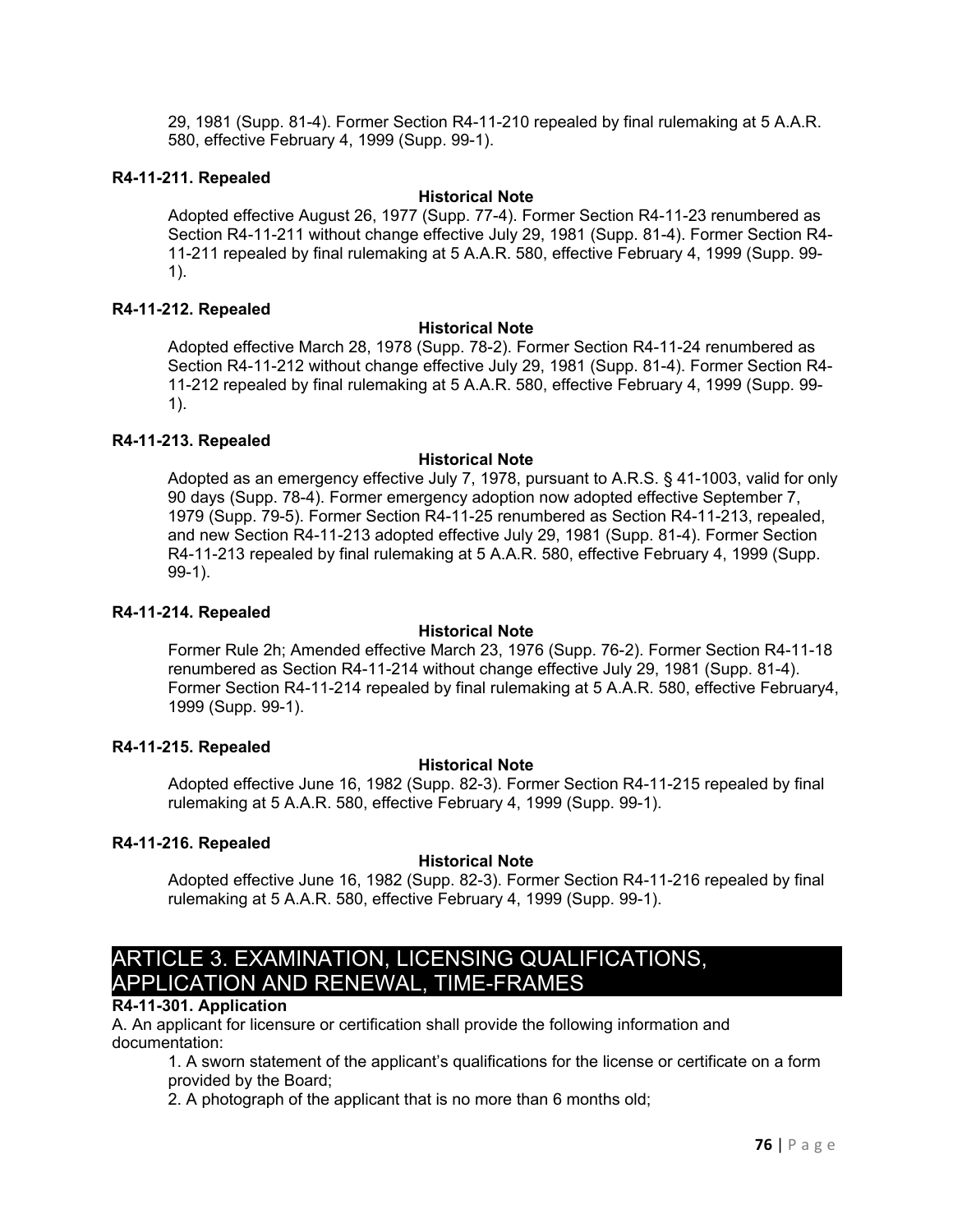3. An official, sealed transcript sent directly to the Board from either:

- a. The applicant's dental, dental hygiene, or denturist school, or
- b. A verified third-party transcript provider.

4. Except for a dental consultant license applicant, dental and dental hygiene license applicants provide proof of successfully completing a clinical examination by submitting:

a. If applying for dental licensure by examination, a copy of the certificate or score card from the Western Regional Examining Board, indicating that the applicant passed the Western Regional Examining Board examination within the five years immediately before the date the application is filed with the Board;

b. If applying for dental hygiene licensure by examination, a copy of the certificate or scorecard from the Western Regional Examining Board or an Arizona Boardapproved clinical examination administered by a state, United States territory, District of Columbia or regional testing agency. The certificate or scorecard must indicate that the applicant passed the examination within the five years immediately before the date the application is filed with the Board; or

c. If applying for licensure by credential, certified documentation sent directly from the applicable state, United States territory, District of Columbia or regional testing agency to the Board containing the name of the applicant, date of examination or examinations and proof of a passing score;

5. Except for a dental consultant license applicant as provided in A.R.S. § 32-1234(A)(7), dental and dental hygiene license applicants must have an official score card sent directly from the National Board examination to the Board;

6. A copy showing the expiration date of the applicant's current cardiopulmonary resuscitation healthcare provider level certificate from the American Red Cross, the American Heart Association, or another certifying agency that follows the same procedures, standards, and techniques for CPR training and certification as the American Red Cross or American Heart Association;

7. A license or certification verification from any other jurisdiction in which an applicant is licensed or certified, sent directly from that jurisdiction to the Board. If the license verification cannot be sent directly to the Board from the other jurisdiction, the applicant must submit a written affidavit affirming that the license verification submitted was issued by the other jurisdiction:

8. If a dental or dental hygiene applicant has been licensed in another jurisdiction for more than six months, a copy of the self-inquiry from the National Practitioner Data Bank that is no more than 30days old;

9. If a denturist applicant has been certified in another jurisdiction for more than six months, a copy of the self-inquiry from the Health Integrity and Protection Data Bank that is no more than 30 days old;

10. If the applicant is in the military or employed by the United States government, a letter of endorsement from the applicant's commanding officer or supervisor that confirms the applicant's military service or United States government employment record; and 11. The jurisprudence examination fee.

B. The Board may request that an applicant provide:

1. An official copy of the applicant's dental, dental hygiene, or denturist school diploma, 2. A copy of a certified document that indicates the reason for a name change if the applicant's application contains different names,

3. Written verification of the applicant's work history, and

4. A copy of a high school diploma or equivalent certificate.

C. An applicant shall pass the Arizona jurisprudence examination with a minimum score of 75%.

## **Historical Note**

Former Rule 3A; Former Section R4-11-29 repealed, new Section R4-11-29 adopted effective April 27, 1977 (Supp. 77-2). Former Section R4-11-29 renumbered as Section R4-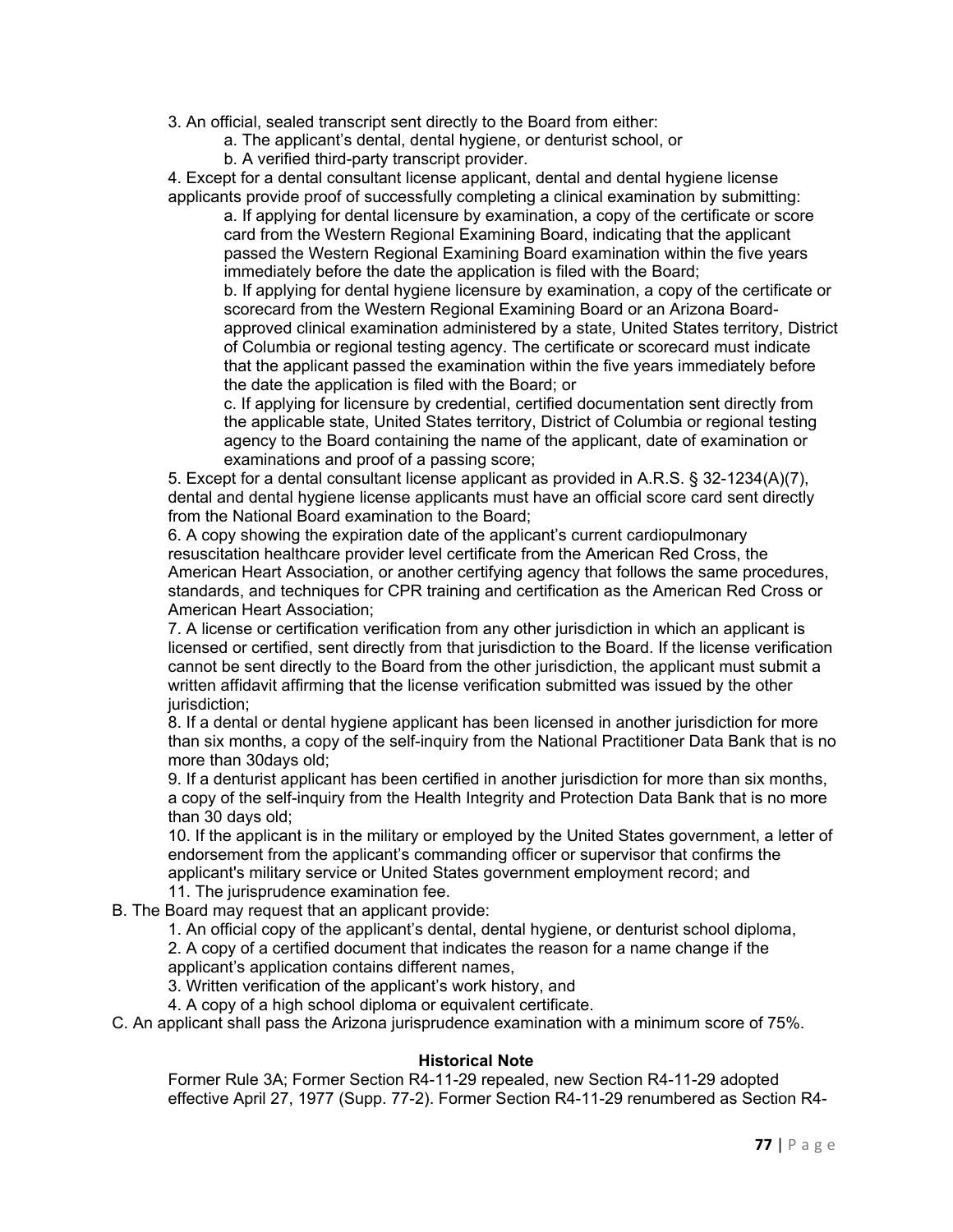11-301 without change effective July 29, 1981 (Supp. 81-4). Former Section R4-11-301 repealed, new Section R4-11-301 renumbered from R4-11-201 and amended by final rulemaking at 5 A.A.R. 580, effective February 4, 1999 (Supp. 99-1). Section amended by final rulemaking at 11 A.A.R. 793, effective April 2, 2005 (Supp. 05-1). Amended by final rulemaking at 22 A.A.R. 371, effective April 3, 2016 (Supp. 16-1).

#### **R4-11-302. Repealed**

#### **Historical Note**

Former Rule 3B; Former Section R4-11-30 repealed, new Section R4-11-30 adopted effective April 27, 1977 (Supp. 77-2). Former Section R4-11-30 renumbered as Section R4- 11-302 without change effective July 29, 1981 (Supp. 81-4). Former Section R4-11-302 repealed, new Section R4-11-302 renumbered from R4-11-203 and amended by final rulemaking at 5 A.A.R. 580, effective February 4, 1999 (Supp. 99-1). Section repealed by final rulemaking at 22 A.A.R. 371, effective April 3, 2016 (Supp. 16-1).

#### **R4-11-303. Application Processing Procedures: Issuance, Denial, and Renewal of Dental Licenses, Restricted Permits, Dental Hygiene Licenses, Dental Consultant Licenses, Denturist Certificates, Drug or Device Dispensing Registrations, Business Entity Registration and Mobile Dental Facility and Portable Dental Unit Permits**

A. The Board office shall complete an administrative completeness review within 24 days of the date of receipt of an application for a license, certificate, permit, or registration.

1. Within 14 calendar days of receiving an initial or renewal application for a dental license, restricted permit, dental hygiene license, dental consultant license, denturist certificate, drug dispensing registration, business entity registration, mobile dental facility or portable dental unit permit, the Board office shall notify the applicant, in writing, whether the application package is complete or incomplete.

2. If the application package is incomplete, the Board office shall provide the applicant with a written notice that includes a comprehensive list of the missing information. The 24-day timeframe for the Board office to finish the administrative completeness review is suspended from the date the notice of incompleteness is served until the applicant provides the Board office with all missing information.

3. If the Board office does not provide the applicant with notice regarding administrative completeness, the application package shall be deemed complete 24 days after receipt by the Board office.

B. An applicant with an incomplete application package shall submit all missing information within 60 calendar days of service of the notice of incompleteness.

C. Upon receipt of all missing information, the Board office shall notify the applicant, in writing, within 10 calendar days, that the application package is complete. If an applicant fails to submit a complete application package within the time allowed in subsection (B), the Board office shall close the applicant's file. An applicant whose file is closed and who later wishes to obtain a license, certificate,

permit, or registration shall apply again as required in R4-11-301.

D. The Board shall not approve or deny an application until the applicant has fully complied with the requirements of A.A.C. Title 4, Chapter 11, Article 3.

E. The Board shall complete a substantive review of the applicant's qualifications in no more than 90 calendar days from the date on which the administrative completeness review of an application package is complete.

1. If the Board finds an applicant to be eligible for a license, certificate, permit, or registration and grants the license, certificate, permit, or registration, the Board office shall notify the applicant in writing.

2. If the Board finds an applicant to be ineligible for a license, certificate, permit, or registration, the Board office shall issue a written notice of denial to the applicant that includes: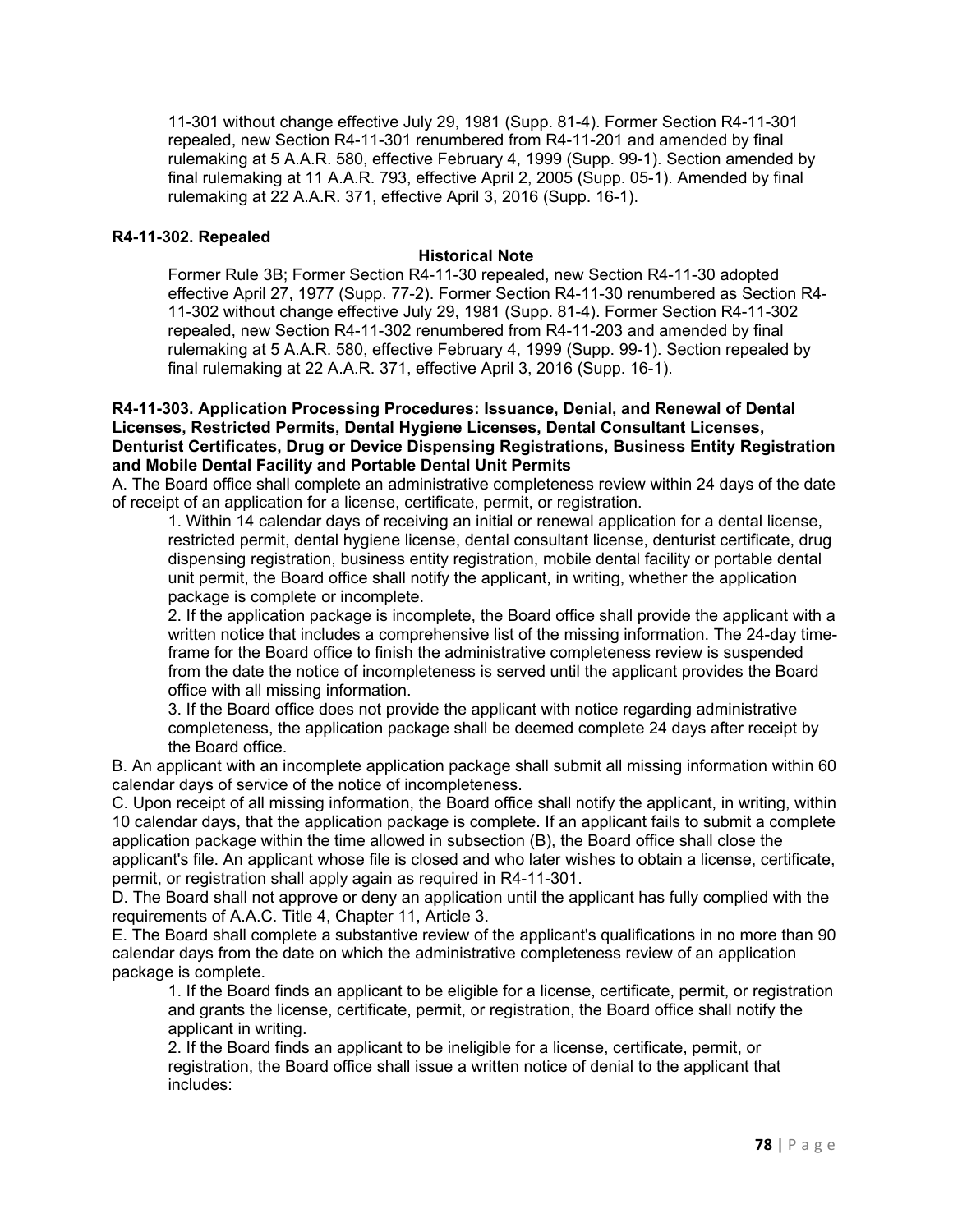a. Each reason for the denial, with citations to the statutes or rules on which the denial is based;

b. The applicant's right to request a hearing on the denial, including the number of days the applicant has to file the request;

c. The applicant's right to request an informal settlement conference under A.R.S. § 41-1092.06; and

d. The name and telephone number of an agency contact person who can answer questions regarding the application process.

3. If the Board finds deficiencies during the substantive review of an application package, the Board office may issue a comprehensive written request to the applicant for additional documentation. An additional supplemental written request for information may be issued upon mutual agreement between the Board or Board office and the applicant.

4. The 90-day time-frame for a substantive review of an applicant's qualifications is suspended from the date of a written request for additional documentation until the date that all documentation is received. The applicant shall submit the additional documentation before the next regularly scheduled Board meeting.

5. If the applicant and the Board office mutually agree in writing, the 90-day substantive review time-frame may be extended once for no more than 28 days.

F. The following time-frames apply for an initial or renewal application governed by this Section:

- 1. Administrative completeness review time-frame: 24 calendar days.
	- 2. Substantive review time-frame: 90 calendar days.
	- 3. Overall time-frame: 114 calendar days.

G. An applicant whose license is denied has a right to a hearing, an opportunity for rehearing, and, if the denial is upheld, may seek judicial review pursuant to A.R.S. Title 41, Chapter 6, Article 10, and A.R.S. Title 12, Chapter 7, Article 6.

#### **Historical Note**

Former Rule 3C; Former Section R4-11-31 renumbered as Section R4-11-303 without change effective July 29, 1981 (Supp. 81-4). Former Section R4-11-303 repealed, new Section R4-11-303 adopted by final rulemaking at 5 A.A.R. 580, effective February 4, 1999 (Supp. 99-1). Section amended by final rulemaking at 11 A.A.R. 793, effective April 2, 2005 (Supp. 05-1). Amended by final rulemaking at 22 A.A.R. 371, effective April 3, 2016 (Supp. 16-1).

#### **R4-11-304. Application Processing Procedures: Issuance and Denial of Dental Assistant Certificates Radiography Certification by Credential**

A. Within 14 calendar days of receiving an application from an applicant for a dental assistant radiography certification by credential, the Board or its designee shall notify the applicant, in writing, that the application package is complete or incomplete. If the package is incomplete, the notice shall specify what information is missing.

B. An applicant with an incomplete application package shall supply the missing information within 60 calendar days from the date of the notice. If the applicant fails to do so, an applicant shall begin the application process anew.

C. Upon receipt of all missing information, within 10 calendar days, the Board or its designee shall notify the applicant, in writing, that the application is complete.

D. The Board or its designee shall not process an application until the applicant has fully complied with the requirements of this Article.

E. The Board or its designee shall notify an applicant, in writing, whether the certificate is granted or denied, no later than 90 calendar days after the date of the notice advising the applicant that the package is complete.

F. The notice of denial shall inform the applicant of the following:

1. The reason for the denial, with a citation to the statute or rule which requires the applicant to pass the examination;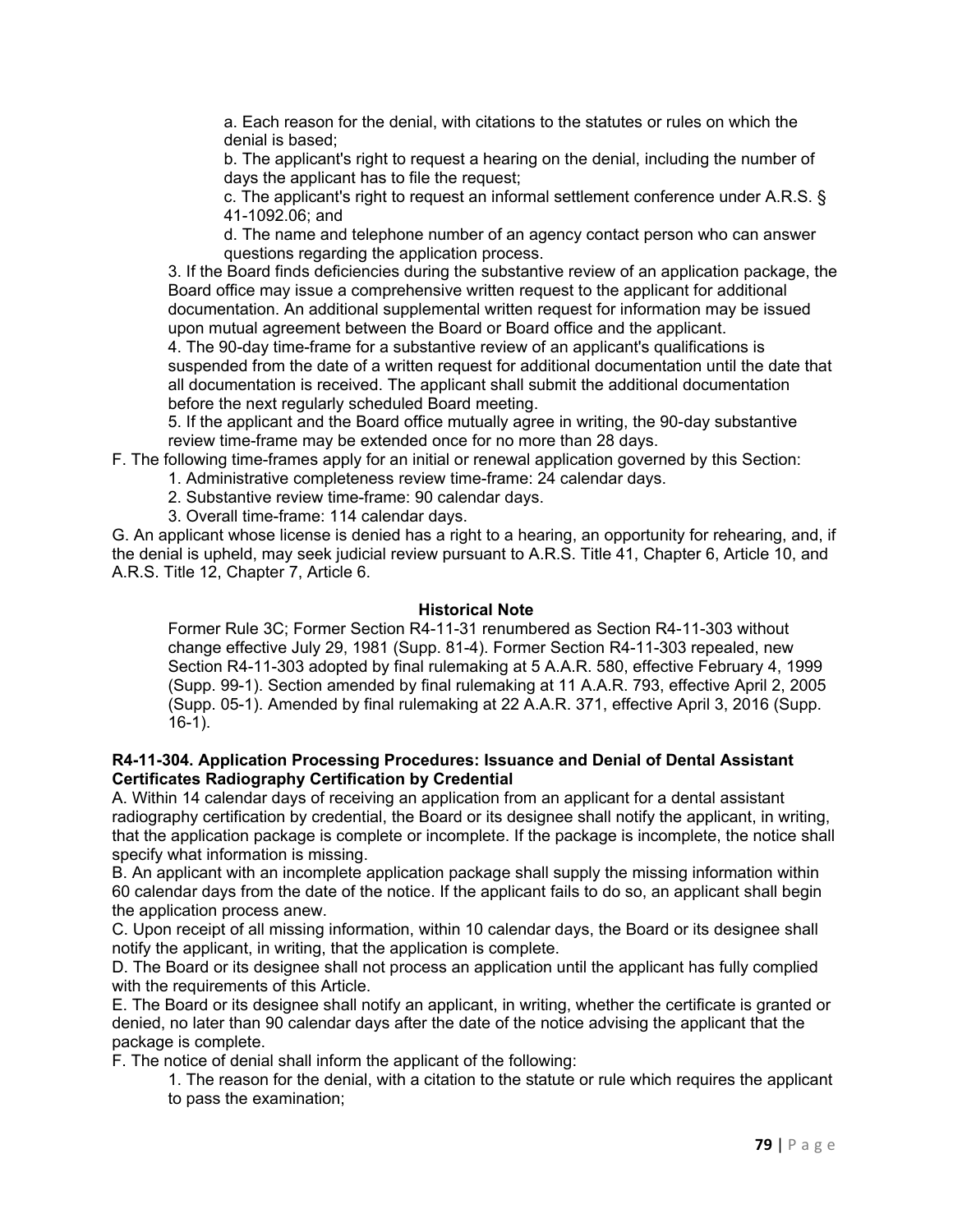2. The applicant's right to request a hearing on the denial, including the number of days the applicant has to file the request;

3. The applicant's right to request an informal settlement conference under A.R.S. § 41- 1092.06; and

4. The name and telephone number of an agency contact person or a designee who can answer questions regarding the application process.

G. The following time-frames apply for certificate applications governed by this Section:

1. Administrative completeness review time-frame: 24 calendar days.

- 2. Substantive review time-frame: 90 calendar days.
- 3. Overall time-frame: 114 calendar days.

H. An applicant whose certificate is denied has a right to a hearing, an opportunity for rehearing, and, if the denial is upheld, may seek judicial review pursuant to A.R.S. Title 41, Chapter 6, Article 10, and A.R.S. Title 12, Chapter 7, Article 6.

#### **Historical Note**

Former Rule 3D; Former Section R4-11-32 renumbered as Section R4-11-304 without change effective July 29, 1981 (Supp. 81-4). Former Section R4-11-304 repealed, new Section R4-11-304 adopted by final rulemaking at 5 A.A.R. 580, effective February 4, 1999 (Supp. 99-1). Amended by final rulemaking at 22 A.A.R. 371, effective April 3, 2016 (Supp. 16-1).

#### **R4-11-305. Application Processing Procedures: Issuance, Denial, and Renewal of General Anesthesia and Deep Sedation Permits, Parenteral Sedation Permits, Oral Sedation Permits, and Permit to Employ a Physician Anesthesiologist or CRNA**

A. The Board office shall complete an administrative completeness review within 24 days from the date of the receipt of an application for a permit.

1. Within 14 calendar days of receiving an initial or renewal application for a general anesthesia and deep sedation permit, parenteral sedation permit, oral sedation permit or permit to employ a physician anesthesiologist or CRNA the Board office shall notify the applicant, in writing, whether the application package is complete or incomplete.

2. If the application package is incomplete, the Board office shall provide the applicant with a written notice that includes a comprehensive list of the missing information. The 24-day timeframe for the Board office to finish the administrative completeness review is suspended from the date the notice of incompleteness is served until the applicant provides the Board office with all missing information.

3. If the Board office does not provide the applicant with notice regarding administrative completeness, the application package shall be deemed complete 24 days after receipt by the Board office.

B. An applicant with an incomplete application package shall submit all missing information within 60 calendar days of service of the notice of incompleteness.

C. Upon receipt of all missing information, the Board office shall notify the applicant, in writing, within 10 calendar days, that the application package is complete. If an applicant fails to submit a complete application package within the time allowed in subsection (B), the Board office shall close the applicant's file. An applicant whose file is closed and who later wishes to obtain a permit shall apply again as required in A.A.C. Title 4, Chapter 11, Article 13.

D. The Board shall not approve or deny an application until the applicant has fully complied with the requirements of this Section and A.A.C. Title 4, Chapter 11, Article 13.

E. The Board shall complete a substantive review of the applicant's qualifications in no more than 120 calendar days from the date on which the administrative completeness review of an application package is complete.

1. If the Board finds an applicant to be eligible for a permit and grants the permit, the Board office shall notify the applicant in writing.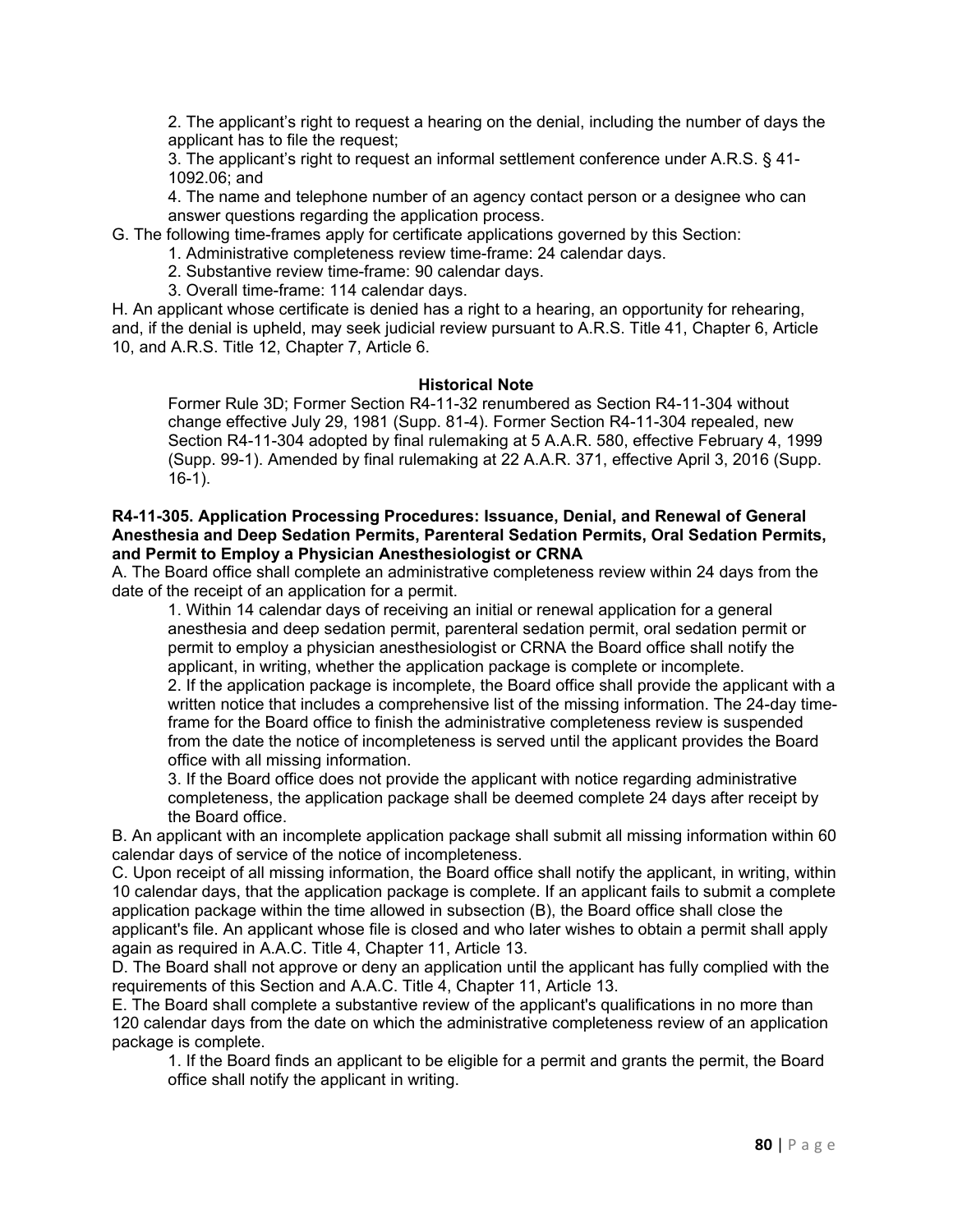2. If the Board finds an applicant to be ineligible for a permit, the Board office shall issue a written notice of denial to the applicant that includes:

a. Each reason for the denial, with citations to the statutes or rules on which the denial is based;

b. The applicant's right to request a hearing on the denial, including the number of days the applicant has to file the request;

c. The applicant's right to request an informal settlement conference under A.R.S. § 41-1092.06; and

d. The name and telephone number of an agency contact person who can answer questions regarding the application process.

3. If the Board finds deficiencies during the substantive review of an application package, the Board office shall issue a comprehensive written request to the applicant for additional documentation.

4. The 120-day time-frame for a substantive review of an applicant's qualifications is suspended from the date of a written request for additional documentation until the date that all documentation is received.

5. If the applicant and the Board office mutually agree in writing, the 120-day substantive review time-frame may be extended once for no more than 36 days.

F. The following time-frames apply for an initial or renewal application governed by this Section:

1. Administrative completeness review time-frame: 24 calendar days.

- 2. Substantive review time-frame: 120 calendar days.
- 3. Overall time-frame: 144 calendar days.

#### **Historical Note**

New Section R4-11-305 adopted by final rulemaking at 5 A.A.R. 580, effective February 4, 1999 (Supp. 99-1). Section amended by final rulemaking at 11 A.A.R. 793, effective April 2, 2005 (Supp. 05-1). Amended by final rulemaking at 22 A.A.R. 371, effective April 3, 2016 (Supp. 16-1).

# ARTICLE 4. FEES

## **R4-11-401. Retired or Disabled Licensure Renewal Fee**

As expressly authorized under A.R.S. § 32-1207(B)(3)(c), the licensure renewal fee for a retired or disabled dentist or dental hygienist is \$15.

#### **Historical Note**

Adopted effective December 6, 1974 (Supp. 75-1). Amended effective March 23, 1976 (Supp. 76-2). Former Section R4-11-42 renumbered as Section R4-11-401 and repealed effective July 29, 1981 (Supp. 81-4). Adopted effective February 16, 1995 (Supp. 95-1). Former Section R4-11-401 repealed, new Section R4-11-401 renumbered from R4-11-901 and amended by final rulemaking at 5 A.A.R. 580, effective February 4, 1999 (Supp. 99-1). Section repealed; new Section adopted by final rulemaking at 6 A.A.R. 748, effective February 2, 2000 (Supp. 00-1). Section amended by final rulemaking at 11 A.A.R. 793, effective April 2, 2005 (Supp. 05-1). Amended by final rulemaking at 22 A.A.R. 3697, effective February 6, 2017 (Supp. 16-4).

#### **R4-11-402. Business Entity Fees**

As expressly authorized under A.R.S. § 32-1213, the Board establishes and shall collect the following fees from a Business Entity offering dental services:

1. Initial triennial registration, \$300 per location;

2. Renewal of triennial registration, \$300 per location; and

3. Late triennial registration renewal, \$100 per location in addition to the fee under subsection (2).

## **Historical Note**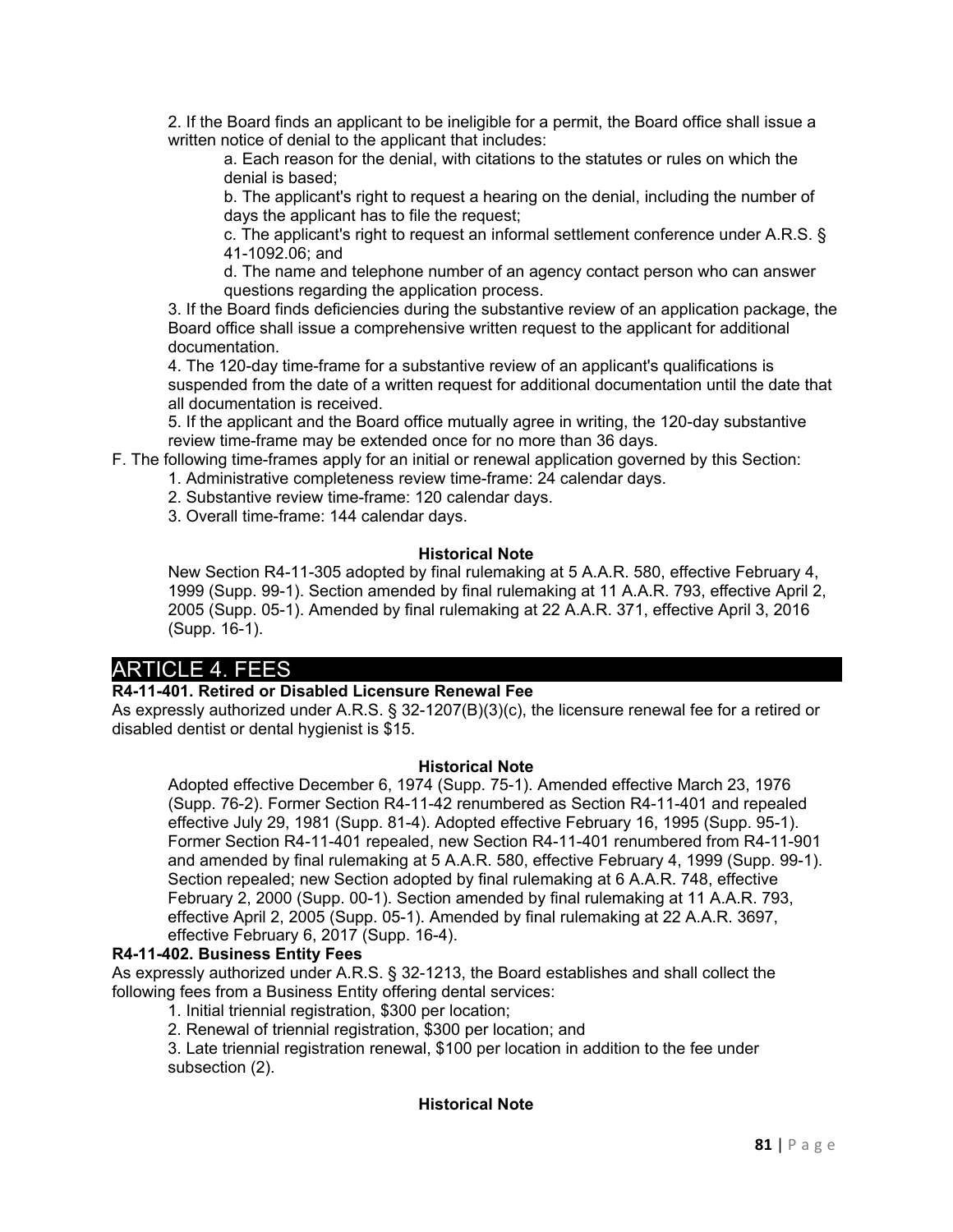Adopted effective December 6, 1974 (Supp. 75-1). amended effective March 23, 1976 (Supp. 76-2). Former Section R4-11-43 renumbered as Section R4-11-402, repealed, and new Section R4-11-402 adopted effective July 29, 1981 (Supp. 81-4). Amended effective February 16, 1995 (Supp. 95-1). Former Section R4-11-402 renumbered to R4-11-601, new Section R4-11-402 renumbered from R4-11-902 and amended by final rulemaking at 5 A.A.R. 580, effective February 4, 1999 (Supp. 99-1). Section repealed; new Section adopted by final rulemaking at 6 A.A.R. 748, effective February 2, 2000 (Supp. 00-1). Section repealed; new Section made by final rulemaking at 11 A.A.R. 793, effective April 2, 2005 (05- 1). Amended by final rulemaking at 22 A.A.R. 3697, effective February 6, 2017 (Supp. 16-4).

## **R4-11-403. Licensing Fees**

A. As expressly authorized under A.R.S. §§ 32-1236, 32-1287, and 32-1297.06, the Board establishes and shall collect the following licensing fees:

- 1. Dentist triennial renewal fee: \$510;
- 2. Dentist prorated initial license fee: \$110;
- 3. Dental hygienist triennial renewal fee: \$255;
- 4. Dental hygienist prorated initial license fee: \$55;
- 5. Denturist triennial renewal fee: \$233; and
- 6. Denturist prorated initial license fee: \$46.

B. The following license-related fees are established in or expressly authorized by statute. The Board shall collect the fees:

1. Jurisprudence examination fee:

- a. Dentists: \$300;
- b. Dental Hygienists: \$100; and
- c. Denturists: \$250.

2. Licensure by credential fee:

- a. Dentists: \$2,000; and
- b. Dental Hygienists: \$1,000.

3. Penalty to reinstate an expired license or certificate: \$100 for a dentist, dental hygienist, or denturist in addition to renewal fee specified under subsection (A).

4. Penalty for a dentist, dental hygienist, or denturist who fails to notify Board of a change of mailing address:

a. Failure after 10 days: \$50; and

b. Failure after 30 days: \$100.

## **Historical Note**

Adopted effective December 6, 1974 (Supp. 75-1). Former Section R4-11-44 renumbered as Section R4-11-403 and repealed effective July 29, 1981 (Supp. 81-4). Adopted effective February 16, 1995 (Supp. 95-1). Former Section R4-11-403 renumbered to R4-11-602, new Section R4-11-403 renumbered from R4-11-903 and amended by final rulemaking at 5 A.A.R. 580, effective February 4, 1999 (Supp. 99-1). Section repealed; new Section adopted by final rulemaking at 6 A.A.R. 748, effective February 2, 2000 (Supp. 00-1). Section repealed by final rulemaking at 11 A.A.R. 793, effective April 2, 2005 (05-1). New Section made by final rulemaking at 22 A.A.R. 3697, effective February 6, 2017 (Supp. 16-4).

#### **R4-11-404. Repealed**

## **Historical Note**

Adopted effective December 6, 1974 (Supp. 75-1\_. Former Section R4-11-45 renumbered as Section R4-11-404 without change effective July 29, 1981 (Supp. 81-4). Repealed effective February 16, 1995 (Supp. 95-1). New Section R4-11-404 renumbered from R4-11-904 and amended by final rulemaking at 5 A.A.R. 580, effective February 4, 1999 (Supp. 99-1). Amended by final rulemaking at 6 A.A.R. 748, effective February 2, 2000 (Supp. 00-1). Section repealed by final rulemaking at 11 A.A.R. 793, effective April 2, 2005 (05-1).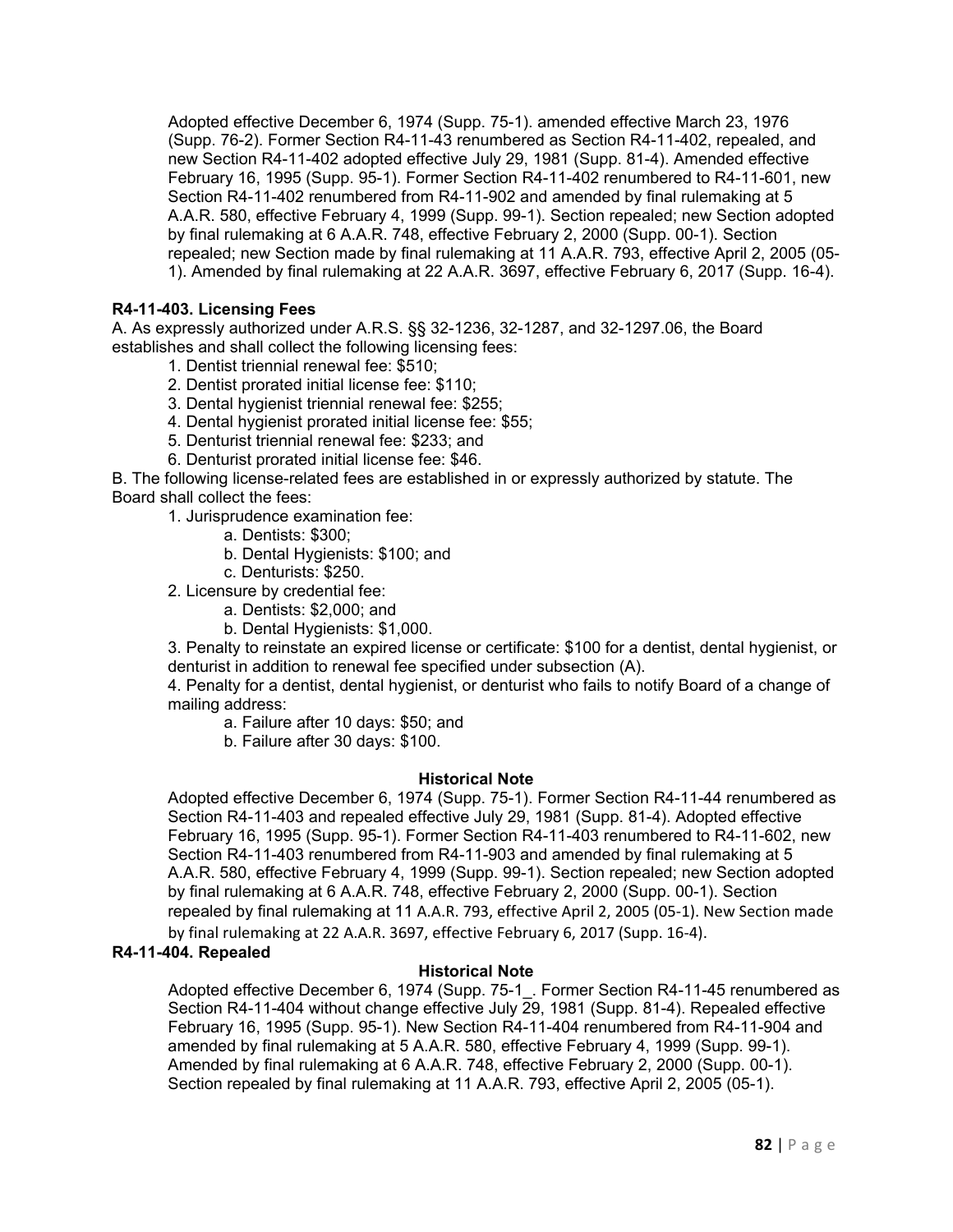#### **R4-11-405. Charges for Board Services**

The Board shall charge the following for the services provided:

- 1. Duplicate license: \$25;
- 2. Duplicate certificate: \$25;
- 3. License verification:
	- a. For licensee: \$25; and
	- b. For non-licensee: \$5;
- 4. Copy of audio recording: \$10;
- 5. Photocopies (per page): \$.25;
- 6. Mailing lists:
	- a. Dentists:
		- i. In-state licensees paper or labels: \$150;
		- ii. All licensees paper or labels: \$175; and
		- iii. Mailing list in digital format: \$100;
	- b. Dental hygienists:
		- i. In-state licensees paper or labels: \$150;
		- ii. All licensees paper or labels: \$175; and
		- iii. Mailing list in digital format: \$100; and
	- c. Denturists: All certificate holders paper, labels, or digital format: \$5; and
- 7. Board meeting agendas and minutes (mailed directly to consumer):
	- a. Agendas and minutes: \$75 for 12 months;
	- b. Agendas only: \$25 for 12 months; and
	- c. Minutes only: \$50 for 12 months.

#### **Historical Note**

Adopted effective December 6, 1974 (Supp. 75-1). Former Section R4-11-46 repealed, new Section R4-11-46 adopted effective March 23, 1976 (Supp. 76-2). Former Section R4-11-46 renumbered as Section R4-11-405 without change effective July 29, 1981 (Supp. 81-4). Repealed effective February 16, 1995 (Supp. 95-1). New Section R4-11-405 renumbered from R4-11-905 and amended by final rulemaking at 5 A.A.R. 580, effective February 4, 1999 (Supp. 99-1). Amended by final rulemaking at 6 A.A.R. 748, effective February 2, 2000 (Supp. 00-1). Amended by final rulemaking at 22 A.A.R. 3697, effective February 6, 2017 (Supp. 16-4).

#### **R4-11-406. Anesthesia and Sedation Permit Fees**

A. As expressly authorized under A.R.S. § 32-1207, the Board establishes and shall collect the following fees:

- 1. Section 1301 permit fee: \$300 plus \$25 for each additional location;
- 2. Section 1302 permit fee: \$300 plus \$25 for each additional location;
- 3. Section 1303 permit fee: \$300 plus \$25 for each additional location; and
- 4. Section 1304 permit fee: \$300 plus \$25 for each additional location.

B. Upon successful completion of an initial onsite evaluation and upon receipt of the required permit fee, the Board shall issue a separate Section 1301, 1302, 1303, or 1304 permit to a dentist for each location requested by the dentist. A permit expires on December 31 of every fifth year. C. Permit renewal fees:

- 1. Section 1301 permit renewal fee: \$300 plus \$25 for each additional location;
- 2. Section 1302 permit renewal fee: \$300 plus \$25 for each additional location;
- 3. Section 1303 permit renewal fee: \$300 plus \$25 for each additional location; and

4. Section 1304 permit renewal fee: \$300 plus \$25 for each additional location.

#### **Historical Note**

Adopted effective March 23, 1976 (Supp. 76-2). Former Section R4-11-47 renumbered as Section R4-11-406 without change effective July 29, 1981 (Supp. 81-4). Repealed effective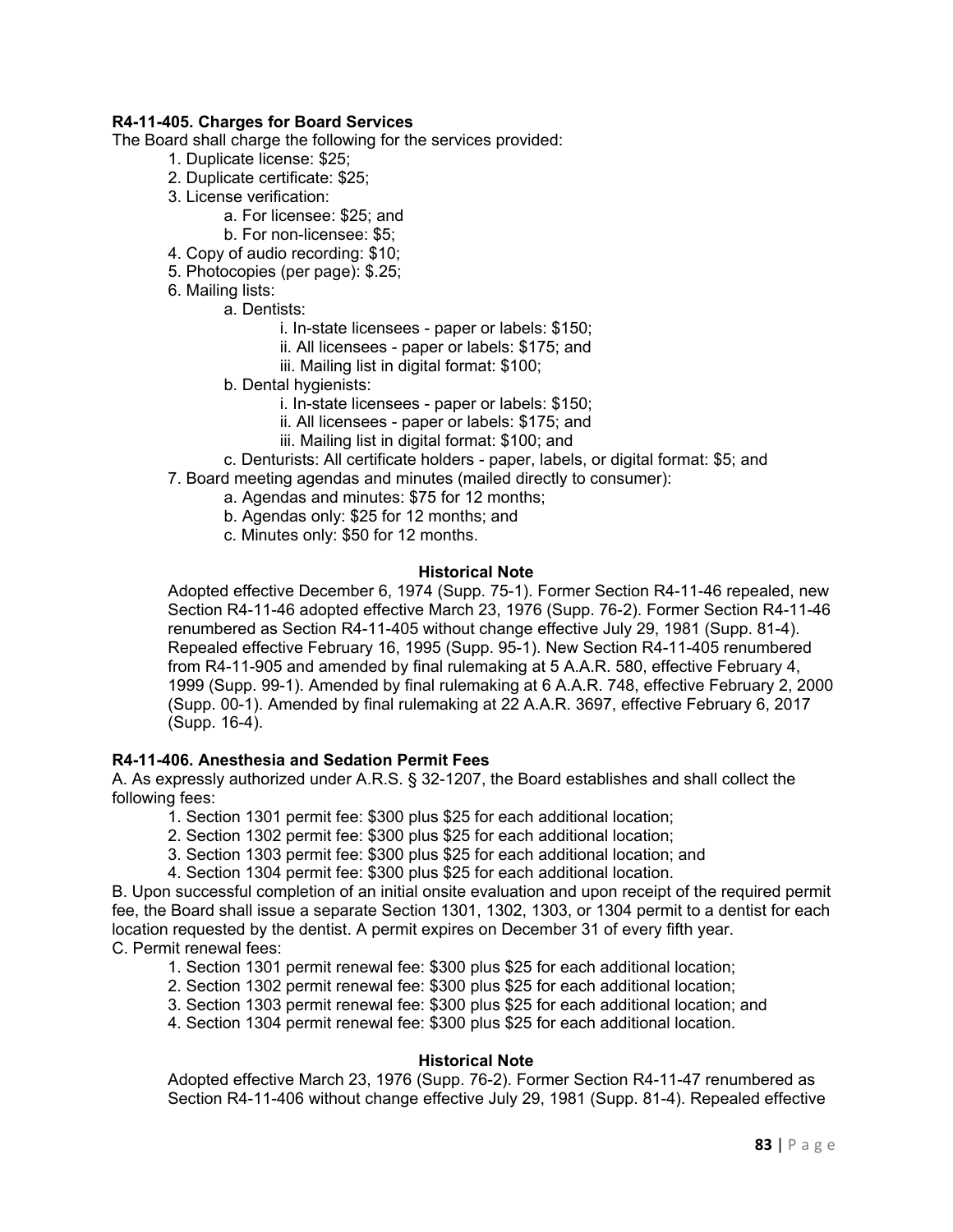February 16, 1995 (Supp. 95-1). New Section R4-11-406 renumbered from R4-11-906 and amended by final rulemaking at 5 A.A.R. 580, effective February 4, 1999 (Supp. 99-1). Section repealed; new Section R4-11-406 renumbered from R4-11-407 and amended by final rulemaking at 6 A.A.R. 748, effective February 2, 2000 (Supp. 00-1). Amended by final rulemaking at 9 A.A.R. 4130, effective November 8, 2003 (Supp. 03-3). Amended by final rulemaking at 22 A.A.R. 3697, effective February 6, 2017 (Supp. 16-4).

#### **R4-11-407. Renumbered**

#### **Historical Note**

Adopted effective March 23, 1976 (Supp. 76-2). Former Section R4-11-48 renumbered as Section R4-11-407 without change effective July 29, 1981 (Supp. 81-4). Repealed effective February 16, 1995 (Supp. 95-1). New Section R4-11-407 renumbered from R4-11-909 and amended by final rulemaking at 5 A.A.R. 580, effective February 4, 1999 (Supp. 99-1). Section R4-11-407 renumbered to R4-11-406 by final rulemaking at 6 A.A.R. 748, effective February 2, 2000 (Supp. 00-1).

#### **R4-11-408. Repealed**

#### **Historical Note**

Adopted effective March 23, 1976 (Supp. 76-2). Former Section R4-11-49 renumbered as Section R4-11-408 without change effective July 29, 1981 (Supp. 81-4). Repealed effective February 16, 1995 (Supp. 95-1).

#### **R4-11-409. Repealed**

#### **Historical Note**

Adopted effective September 12, 1985 (Supp. 85-5). Repealed effective July 21, 1995 (Supp. 95-3).

# ARTICLE 5. DENTISTS

## **R4-11-501. Dentist of Record**

A. A dentist of record shall ensure that each patient record has the treatment records for a patient treated in any dental office, clinic, hospital dental clinic, or charitable organization that offers dental services, and the full name of a dentist who is responsible for all of the patient's treatment.

B. A dentist of record shall obtain a patient's consent to change the treatment plan before changing the treatment plan that the patient originally agreed to, including any additional costs the patient may incur because of the change.

C. When a dentist who is a dentist of record decides to leave the practice of dentistry or a particular place of practice in which the dentist is the dentist of record, the dentist shall ensure before leaving the practice that a new dentist of record is entered on each patient record.

D. A dentist of record is responsible for the care given to a patient while the dentist was the dentist of record even after being replaced as the dentist of record by another dentist.

E. A dentist of record shall:

- 1. Remain responsible for the care of a patient during the course of treatment; and
- 2. Be available to the patient through the dentist's office, an emergency number, an answering service, or a substituting dentist.

F. A dentist's failure to comply with subsection (E) constitutes patient abandonment, and the Board may impose discipline under A.R.S. Title 32, Chapter 11, Article 3.

## **Historical Note**

Adopted effective December 6, 1974 (Supp. 75-1). Former Section R4-11-62 renumbered as Section R4-11-501 without change effective July 29, 1981 (Supp. 81-4). Former Section R4- 11-501 repealed, new Section R4-11-501 renumbered from R4-11-1102 and amended by final rulemaking at 5 A.A.R. 580, effective February 4, 1999 (Supp. 99-1). Section amended by final rulemaking at 11 A.A.R. 793, effective April 2, 2005 (Supp. 05-1).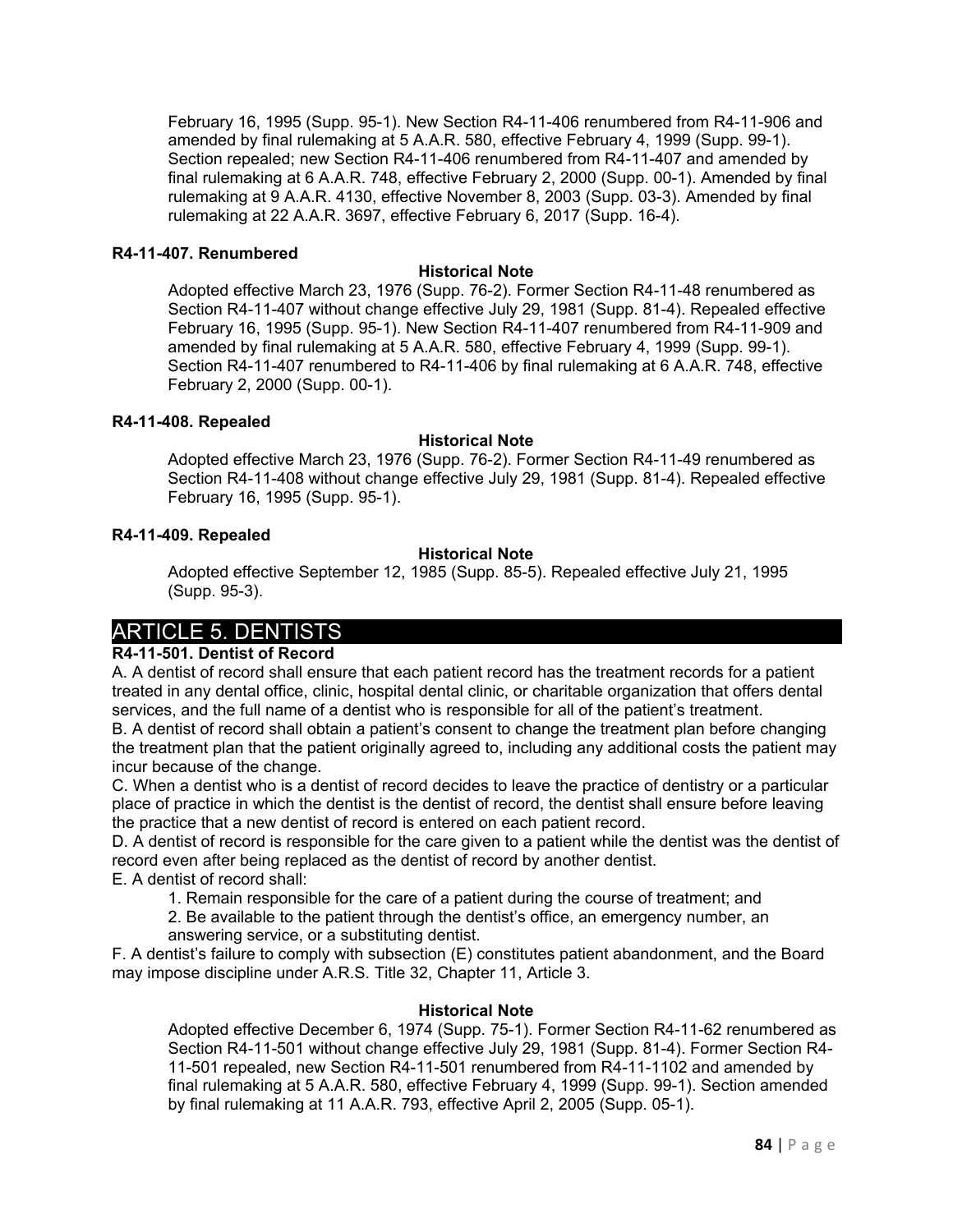#### **R4-11-502. Affiliated Practice**

A. A dentist in a private for profit setting shall not enter into more than 15 affiliated practice relationships under A.R.S. § 32- 1289 at one time.

B. There is no limit to the number of affiliated practice relationships a dentist may enter into when working in a government, public health, or non-profit organization under Section 501(C)(3) of the Internal Revenue Code.

C. Each affiliated practice dentist shall be available telephonically or electronically during the business hours of the affiliated practice dental hygienist to provide an appropriate level of contact, communication, and consultation.

D. The affiliated practice agreement shall include a provision for a substitute dentist in addition to the requirements of A.R.S. § 32-1289(F), to cover an extenuating circumstance that renders the affiliated practice dentist unavailable for contact, communication, or consultation with the affiliated practice dental hygienist.

#### **Historical Note**

Adopted effective December 6, 1974 (Supp. 75-1). Amended effective March 23, 1976 (Supp. 76-2). Former Section R4-11-63 renumbered as Section R4-11-502 without change effective July 29, 1981 (Supp. 81-4). Former Section R4-11-502 renumbered to R4-11-701 by final rulemaking at 5 A.A.R. 580, effective February 4, 1999 (Supp. 99-1). New Section made by final rulemaking at 13 A.A.R. 962, effective May 5, 2007 (Supp. 07-1).

#### **R4-11-503. Repealed**

#### **Historical Note**

Adopted effective December 6, 1974 (Supp. 75-1). Former Section R4-11-64 repealed, new Section R4-11-64 adopted effective March 23, 1976 (Supp. 76-2). Former Section R4-11-64 renumbered as Section R4-11-503 without change effective July 29, 1981 (Supp. 81-4). Former Section R4-11-503 repealed by final rulemaking at 5 A.A.R. 580, effective February 4, 1999 (Supp. 99-1).

#### **R4-11-504. Renumbered**

## **Historical Note**

Adopted effective December 6, 1974 (Supp. 75-1). Former Section R4-11-65 repealed, new Section R4-11-65 adopted effective May 23, 1976 (Supp. 76-2). Former Section R4-11-65 renumbered as Section R4-11-504, repealed, and new Section R4-11-504 adopted effective July 29, 1981 (Supp. 81-4). Former Section R4-11-504 renumbered to R4-11-702 by final rulemaking at 5 A.A.R. 580, effective February 4, 1999 (Supp. 99-1).

#### **R4-11-505. Repealed**

## **Historical Note**

Adopted effective March 23, 1976 (Supp. 76-2). Former Section R4-11-66 renumbered as Section R4-11-505 and repealed effective July 29, 1981 (Supp. 81-4).

## **R4-11-506. Repealed**

## **Historical Note**

Adopted effective March 23, 1976 (Supp. 76-2). Former Section R4-11-67 renumbered as Section R4-11-506 and repealed effective July 29, 1981 (Supp. 81-4).

# ARTICLE 6. DENTAL HYGIENISTS

## **R4-11-601. Duties and Qualifications**

A. A dental hygienist may apply preventative and therapeutic agents under the general supervision of a licensed dentist.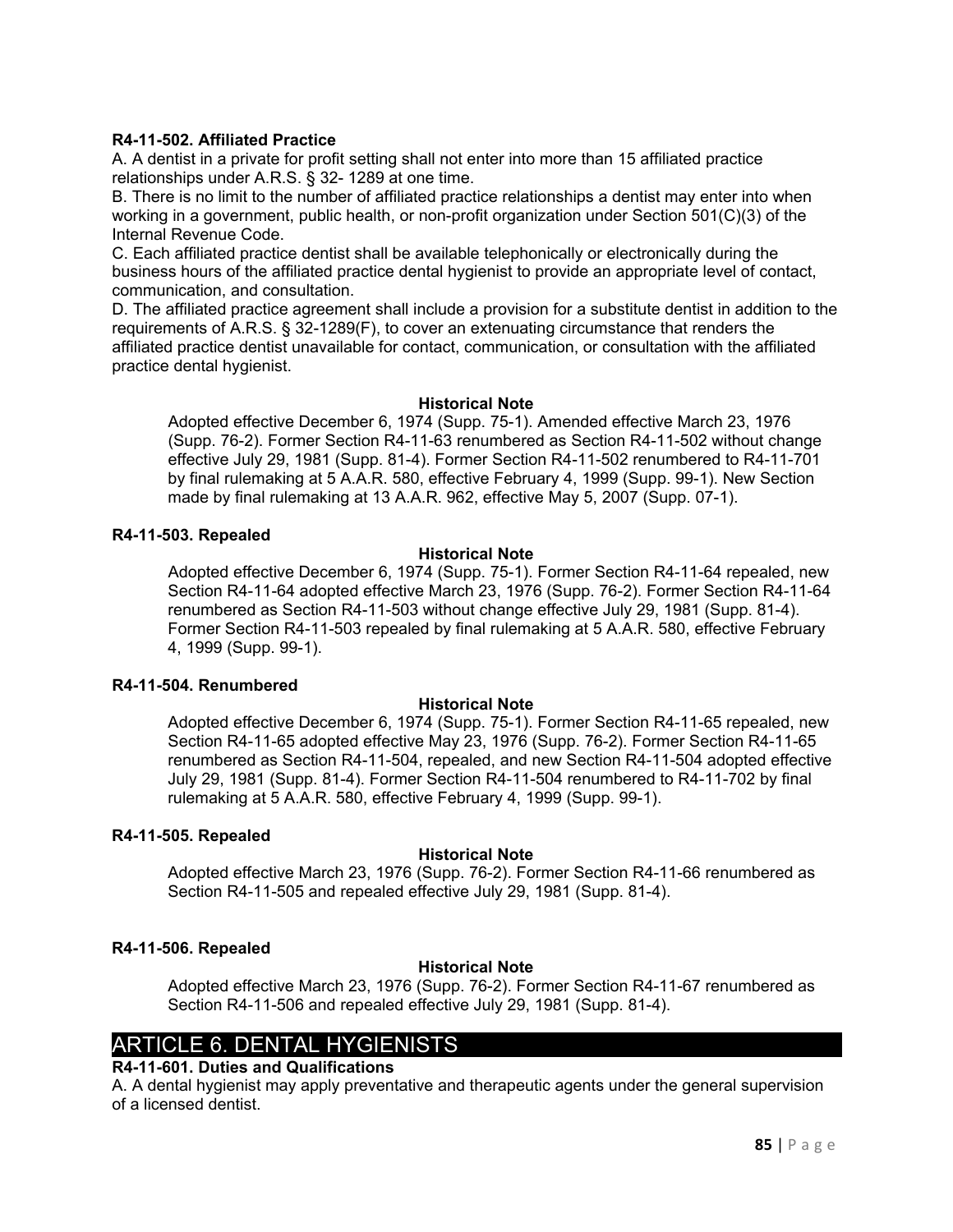B. A dental hygienist may perform a procedure not specifically authorized by A.R.S. § 32-1281 when all of the following conditions are satisfied:

1. The procedure is recommended or prescribed by the supervising dentist;

2. The hygienist has received instruction, training, or education to perform the procedure in a safe manner; and

3. The procedure is performed under the general supervision of a licensed dentist.

C. The Board shall ensure that a dental hygienist is qualified to administer local anesthesia and nitrous oxide analgesia as authorized by A.R.S.  $\S$  32-1281(F)(1) and (2), by requiring evidence that the hygienist has completed courses in techniques taught at a recognized dental hygiene school or recognized dental school, as defined in A.R.S. § 32-1201(16) and (17), that consist of a minimum of 36 clock hours of instruction, and has passed examinations in theoretical knowledge and clinical competency in the following subject areas:

- 1. Review of head and neck anatomy;
- 2. Pharmacology of anesthetic and analgesic agents;
- 3. Medical dental history considerations;
- 4. Emergency procedures;
- 5. Selection of appropriate armamentarium and agents;
- 6. Nitrous oxide administration;

7. Clinical practice, under direct supervision, as defined in A.R.S. § 32-1281(H)(1), including at least three experiences administering each of the following:

- a. Posterior superior alveolar injection,
- b. Middle superior alveolar injection,
- c. Anterior superior alveolar injection,
- d. Nasopalatine injection,
- e. Greater palatine injection,
- f. Inferior alveolar nerve injection,
- g. Lingual injection,
- h. Mental injection,
- i. Long buccal injections, and
- j. Nitrous oxide analgesia.

D. In addition to the recognized course of study described in subsection (C), the hygienist shall successfully complete the examination in local anesthesia given by the Western Regional Examining Board. The hygienist shall submit proof of the successful completion of the local anesthesia

examination to the Board. The Board shall then issue a Local Anesthesia Certificate.

E. For purposes of qualification of a dental hygienist to place interrupted sutures as authorized by A.R.S. § 32-1281(F)(3), the Board recognizes courses in advanced periodontal therapy offered by a recognized dental hygiene school or a recognized dental school, as defined in A.R.S. § 32-1201(16) and (17), that consist of a minimum of 200 clock hours of instruction and require a dental hygienist's successful completion of those examinations of a theoretical knowledge and clinical competency in the following subject areas:

- 1. A review of oral histology,
- 2. Inflammation and pathogenesis of a periodontal pocket,
- 3. Patient assessment,
- 4. Dental hygiene treatment planning,
- 5. Advanced root planing and debridement,
- 6. Subgingival curettage,
- 7. Suturing,
- 8. Wound repair and new attachment, and
- 9. Clinical experience in each of the following:
	- a. Root planing,
	- b. Subgingival curettage, and
	- c. Suturing.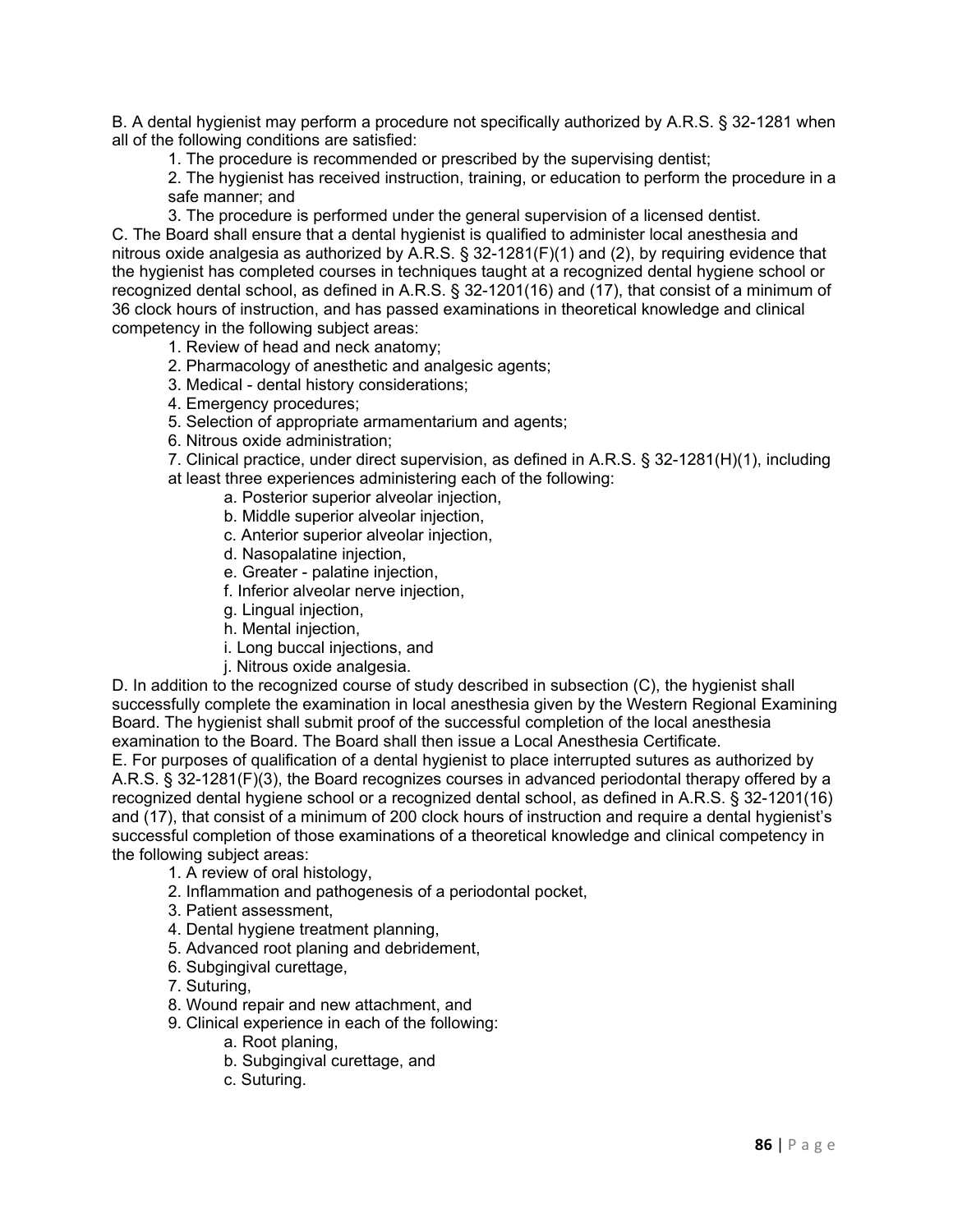F. The hygienist shall submit proof of the successful completion of a recognized course in advanced periodontal therapy, as described in subsection (E), to the Board. The Board shall then issue a certification sticker for Suture Placement, which shall be affixed to the hygienist's license. G. A dental hygienist shall not perform an irreversible procedure.

H. To qualify to use emerging scientific technology as authorized by A.R.S. § 32-1281(D)(2), a dental hygienist shall successfully complete a course of study that meets the following criteria:

1. Is a course offered by a recognized dental school as defined in A.R.S. § 32-1201(17), a recognized dental hygiene school as defined in A.R.S. § 32-1201(16), or sponsored by a national or state dental or dental hygiene association or government agency;

2. Includes didactic instruction with a written examination;

3. Includes hands-on clinical instruction; and

4. Is technology that is scientifically based and supported by studies published in peer reviewed dental journals.

#### **Historical Note**

Adopted effective December 6, 1974 (Supp. 75-1). Former Section R4-11-82 renumbered as Section R4-11-601 without change effective July 29, 1981 (Supp. 81-4). Former Section R4- 11-601 repealed, new Section R4-11-601 renumbered from R4-11-402 and amended by final rulemaking at 5 A.A.R. 580, effective February 4, 1999 (Supp. 99-1). Amended by final rulemaking at 13 A.A.R. 962, effective May 5, 2007 (Supp. 07-1).

## **R4-11-602. Care of Homebound Patients**

Dental hygienists treating homebound patients shall provide only treatment prescribed by the dentist of record in the diagnosis and treatment plan. The diagnosis and treatment plan shall be based on examination data obtained not more than 12 months before the treatment is administered.

#### **Historical Note**

Adopted effective December 6, 1974 (Supp. 75-1). Former Section R4-11-83 renumbered as Section R4-11-602 without change effective July 29, 1981 (Supp. 81-4). Former Section R4- 11-602 renumbered to R4-11-1001, new Section R4-11-602 renumbered from R4-11-403 and amended by final rulemaking at 5 A.A.R. 580, effective February 4, 1999 (Supp. 99-1).

## **R4-11-603. Limitation on Number Supervised**

A dentist shall not supervise more than three dental hygienists at a time.

## **Historical Note**

Adopted effective December 6, 1974 (Supp. 75-1). Former Section R4-11-84 renumbered as Section R4-11-603 without change effective July 29, 1981 (Supp. 81-4). Former Section R4- 11-603 renumbered to R4-11-1002, new Section R4-11-603 renumbered from R4-11-408 and amended by final rulemaking at 5 A.A.R. 580, effective February 4, 1999 (Supp. 99-1).

#### **R4-11-604. Selection Committee and Process**

A. The Board shall appoint a selection committee to screen candidates for the dental hygiene committee. The selection committee consists of three members. The Board shall appoint at least two members who are dental hygienists and one member who is a current Board member. The Board shall fill any vacancy for the unexpired portion of the term.

B. Each selection committee member's term is one year.

C. By majority vote, the selection committee shall nominate each candidate for the dental hygiene committee and transmit a list of names to the Board for approval, including at least one alternate.

## **Historical Note**

New Section R4-11-604 adopted by final rulemaking at 5 A.A.R. 580, effective February 4, 1999 (Supp. 99-1).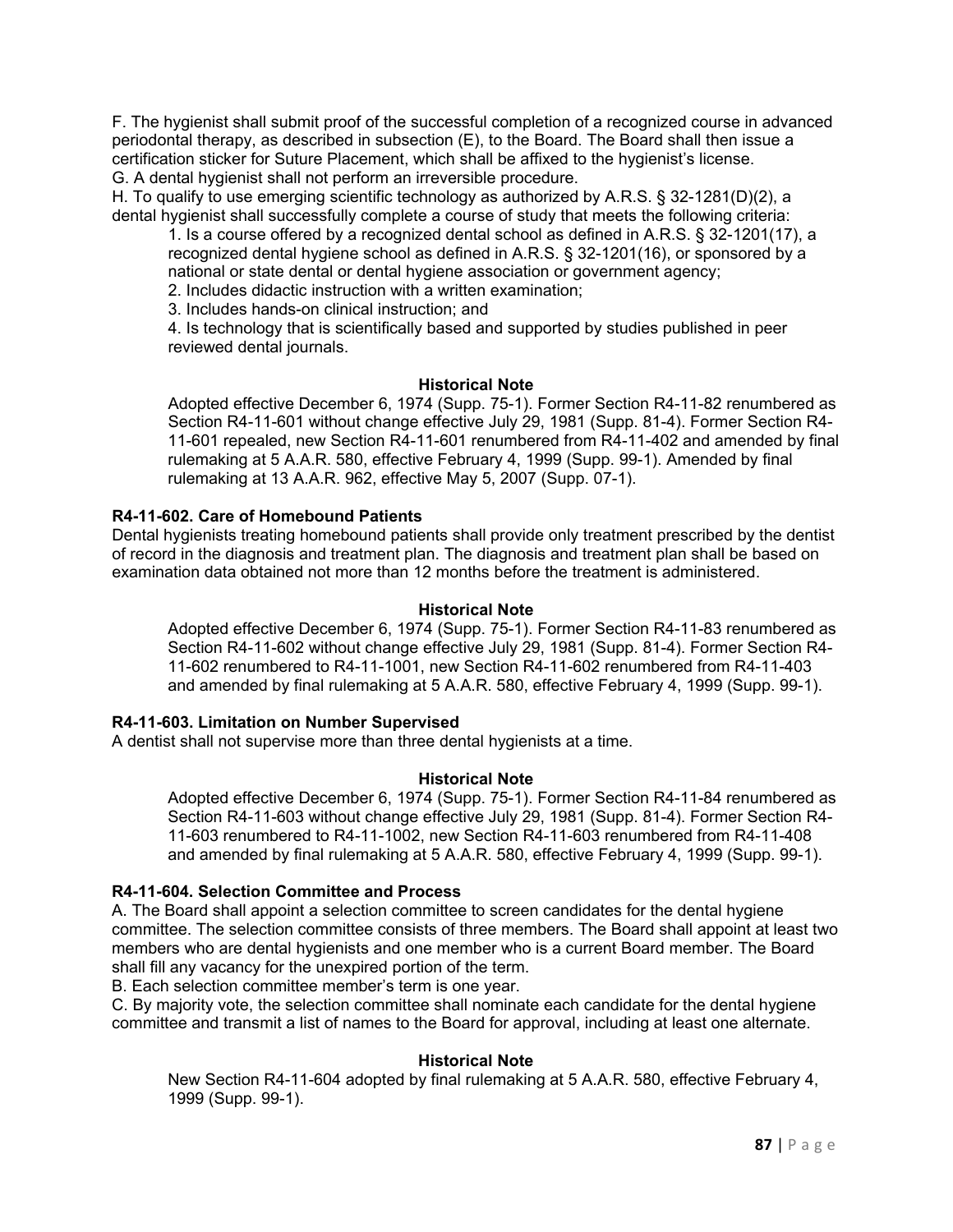## **R4-11-605. Dental Hygiene Committee**

A. The Board shall appoint seven members to the dental hygiene committee as follows:

1. One dentist appointed at the annual December Board meeting, currently serving as a Board member, for a one year term;

2. One dental hygienist appointed at the annual December Board meeting, currently serving as a Board member and possessing the qualifications required in Article 6, for a one-year term;

3. Four dental hygienists that possess the qualifications required in Article 6; and 4. One lay person.

B. Except for members appointed as prescribed in subsections (A)(1) and (2), the Board shall appoint dental hygiene committee members for staggered terms of three years, beginning January 1, 1999, and limit each member to two consecutive terms. The Board shall fill any vacancy for the unexpired portion of the term.

C. The dental hygiene committee shall annually elect a chairperson at the first meeting convened during the calendar year.

#### **Historical Note**

New Section R4-11-605 adopted by final rulemaking at 5 A.A.R. 580, effective February 4, 1999 (Supp. 99-1).

#### **R4-11-606. Candidate Qualifications and Submissions**

A. A dental hygienist who seeks membership on the dental hygiene committee shall possess a license in good standing, issued by the Board.

B. A dental hygienist who is not a Board member and qualifies under subsection (A) shall submit a letter of intent and resume to the Board.

C. The selection committee shall consider all of the following criteria when nominating a candidate for the dental hygiene committee:

- 1. Geographic representation,
- 2. Experience in postsecondary curriculum analysis and course development,
- 3. Public health experience, and
- 4. Dental hygiene clinical experience.

#### **Historical Note**

New Section R4-11-606 adopted by final rulemaking at 5 A.A.R. 580, effective February 4, 1999 (Supp. 99-1).

#### **R4-11-607. Duties of the Dental Hygiene Committee**

A. The committee shall advise the Board on all matters relating to the regulation of dental hygienists. B. In performing the duty in subsection (A), the committee may:

1. Act as a liaison for the Board, promoting communication and providing a forum for discussion of dental hygiene regulatory issues;

2. Review applications, syllabi, and related materials and make recommendations to the Board regarding certification of courses in local anesthesia, nitrous oxide analgesia, and suture placement under Article 6 and other procedures which may require certification under Article 6;

3. Review documentation submitted by dental hygienists to determine compliance with the continuing education requirement for license renewal under Article 12 and make recommendations to the Board regarding compliance;

4. Make recommendations to the Board concerning statute and rule development which affect dental hygienists' education, licensure, regulation, or practice;

5. Provide advice to the Board on standards and scope of practice which affect dental hygiene practice; 6. Provide ad hoc committees to the Board upon request;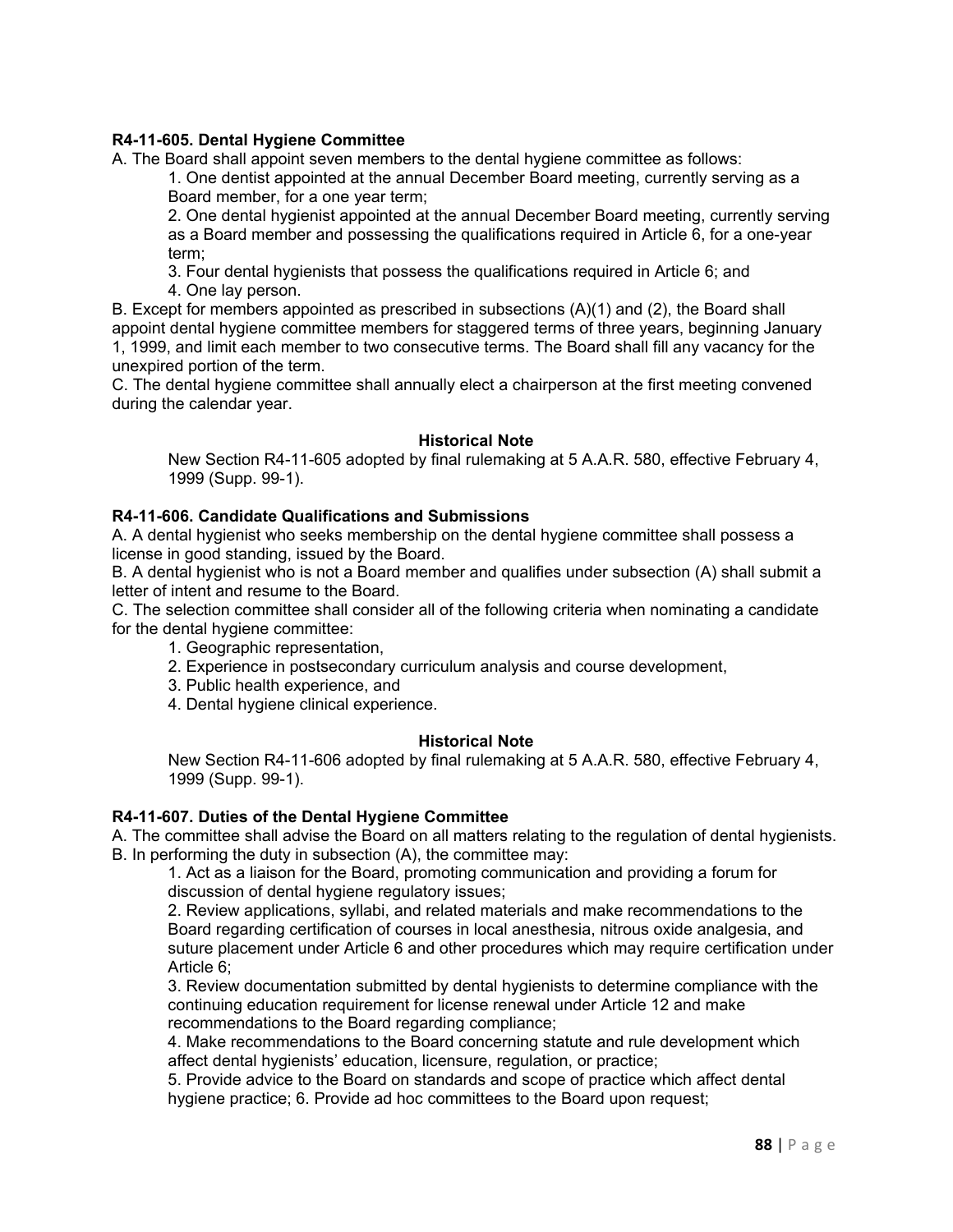7. Request that the Board consider recommendations of the committee at the next regularly scheduled Board meeting; and

8. Make recommendations to the Board for approval of dental hygiene consultants.

C. Committee members who are licensed dentists or dental hygienists may serve as Western Regional Examining Board (WREB) examiners or Board consultants.

D. The committee shall meet at least two times per calendar year. The chairperson or the president of the Board, or their respective designees, may call a meeting of the committee.

E. The Board may assign additional duties to the committee.

#### **Historical Note**

New Section R4-11-607 adopted by final rulemaking at 5 A.A.R. 580, effective February 4, 1999 (Supp. 99-1).

#### **R4-11-608. Dental Hygiene Consultants**

After submission of a current curriculum vitae or resume and approval by the Board, dental hygiene consultants may:

1. Act as Western Regional Examining Board (WREB) examiners for the clinical portion of the dental hygiene examination;

2. Act as Western Regional Examining Board (WREB) examiners for the local anesthesia portion of the dental hygiene examination;

3. Participate in Board-related procedures, including clinical evaluations, investigation of complaints concerning infection control, insurance fraud, or the practice of supervised personnel, and any other procedures not directly related to evaluating a dentist's quality of care; and

4. Participate in onsite office evaluations for infection control, as part of a team.

## **Historical Note**

New Section R4-11-608 adopted by final rulemaking at 5 A.A.R. 580, effective February 4, 1999 (Supp. 99-1).

## **R4-11-609. Affiliated Practice**

A. To perform dental hygiene services under an affiliated practice relationship pursuant to A.R.S. § 32-1289, a dental hygienist shall:

1. Provide evidence to the Board of successfully completing a total of 12 hours of recognized continuing dental education that consists of the following subject areas:

a. A minimum of four hours in medical emergencies; and

b. A minimum of eight hours in at least two of the following areas:

i. Pediatric or other special health care needs,

- ii. Preventative dentistry, or
- iii. Public health community-based dentistry, and
- 2. Hold a current certificate in basic cardiopulmonary resuscitation (CPR).

B. A dental hygienist shall complete the required continuing dental education before entering an affiliated practice relationship. The dental hygienist shall complete the continuing dental education in subsection (A) before renewing the dental hygienist's license. The dental hygienist may take the continuing dental education online but shall not exceed the allowable hours indicated in R4-11- 1209(B)(1).

C. To comply with A.R.S. § 32-1289(E) and (F) and this Section, a dental hygienist shall submit a completed affidavit on a form supplied by the Board office. Board staff shall review the affidavit to determine compliance with all requirements.

D. A dental hygienist who practices or applies to practice under an affiliated practice relationship shall ensure that all signatures in an affiliated practice agreement, amendment, notification, and affidavit are notarized.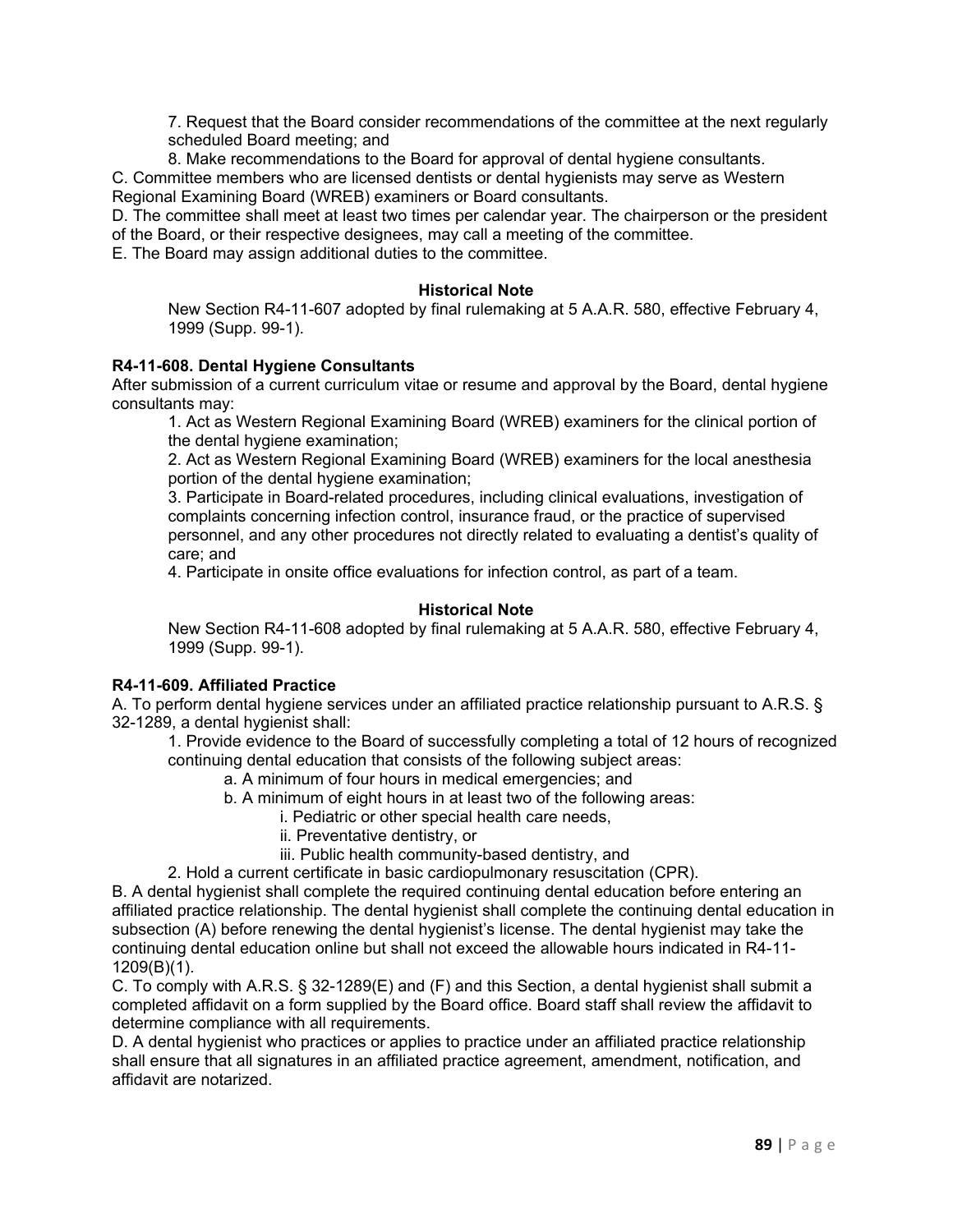E. Each affiliated practice dentist shall be available telephonically or electronically during the business hours of the affiliated practice dental hygienist to provide an appropriate level of contact, communication, and consultation.

F. The affiliated practice agreement shall include a provision for a substitute dentist, to cover an extenuating circumstance that renders the affiliated practice dentist unavailable for contact, communication, and consultation with the affiliated practice dental hygienist.

## **Historical Note**

New Section made by final rulemaking at 13 A.A.R. 962, effective May 5, 2007 (Supp. 07-1).

# ARTICLE 7. DENTAL ASSISTANTS

**R4-11-701. Procedures and Functions Performed by a Dental Assistant under Supervision** A. A dental assistant may perform the following procedures and functions under the direct supervision of a licensed dentist:

1. Place dental material into a patient's mouth in response to a licensed dentist's instruction;

- 2. Cleanse the supragingival surface of the tooth in preparation for:
	- a. The placement of bands, crowns, and restorations;
		- b. Dental dam application;
		- c. Acid etch procedures; and
		- d. Removal of dressings and packs;

3. Remove excess cement from inlays, crowns, bridges, and orthodontic appliances with hand instruments;

4. Remove temporary cement, interim restorations, and periodontal dressings with hand instruments;

- 5. Remove sutures;
- 6. Place and remove dental dams and matrix bands;
- 7. Fabricate and place interim restorations with temporary cement;
- 8. Apply sealants;
- 9. Apply topical fluorides;

10. Prepare a patient for nitrous oxide and oxygen analgesia administration upon the direct instruction and presence of a dentist; or

11. Observe a patient during nitrous oxide and oxygen analgesia as instructed by the dentist.

B. A dental assistant may perform the following procedures and functions under the general supervision of a licensed dentist:

1. Train or instruct patients in oral hygiene techniques, preventive procedures, dietary counseling for caries and plaque control, and provide pre-and post-operative instructions relative to specific office treatment;

2. Collect and record information pertaining to extraoral conditions; and

3. Collect and record information pertaining to existing intraoral conditions.

## **Historical Note**

Adopted effective April 27, 1977 (Supp. 77-2). Former Section R4-11-100 renumbered as Section R4-11-701 and amended effective July 29, 1981 (Supp. 81-4). Former Section R4- 11-701 renumbered to R4-11-1701, new Section R4-11-701 renumbered from R4-11-502 and amended by final rulemaking at 5 A.A.R. 580, effective February 4, 1999 (Supp. 99-1).

#### **R4-11-702. Limitations on Procedures or Functions Performed by a Dental Assistant under Supervision**

A dental assistant shall not perform the following procedures or functions:

1. A procedure which by law only licensed dentists, licensed dental hygienists, or certified denturists can perform;

- 2. Intraoral carvings of dental restorations or prostheses;
- 3. Final jaw registrations;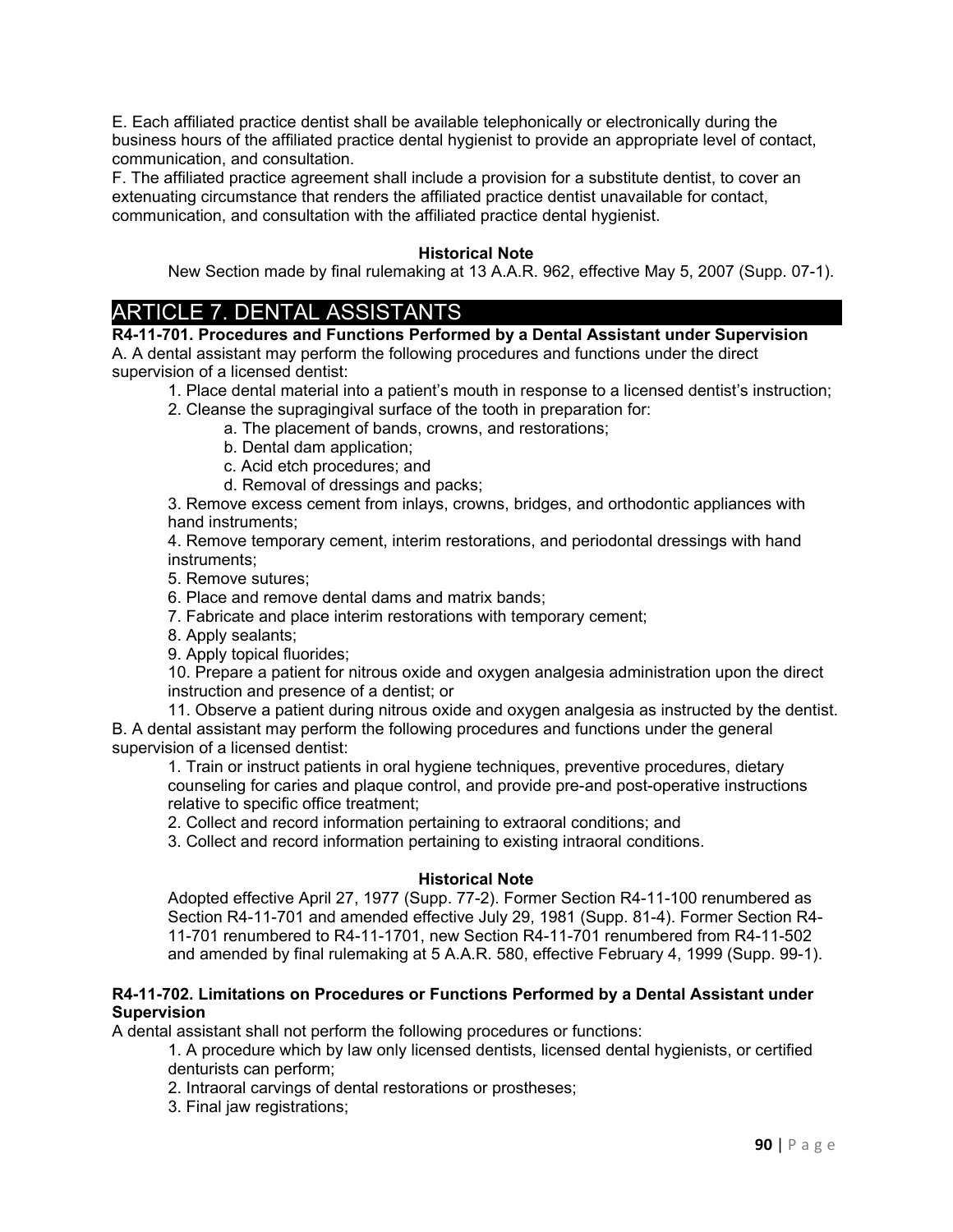4. Taking final impressions for any activating orthodontic appliance, fixed or removable prosthesis;

5. Activating orthodontic appliances; or

6. An irreversible procedure.

#### **Historical Note**

Adopted effective April 27, 1977 (Supp. 77-2). Former Section R4-11-101 renumbered as Section R4-11-702 without change effective July 29, 1981 (Supp. 81-4). Former Section R4-11-702 repealed, new Section R4-11-702 renumbered from R4-11-504 and amended by final rulemaking at 5 A.A.R. 580, effective February 4, 1999 (Supp. 99-1).

#### **R4-11-703. Repealed**

#### **Historical Note**

Adopted effective April 27, 1977 (Supp. 77-2). Former Section R4-11-102 renumbered as Section R4-11-703 without change effective July 29, 1981 (Supp. 81-4). Former Section R4- 11-703 repealed by final rulemaking at 5 A.A.R. 580, effective February 4, 1999 (Supp. 99- 1).

#### **R4-11-704. Repealed**

#### **Historical Note**

Adopted effective April 27, 1977 (Supp. 77-2). Former Section R4-11-103 renumbered as Section R4-11-704 without change effective July 29, 1981 (Supp. 81-4). Former Section R4- 11-704 repealed by final rulemaking at 5 A.A.R. 580, effective February 4, 1999 (Supp. 99- 1).

#### **R4-11-705. Repealed**

#### **Historical Note**

Adopted effective April 27, 1977 (Supp. 77-2). Former Section R4-11-104 renumbered as Section R4-11-705 without change effective July 29, 1981 (Supp. 81-4). Former Section R4- 11-705 repealed by final rulemaking at 5 A.A.R. 580, effective February 4, 1999 (Supp. 99- 1).

#### **R4-11-706. Repealed**

## **Historical Note**

Adopted effective April 27, 1977 (Supp. 77-2). Former Section R4-11-105 renumbered as Section R4-11-706 without change effective July 29, 1981 (Supp. 81-4). Former Section R4- 11-706 repealed by final rulemaking at 5 A.A.R. 580, effective February 4, 1999 (Supp. 99- 1).

## **R4-11-707. Repealed**

## **Historical Note**

Adopted effective April 27, 1977 (Supp. 77-2). Former Section R4-11-106 renumbered as Section R4-11-707 without change effective July 29, 1981 (Supp. 81-4). Former Section R4- 11-707 repealed by final rulemaking at 5 A.A.R. 580, effective February 4, 1999 (Supp. 99- 1).

## **R4-11-708. Repealed**

## **Historical Note**

Adopted effective April 27, 1977 (Supp. 77-2). Former Section R4-11-107 renumbered as Section R4-11-708 without change effective July 29, 1981 (Supp. 81-4). Former Section R4- 11-708 repealed by final rulemaking at 5 A.A.R. 580, effective February 4, 1999 (Supp. 99- 1).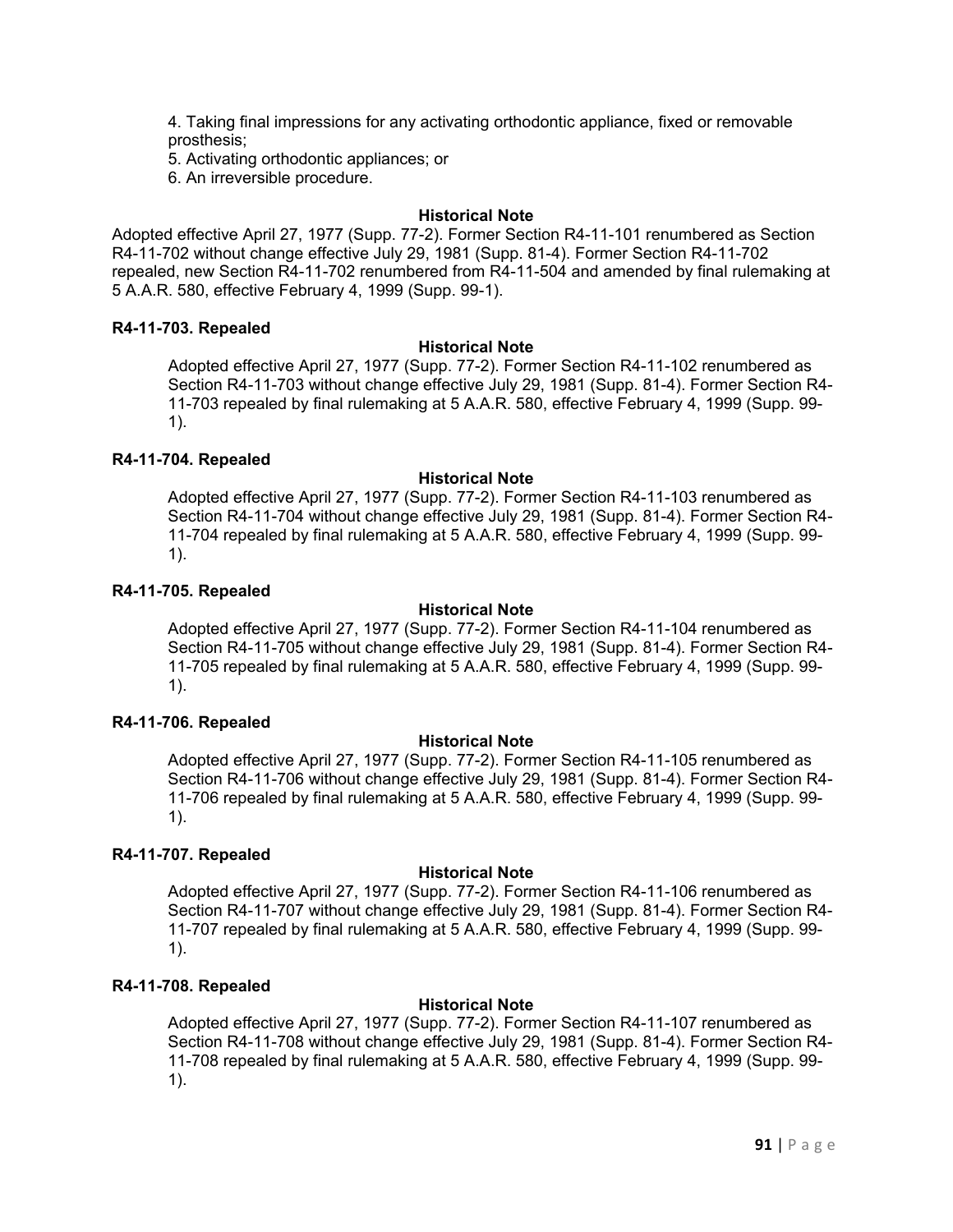#### **R4-11-709. Repealed**

#### **Historical Note**

Adopted effective April 27, 1977 (Supp. 77-2). Former Section R4-11-108 renumbered as Section R4-11-709 without change effective July 29, 1981 (Supp. 81-4). Former Section R4- 11-709 repealed by final rulemaking at 5 A.A.R. 580, effective February 4, 1999 (Supp. 99- 1).

#### **R4-11-710. Repealed**

#### **Historical Note**

Adopted effective April 27, 1977 (Supp. 77-2). Former Section R4-11-109 renumbered as Section R4-11-710 without change effective July 29, 1981 (Supp. 81-4). Former Section R4- 11-710 repealed by final rulemaking at 5 A.A.R. 580, effective February 4, 1999 (Supp. 99- 1).

# ARTICLE 8. DENTURISTS

**R4-11-801. Expired**

#### **Historical Note**

Adopted effective March 28, 1978 (Supp. 78-2). Former Section R4-11-120 renumbered as Section R4-11-801 without change effective July 29, 1981 (Supp. 81-4). Section R4-11-801 repealed, new Section filed April 4, 1986, adopted effective January 1, 1988 (Supp. 86-2). Amended effective May 17, 1995 (Supp. 95-2). Former Section R4- 11-801 repealed, new Section R4-11-801 renumbered from R4-11-1201 and amended by final rulemaking at 5 A.A.R. 580, effective February 4, 1999 (Supp. 99-1). Section amended by final rulemaking at 11 A.A.R. 793, effective April 2, 2005 (Supp. 05-1). Section expired under A.R.S. § 41- 1056(J) at 23 A.A.R. 2575, effective August 25, 2017 (Supp. 17-3).

#### **R4-11-802. Expired**

## **Historical Note**

Adopted effective March 28, 1978 (Supp. 78-2). Former Section R4-11-121 renumbered as Section R4-11-802 without change effective July 29, 1981 (Supp. 81-4). Section R4-11-802 repealed, new Section filed April 4, 1986, adopted effective January 1, 1988 (Supp. 86-2). Amended effective May 17, 1995 (Supp. 95-2). Former Section R4- 11-802 renumbered to R4-11-1301, new Section R4-11- 802 renumbered from R4-11-1202 and amended by final rulemaking at 5 A.A.R. 580, effective February 4, 1999 (Supp. 99-1). Section amended by final rulemaking at 11 A.A.R. 793, effective April 2, 2005 (Supp. 05-1). Section expired under A.R.S. § 41-1056(J) at 23 A.A.R. 2575, effective August 25, 2017 (Supp. 17-3).

#### **R4-11-803. Renumbered**

## **Historical Note**

Adopted effective March 28, 1978 (Supp. 78-2). Former Section R4-11-122 renumbered as Section R4-11-803 without change effective July 29, 1981 (Supp. 81-4). Section R4-11-803 repealed, new Section filed April 4, 1986, adopted effective January 1, 1988 (Supp. 86-2). Amended effective May 17, 1995 (Supp. 95-2). Former Section R4- 11-803 renumbered to R4-11-1302 by final rulemaking at 5 A.A.R. 580, effective February 4, 1999 (Supp. 99-1).

## **R4-11-804. Renumbered**

## **Historical Note**

Adopted effective March 28, 1978 (Supp. 78-2). Former Section R4-11-123 renumbered as Section R4-11-804 without change effective July 29, 1981 (Supp. 81-4). Section R4-11-804 repealed, new Section filed April 4, 1986, adopted effective January 1, 1988 (Supp. 86-2). Former Section R4-11-804 renumbered to R4-11-1303 by final rulemaking at 5 A.A.R. 580, effective February 4, 1999 (Supp. 99-1).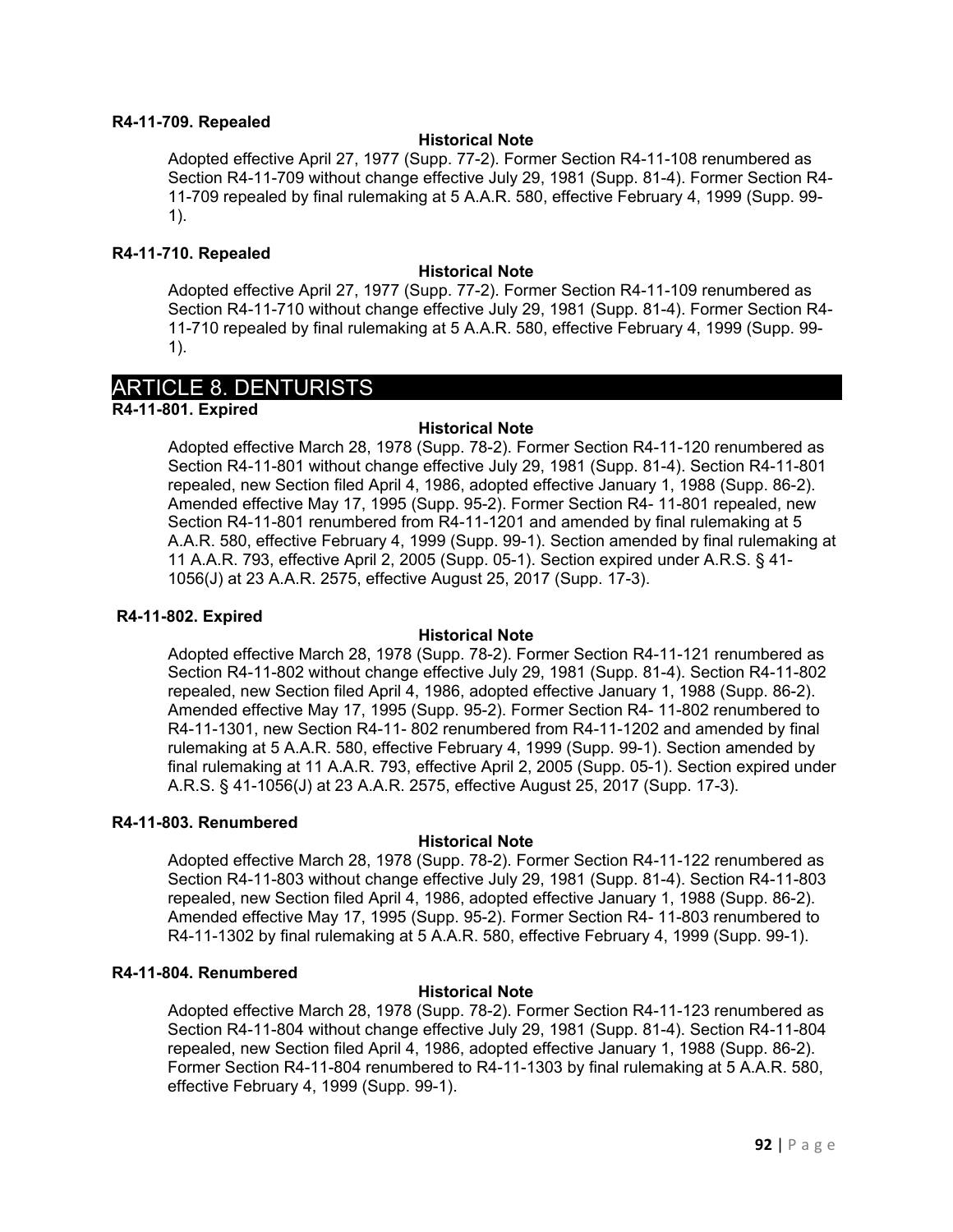#### **R4-11-805. Renumbered**

#### **Historical Note**

Adopted as filed April 4, 1986, adopted effective January 1, 1988 (Supp. 86-2). Amended effective May 17, 1995 (Supp. 95-2). Former Section R4-11-805 renumbered to R4-11-1304 by final rulemaking at 5 A.A.R. 580, effective February 4, 1999 (Supp. 99-1).

#### **R4-11-806. Renumbered**

#### **Historical Note**

Adopted effective May 17, 1995 (Supp. 95-2). Former Section R4-11-806 renumbered to R4- 11-1305 by final rulemaking at 5 A.A.R. 580, effective February 4, 1999 (Supp. 99-1).

# ARTICLE 9. RESTRICTED PERMITS

## **R4-11-901. Application for Restricted Permit**

A. An applicant for a restricted permit shall provide the following information and documentation on a form provided by the Board:

1. A sworn statement of the applicant's qualifications for a restricted permit;

2. A photograph of the applicant that is no more than six months old;

3. A letter of endorsement from any other jurisdiction in which an applicant is licensed, sent directly from that jurisdiction to the Board;

4. A letter of endorsement from the applicant's commanding officer or superior if the applicant is in the military or employed by the United States government;

5. A copy of the applicant's current cardiopulmonary resuscitation certification that meets the requirements of R4- 11-301(A)(6); and

6. A copy of the applicant's pending contract with a charitable dental clinic or organization offering dental or dental hygiene services.

B. The Board may request that an applicant provide a copy of a certified document that indicates the reason for a name change if the applicant's application contains different names.

#### **Historical Note**

Adopted effective September 7, 1979 (Supp. 79-5). Former Section R4-11-130 renumbered as Section R4-11- 901, repealed, and new Section R4-11-901 adopted effective July 29, 1981 (Supp. 81-4). Amended effective April 4, 1986 (Supp. 86-2). Emergency amendment adopted effective June 18, 1991, pursuant to A.R.S. § 41-1026, valid for only 90 days (Supp. 91-2). Emergency expired. Adopted effective July 13, 1992 (Supp. 92-3). Former Section R4- 11-901 renumbered to R4-11-401, new Section R4-11-901 renumbered from R4-11-1001 and amended by final rulemaking at 5 A.A.R. 580, effective February 4, 1999 (Supp. 99-1). Section amended by final rulemaking at 11 A.A.R. 793, effective April 2, 2005 (Supp. 05-1).

## **R4-11-902. Issuance of a Restricted Permit**

Before issuing a restricted permit under A.R.S. §§ 32-1237 through 32-1239 or 32-1292, the Board shall investigate the statutory qualifications of the charitable dental clinic or organization. The Board shall not recognize a dental clinic or organization under A.R.S. §§ 32-1237 through 32-1239 or 32- 1292 as a charitable dental clinic or organization permitted to employ dentists or dental hygienists not licensed in Arizona who hold restricted permits unless the Board makes the following findings of fact:

1. That the entity is a dental clinic or organization offering professional dental or dental hygiene services in a manner consistent with the public health;

2. That the dental clinic or organization offering dental or dental hygiene services is operated for charitable purposes only, offering dental or dental hygiene services either without compensation to the clinic or organization or with compensation at the minimum rate to provide only reimbursement for dental supplies and overhead costs;

3. That the persons performing dental or dental hygiene services for the dental clinic or organization do so without compensation; and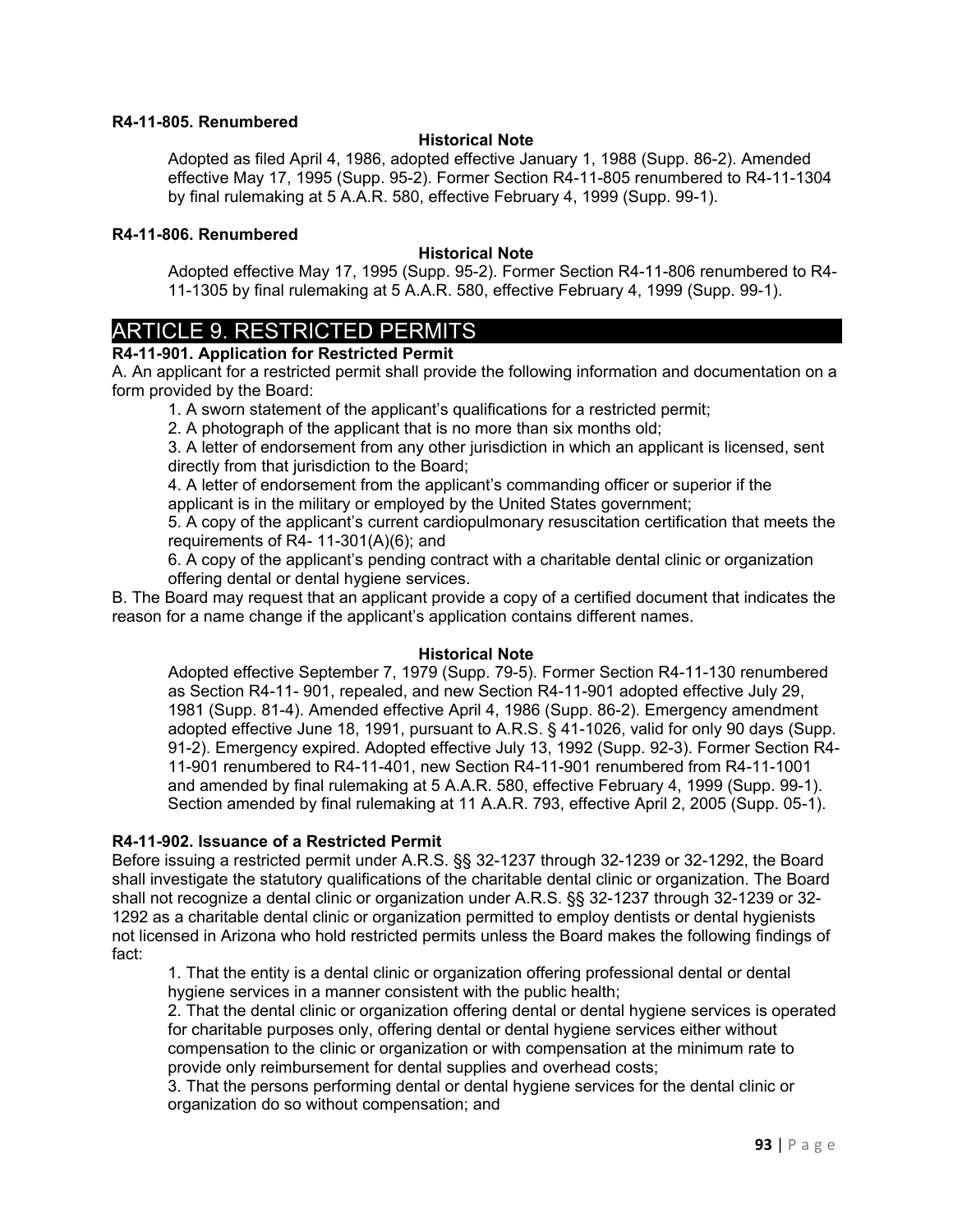4. That the charitable dental clinic or organization operates in accordance with applicable provisions of law.

#### **Historical Note**

Adopted effective September 7, 1979 (Supp. 79-5). Former Section R4-11-131 renumbered as Section R4-11- 902, repealed, and new Section R4-11-902 adopted effective July 29, 1981 (Supp. 81-4). Amended effective April 4, 1986 (Supp. 86-2). Emergency amendment adopted effective June 18, 1991, pursuant to A.R.S. § 41-1026, valid for only 90 days (Supp. 91-2). Emergency expired. Adopted effective July 13, 1992 (Supp. 92-3). Former Section R4- 11-902 renumbered to R4-11-402, new Section R4-11-902 renumbered from R4-11-1002 and amended by final rulemaking at 5 A.A.R. 580, effective February 4, 1999 (Supp. 99-1). Section amended by final rulemaking at 11 A.A.R. 793, effective April 2, 2005 (Supp. 05-1).

## **R4-11-903. Recognition of a Charitable Dental Clinic Organization**

In order for the Board to make the findings required in R4-11-902, the charitable clinic or organization shall provide information to the Board, such as employment contracts with restricted permit holders, Articles and Bylaws, and financial records.

#### **Historical Note**

Adopted effective September 7, 1979 (Supp. 79-5). Former Section R4-11-132 renumbered as Section R4-11- 903, repealed, and new Section R4-11-903 adopted effective July 29, 1981 (Supp. 81-4). Former Section R4-11- 903 renumbered to R4-11-403, new Section R4- 11-903 renumbered from R4-11-1003 and amended by final rulemaking at 5 A.A.R. 580, effective February 4, 1999 (Supp. 99-1).

#### **R4-11-904. Determination of Minimum Rate**

In determining whether professional services are provided at the minimum rate to provide reimbursement for dental supplies and overhead costs under A.R.S. §§ 32-1237(1) or 32- 1292(A)(1), the Board shall obtain and review information relating to the actual cost of dental supplies to the dental clinic or organization, the actual overhead costs of the dental clinic or organization, the amount of charges for the dental or dental hygiene services offered, and any other information relevant to its inquiry.

#### **Historical Note**

Adopted effective September 7, 1979 (Supp. 79-5). Former Section R4-11-133 renumbered as Section R4-11- 904 without change effective July 29, 1981 (Supp. 81-4). Former Section R4-11-904 renumbered to R4-11-404, new Section R4-11-904 renumbered from R4-11-1004 and amended by final rulemaking at 5 A.A.R. 580, effective February 4, 1999 (Supp. 99-1). Section amended by final rulemaking at 11 A.A.R. 793, effective April 2, 2005 (Supp. 05-1).

#### **R4-11-905. Expired**

## **Historical Note**

Adopted effective September 7, 1979 (Supp. 79-5). Former Section R4-11-134 renumbered as Section R4-11- 905 without change effective July 29, 1981 (Supp. 81-4). Amended effective April 4, 1986 (Supp. 86-2). Former Section R4-11-905 renumbered to R4-11-405, new Section R4-11-905 renumbered from R4-11-1005 and amended by final rulemaking at 5 A.A.R. 580, effective February 4, 1999 (Supp. 99-1). Section amended by final rulemaking at 11 A.A.R. 793, effective April 2, 2005 (Supp. 05-1). Section expired under A.R.S. § 41- 1056(J) at 23 A.A.R. 2575, effective August 25, 2017 (Supp. 17- 3).

## **R4-11-906. Expired**

## **Historical Note**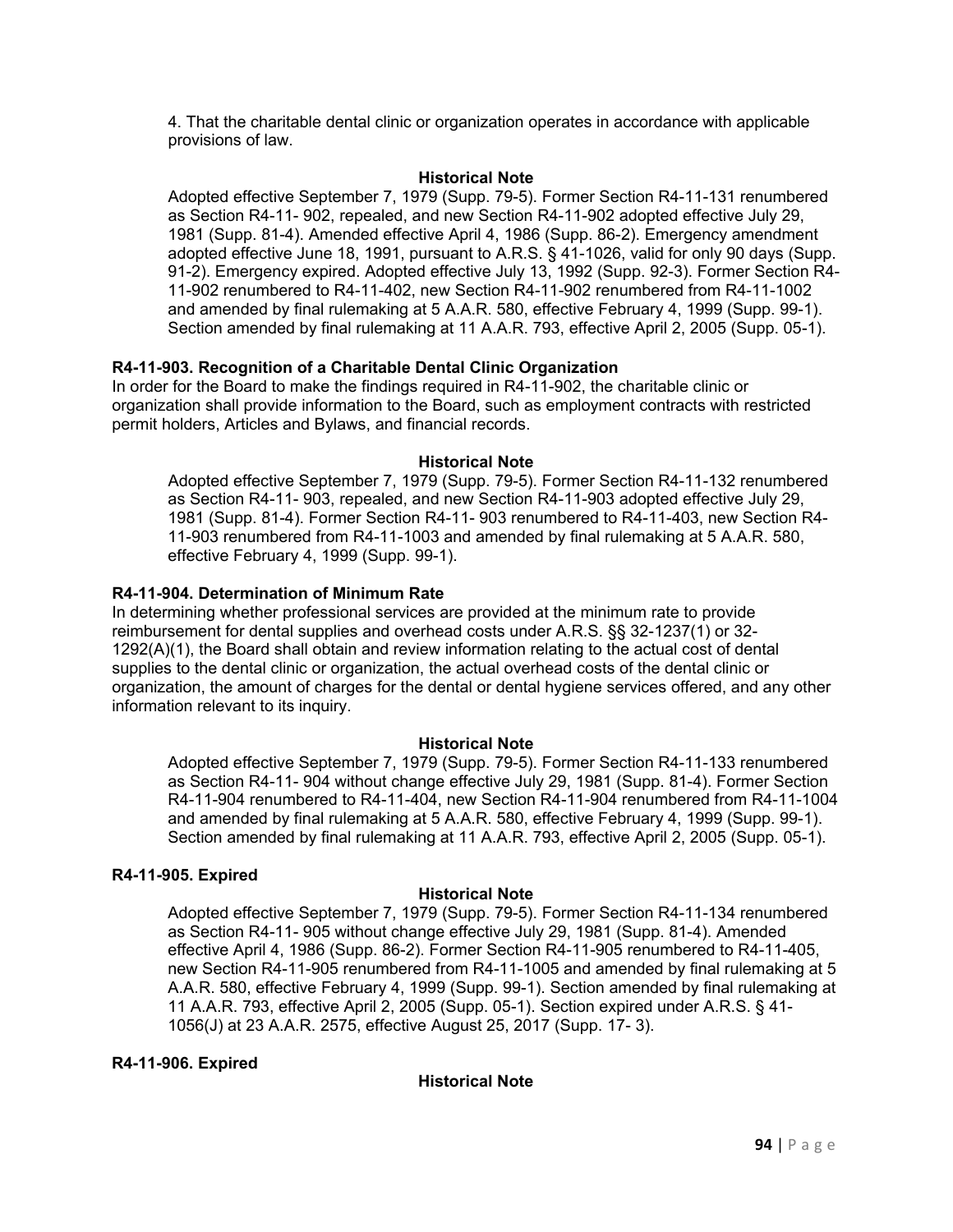Adopted effective July 29, 1981 (Supp. 81-4). Amended effective April 4, 1986 (Supp. 86-4). Emergency amendment adopted effective June 18, 1991, pursuant to A.R.S. § 41-1026, valid for only 90 days (Supp. 91-2). Emergency expired. Adopted effective July 13, 1992 (Supp. 92-3). Former Section R4-11-906 renumbered to R4-11- 406, new Section R4-11-906 adopted by final rulemaking at 5 A.A.R. 580, effective February 4, 1999 (Supp. 99-1). Section expired under A.R.S. § 41-1056(J) at 23 A.A.R. 2575, effective August 25, 2017 (Supp. 17-3).

#### **R4-11-907. Repealed**

#### **Historical Note**

Adopted effective April 4, 1986 (Supp. 86-2). Former Section R4-11-907 repealed by final rulemaking at 5 A.A.R. 580, effective February 4, 1999 (Supp. 99-1).

#### **R4-11-908. Repealed**

#### **Historical Note**

Adopted effective April 4, 1986 (Supp. 86-2). Former Section R4-11-908 repealed by final rulemaking at 5 A.A.R. 580, effective February 4, 1999 (Supp. 99-1).

#### **R4-11-909. Renumbered**

#### **Historical Note**

Adopted effective May 17, 1995 (Supp. 95-2). Former Section R4-11-909 renumbered to R4- 11-407 by final rulemaking at 5 A.A.R. 580, effective February 4, 1999 (Supp. 99-1).

# ARTICLE 10. DENTAL TECHNICIANS

**R4-11-1001. Expired**

## **Historical Note**

Adopted effective November 28, 1980 (Supp. 80-6). Former Section R4-11-140 renumbered as Section R4-11- 1001 without change effective July 29, 1981 (Supp. 81- 4). Former Section R4-11-1001 renumbered to R4-11- 901, new Section R4-11-1001 renumbered from R4-11- 602 and amended by final rulemaking at 5 A.A.R. 580, effective February 4, 1999 (Supp. 99-1). Section expired under A.R.S. § 41-1056(J) at 23 A.A.R. 2575, effective August 25, 2017 (Supp. 17-3).

## **R4-11-1002. Expired**

## **Historical Note**

Adopted effective November 28, 1980 (Supp. 80-6). Former Section R4-11-141 renumbered as Section R4-11- 1002 without change effective July 29, 1981 (Supp. 81- 4). Former Section R4-11-1002 renumbered to R4-11- 902, new Section R4-11-1002 renumbered from R4-11- 603 and amended by final rulemaking at 5 A.A.R. 580, effective February 4, 1999 (Supp. 99-1). Section expired under A.R.S. § 41-1056(J) at 23 A.A.R. 2575, effective August 25, 2017 (Supp. 17-3).

#### **R4-11-1003. Renumbered**

## **Historical Note**

Adopted effective November 28, 1980 (Supp. 80-6). Former Section R4-11-142 renumbered as Section R4-11- 1003 without change effective July 29, 1981 (Supp. 81- 4). Former Section R4-11-1003 renumbered to R4-11-903 by final rulemaking at 5 A.A.R. 580, effective February 4, 1999 (Supp. 99-1).

#### **R4-11-1004. Renumbered**

## **Historical Note**

Adopted effective November 28, 1980 (Supp. 80-6). Former Section R4-11-143 renumbered as Section R4-11- 1004 without change effective July 29, 1981 (Supp. 81- 4). Former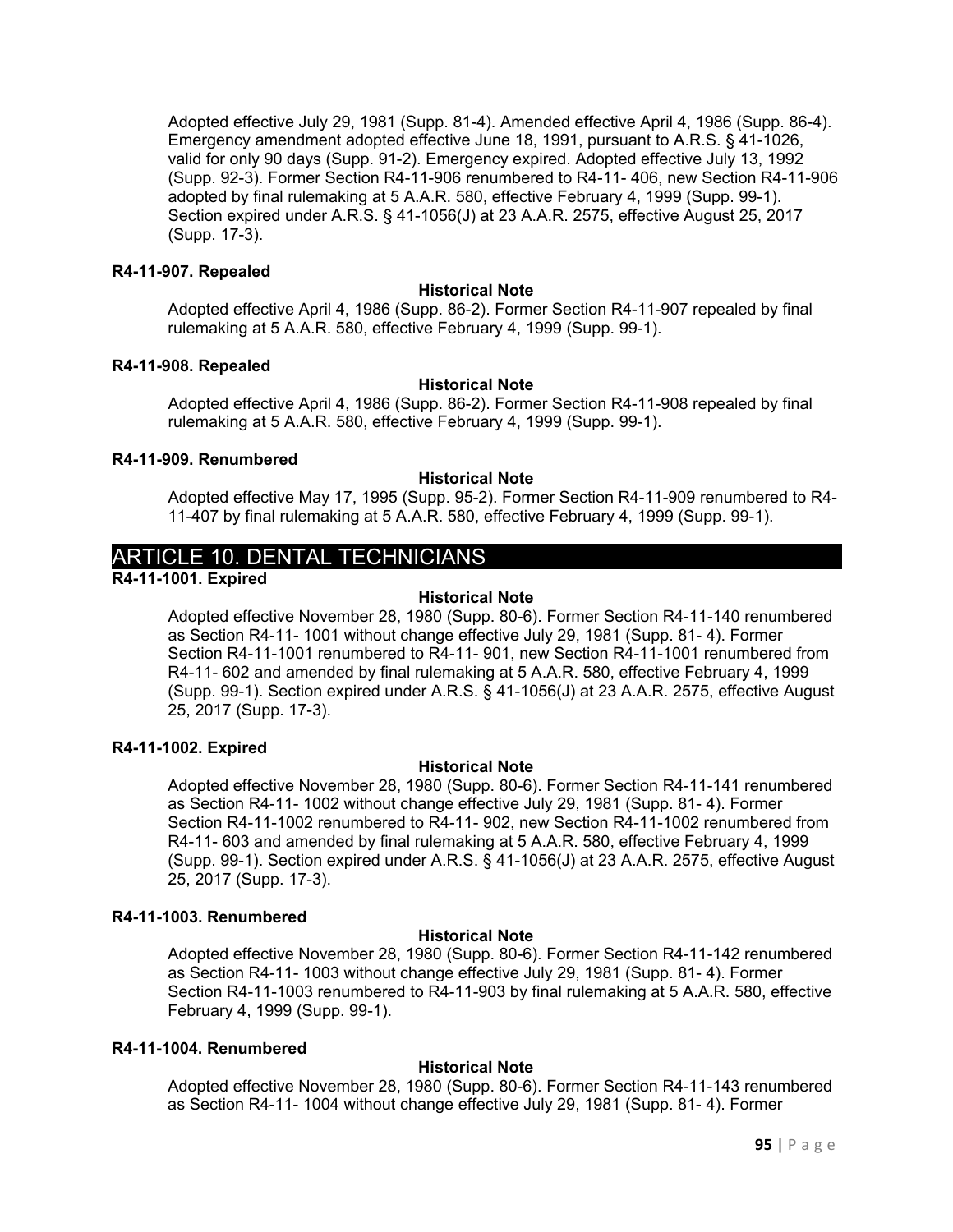Section R4-11-1004 renumbered to R4-11-904 by final rulemaking at 5 A.A.R. 580, effective February 4, 1999 (Supp. 99-1).

#### **R4-11-1005. Renumbered**

#### **Historical Note**

Adopted effective November 28, 1980 (Supp. 80-6). Former Section R4-11-144 renumbered as Section R4-11- 1005 without change effective July 29, 1981 (Supp. 81- 4). Former Section R4-11-1005 renumbered to R4-11-905 by final rulemaking at 5 A.A.R. 580, effective February 4, 1999 (Supp. 99-1).

#### **R4-11-1006. Repealed**

#### **Historical Note**

Adopted effective September 12, 1985 (Supp. 85-5). Repealed effective July 21, 1995 (Supp. 95-3).

# ARTICLE 11. ADVERTISING

## **R4-11-1101. Advertising**

A dentist may advertise specific dental services or certification in a non-specialty area only if the advertisement includes the phrase "Services provided by an Arizona licensed general dentist." A dental hygienist may advertise specific dental hygiene services only if the advertisement includes the phrase "Services provided by an Arizona licensed dental hygienist." A denturist may advertise specific denture services only if the advertisement includes the phrase "Services provided by an Arizona certified denturist."

#### **Historical Note**

Adopted effective July 29, 1981 (Supp. 81-4). Amended by repealing the former guideline on "Management of Craniomandibular Disorders" and adopting a new guideline effective June 16, 1982 (Supp. 82-3). Repealed effective November 20, 1992 (Supp. 92-4). Former Section R4-11-1101 repealed, new Section R4-11-1101 adopted by final rulemaking at 5 A.A.R. 580, effective February 4, 1999 (Supp. 99-1). Section amended by final rulemaking at 11 A.A.R. 793, effective April 2, 2005 (Supp. 05- 1).

## **R4-11-1102. Advertising as a Recognized Specialist**

A. A dentist may advertise as a specialist or use the terms "specialty" or "specialist" to describe professional services only if the dentist limits the dentist's practice exclusively to one or more specialty area that are:

1. Recognized by a board that certifies specialists for the area of specialty; and

#### 2. Accredited by the Commission on Dental Accreditation of the American Dental Association.

B. The following specialty areas meet the requirements of subsection (A):

- 1. Endodontics,
- 2. Oral and maxillofacial surgery,
- 3. Orthodontics and dentofacial orthopedics,
- 4. Pediatric dentistry,
- 5. Periodontics,
- 6. Prosthodontics,
- 7. Dental Public Health,
- 8. Oral and Maxillofacial Pathology, and
- 9. Oral and Maxillofacial Radiology.

C. For purposes of this Article, a dentist who wishes to advertise as a specialist or a multiplespecialist in a recognized field under subsection (B) shall meet the criteria in one or more of the following categories: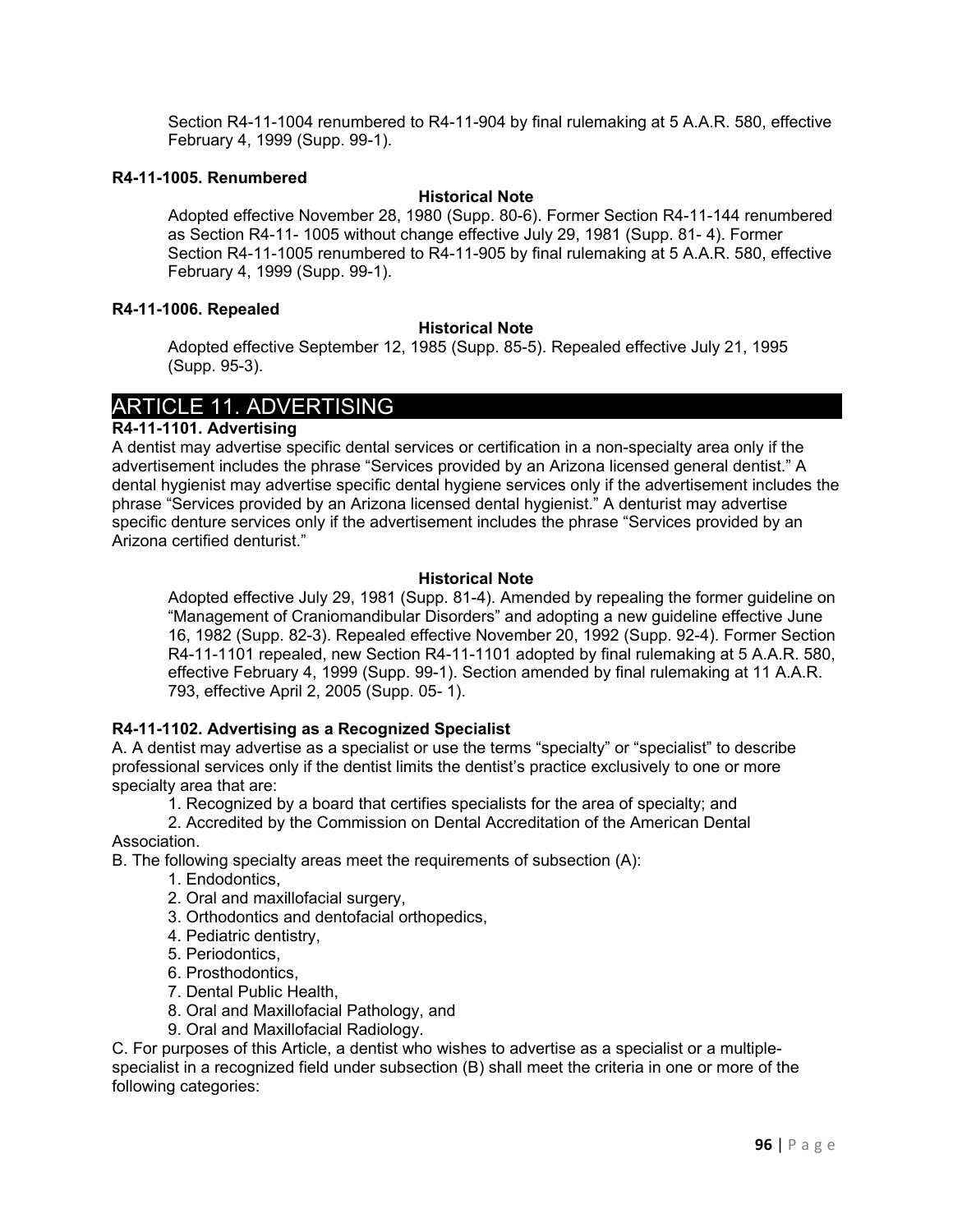1. Grandfathered: A dentist who declared a specialty area before December 31, 1964, according to requirements established by the American Dental Association, and has a practice limited to a dentistry area approved by the American Dental Association; 2. Educationally qualified: A dentist who has successfully completed an educational program

of two or more years in a specialty area accredited by the Commission on Dental Accreditation of the American Dental Association, as specified by the Council on Dental Education of the American Dental Association;

3. Board eligible: A dentist who has met the guidelines of a specialty board that operates in accordance with the requirements established by the American Dental Association in a specialty area recognized by the Board, if the specialty board:

a. Has established examination requirements and standards,

b. Appraised an applicant's qualifications,

c. Administered comprehensive examinations, and

d. Upon completion issues a certificate to a dentist who has achieved diplomate status; or

4. Board certified: A dentist who has met the requirements of a specialty board referenced in subsection (C)(3), and who has received a certificate from the specialty board, indicating the dentist has achieved diplomate status.

D. A dentist, dental hygienist, or denturist whose advertising implies that services rendered in a dental office are of a specialty area other than those listed in subsection (B) and recognized by a specialty board that has been accredited by the Commission on Dental Accreditation of the American Dental Association violates this Article and A.R.S. § 32-1201(18)(u), and is subject to discipline under A.R.S. Title 32, Chapter 11.

## **Historical Note**

Adopted effective July 29, 1981 (Supp. 81-4). Former Section R4-11-1102 renumbered to R4-11-501 by final rulemaking at 5 A.A.R. 580, effective February 4, 1999 (Supp. 99-1). New Section made by final rulemaking at 11 A.A.R. 793, effective April 2, 2005 (Supp. 05-1).

## **R4-11-1103. Reserved**

## **R4-11-1104. Repealed**

## **Historical Note**

Adopted effective November 25, 1985 (Supp. 85-6). Former Section R4-11-1104 repealed by final rulemaking at 5 A.A.R. 580, effective February 4, 1999 (Supp. 99-1).

#### **R4-11-1105. Repealed**

#### **Historical Note**

Adopted effective September 12, 1985 (Supp. 85-5). Repealed effective July 21, 1995 (Supp. 95-3).

# ARTICLE 12. CONTINUING DENTAL EDUCATION AND RENEWAL **REQUIREMENTS**

## **R4-11-1201. Continuing Dental Education**

A. A licensee or certificate holder shall:

1. Satisfy a continuing dental education requirement that is designed to provide an understanding of current developments, skills, procedures, or treatment related to the licensee's or certificate holder's practice; and

2. Complete the recognized continuing dental education required by this Article each renewal period.

B. A licensee or certificate holder receiving an initial license or certificate shall complete the prescribed credit hours of recognized continuing dental education by the end of the first full renewal period.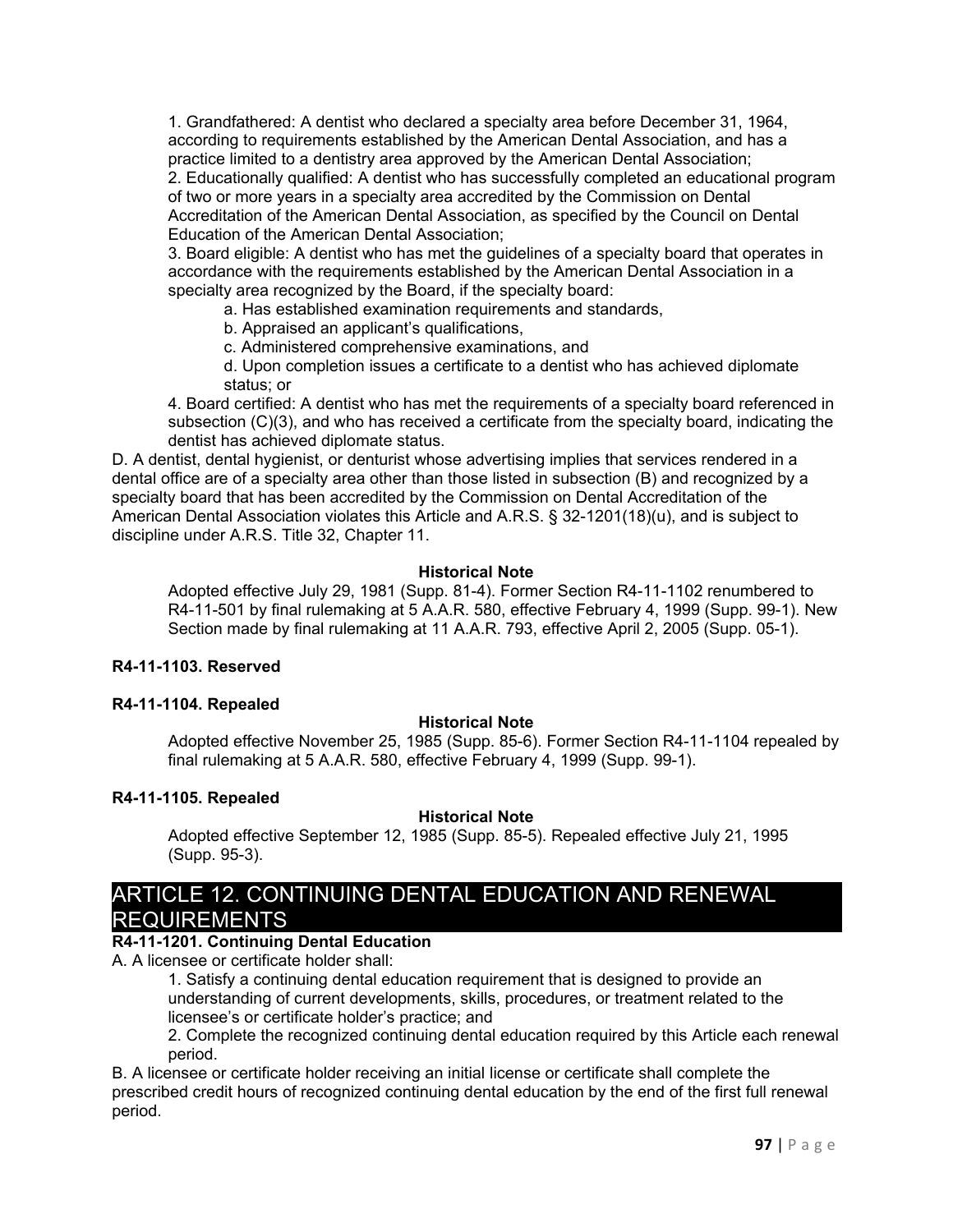#### **Historical Note**

Adopted effective May 21, 1982 (Supp. 82-3). Former Section R4-11-1201 renumbered to R4-11-801, new Section R4-11-1201 renumbered from R4-11-1402 and amended by final rulemaking at 5 A.A.R. 580, effective February 4, 1999 (Supp. 99-1). Section amended by final rulemaking at 11 A.A.R. 793, effective April 2, 2005 (Supp. 05-1).

#### **R4-11-1202. Continuing Dental Education Compliance and Renewal Requirements**

A. When applying for a renewal license, certificate, or restricted permit, a licensee, certificate holder, or restricted permit holder shall complete a renewal application provided by the Board. B. Before receiving a renewal license or certificate, each licensee or certificate holder shall possess a current form of one of the following:

1. A current cardiopulmonary resuscitation (CPR) healthcare provider certificate from the American Red Cross, the American Heart Association, or another certifying agency; 2. Advanced cardiac life support (ACLS) course completion confirmation from the American Heart Association or another agency. The confirmation must indicate that the course was completed within two years immediately before submitting a renewal application; or 3. Pediatric advanced life support (PALS) course completion confirmation from the American Heart Association or another agency. The confirmation must indicate that the course was completed within two years immediately before submitting a renewal application.

C. A licensee or certificate holder shall include an affidavit affirming the licensee's or certificate holder's completion of the prescribed credit hours of recognized continuing dental education with a renewal application. A licensee or certificate holder shall include on the affidavit the licensee's or certificate holder's name, license or certificate number, the number of hours completed in each category, and the total number of hours completed for activities defined in R4-11-1209(A)(4). D. A licensee or certificate holder shall submit a written request for an extension before the renewal deadline prescribed in A.R.S. §§ 32-1236, 32-1276.02, 32-1287, and 32-1297.06. If a licensee or certificate holder fails to meet the credit hour requirement because of military service, dental or religious missionary activity, residence in a foreign country, or other extenuating circumstances as determined by the Board, the Board, upon written request, may grant an extension of time to complete the recognized continuing dental education credit hour requirement. E. The Board shall:

1. Only accept recognized continuing dental education credits accrued during the prescribed period immediately before license or certificate renewal, and

2. Not allow recognized continuing dental education credit accrued in a renewal period in

excess of the amount required in this Article to be carried forward to the next renewal period. F. A licensee or certificate holder shall maintain documentation of attendance for each program for which credit is claimed that verifies the recognized continuing dental education credit hours the licensee or certificate holder participated in during the most recently completed renewal period. G. Each year, the Board shall audit continuing dental education requirement compliance on a random basis or when information is obtained which indicates a licensee or certificate holder may not be in compliance with this Article. A licensee or certificate holder selected for audit shall provide the Board with documentation of attendance that shows compliance with the continuing dental education requirements within 60 days from the date the licensee or certificate holder received notice of the audit by certified mail.

H. If a licensee or certificate holder is found to not be in compliance with the continuing dental education requirements, the Board may take any disciplinary or non-disciplinary action authorized by A.R.S. Title 32, Chapter 11.

#### **Historical Note**

Adopted effective May 21, 1982 (Supp. 82-3). Former Section R4-11-1202 renumbered to R4-11-802, new Section R4-11-1202 renumbered from R4-11-1403 and amended by final rulemaking at 5 A.A.R. 580, effective February 4, 1999 (Supp. 99-1). Section amended by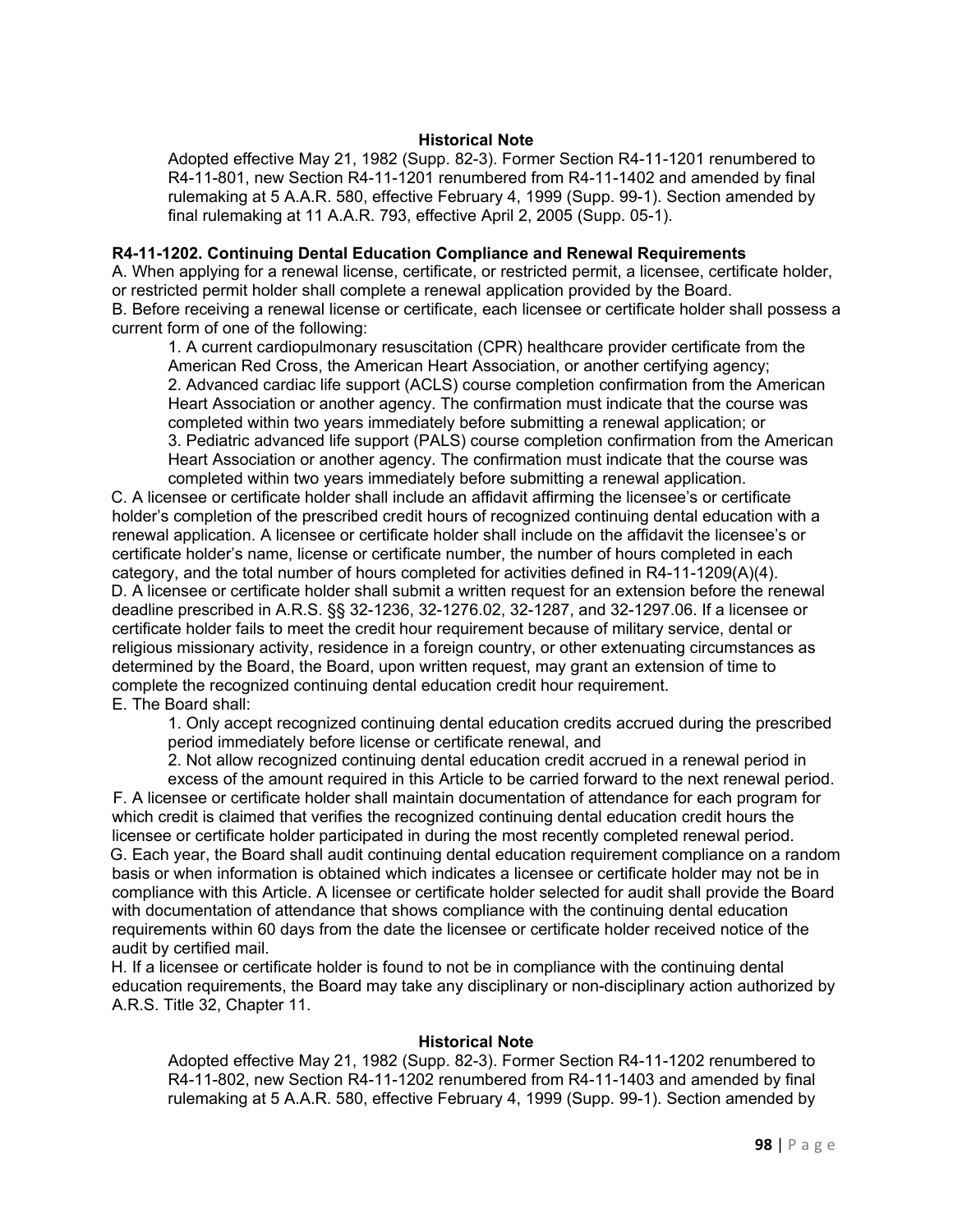final rulemaking at 11 A.A.R. 793, effective April 2, 2005 (Supp. 05-1). Amended by final rulemaking at 19 A.A.R. 3873, effective January 5, 2014 (Supp. 13-4). Amended by final rulemaking at 21 A.A.R. 921, effective August 3, 2015 (Supp. 15-2).

## **R4-11-1203. Dentists and Dental Consultants**

Dentists and dental consultants shall complete 72 hours of recognized continuing dental education in each renewal period as follows:

1. At least 42 credit hours in any of the following areas: Dental and medical health, preventive services, dental diagnosis and treatment planning, dental recordkeeping, dental clinical procedures, managing medical emergencies, pain management, dental public health, and courses in corrective and restorative oral health and basic dental sciences, which may include current research, new concepts in dentistry, and behavioral and biological sciences that are oriented to dentistry. A licensee who holds a permit to administer general anesthesia, deep sedation, parenteral sedation, or oral sedation who is required to obtain continuing education pursuant to Article 13 may apply those credit hours to the requirements of this Section;

2. No more than 18 credit hours in the following areas: Dental practice organization and management, patient management skills, and methods of health care delivery;

3. At least three credit hours in chemical dependency, which may include tobacco cessation; 4. At least three credit hours in infectious diseases or infectious disease control;

5. At least three credit hours in CPR healthcare provider, ACLS and PALS. Coursework may be completed online if the course requires a physical demonstration of skills; and 6. At least three credit hours in ethics or Arizona dental jurisprudence.

## **Historical Note**

Adopted effective September 12, 1985 (Supp. 85-5). Repealed effective July 21, 1995 (Supp. 95-3). New Section R4-11-1203 renumbered from R4-11-1404 and amended by final rulemaking at 5 A.A.R. 580, effective February 4, 1999 (Supp. 99-1). Section amended by final rulemaking at 11 A.A.R. 793, effective April 2, 2005 (Supp. 05-1). Amended by final rulemaking at 19 A.A.R. 3873, effective January 5, 2014 (Supp. 13-4).

## **R4-11-1204. Dental Hygienists**

A. A dental hygienist shall complete 54 credit hours of recognized continuing dental education in each renewal period as follows:

1. At least 31 credit hours in any of the following areas: Dental and medical health, and dental hygiene services, periodontal disease, care of implants, maintenance of cosmetic restorations and sealants, radiology safety and techniques, managing medical emergencies, pain management, dental recordkeeping, dental public health, and new concepts in dental hygiene;

2. No more than 14 credit hours in one or more of the following areas: Dental hygiene practice organization and management, patient management skills, and methods of health care delivery;

3. At least three credit hours in one or more of the following areas: chemical dependency, tobacco cessation, ethics, risk management, or Arizona dental jurisprudence;

4. At least three credit hours in infectious diseases or infectious disease control; and

5. At least three credit hours in CPR healthcare provider, ACLS and PALS. Coursework may be completed online if the course requires a physical demonstration of skills.

B. A licensee who performs dental hygiene services under an affiliated practice relationship who is required to obtain continuing education under R4-11-609 may apply those credit hours to the requirements of this Section.

## **Historical Note**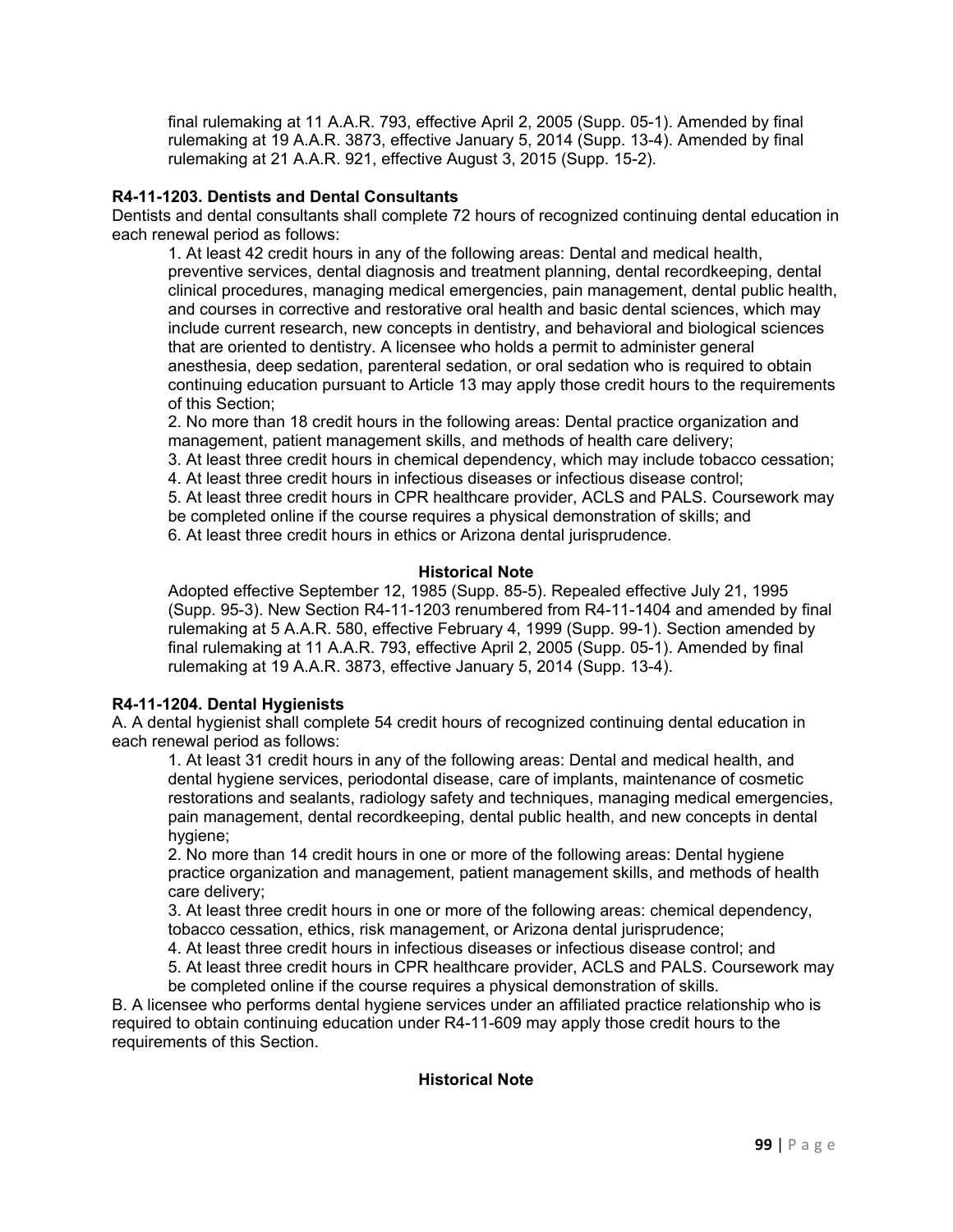New Section R4-11-1204 renumbered from R4-11-1405 and amended by final rulemaking at 5 A.A.R. 580, effective February 4, 1999 (Supp. 99-1). Section amended by final rulemaking at 11 A.A.R. 793, effective April 2, 2005 (Supp. 05-1). Amended by final rulemaking at 13 A.A.R. 962, effective May 5, 2007 (Supp. 07-1). Amended by final rulemaking at 19 A.A.R. 3873, effective January 5, 2014 (Supp. 13-4).

#### **R4-11-1205. Denturists**

Denturists shall complete 36 credit hours of recognized continuing dental education in each renewal period as follows:

1. At least 21 credit hours in any of the following areas: Medical and dental health, laboratory procedures, clinical procedures, dental recordkeeping, removable prosthetics, pain management, dental public health, and new technology in dentistry;

2. No more than six credit hours in one or more of the following areas: Denturist practice organization and management, patient management skills, and methods of health care delivery;

3. At least one credit hour in chemical dependency, which may include tobacco cessation;

4. At least two credit hours in infectious diseases or infectious disease control;

5. At least three credit hours in CPR healthcare provider, ACLS and PALS. Coursework may be completed online if the course requires a physical demonstration of skills; and 6. At least three credit hours in ethics or Arizona dental jurisprudence.

#### **Historical Note**

New Section R4-11-1205 renumbered from R4-11-1406 and amended by final rulemaking at 5 A.A.R. 580, effective February 4, 1999 (Supp. 99-1). Section amended by final rulemaking at 11 A.A.R. 793, effective April 2, 2005 (Supp. 05-1). Amended by final rulemaking at 19 A.A.R. 3873, effective January 5, 2014 (Supp. 13-4).

## **R4-11-1206. Restricted Permit Holders - Dental**

In addition to the requirements in R4-11-1202, a dental restricted permit holder shall comply with the following requirements:

1. When applying for renewal under A.R.S. § 32-1238, the restricted permit holder shall provide information to the Board that the restricted permit holder has completed 24 credit hours of recognized continuing dental education yearly.

2. To determine whether to grant the renewal, the Board shall only consider recognized continuing dental education credits accrued during the 36 months immediately before the renewal deadline prescribed in A.R.S. § 32-1236.

3. A dental restricted permit holder shall complete the 24 hours of recognized continuing dental education before renewal as follows:

a. At least 12 credit hours in one or more of the subjects enumerated in R4-11- 1203(1);

b. No more than six credit hours in one or more of the subjects enumerated in R4-11- 1203(2);

c. At least one credit hour in the subjects enumerated in R4-11-1203(3);

d. At least one credit hour in the subjects enumerated in R4-11-1203(4).

e. At least three credit hours in the subjects enumerated in R4-11-1203(5); and

f. At least one credit hour in the subjects enumerated in R4-11-1203(6).

#### **Historical Note**

New Section R4-11-1206 renumbered from R4-11-1407 and amended by final rulemaking at 5 A.A.R. 580, effective February 4, 1999 (Supp. 99-1). Section amended by final rulemaking at 11 A.A.R. 793, effective April 2, 2005 (Supp. 05-1). Amended by final rulemaking at 19 A.A.R. 3873, effective January 5, 2014 (Supp. 13-4).

## **R4-11-1207. Restricted Permit Holders - Dental Hygiene**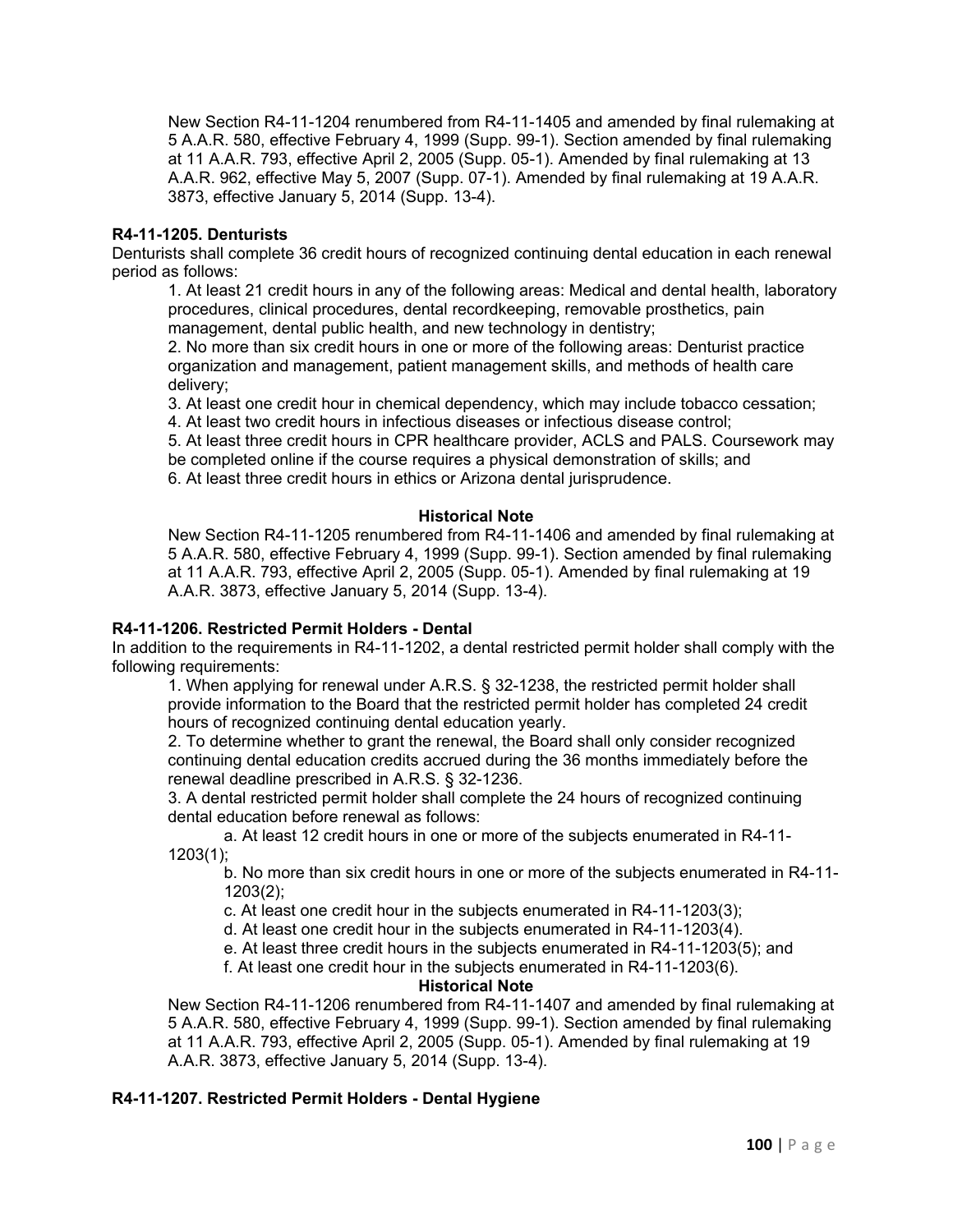In addition to the requirements in R4-11-1202, a dental hygiene restricted permit holder shall comply with the following:

1. When applying for renewal under A.R.S. § 32-1292, the restricted permit holder shall provide information to the Board that the restricted permit holder has completed 18 credit hours of recognized continuing dental education yearly.

2. To determine whether to grant renewal, the Board shall only consider recognized continuing dental education credits accrued during the 36 months immediately before the renewal deadline prescribed in A.R.S. § 32-1287.

3. A dental hygiene restricted permit holder shall complete the 18 hours of recognized continuing dental education before renewal as follows:

a. At least 9 credit hours in one or more of the subjects enumerated in R4-11-1204(1);

b. No more than three credit hours in one or more of the subjects enumerated in R4- 11-1204(2);

c. At least one credit hour in the subjects enumerated in R4-11-1204(3);

d. At least two credit hours in the subjects enumerated in R4-11-1204(4) and

e. At least three credit hours in the subjects enumerated in R4-11-1204(5).

#### **Historical Note**

New Section R4-11-1207 renumbered from R4-11-1408 and amended by final rulemaking at 5 A.A.R. 580, effective February 4, 1999 (Supp. 99-1). Section repealed; new Section made by final rulemaking at 11 A.A.R. 793, effective April 2, 2005 (Supp. 05-1). Amended by final rulemaking at 19 A.A.R. 3873, effective January 5, 2014 (Supp. 13-4).

## **R4-11-1208. Retired Licensees or Certificate Holders**

A retired licensee or certificate holder shall:

1. Except for the number of credit hours required, comply with the requirements in R4-11- 1202; and

2. When applying for renewal under A.R.S. § 32-1236 for a dentist, A.R.S. § 32-1287 for a dental hygienist, and A.R.S. § 32-1297.06 for a denturist, provide information to the Board that the retired licensee or certificate holder has completed the following credit hours of recognized continuing dental education per renewal period:

a. Dentist - 27 credit hours of which no less than three credit hours shall be for CPR; b. Dental hygienist - 21 credit hours of which no less than three credit hours shall be

for CPR; and

c. Denturist - 9 credit hours of which no less than three credit hours shall be for CPR.

#### **Historical Note**

New Section made by final rulemaking at 11 A.A.R. 793, effective April 2, 2005 (Supp. 05-1).

#### **R4-11-1209. Types of Courses**

A. A licensee or certificate holder shall obtain recognized continuing dental education from one or more of the following activities:

1. Seminars, symposiums, lectures, or programs designed to provide an understanding of current developments, skills, procedures, or treatment related to the practice of dentistry; 2. Seminars, symposiums, lectures, or programs designed to provide an understanding of current developments, skills, procedures, or treatment related to the practice of dentistry by means of audio-video technology in which the licensee is provided all seminar, symposium, lecture or program materials and the technology permits attendees to fully participate; or 3. Curricula designed to prepare for specialty board certification as a specialist or recertification examinations or advanced training at an accredited institution as defined in A.R.S. Title 32, Chapter 11; and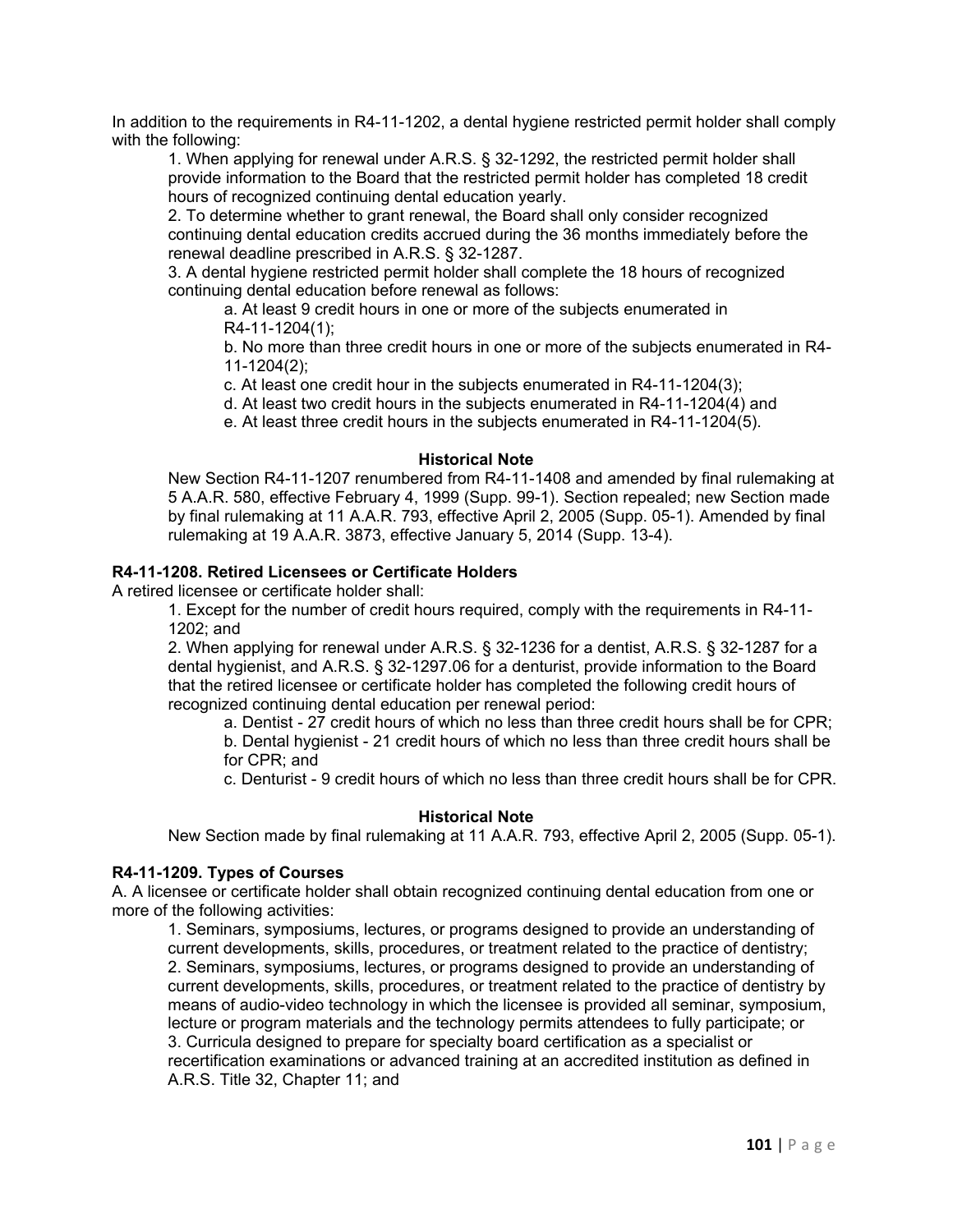4. Subject to the limitations in subsection (B), any of the following activities that provide an understanding of current developments, skills, procedures, or treatment related to the practice of dentistry:

a. A correspondence course, video, internet or similar self-study course, if the course includes an examination and the licensee or certificate holder passes the examination;

b. Participation on the Board, in Board complaint investigations including clinical evaluations or anesthesia and sedation permit evaluations;

c. Participation in peer review of a national or state dental, dental hygiene, or denturist association or participation in quality of care or utilization review in a hospital, institution, or governmental agency;

d. Providing dental-related instruction to dental, dental hygiene, or denturist students, or allied health professionals in a recognized dental school, recognized dental hygiene school, or recognized denturist school or providing dental-related instruction sponsored by a national, state, or local dental, dental hygiene, or denturist association;

e. Publication or presentation of a dental paper, report, or book authored by the licensee or certificate holder that provides information on current developments, skills, procedures, or treatment related to the practice of dentistry. A licensee or certificate holder may claim credit hours:

i. Only once for materials presented;

ii. Only if the date of publication or original presentation was during the applicable renewal period; and

iii. One credit hour for each hour of preparation, writing, and presentation; or

f. Providing dental, dental hygiene, or denturist services in a Board-recognized charitable dental clinical or organization.

B. The following limitations apply to the total number of credit hours earned per renewal period in any combination of the activities listed in subsection (A)(4):

1. Dentists and Dental Hygienists, no more than 24 hours;

2. Denturists, no more than 12 hours;

3. Retired or Restricted Permit Holder Dentists or Dental Hygienists, no more than nine hours; and

4. Retired Denturists, no more than three hours.

#### **Historical Note**

New Section made by final rulemaking at 11 A.A.R. 793, effective April 2, 2005 (Supp. 05-1). Amended by final rulemaking at 19 A.A.R. 3873, effective January 5, 2014 (Supp. 13-4).

# ARTICLE 13. GENERAL ANESTHESIA AND SEDATION

## **R4-11-1301. General Anesthesia and Deep Sedation**

A. Before administering general anesthesia, or deep sedation by any means, in a dental office or dental clinic, a dentist shall possess a Section 1301 permit issued by the Board. The dentist may renew a Section 1301 permit every five years by complying with R4-11-1307.

B. To obtain or renew a Section 1301 permit, a dentist shall:

1. Submit a completed application on a form provided by the Board office that, in addition to the requirements of subsections (B)(2) and (3), and R4-11-1307, includes:

## a. General information about the applicant such as:

- i. Name;
- ii. Home and office addresses and telephone numbers;
- iii. Limitations of practice;
- iv. Hospital affiliations;
- v. Denial, curtailment, revocation, or suspension of hospital privileges;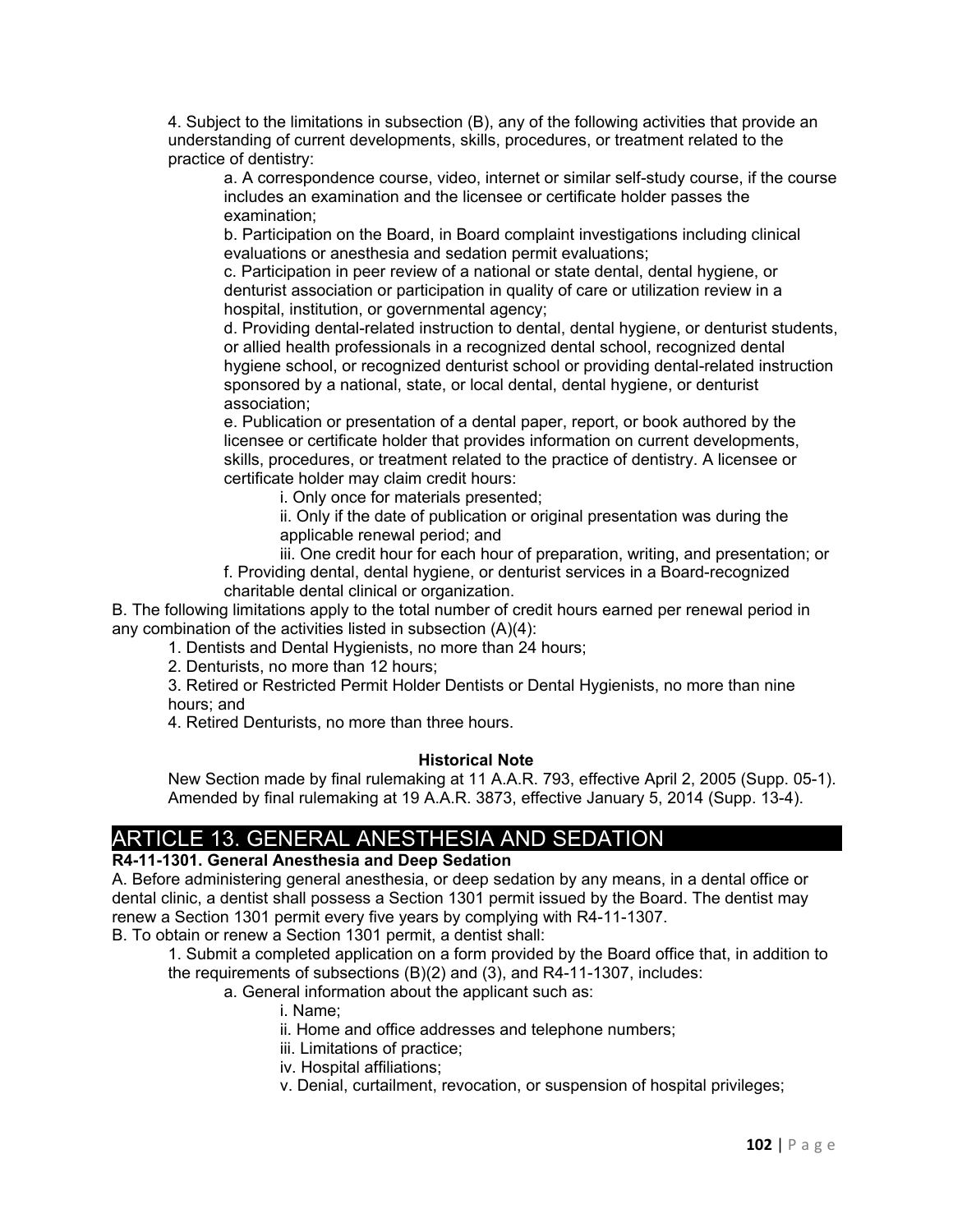vi. Denial of membership in, denial of renewal of membership in, or disciplinary action by a dental organization; and vii. Denial of licensure by, denial of renewal of licensure by, or disciplinary

action by a dental regulatory body; and

b. The dentist's dated and signed affidavit stating that the information provided is true, and that the dentist has read and complied with the Board's statutes and rules; 2. On forms provided by the Board, provide a dated and signed affidavit attesting that any office or dental clinic where the dentist will administer general anesthesia or deep sedation:

a. Contains the following properly operating equipment and supplies during the provision of general anesthesia and deep sedation:

i. Emergency drugs;

ii. Electrocardiograph monitor;

iii. Pulse oximeter;

iv. Cardiac defibrillator or automated external defibrillator (AED);

v. Positive pressure oxygen and supplemental oxygen;

vi. Suction equipment, including endotracheal, tonsillar, or pharyngeal and emergency backup medical suction device;

vii. Laryngoscope, multiple blades, backup batteries, and backup bulbs; viii. Endotracheal tubes and appropriate connectors;

ix. Magill forceps;

x. Oropharyngeal and nasopharyngeal airways;

xi. Auxiliary lighting; xii. Stethoscope; and

xiii. Blood pressure monitoring device; and

b. Maintains a staff of supervised personnel capable of handling procedures, complications, and emergency incidents. All personnel involved in administering and monitoring general anesthesia or deep sedation shall hold a current course completion confirmation in cardiopulmonary resuscitation (CPR) Health Care Provider Level;

3. Hold a valid license to practice dentistry in this state;

4. Maintain a current permit to prescribe and administer controlled substances in this state issued by the United States Drug Enforcement Administration; and

5. Provide confirmation of completing coursework within the two years prior to submitting the permit application in one or more of the following:

a. Advanced cardiac life support (ACLS) from the American Heart Association or another agency that follows the same procedures, standards, and techniques for training as the American Heart Association;

b. Pediatric advanced life support (PALS) in a practice treating pediatric patients; or

c. A recognized continuing education course in advanced airway management. C. Initial applicants shall meet one or more of the following conditions:

1. Complete, within the three years before submitting the permit application, a full credit load, as defined by the training program, during one calendar year of training, in anesthesiology or related academic subjects, beyond the undergraduate dental school level in a training program described in R4-11-1306(A), offered by a hospital accredited by the Joint Commission on Accreditation of Hospitals Organization, or sponsored by a university accredited by the American Dental Association Commission on Dental Accreditation; 2. Be, within the three years before submitting the permit application, a Diplomate of the American Board of Oral and Maxillofacial Surgeons or eligible for examination by the American Board of Oral and Maxillofacial surgeons, a Fellow of the American Association of Oral and Maxillofacial surgeons, a Fellow of the American Dental Society of Anesthesiology, a Diplomate of the National Dental Board of Anesthesiology, or a Diplomate of the American Dental Board of Anesthesiology; or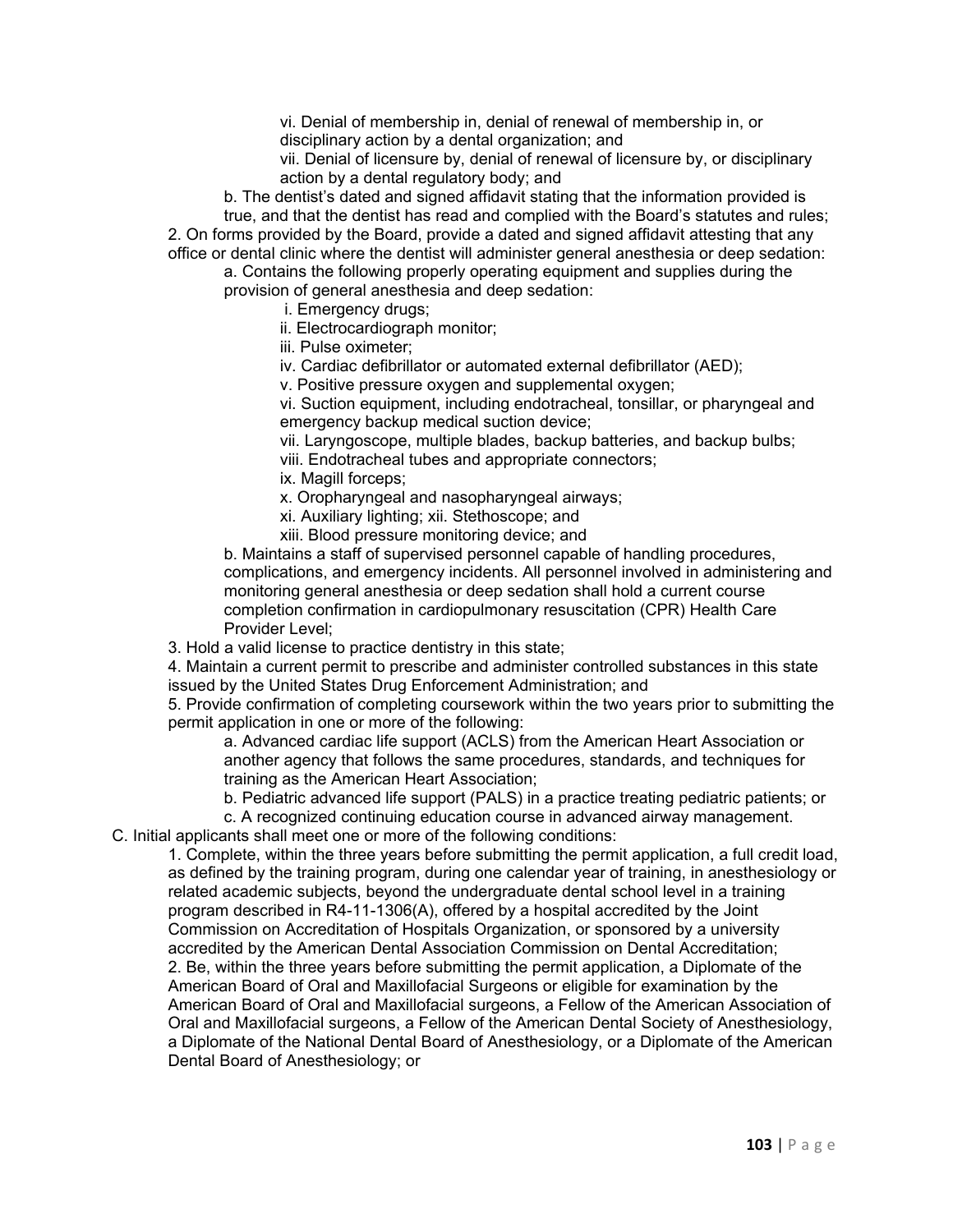3. For an applicant who completed the requirements of subsections  $(C)(1)$  or  $(C)(2)$  more than three years before submitting the permit application, provide the following documentation:

a. On a form provided by the Board, a written affidavit affirming that the applicant has administered general anesthesia or deep sedation to a minimum of 25 patients within the year before submitting the permit application or 75 patients within the last five years before submitting the permit application;

b. A copy of the general anesthesia or deep sedation permit in effect in another state or certification of military training in general anesthesia or deep sedation from the applicant's commanding officer; and

c. On a form provided by the Board, a written affidavit affirming the completion of 30 clock hours of continuing education taken within the last five years as outlined in R4- 11-1306(B)(1)(a) through (f).

D. After submitting the application and written evidence of compliance with requirements in subsection (B) and, if applicable, subsection (C) to the Board, the applicant shall schedule an onsite evaluation by the Board during which the applicant shall administer general anesthesia or deep sedation. After the applicant completes the application requirements and successfully completes the onsite evaluation, a Section 1301 permit shall be issued to the applicant.

1. The onsite evaluation team shall consist of: a. Two dentists who are Board members, or Board designees for initial applications; or b. One dentist who is a Board member or Board designee for renewal applications.

2. The onsite team shall evaluate the following:

a. The availability of equipment and personnel as specified in subsection (B)(2);

b. Proper administration of general anesthesia or deep sedation to a patient by the applicant in the presence of the evaluation team;

c. Successful responses by the applicant to oral examination questions from the evaluation team about patient management, medical emergencies, and emergency medications;

d. Proper documentation of controlled substances, that includes a perpetual inventory log showing the receipt, administration, dispensing, and destruction of controlled substances;

e. Proper recordkeeping as specified in subsection (E) by reviewing the records generated for the patient specified in subsection (D)(2)(b); and

f. For renewal applicants, records supporting continued competency as specified in R4-11-1306.

3. The evaluation team shall recommend one of the following:

a. Pass. Successful completion of the onsite evaluation;

b. Conditional Approval for failing to have appropriate equipment, proper documentation of controlled substances, or proper recordkeeping. The applicant must submit proof of correcting the deficiencies before a permit is issued; c. Category 1 Evaluation Failure. The applicant must review the appropriate subject matter and schedule a subsequent evaluation by two Board Members or Board designees not less than 30 days from the failed evaluation. An example is failure to recognize and manage one emergency;

d. Category 2 Evaluation Failure. The applicant must complete Board approved continuing education in subject matter within the scope of the onsite evaluation as identified by the evaluators and schedule a subsequent evaluation by two Board Members or Board designees not less than 60 days from the failed evaluation. An example is failure to recognize and manage more than one emergency; or e. Category 3 Evaluation Failure. The applicant must complete Board approved remedial continuing education with the subject matter outlined in R4-11- 1306 as identified by the evaluators and reapply not less than 90 days from the failed evaluation. An example is failure to recognize and manage an anesthetic urgency.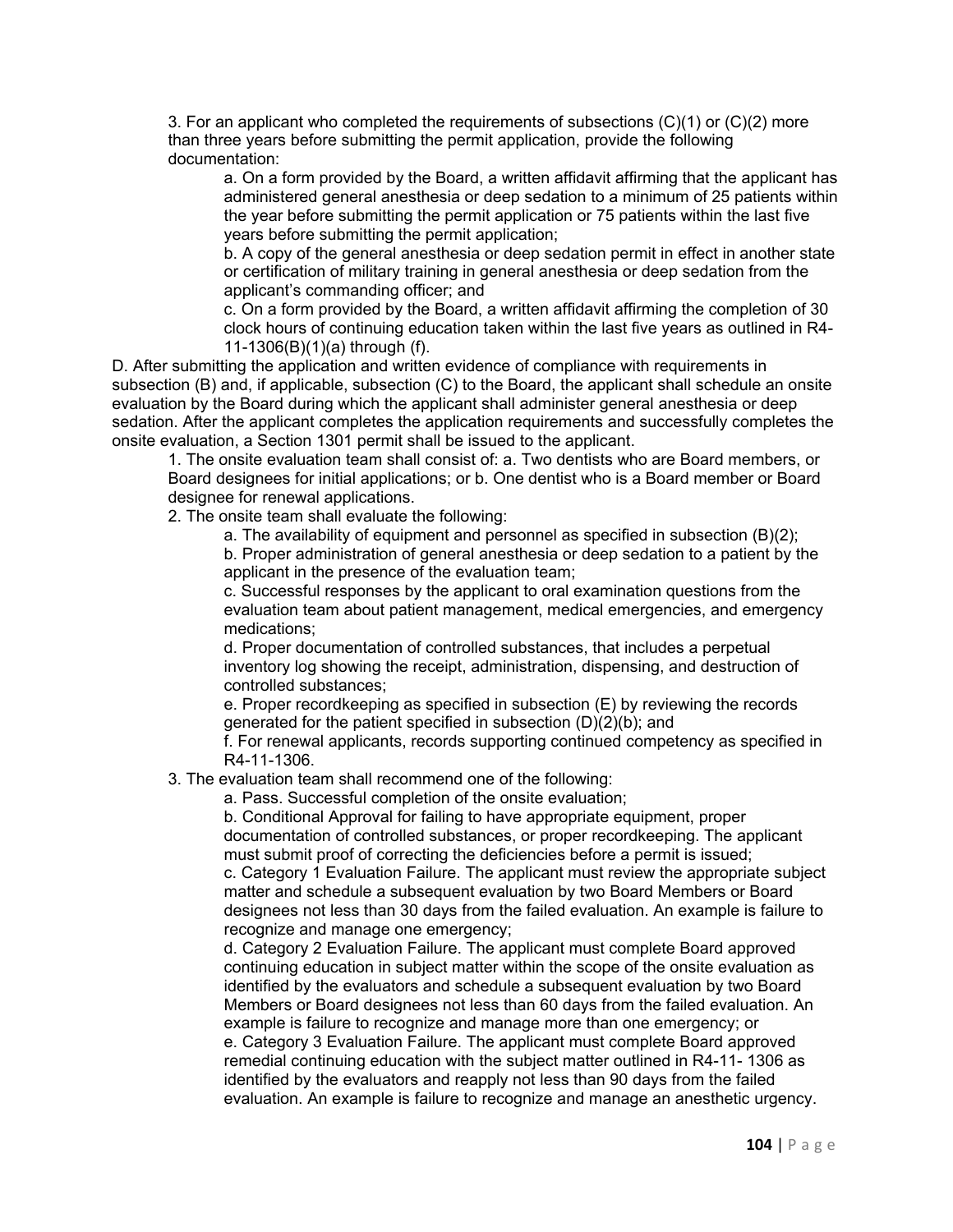4. The onsite evaluation of an additional dental office or dental clinic in which general anesthesia or deep sedation is administered by an existing Section 1301 permit holder may be waived by the Board staff upon receipt in the Board office of an affidavit verifying compliance with subsection (D)(2)(a).

5. A Section 1301 mobile permit may be issued if a Section 1301 permit holder travels to dental offices or dental clinics to provide anesthesia or deep sedation. The applicant must submit a completed affidavit verifying:

a. That the equipment and supplies for the provision of anesthesia or deep sedation as required in subsection (B)(2)(a) either travel with the Section 1301 permit holder or are in place and in appropriate condition at the dental office or dental clinic where anesthesia or deep sedation is provided, and

b. Compliance with subsection (B)(2)(b).

E. A Section 1301 permit holder shall keep an anesthesia or deep sedation record for each general anesthesia and deep sedation procedure that includes the following entries:

1. Pre-operative and post-operative electrocardiograph documentation;

2. Pre-operative, intra-operative, and post-operative pulse oximeter documentation;

3. Pre-operative, intra-operative, and post-operative blood pressure and vital sign documentation;

4. A list of all medications given, with dosage and time intervals, and route and site of administration;

5. Type of catheter or portal with gauge;

6. Indicate nothing by mouth or time of last intake of food or water;

7. Consent form; and

8. Time of discharge and status, including name of escort.

F. The Section 1301 permit holder, for intravenous access, shall use a new infusion set, including a new infusion line and new bag of fluid, for each patient.

G. The Section 1301 permit holder shall utilize supplemental oxygen for patients receiving general anesthesia or deep sedation for the duration of the procedure.

H. The Section 1301 permit holder shall continuously supervise the patient from the initiation of anesthesia or deep sedation until termination of the anesthesia or deep sedation procedure and oxygenation, ventilation, and circulation are stable. The Section 1301 permit holder shall not commence with the administration of a subsequent anesthetic case until the patient is in monitored recovery or meets the guidelines for discharge.

I. A Section 1301 permit holder may employ the following health care professionals to provide anesthesia or sedation services and shall ensure that the health care professional continuously supervises the patient from the administration of anesthesia or sedation until termination of the anesthesia or sedation procedure and oxygenation, ventilation, and circulation are stable:

1. An allopathic or osteopathic physician currently licensed in Arizona by the Arizona Medical Board or the Arizona Board of Osteopathic Examiners who has successfully completed a residency program in anesthesiology approved by the American Council on Graduate Medical Education (ACGME) or the American Osteopathic Association (AOA) or who is certified by either the American Board of Anesthesiology or the American Osteopathic Board of Anesthesiology and is credentialed with anesthesia privileges through an Arizona licensed medical facility, or

2. A Certified Registered Nurse Anesthetist (CRNA) currently licensed in Arizona who provides services under the Nurse Practice Act in A.R.S. Title 32, Chapter 15.

J. A Section 1301 permit holder may also administer parenteral sedation without obtaining a Section 1302 permit.

#### **Historical Note**

New Section R4-11-1301 renumbered from R4-11-802 and amended by final rulemaking at 5 A.A.R. 580, effective February 4, 1999 (Supp. 99-1). Amended by final rulemaking at 9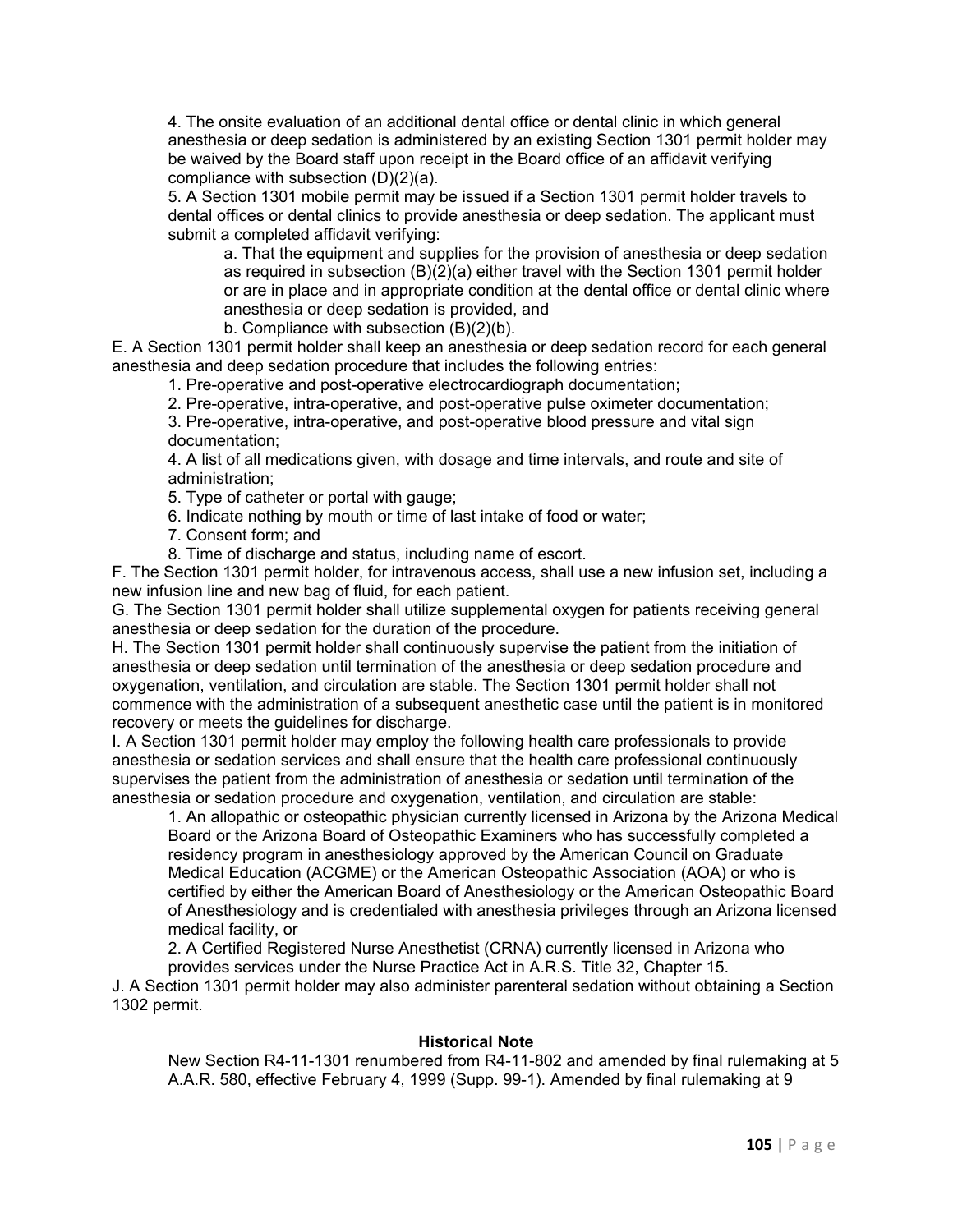A.A.R. 1054, effective May 6, 2003 (Supp. 03-1). Amended by final rulemaking at 19 A.A.R. 341, effective April 6, 2013 (Supp. 13-1).

#### **R4-11-1302. Parenteral Sedation**

A. Before administering parenteral sedation in a dental office or dental clinic, a dentist shall possess a Section 1302 permit issued by the Board. The dentist may renew a Section 1302 permit every five years by complying with R4-11-1307.

1. A Section 1301 permit holder may also administer parenteral sedation.

2. A Section 1302 permit holder shall not administer or employ any agents which have a narrow margin for maintaining consciousness including, but not limited to, ultrashort acting barbiturates, propofol, parenteral ketamine, or similarly acting drugs, agents, or techniques, or any combination thereof that would likely render a patient deeply sedated, generally anesthetized or otherwise not meeting the conditions of moderate sedation.

B. To obtain or renew a Section 1302 permit, the dentist shall:

1. Submit a completed application on a form provided by the Board office that, in addition to the requirements of subsections (B)(2) and (3) and R4-11-1307, includes:

a. General information about the applicant such as:

i. Name;

ii. Home and office addresses and telephone numbers;

iii. Limitations of practice;

iv. Hospital affiliations;

v. Denial, curtailment, revocation, or suspension of hospital privileges;

vi. Denial of membership in, denial of renewal of membership in, or disciplinary action by a dental organization; and

vii. Denial of licensure by, denial of renewal of licensure by, or disciplinary action by a dental regulatory body; and

b. The dentist's dated and signed affidavit stating that the information provided is true, and that the dentist has read and complied with the Board's statutes and rules;

2. On forms provided by the Board, provide a dated and signed affidavit attesting that any dental office or dental clinic where the dentist will administer parenteral sedation by intravenous or intramuscular route:

a. Contains the following properly operating equipment and supplies during the provision of parenteral sedation by the permit holder or general anesthesia or deep sedation by a physician anesthesiologist or Certified Registered Nurse Anesthetist (CRNA):

i. Emergency drugs;

ii. Positive pressure oxygen and supplemental oxygen;

iii. Stethoscope;

iv. Suction equipment, including tonsillar or pharyngeal and emergency backup medical suction device;

v. Oropharyngeal and nasopharyngeal airways;

vi. Pulse oximeter;

vii. Auxiliary lighting;

viii. Blood pressure monitoring device; and

ix. Cardiac defibrillator or automated external defibrillator (AED); and b. Maintains a staff of supervised personnel capable of handling procedures,

complications, and emergency incidents, including at least one staff member who: i. Holds a current course completion confirmation in cardiopulmonary

resuscitation (CPR) health care provider level;

ii. Is present during the parenteral sedation procedure; and

iii. After the procedure, monitors the patient until discharge;

3. Hold a valid license to practice dentistry in this state;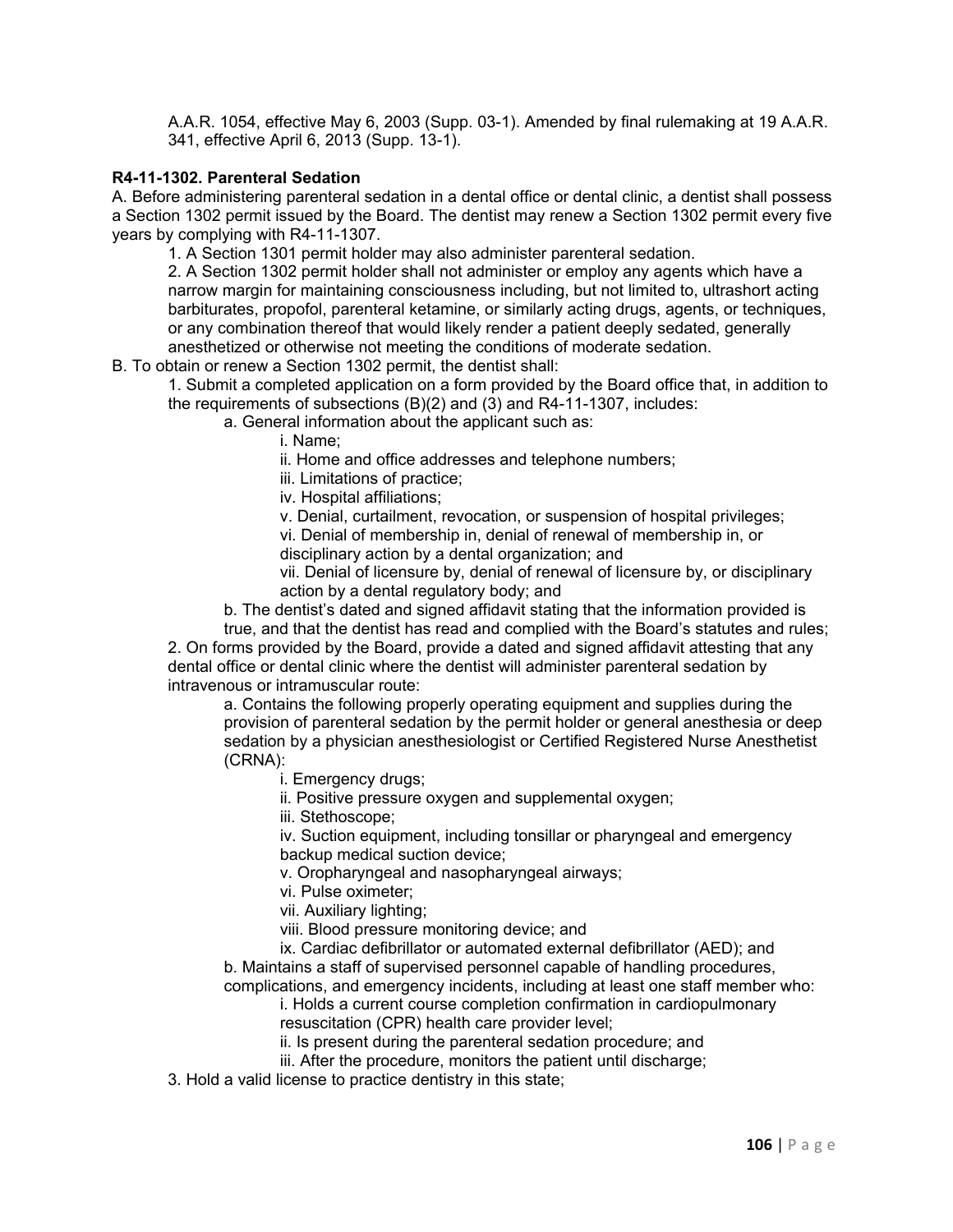4. Maintain a current permit to prescribe and administer controlled substances in this state issued by the United States Drug Enforcement Administration;

5. Provide confirmation of completing coursework within the two years prior to submitting the permit application in one or more of the following:

a. Advanced cardiac life support (ACLS) from the American Heart Association or another agency that follows the same procedures, standards, and techniques for training as the American Heart Association;

b. Pediatric advanced life support (PALS) in a practice treating pediatric patients; or

c. A recognized continuing education course in advanced airway management.

C. Initial applicants shall meet one of the following conditions:

1. Successfully complete Board-recognized undergraduate, graduate, or postgraduate education within the three years before submitting the permit application, that includes the following:

a. Sixty (60) didactic hours of basic parenteral sedation to include:

i. Physical evaluation;

ii. Management of medical emergencies;

iii. The importance of and techniques for maintaining proper documentation; and

iv. Monitoring and the use of monitoring equipment; and

b. Hands-on administration of parenteral sedative medications to at least 20 patients in a manner consistent with this Section; or

2. An applicant who completed training in parenteral sedation more than three years before submitting the permit application shall provide the following documentation:

a. On a form provided by the Board, a written affidavit affirming that the applicant has administered parenteral sedation to a minimum of 25 patients within the year or 75 patients within the last five years before submitting the permit application;

b. A copy of the parenteral sedation permit in effect in another state or certification of military training in parenteral sedation from the applicant's commanding officer; and c. On a form provided by the Board, a written affidavit affirming the completion of 30 clock hours of continuing education taken within the last five years as outlined in R4- 11-1306(B)(1)(b) through (f).

D. After submitting the application and written evidence of compliance with requirements outlined in subsection (B) and, if applicable, subsection (C) to the Board, the applicant shall schedule an onsite evaluation by the Board during which the applicant shall administer parenteral sedation. After the applicant completes the application requirements and successfully completes the onsite evaluation, the Board shall issue a Section 1302 permit to the applicant.

1. The onsite evaluation team shall consist of:

a. Two dentists who are Board members, or Board designees for initial applications, or

b. One dentist who is a Board member or Board designee for renewal applications. 2. The onsite team shall evaluate the following:

a. The availability of equipment and personnel as specified in subsection (B)(2);

b. Proper administration of parenteral sedation to a patient by the applicant in the presence of the evaluation team;

c. Successful responses by the applicant to oral examination questions from the evaluation team about patient management, medical emergencies, and emergency medications;

d. Proper documentation of controlled substances, that includes a perpetual inventory log showing the receipt, administration, dispensing, and destruction of all controlled substances;

e. Proper recordkeeping as specified in subsection (E) by reviewing the records generated for the patient receiving parenteral sedation as specified in subsection (D)(2)(b); and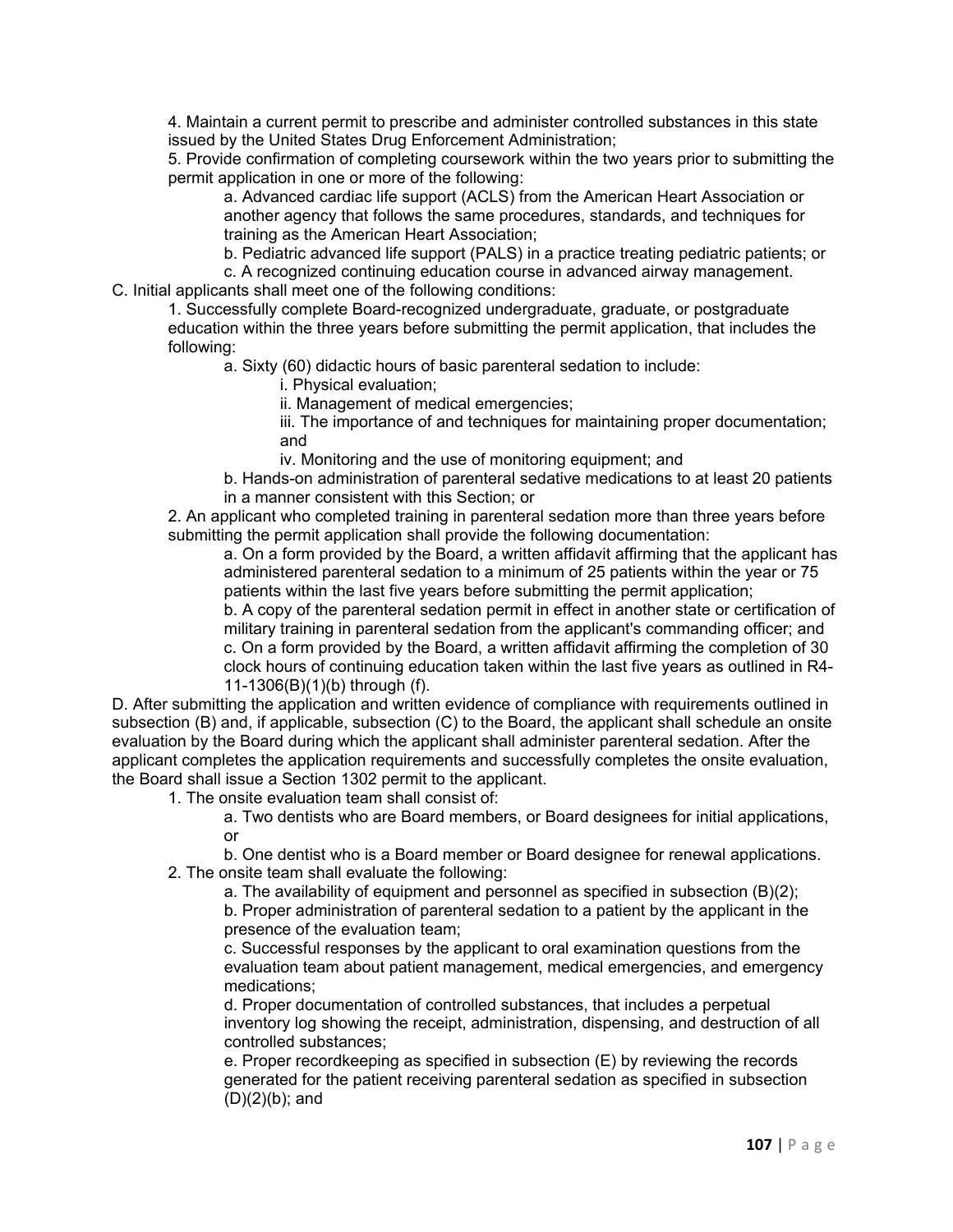f. For renewal applicants, records supporting continued competency as specified in R4-11-1306.

3. The evaluation team shall recommend one of the following:

a. Pass. Successful completion of the onsite evaluation;

b. Conditional Approval for failing to have appropriate equipment, proper documentation of controlled substances, or proper recordkeeping. The applicant must submit proof of correcting the deficiencies before a permit is issued; c. Category 1 Evaluation Failure. The applicant must review the appropriate subject matter and schedule a subsequent evaluation by two Board Members or Board designees not less than 30 days from the failed evaluation. An example is failure to recognize and manage one emergency;

d. Category 2 Evaluation Failure. The applicant must complete Board approved continuing education in subject matter within the scope of the onsite evaluation as identified by the evaluators and schedule a subsequent evaluation by two Board Members or Board designees not less than 60 days from the failed evaluation. An example is failure to recognize and manage more than one emergency; or

e. Category 3 Evaluation Failure. The applicant must complete Board approved remedial continuing education with the subject matter outlined in R4-11- 1306 as identified by the evaluators and reapply not less than 90 days from the failed evaluation. An example is failure to recognize and manage an anesthetic urgency.

4. The onsite evaluation of an additional dental office or dental clinic in which parenteral sedation is administered by an existing Section 1302 permit holder may be waived by the Board staff upon receipt in the Board office of an affidavit verifying compliance with subsection (D)(2)(a).

5. A Section 1302 mobile permit may be issued if a Section 1302 permit holder travels to dental offices or dental clinics to provide parenteral sedation. The applicant must submit a completed affidavit verifying:

a. That the equipment and supplies for the provision of parenteral sedation as required in R4-11- 1302(B)(2)(a) either travel with the Section 1302 permit holder or are in place and in appropriate working condition at the dental office or dental clinic where parenteral sedation is provided, and

b. Compliance with R4-11-1302(B)(2)(b).

E. A Section 1302 permit holder shall keep a parenteral sedation record for each parenteral sedation procedure that:

1. Includes the following entries:

a. Pre-operative, intra-operative, and post-operative pulse oximeter documentation; b. Pre-operative, intra-operative, and post-operative blood pressure and vital sign documentation;

c. A list of all medications given, with dosage and time intervals and route and site of administration;

d. Type of catheter or portal with gauge;

e. Indicate nothing by mouth or time of last intake of food or water;

f. Consent form; and

g. Time of discharge and status, including name of escort; and

2. May include pre-operative and post-operative electrocardiograph report.

F. The Section 1302 permit holder shall establish intravenous access on each patient receiving parenteral sedation utilizing a new infusion set, including a new infusion line and new bag of fluid. G. The Section 1302 permit holder shall utilize supplemental oxygen for patients receiving parenteral sedation for the duration of the procedure.

H. The Section 1302 permit holder shall continuously supervise the patient from the initiation of parenteral sedation until termination of the parenteral sedation procedure and oxygenation, ventilation and circulation are stable. The Section 1302 permit holder shall not commence with the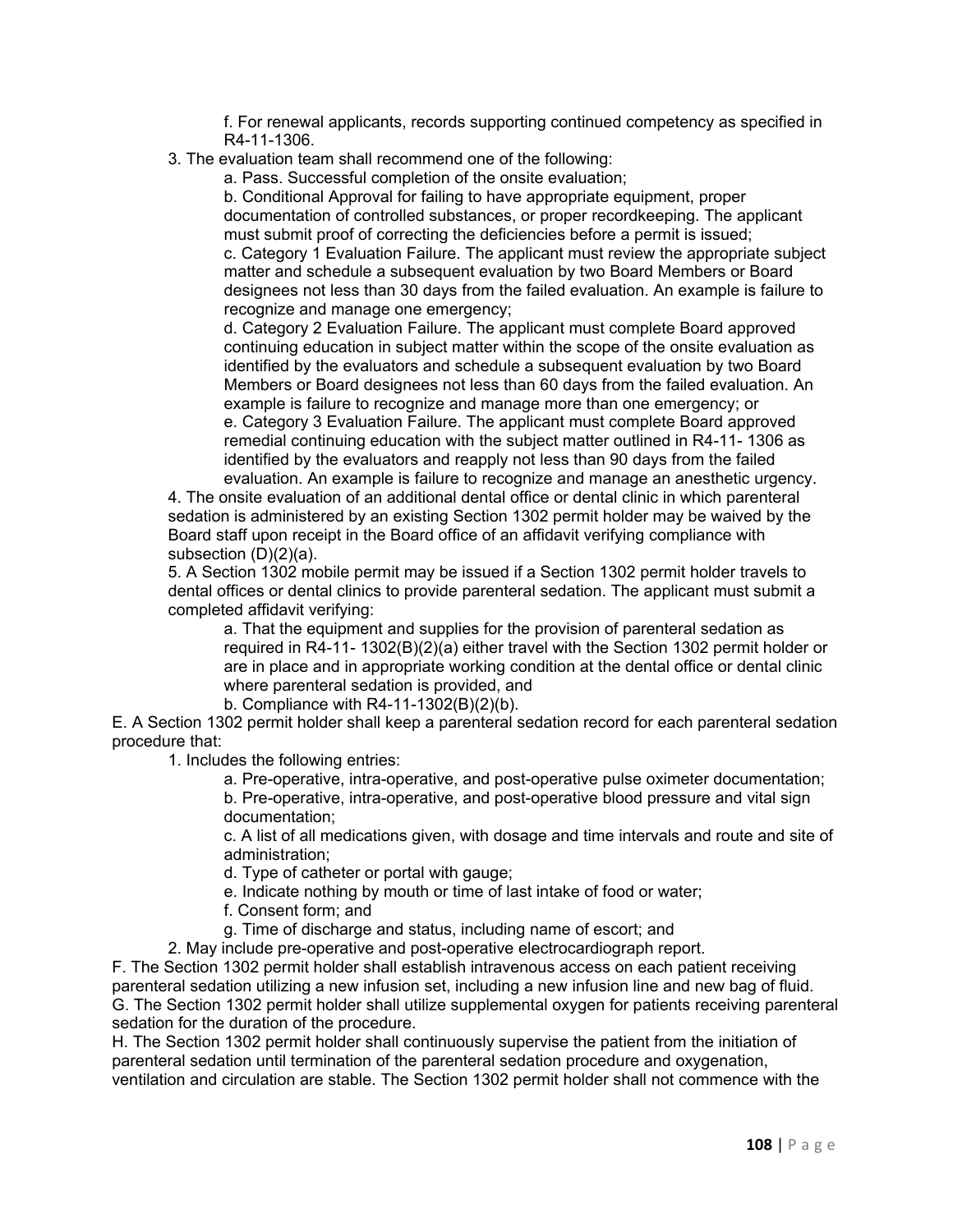administration of a subsequent anesthetic case until the patient is in monitored recovery or meets the guidelines for discharge.

I. A Section 1302 permit holder may employ a health care professional as specified in R4-11-1301(I).

# **Historical Note**

New Section R4-11-1302 renumbered from R4-11-803 and amended by final rulemaking at 5 A.A.R. 580, effective February 4, 1999 (Supp. 99-1). Amended by final rulemaking at 9 A.A.R. 1054, effective May 6, 2003 (Supp. 03-1). Amended by final rulemaking at 19 A.A.R. 341, effective April 6, 2013 (Supp. 13-1).

# **R4-11-1303. Oral Sedation**

A. Before administering oral sedation in a dental office or dental clinic, a dentist shall possess a Section 1303 permit issued by the Board. The dentist may renew a Section 1303 permit every five years by complying with R4-11-1307.

1. A Section 1301 permit holder or Section 1302 permit holder may also administer oral sedation without obtaining a Section 1303 permit.

2. The administration of a single drug for minimal sedation does not require a Section 1303 permit if:

a. The administered dose is within the Food and Drug Administration's (FDA) maximum recommended dose as printed in FDA approved labeling for unmonitored home use;

i. Incremental multiple doses of the drug may be administered until the desired effect is reached, but does not exceed the maximum recommended dose; and

ii. During minimal sedation, a single supplemental dose may be administered. The supplemental dose may not exceed one-half of the initial dose and the total aggregate dose may not exceed one and one-half times the FDA maximum recommended dose on the date of treatment; and

b. Nitrous oxide/oxygen may be administered in addition to the oral drug as long as the combination does not exceed minimal sedation.

B. To obtain or renew a Section 1303 permit, a dentist shall:

1. Submit a completed application on a form provided by the Board office that, in addition to the requirements of subsections (B)(2) and (3) and R4-11-1307, includes:

- a. General information about the applicant such as:
	- i. Name;
	- ii. Home and office addresses and telephone numbers;
	- iii. Limitations of practice;
	- iv. Hospital affiliations;
	- v. Denial, curtailment, revocation, or suspension of hospital privileges;

vi. Denial of membership in, denial of renewal of membership in, or disciplinary action by a dental organization; and

vii. Denial of licensure by, denial of renewal of licensure by, or disciplinary action by a dental regulatory body; and

b. The dentist's dated and signed affidavit stating that the information provided is true, and that the dentist has read and complied with the Board's statutes and rules; 2. On forms provided by the Board, provide a dated and signed affidavit attesting that any dental office or dental clinic where the dentist will administer oral sedation:

a. Contains the following properly operating equipment and supplies during the provision of sedation:

- i. Emergency drugs;
- ii. Cardiac defibrillator or automated external defibrillator (AED);
- iii. Positive pressure oxygen and supplemental oxygen;
- iv. Stethoscope;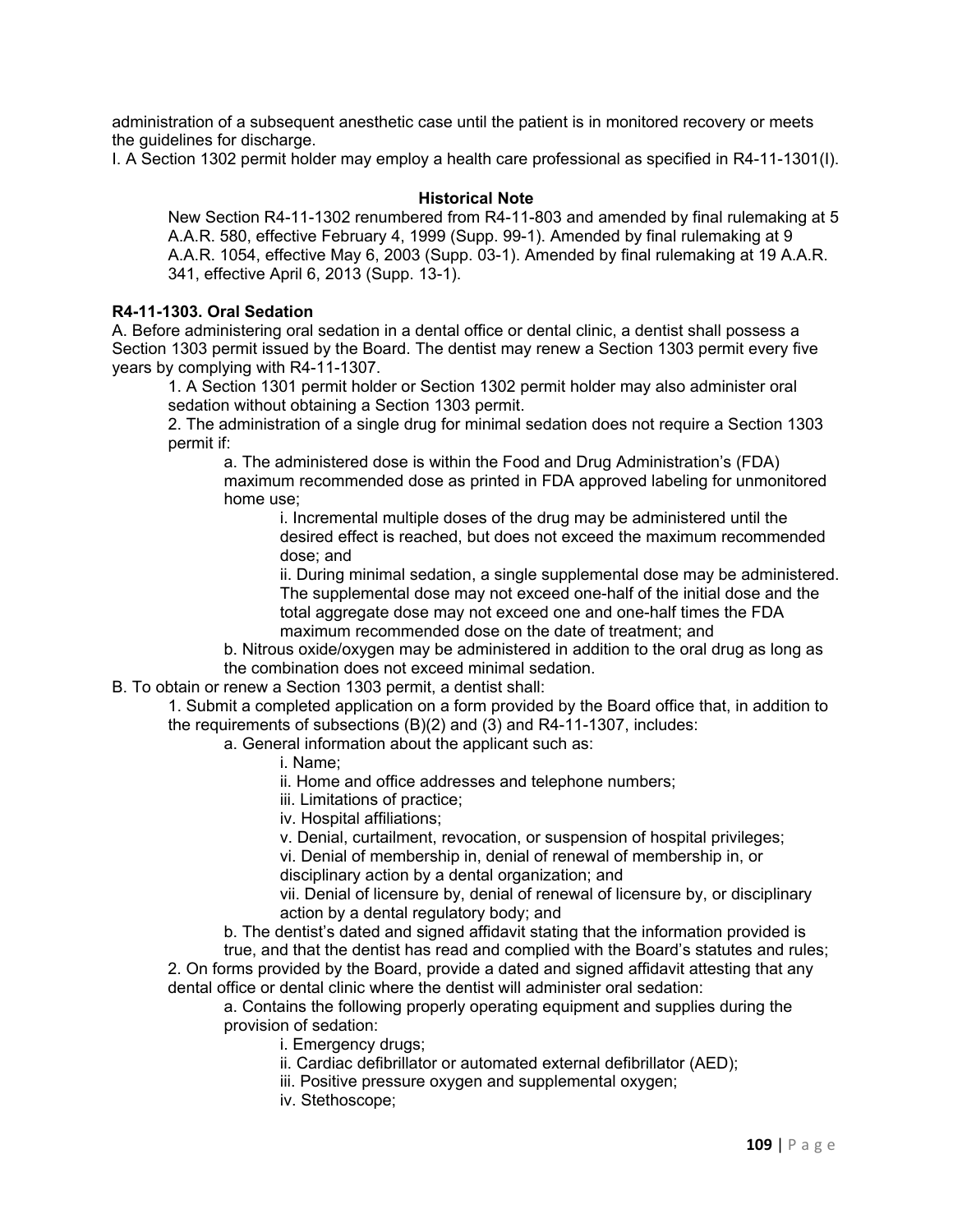v. Suction equipment, including tonsillar or pharyngeal and emergency backup medical suction device;

vi. Pulse oximeter;

vii. Blood pressure monitoring device; and

viii. Auxiliary lighting; and

b. Maintains a staff of supervised personnel capable of handling procedures, complications, and emergency incidents, including at least one staff member who:

i. Holds a current certificate in cardiopulmonary resuscitation (CPR) Health Care Provider Level;

ii. Is present during the oral sedation procedure; and

iii. After the procedure, monitors the patient until discharge;

3. Hold a valid license to practice dentistry in this state;

4. Maintain a current permit to prescribe and administer controlled substances in this state issued by the United States Drug Enforcement Administration;

5. Provide confirmation of completing coursework within the two years prior to submitting the permit application in one or more of the following:

a. Cardiopulmonary resuscitation (CPR) Health Care Provider Level from the American Heart Association, American Red Cross, or another agency that follows the same procedures, standards, and techniques for training as the American Heart Association or American Red Cross;

b. Pediatric advanced life support (PALS) in a practice treating pediatric patients; or

c. A recognized continuing education course in advanced airway management.

C. Initial applicants shall meet one of the following:

1. Complete a Board-recognized post-doctoral residency program that includes documented training in oral sedation within the last three years before submitting the permit application; or 2. Complete a Board recognized post-doctoral residency program that includes documented training in oral sedation more than three years before submitting the permit application shall provide the following documentation:

a. On a form provided by the Board, a written affidavit affirming that the applicant has administered oral sedation to a minimum of 25 patients within the year or 75 patients within the last five years before submitting the permit application;

b. A copy of the oral sedation permit in effect in another state or certification of military training in oral sedation from the applicant's commanding officer; and c. On a form provided by the Board, a written affidavit affirming the completion of 30 hours of continuing education taken within the last five years as outlined in R4-11-  $1306(C)(1)(a)$  through (f); or

3. Provide proof of participation in 30 clock hours of Board recognized undergraduate, graduate, or post-graduate education in oral sedation within the three years before submitting the permit application that includes:

a. Training in basic oral sedation,

b. Pharmacology,

c. Physical evaluation,

d. Management of medical emergencies,

e. The importance of and techniques for maintaining proper documentation, and

f. Monitoring and the use of monitoring equipment.

D. After submitting the application and written evidence of compliance with requirements in subsection (B) and, if applicable, subsection (C) to the Board, the applicant shall schedule an onsite evaluation by the Board. After the applicant completes the application requirements and successfully completes the onsite evaluation, the Board shall issue a Section 1303 permit to the applicant.

1. The onsite evaluation team shall consist of:

a. For initial applications, two dentists who are Board members, or Board designees.

b. For renewal applications, one dentist who is a Board member, or Board designee.

2. The onsite team shall evaluate the following: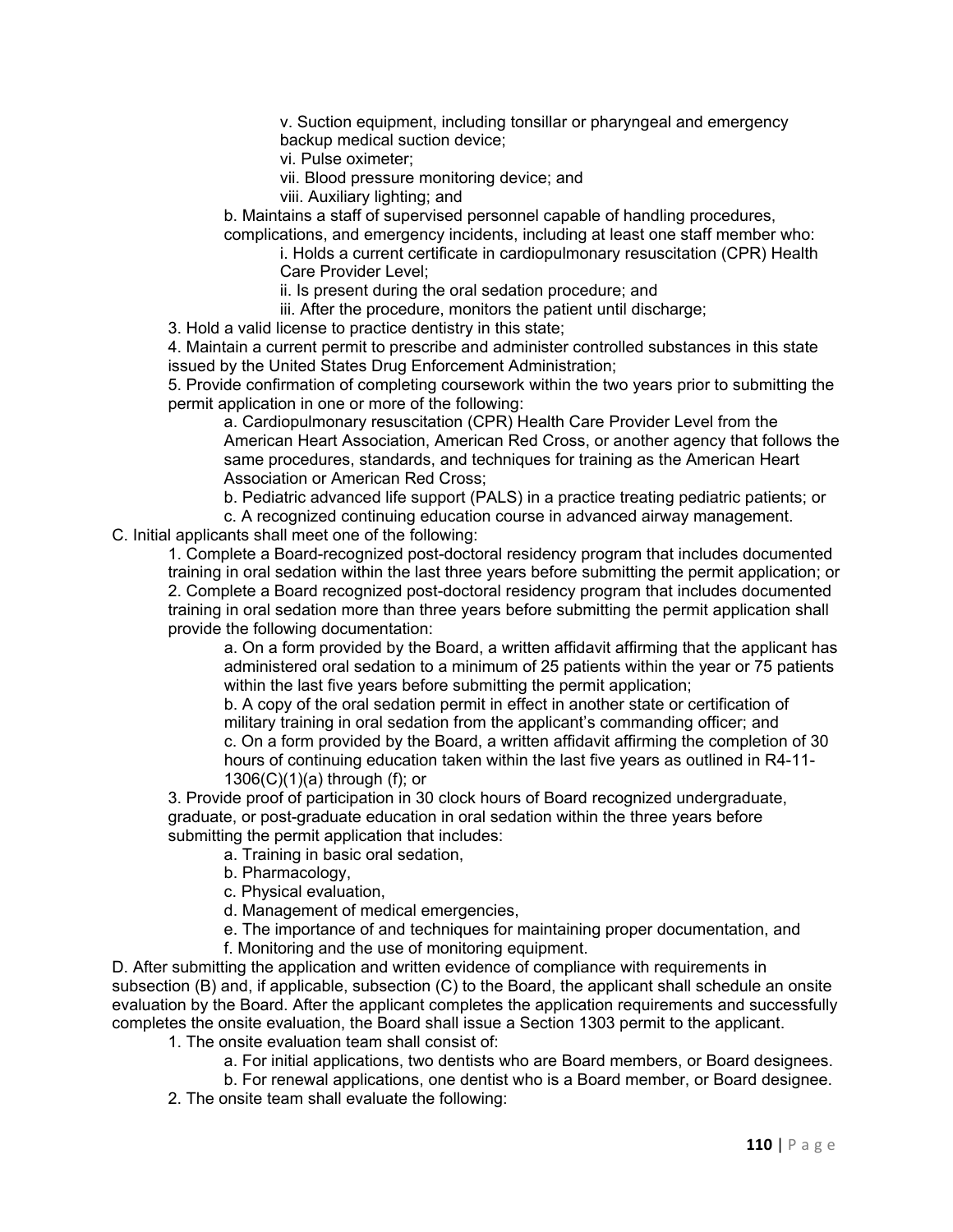a. The availability of equipment and personnel as specified in subsection (B)(2); b. Successful responses by the applicant to oral examination questions from the evaluation team about patient management, medical emergencies, and emergency medications;

c. Proper documentation of controlled substances, that includes a perpetual inventory log showing the receipt, administration, dispensing, and destruction of controlled substances;

d. Proper recordkeeping as specified in subsection (E) by reviewing the forms that document the oral sedation record; and

e. For renewal applicants, records supporting continued competency as specified in R4-11-1306.

3. The evaluation team shall recommend one of the following:

a. Pass. Successful completion of the onsite evaluation;

b. Conditional Approval for failing to have appropriate equipment, proper documentation of controlled substance, or proper recordkeeping. The applicant must submit proof of correcting the deficiencies before permit will be issued;

c. Category 1 Evaluation Failure. The applicant must review the appropriate subject matter and schedule a subsequent evaluation by two Board Members or Board designees not less than 30 days from the failed evaluation. An example is failure to recognize and manage one emergency; or

d. Category 2 Evaluation Failure. The applicant must complete Board approved continuing education in subject matter within the scope of the onsite evaluation as identified by the evaluators and schedule a subsequent evaluation by two Board Members or Board designees not less than 60 days from the failed evaluation. An example is failure to recognize and manage more than one emergency.

4. The onsite evaluation of an additional dental office or dental clinic in which oral sedation is administered by a Section 1303 permit holder may be waived by the Board staff upon receipt in the Board office of an affidavit verifying compliance with subsection (D)(2)(a).

5. A Section 1303 mobile permit may be issued if the Section 1303 permit holder travels to dental offices or dental clinics to provide oral sedation. The applicant must submit a completed affidavit verifying:

a. That the equipment and supplies for the provision of oral sedation as required in  $R4-11-1303(B)(2)(a)$  either travel with the Section 1303 permit holder or are in place and in appropriate condition at the dental office or dental clinic where oral sedation is provided, and

b. Compliance with R4-11-1303(B)(2)(b).

E. A Section 1303 permit holder shall keep an oral sedation record for each oral sedation procedure that:

1. Includes the following entries:

a. Pre-operative, intra-operative, and post-operative, pulse oximeter oxygen saturation and pulse rate documentation;

b. Pre-operative and post-operative blood pressure;

c. Documented reasons for not taking vital signs if a patient's behavior or emotional state prevents monitoring personnel from taking vital signs;

d. List of all medications given, including dosage and time intervals;

- e. Patient's weight;
- f. Consent form;
- g. Special notes, such as, nothing by mouth or last intake of food or water; and
- h. Time of discharge and status, including name of escort; and

2. May include the following entries:

- a. Pre-operative and post-operative electrocardiograph report; and
- b. Intra-operative blood pressures.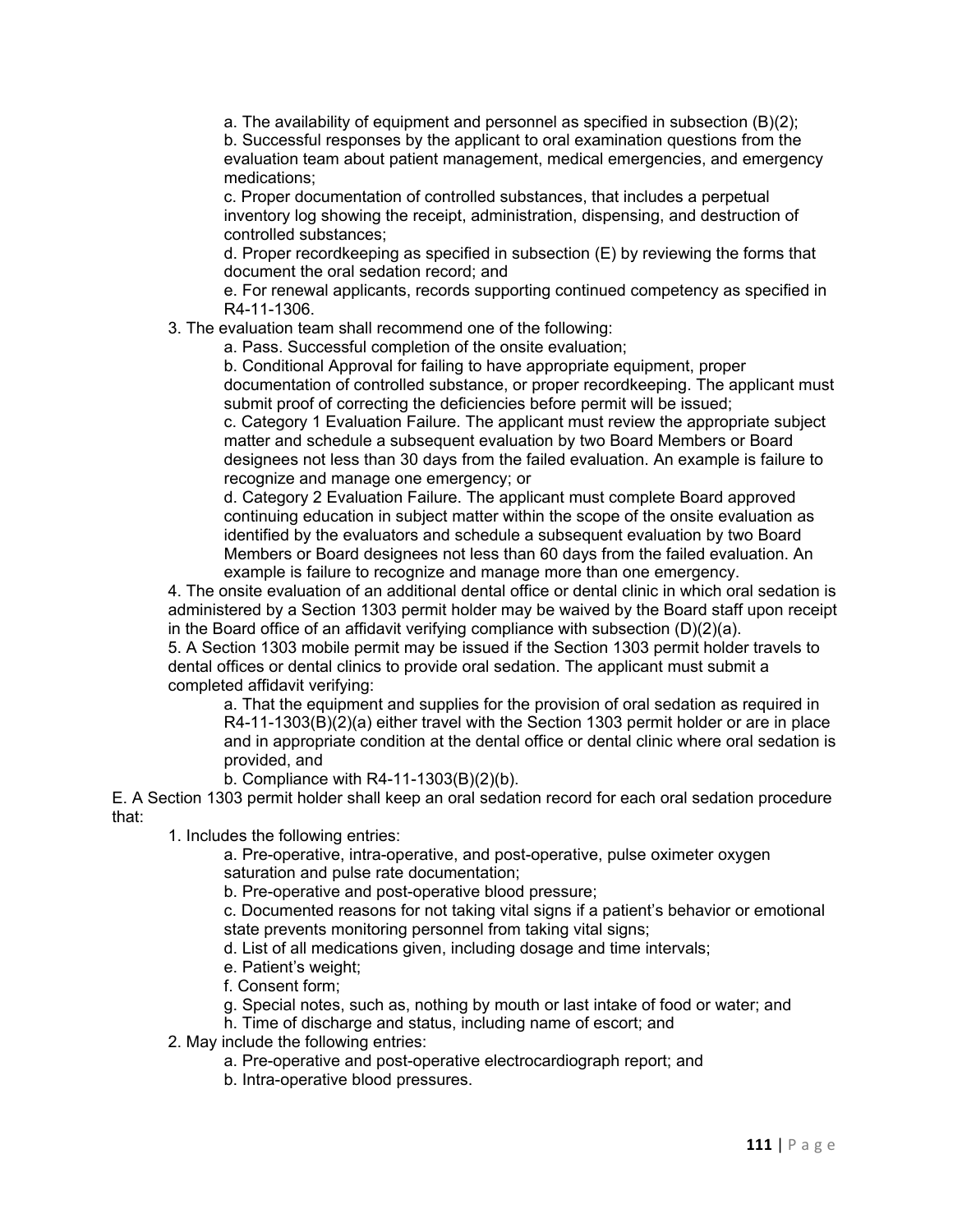F. The Section 1303 permit holder shall utilize supplemental oxygen for patients receiving oral sedation for the duration of the procedure.

G. The Section 1303 permit holder shall ensure the continuous supervision of the patient from the administration of oral sedation until oxygenation, ventilation and circulation are stable and the patient is appropriately responsive for discharge from the dental office or dental clinic.

H. A Section 1303 permit holder may employ a health care professional to provide anesthesia services, if all of the following conditions are met:

1. The physician anesthesiologist or CRNA meets the requirements as specified in R4-11- 1301(I);

2. The Section 1303 permit holder has completed coursework within the two years prior to submitting the permit application in one or more of the following:

a. ACLS from the American Heart Association or another agency that follows the same procedures, standards, and techniques for training as the American Heart Association;

b. PALS in a practice treating pediatric patients;

c. A recognized continuing education course in advanced airway management;

3. The Section 1303 permit holder ensures that:

a. The dental office or clinic contains the equipment and supplies listed in R4-11- 1304(B)(2)(a) during the provision of anesthesia or sedation by the physician anesthesiologist or CRNA;

b. The anesthesia or sedation record contains all the entries listed in R4-11-1304(D); c. For intravenous access, the physician anesthesiologist or CRNA uses a new infusion set, including a new infusion line and new bag of fluid for each patient; and d. The patient is continuously supervised from the administration of anesthesia or sedation until the termination of the anesthesia or sedation procedure and oxygenation, ventilation and circulation are stable. The Section 1303 permit holder shall not commence with a subsequent procedure or treatment until the patient is in monitored recovery or meets the guidelines for discharge.

# **Historical Note**

New Section R4-11-1303 renumbered from R4-11-805 and amended by final rulemaking at 5 A.A.R. 580, effective February 4, 1999 (Supp. 99-1). Former Section R4- 11-1303 renumbered to R4-11-1304; new Section R4-11- 1303 made by final rulemaking at 9 A.A.R. 1054, effective May 6, 2003 (Supp. 03-1). Amended by final rulemaking at 19 A.A.R. 341, effective April 6, 2013 (Supp. 13-1).

## **R4-11-1304. Permit to Employ or Work with a Physician Anesthesiologist or Certified Registered Nurse Anesthetist (CRNA)**

A. This Section does not apply to a Section 1301 permit holder or a Section 1302 permit holder practicing under the provisions of R4-11-1302(I) or a Section 1303 permit holder practicing under the provisions of R4-11-1303(H). A dentist may utilize a physician anesthesiologist or certified registered nurse anesthetist (CRNA) for anesthesia or sedation services while the dentist provides treatment in the dentist's office or dental clinic after obtaining a Section 1304 permit issued by the Board.

1. The physician anesthesiologist or CRNA meets the requirements as specified in R4-11- 1301(I).

2. The dentist permit holder shall provide all dental treatment and ensure that the physician anesthesiologist or CRNA remains on the dental office or dental clinic premises until any patient receiving anesthesia or sedation services is discharged.

3. A dentist may renew a Section 1304 permit every five years by complying with R4-11- 1307.

B. To obtain or renew a Section 1304 permit, a dentist shall:

1. Submit a completed application on a form provided by the Board office that, in addition to the requirements of subsections (B)(2) and (3) and R4-11-1307 includes: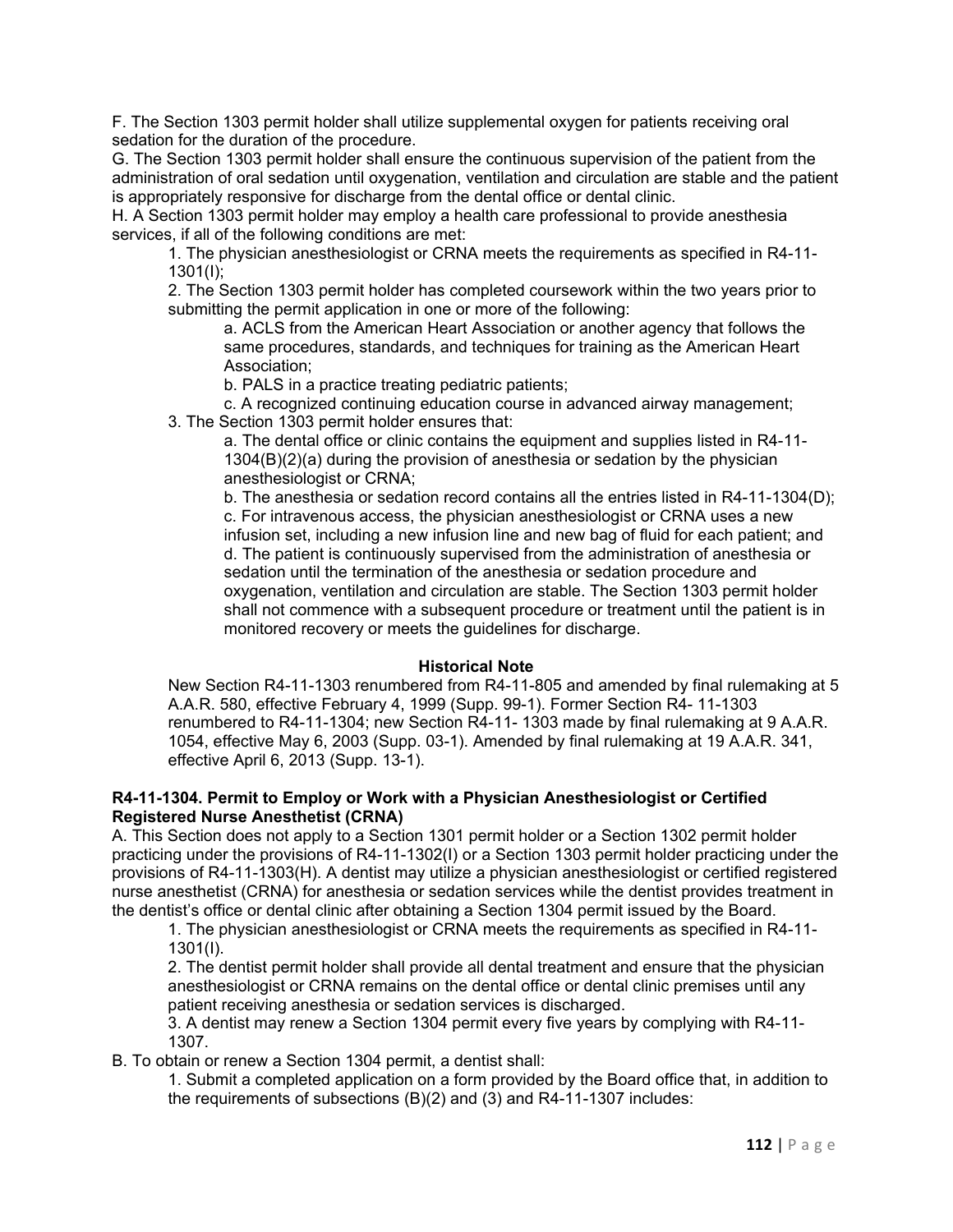a. General information about the applicant such as:

i. Name;

ii. Home and office addresses and telephone numbers;

iii. Limitations of practice;

iv. Hospital affiliations;

v. Denial, curtailment, revocation, or suspension of hospital privileges;

vi. Denial of membership in, denial of renewal of membership in, or disciplinary action by a dental organization; and

vii. Denial of licensure by, denial of renewal of licensure by, or disciplinary action by a dental regulatory body; and

b. The dentist's dated and signed affidavit stating that the information provided is

true, and that the dentist has read and complied with the Board's statutes and rules; 2. On forms provided by the Board, provide a dated and signed affidavit attesting that any dental office or dental clinic where the dentist provides treatment during administration of general anesthesia or sedation by a physician anesthesiologist or CRNA:

a. Contains the following properly operating equipment and supplies during the provision of general anesthesia and sedation:

i. Emergency drugs;

ii. Electrocardiograph monitor;

iii. Pulse oximeter;

iv. Cardiac defibrillator or automated external defibrillator (AED);

v. Positive pressure oxygen and supplemental continuous flow oxygen;

vi. Suction equipment, including endotrachael, tonsillar or pharyngeal and emergency backup medical suction device;

vii. Laryngoscope, multiple blades, backup batteries and backup bulbs; viii. Endotracheal tubes and appropriate connectors;

ix. Magill forceps;

x. Oropharyngeal and nasopharyngeal airways;

xi. Auxiliary lighting;

xii. Stethoscope; and

xiii. Blood pressure monitoring device; and

b. Maintains a staff of supervised personnel capable of handling procedures, complications, and emergency incidents. All personnel involved in administering and monitoring general anesthesia or sedation shall hold a current course completion confirmation in cardiopulmonary resuscitation (CPR) Health Care Provider level;

3. Hold a valid license to practice dentistry in this state; and

4. Provide confirmation of completing coursework within the last two years prior to submitting the permit application in one or more of the following:

a. Advanced cardiac life support (ACLS) from the American Heart Association or another agency that follows the same procedures, standards, and techniques for training as the American Heart Association;

b. Pediatric advanced life support (PALS) in a practice treating pediatric patients; or

c. A recognized continuing education course in advanced airway management.

C. After submitting the application and written evidence of compliance with requirements in subsection (B) to the Board, the applicant shall schedule an onsite evaluation by the Board. After the applicant completes the application requirements and successfully completes the onsite evaluation, the Board shall issue the applicant a Section 1304 permit.

1. The onsite evaluation team shall consist of one dentist who is a Board member, or Board designee.

2. The onsite team shall evaluate the following:

a. The availability of equipment and personnel as specified in subsection (B)(2);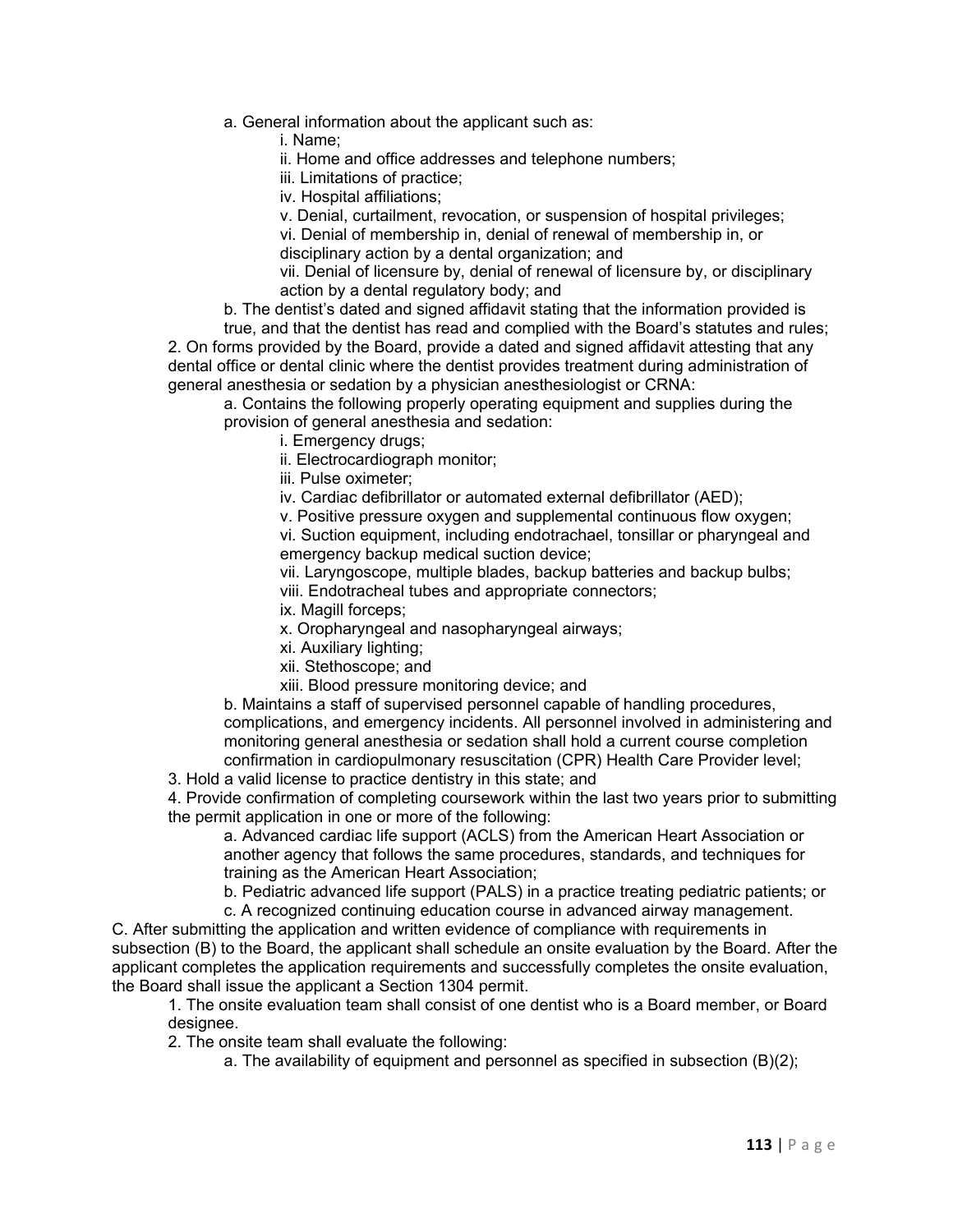b. Proper documentation of controlled substances, that includes a perpetual inventory log showing the receipt, administration, dispensing, and destruction of controlled substances; and

c. Proper recordkeeping as specified in subsection (E) by reviewing previous anesthesia or sedation records.

3. The evaluation team shall recommend one of the following:

a. Pass. Successful completion of the onsite evaluation; or

b. Conditional approval for failing to have appropriate equipment, proper documentation of controlled substances, or proper recordkeeping. The applicant must submit proof of correcting the deficiencies before a permit is issued.

4. The evaluation of an additional dental office or dental clinic in which a Section 1304 permit holder provides treatment during the administration general anesthesia or sedation by a physician anesthesiologist or CRNA may be waived by the Board staff upon receipt in the Board office of an affidavit verifying compliance with subsection (B)(2).

D. A Section 1304 permit holder shall keep an anesthesia or sedation record for each general anesthesia and sedation procedure that includes the following entries:

1. Pre-operative and post-operative electrocardiograph documentation;

2. Pre-operative, intra-operative, and post-operative, pulse oximeter documentation;

3. Pre-operative, intra-operative, and post-operative blood pressure and vital sign documentation; and

4. A list of all medications given, with dosage and time intervals and route and site of administration;

5. Type of catheter or portal with gauge;

- 6. Indicate nothing by mouth or time of last intake of food or water;
- 7. Consent form; and
- 8. Time of discharge and status, including name of escort.

E. For intravenous access, a Section 1304 permit holder shall ensure that the physician anesthesiologist or CRNA uses a new infusion set, including a new infusion line and new bag of fluid for each patient.

F. A Section 1304 permit holder shall ensure that the physician anesthesiologist or CRNA utilizes supplemental continuous flow oxygen for patients receiving general anesthesia or sedation for the duration of the procedure.

G. The Section 1304 permit holder shall continuously supervise the patient from the administration of anesthesia or sedation until termination of the anesthesia or sedation procedure and oxygenation, ventilation and circulation are stable. The Section 1304 permit holder shall not commence with a subsequent procedure or treatment until the patient is in monitored recovery or meets the guidelines for discharge.

#### **Historical Note**

New Section R4-11-1304 renumbered from R4-11-805 and amended by final rulemaking at 5 A.A.R. 580, effective February 4, 1999 (Supp. 99-1). Former Section R4- 11-1304 renumbered to R4-11-1305; new Section R4-11- 1304 renumbered from R4-11-1303 and amended by final rulemaking at 9 A.A.R. 1054, effective May 6, 2003 (Supp. 03-1). Section repealed; new Section made by final rulemaking at 19 A.A.R. 341, effective April 6, 2013 (Supp. 13-1).

# **R4-11-1305. Reports of Adverse Occurrences**

If a death, or incident requiring emergency medical response, occurs in a dental office or dental clinic during the administration of or recovery from general anesthesia, deep sedation, moderate sedation, or minimal sedation, the permit holder and the treating dentist involved shall submit a complete report of the incident to the Board within 10 days after the occurrence.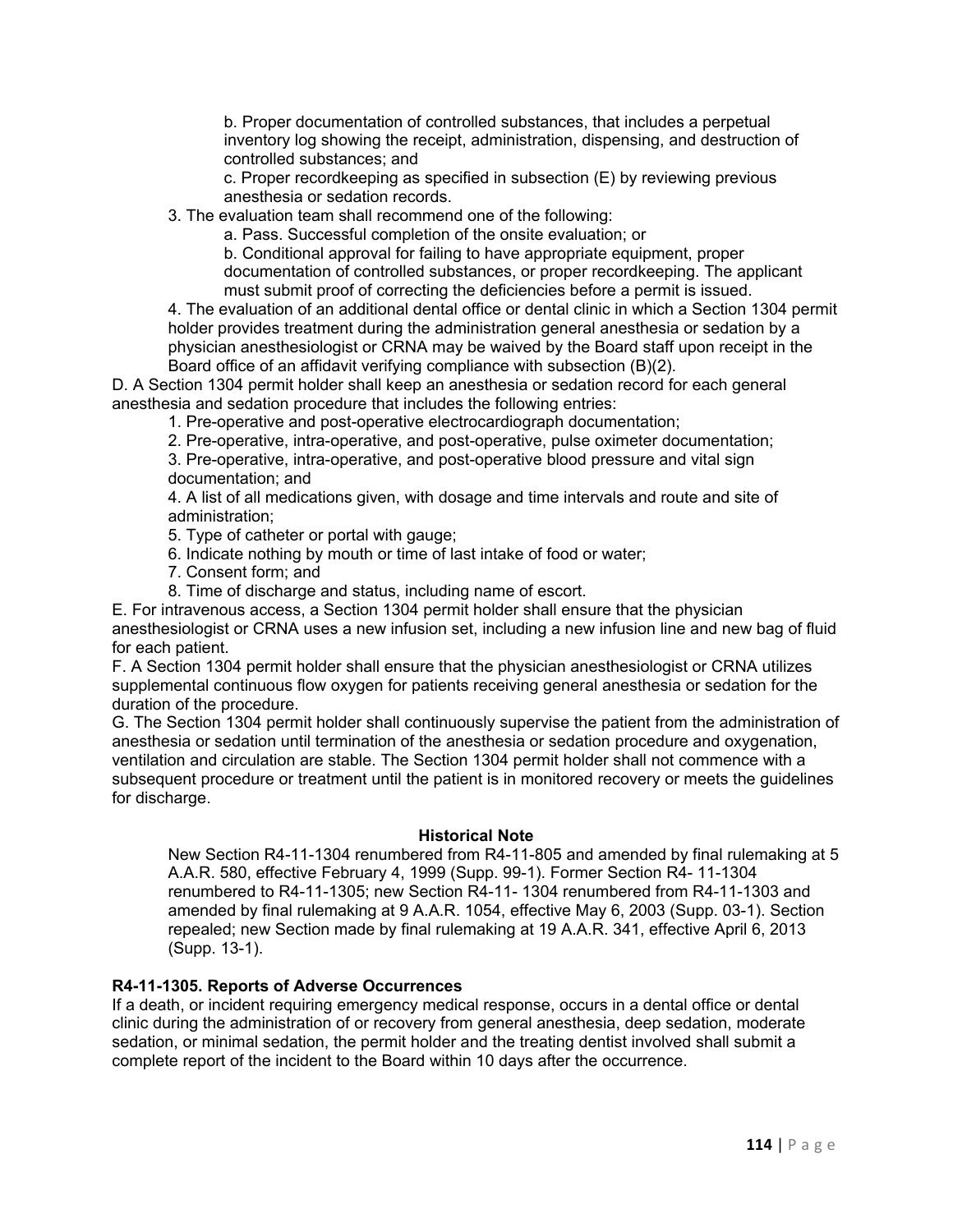## **Historical Note**

New Section R4-11-1305 renumbered from R4-11-806 and amended by final rulemaking at 5 A.A.R. 580, effective February 4, 1999 (Supp. 99-1). Former Section R4- 11-1305 renumbered to R4-11-1306; new Section R4-11- 1305 renumbered from R4-11-1304 and amended by final rulemaking at 9 A.A.R. 1054, effective May 6, 2003 (Supp. 03-1). Section repealed; new Section made by final rulemaking at 19 A.A.R. 341, effective April 6, 2013 (Supp. 13-1).

# **R4-11-1306. Education; Continued Competency**

A. To obtain a Section 1301, permit by satisfying the education requirement of R4-11-1301(B)(6), a dentist shall successfully complete an advanced graduate or post-graduate education program in pain control.

1. The program shall include instruction in the following subject areas:

a. Anatomy and physiology of the human body and its response to the various pharmacologic agents used in pain control;

b. Physiological and psychological risks for the use of various modalities of pain control;

c. Psychological and physiological need for various forms of pain control and the potential response to pain control procedures;

d. Techniques of local anesthesia, sedation, and general anesthesia, and psychological management and behavior modification, as they relate to pain control in dentistry; and

e. Handling emergencies and complications related to pain control procedures, including the maintenance of respiration and circulation, immediate establishment of an airway, and cardiopulmonary resuscitation.

2. The program shall consist of didactic and clinical training. The didactic component of the program shall:

a. Be the same for all dentists, whether general practitioners or specialists; and b. Include each subject area listed in subsection (A)(1).

3. The program shall provide at least one calendar year of training as prescribed in R4-11- 1301(B)(6)(a).

B. To maintain a Section 1301 or 1302 permit under R4-11-1301 or R4-11-1302 a permit holder shall:

1. Participate in 30 clock hours of continuing education every five years in one or more of the following areas:

a. General anesthesia,

b. Parenteral sedation,

c. Physical evaluation,

d. Medical emergencies,

e. Monitoring and use of monitoring equipment, or

f. Pharmacology of drugs and non-drug substances used in general anesthesia or parenteral sedation; and

2. Provide confirmation of completing coursework within the two years prior to submitting the renewal application from one or more of the following:

a. Advanced cardiac life support (ACLS) from the American Heart Association or another agency that follows the same procedures, standards, and techniques for training as the American Heart Association;

b. Pediatric advanced life support (PALS) in a practice treating pediatric patients; or

c. A recognized continuing education course in advanced airway management;

3. Complete at least 10 general anesthesia, deep sedation or parenteral sedation cases a calendar year; and

4. Apply a maximum of six hours from subsection (B)(2) toward the continuing education requirements for subsection (B)(1).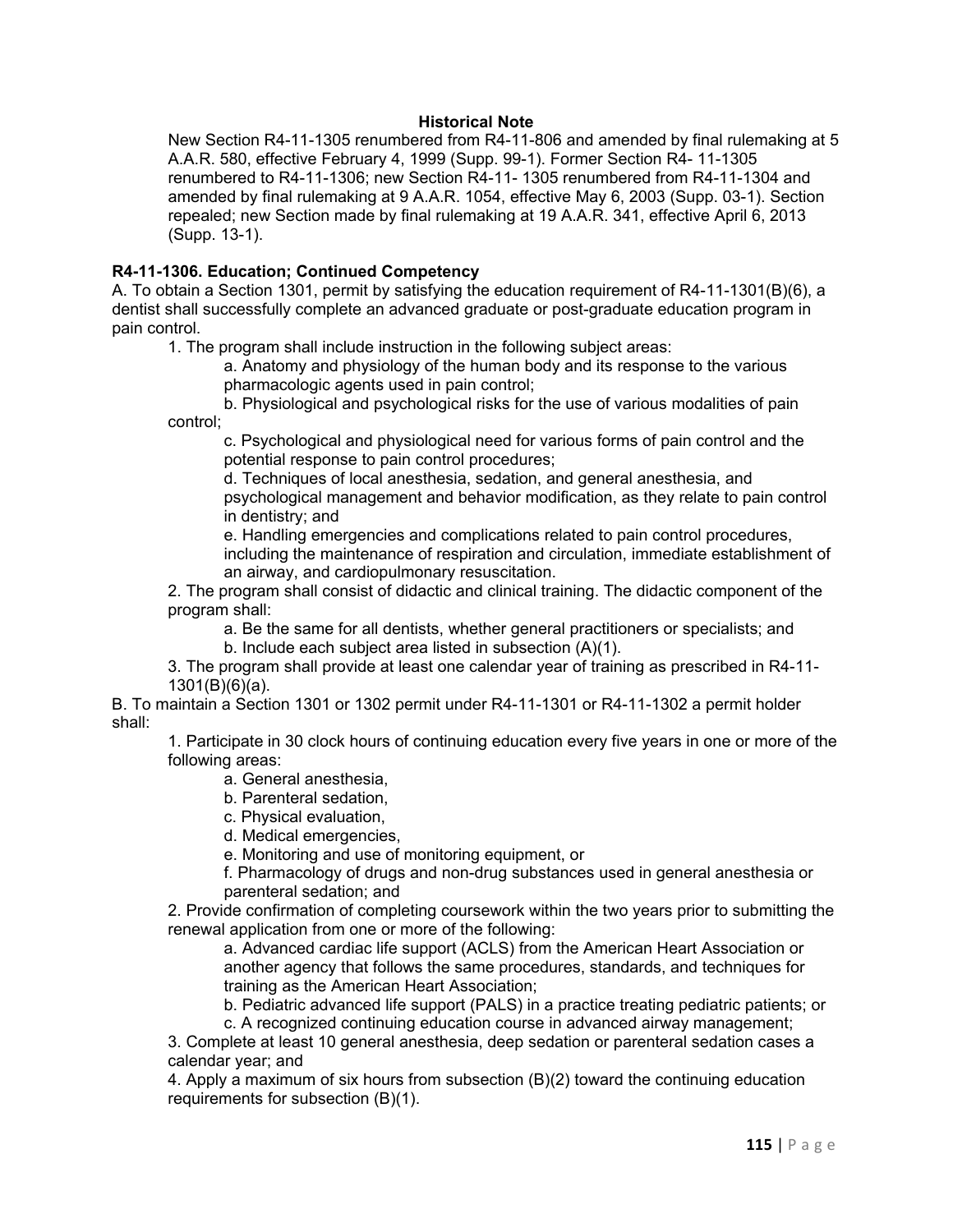C. To maintain a Section 1303 permit issued under R4-11-1303, a permit holder shall:

1. Participate in 30 clock hours of continuing education every five years in one or more of the following areas:

- a. Oral sedation,
- b. Physical evaluation,
- c. Medical emergencies,
- d. Monitoring and use of monitoring equipment, or
- e. Pharmacology of oral sedation drugs and non-drug substances; and

2. Provide confirmation of completing coursework within the two years prior to submitting the renewal application from one or more of the following:

a. Cardiopulmonary resuscitation (CPR) Health Care Provider level from the American Heart Association, American Red Cross or another agency that follows the same procedures, standards, and techniques for training as the American Heart Association or American Red Cross;

b. Advanced cardiac life support (ACLS) from the American Heart Association or another agency that follows the same procedures, standards, and techniques for training as the American Heart Association;

c. Pediatric advanced life support (PALS);

d. A recognized continuing education course in advanced airway management; and 3. Complete at least 10 oral sedation cases a calendar year.

# **Historical Note**

Section R4-11-1306 renumbered from R4-11-1305 and amended by final rulemaking at 9 A.A.R. 1054, effective May 6, 2003 (Supp. 03-1). Amended by final rulemaking at 19 A.A.R. 341, effective April 6, 2013 (Supp. 13-1).

# **R4-11-1307. Renewal of Permit**

A. To renew a Section 1301, 1302, or 1303 permit, the permit holder shall:

1. Provide written documentation of compliance with the applicable continuing education requirements in R4-11- 1306;

2. Provide written documentation of compliance with the continued competency requirements in R4-11-1306;

3. Before December 31 of the year the permit expires, submit a completed application on a form provided by the Board office as described in R4-11-1301, R4-11-1302, or R4-11-1303; and

4. Not less than 90 days before the expiration of a permit holder's current permit, arrange for an onsite evaluation as described in R4-11-1301, R4-11-1302, or R4-11-1303.

B. To renew a Section 1304 permit, the permit holder shall:

1. Before December 31 of the year the permit expires, submit a completed application on a form provided by the Board office as described in R4-11-1304; and

2. Not less than 90 days before the expiration of a permit holder's current permit, arrange for an onsite evaluation as described in R4-11-1304.

C. After the permit holder successfully completes the evaluation and submits the required affidavits, the Board shall renew a Section 1301, 1302, 1303, 1304 permit, as applicable.

D. The Board may stagger due dates for renewal applications.

# **Historical Note**

Made by final rulemaking at 19 A.A.R. 341, effective April 6, 2013 (Supp. 13-1).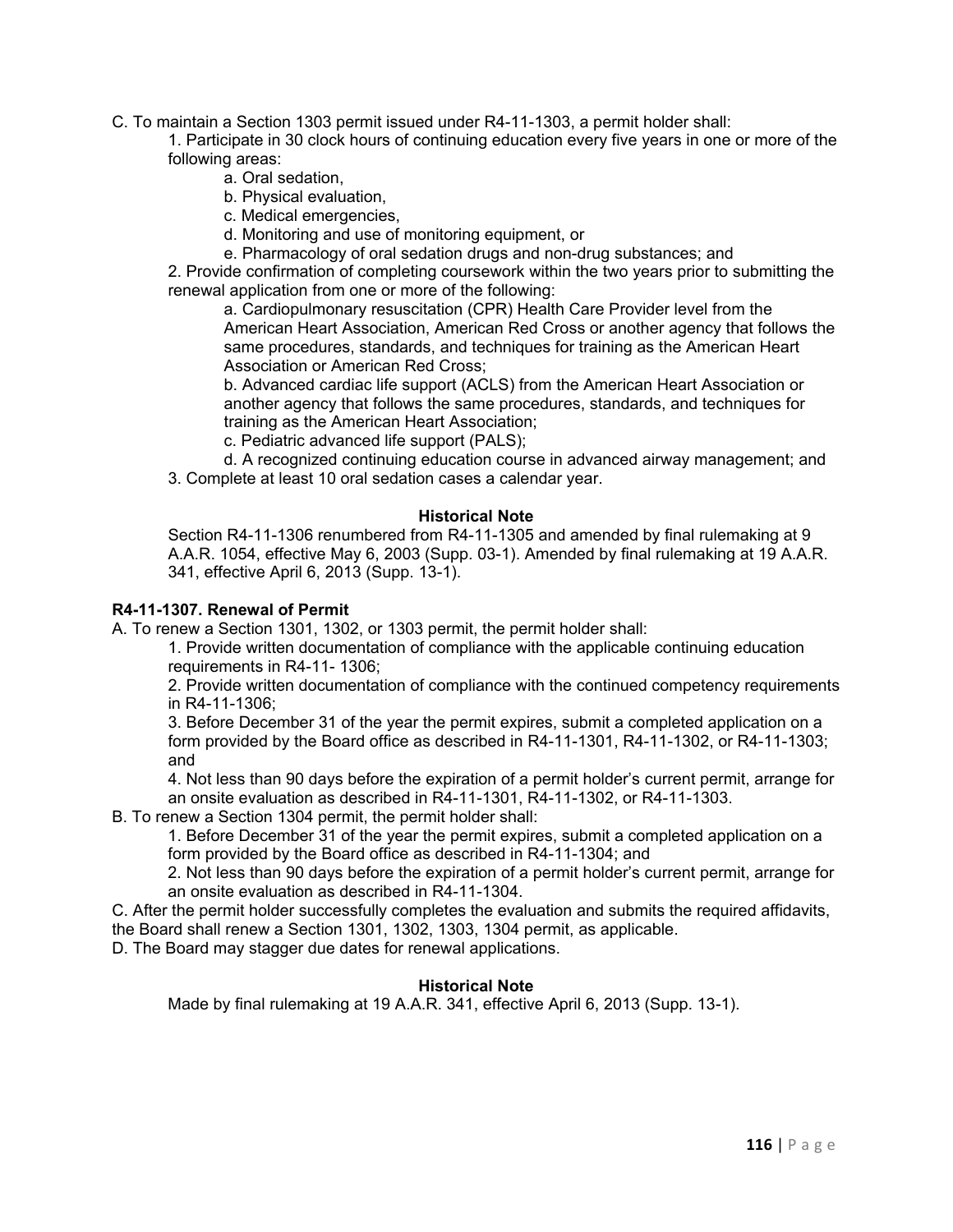# ARTICLE 14. DISPENSING DRUGS AND DEVICES

# **R4-11-1401. Prescribing**

A. In addition to the requirements of A.R.S. § 32-1298(C), a dentist shall ensure that a prescription order contains the following information:

1. Date of issuance;

2. Name and address of the patient to whom the prescription is issued;

3. Name, strength, dosage form, and quantity of the drug or name and quantity of the device prescribed;

4. Name and address of the dentist prescribing the drug; and

5. Drug Enforcement Administration registration number of the dentist, if prescribing a controlled substance.

B. Before dispensing a drug or device, a dentist shall present to the patient a written prescription for the drug or device being dispensed that includes on the prescription the following statement in bold type: "This prescription may be filled by the prescribing dentist or by a pharmacy of your choice."

#### **Historical Note**

Adopted effective July 21, 1995 (Supp. 95-3). Former Section R4-11-1401 repealed, new Section R4-11-1401 adopted by final rulemaking at 5 A.A.R. 580, effective February 4, 1999 (Supp. 99-1). Section repealed; new Section made by final rulemaking at 11 A.A.R. 793, effective April 2, 2005 (Supp. 05-1).

# **R4-11-1402. Labeling and Dispensing**

A. A dentist shall include the following information on the label of all drugs and devices dispensed:

- 1. The dentist's name, address, and telephone number;
- 2. The serial number;
- 3. The date the drug or device is dispensed;
- 4. The patient's name;
- 5. Name, strength, and quantity of drug or name and quantity of device dispensed;

6. The name of the drug or device manufacturer or distributor;

7. Directions for use and cautionary statement necessary for safe and effective use of the drug or device; and

8. If a controlled substance is prescribed, the cautionary statement "Caution: Federal law prohibits the transfer of this drug to any person other than the patient for whom it was prescribed."

B. Before delivery to the patient, the dentist shall prepare and package the drug or device to ensure compliance with the prescription and personally inform the patient of the name of the drug or device, directions for its use, precautions, and storage requirements.

C. A dentist shall purchase all dispensed drugs and devices from a manufacturer, distributor, or pharmacy that is properly licensed in this state or one of the other 49 states, the District of Columbia, the Commonwealth of Puerto Rico, or a territory of the United States of America.

D. When dispensing a prescription drug or device from a prescription order, a dentist shall perform the following professional practices:

1. Verify the legality and pharmaceutical feasibility of dispensing a drug based upon:

- a. A patient's allergies,
- b. Incompatibilities with a patient's currently-taken medications,
- c. A patient's use of unusual quantities of dangerous drugs or narcotics, and
- d. The frequency of refills;

2. Verify that the dosage is within proper limits;

3. Interpret the prescription order;

4. Prepare, package, and label, or assume responsibility for preparing, packaging, and labeling, the drug or device dispensed under each prescription order;

5. Check the label to verify that the label precisely communicates the prescriber's directions and hand-initial each label;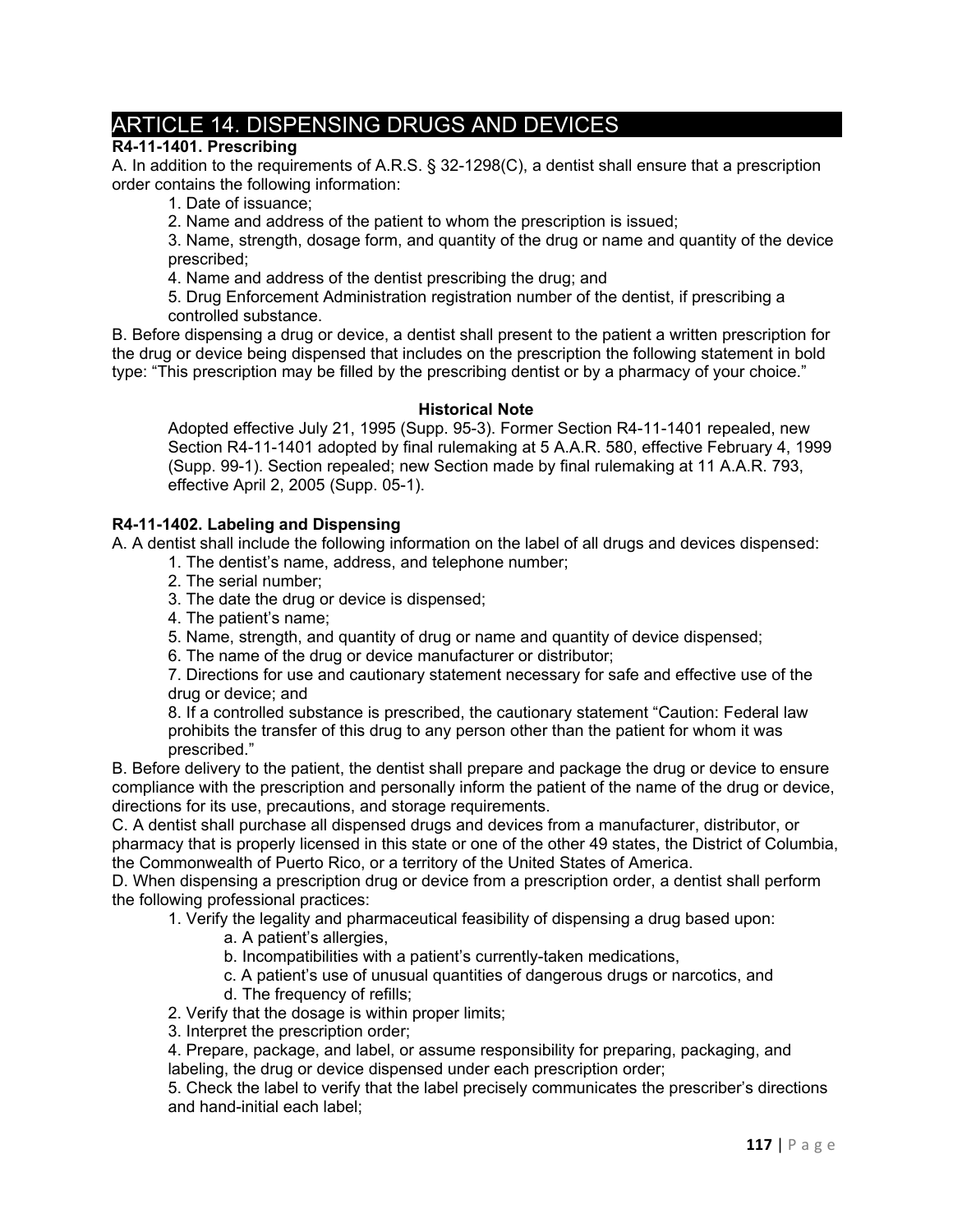6. Record, or assume responsibility for recording, the serial number and date dispensed on the front of the original prescription order; and

7. Record on the original prescription order the name or initials of the dentist who dispensed the order.

#### **Historical Note**

Adopted effective July 21, 1995 (Supp. 95-3). Former Section R4-11-1402 renumbered to R4-11-1201, new Section R4-11-1402 adopted by final rulemaking at 5 A.A.R. 580, effective February 4, 1999 (Supp. 99-1). Section repealed; new Section made by final rulemaking at 11 A.A.R. 793, effective April 2, 2005 (Supp. 05-1).

# **R4-11-1403. Storage and Packaging**

A dentist shall:

1. Keep all prescription-only drugs and devices in a secured area and control access to the secured area by written procedure. The dentist shall make the written procedure available to the Board or its authorized agents on demand for inspection or copying;

2. Keep all controlled substances secured in a locked cabinet or room, control access to the cabinet or room by written procedure, and maintain an ongoing inventory of the contents. The dentist shall make the written procedure available to the Board or its authorized agents on demand for inspection or copying;

3. Maintain drug storage areas so that the temperature in the drug storage areas does not exceed 85º F;

4. Not dispense a drug or device that has expired or is improperly labeled;

5. Not redispense a drug or device that has been returned;

6. Dispense a drug or device:

a. In a prepackaged container or light-resistant container with a consumer safety cap, unless the patient or patient's representative requests a non-safety cap; and

b. With a label that is mechanically or electronically printed;

7. Destroy an outdated, deteriorated, or defective controlled substance according to Drug Enforcement Administration regulations or by using a reverse distributor. A list of reverse distributors may be obtained from the Drug Enforcement Administration; and 8. Destroy an outdated, deteriorated, or defective non-controlled substance drug or device by

returning it to the supplier or by using a reverse distributor. A list of reverse distributors may be obtained from the Drug Enforcement Administration.

# **Historical Note**

Adopted effective July 21, 1995 (Supp. 95-3). Former Section R4-11-1403 renumbered to R4-11-1202, new Section R4-11-1403 adopted by final rulemaking at 5 A.A.R. 580, effective February 4, 1999 (Supp. 99-1). Section repealed; new Section made by final rulemaking at 11 A.A.R. 793, effective April 2, 2005 (Supp. 05-1).

# **R4-11-1404. Recordkeeping**

A. A dentist shall:

1. Chronologically date and sequentially number prescription orders in the order that the drugs or devices are originally dispensed;

2. Sequentially file orders separately from patient records, as follows:

a. File Schedule II drug orders separately from all other prescription orders;

b. File Schedule III, IV, and V drug orders separately from all other prescription orders; and

c. File all other prescription orders separately from orders specified in subsections  $(A)(2)(a)$  and  $(b)$ ;

3. Record the name of the manufacturer or distributor of the drug or device dispensed on each prescription order and label;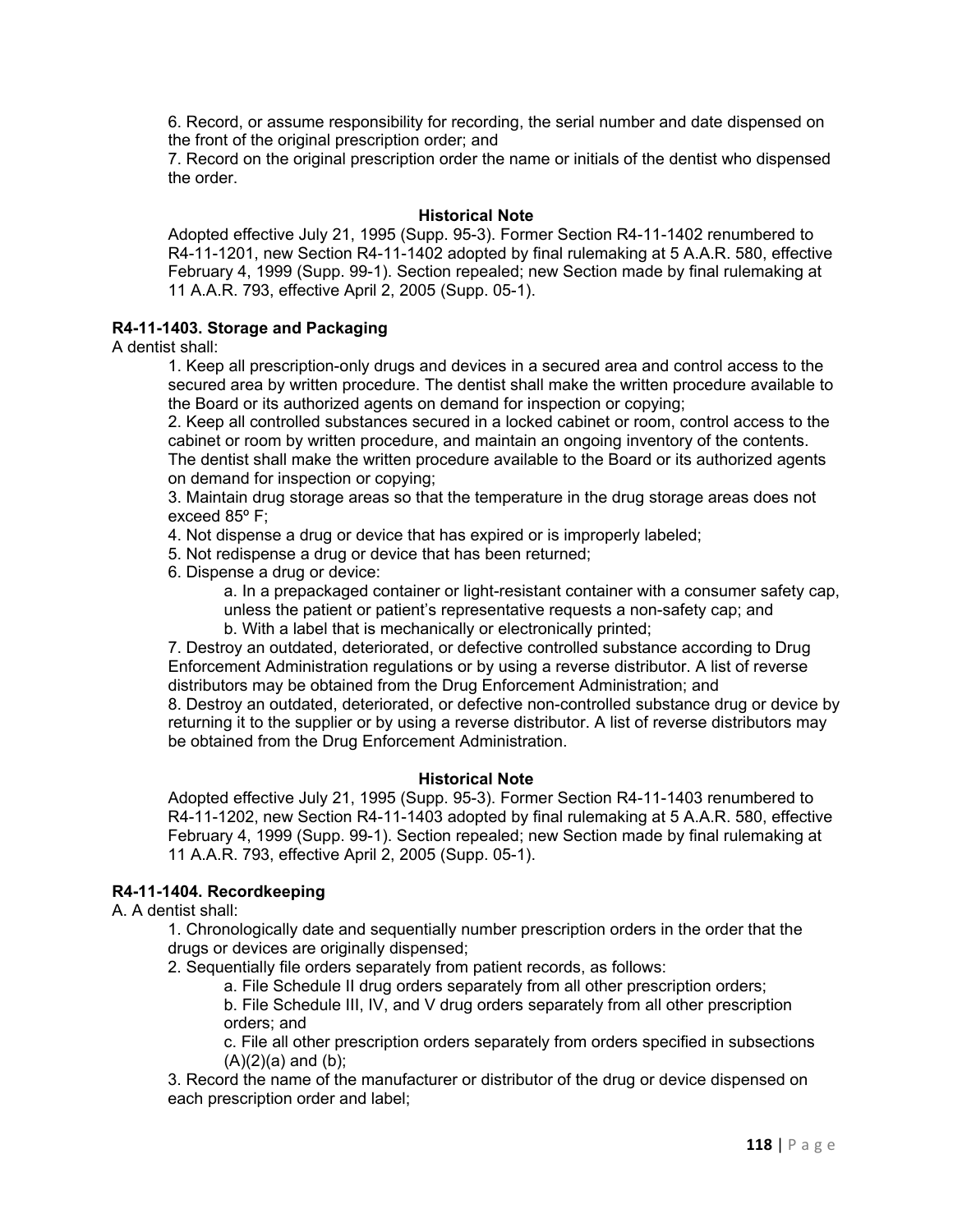4. Record the name or initials of the dentist dispensing the drug or device on each prescription order and label; and

5. Record the date the drug or device is dispensed on each prescription order and label. B. A dentist shall record in the patient's dental record the name, dosage form, and strength of the drug or device dispensed, the quantity or volume dispensed, the date the drug or device is dispensed, and the dental therapeutic reasons for dispensing the drug or device. C. A dentist shall maintain:

1. Purchase records of all drugs and devices for three years from the date purchased; and

2. Dispensing records of all drugs and devices for three years from the date dispensed. D. A dentist who dispenses controlled substances:

1. Shall inventory Schedule II, III, IV, and V controlled substances as prescribed by A.R.S. § 36-2523;

2. Shall perform a controlled substance inventory on March 1 annually, if directed by the Board, and at the opening or closing of a dental practice;

3. Shall maintain the inventory for three years from the inventory date;

4. May use one inventory book for all controlled substances;

5. When conducting an inventory of Schedule II controlled substances, shall take an exact count;

6. When conducting an inventory of Schedule III, IV, and V controlled substances, shall take an exact count or may take an estimated count if the stock container contains fewer than 1001 units.

E. A dentist shall maintain invoices for drugs and devices dispensed for three years from the date of the invoices, filed as follows:

1. File Schedule II controlled substance invoices separately from records that are not Schedule II controlled substance invoices;

2. File Schedule III, IV, and V controlled substance invoices separately from records that are not Schedule III, IV, and V controlled substance invoices; and

3. File all non-controlled substance invoices separately from the invoices referenced in subsections (E)(1) and (2).

F. A dentist shall file Drug Enforcement Administration order form (DEA Form 222) for a controlled substance sequentially and separately from every other record.

# **Historical Note**

Adopted effective July 21, 1995 (Supp. 95-3). Former Section R4-11-1404 renumbered to R4-11-1203, new Section R4-11-1404 adopted by final rulemaking at 5 A.A.R. 580, effective February 4, 1999 (Supp. 99-1). Section repealed; new Section made by final rulemaking at 11 A.A.R. 793, effective April 2, 2005 (Supp. 05-1).

# **R4-11-1405. Compliance**

A. A dentist who determines that there has been a theft or loss of drugs or controlled substances from the dentist's office shall immediately notify a local law enforcement agency and the Board and provide written notice of the theft or loss in the following manner:

1. For non-controlled substance drug theft or loss, provide the law enforcement agency and the Board with a written report explaining the theft or loss; or

2. For controlled substance theft or loss, complete a DEA 106 form; and

3. Provide copies of the DEA 106 form to the Drug Enforcement Administration and the Board within seven days of the discovery.

B. A dentist who dispenses drugs or devices in a manner inconsistent with this Article is subject to discipline under A.R.S. Title 32, Chapter 11, Article 3.

#### **Historical Note**

Adopted effective July 21, 1995 (Supp. 95-3). Former Section R4-11-1405 renumbered to R4-11-1204, new Section R4-11-1405 adopted by final rulemaking at 5 A.A.R. 580, effective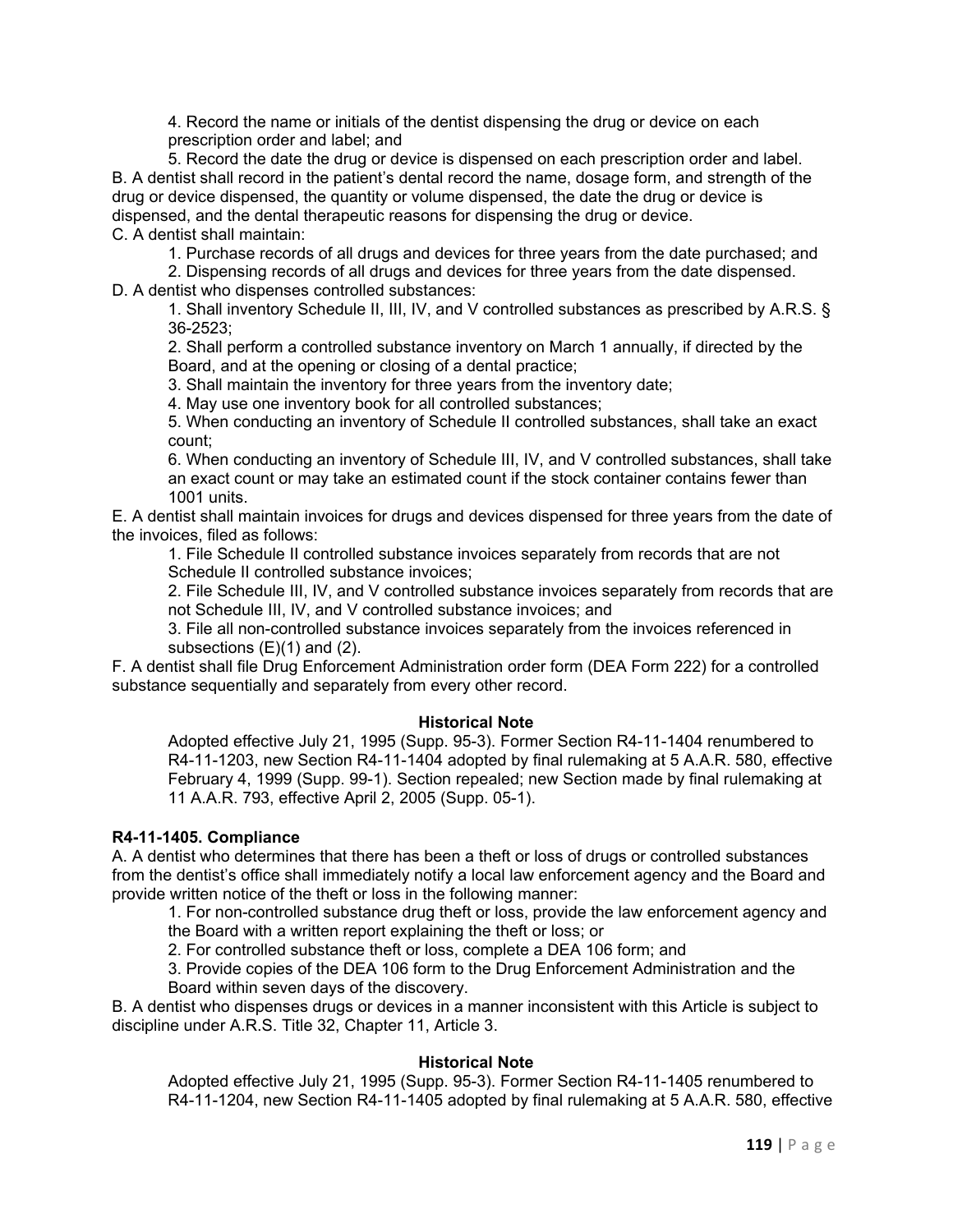February 4, 1999 (Supp. 99-1). Section repealed; new Section made by final rulemaking at 11 A.A.R. 793, effective April 2, 2005 (Supp. 05-1).

# **R4-11-1406. Dispensing for Profit Registration and Renewal**

A. A dentist who is currently licensed to practice dentistry in Arizona may dispense controlled substances, prescription-only drugs, and prescription-only devices for profit only after providing the Board the following information:

1. A completed registration form that includes the following information:

a. The dentist's name and dental license number;

b. A list of the types of drugs and devices to be dispensed for profit, including controlled substances; and

c. Locations where the dentist desires to dispense the drugs and devices for profit; and

2. A copy of the dentist's current Drug Enforcement Administration Certificate of Registration for each dispensing location from which the dentist desires to dispense the drugs and devices for profit.

B. The Board shall issue a numbered certificate indicating the dentist is registered with the Board to dispense drugs and devices for profit.

C. A dentist shall renew a registration to dispense drugs and devices for profit by complying with the requirements in subsection (A) before the dentist's license renewal date. When a dentist has made timely and complete application for the renewal of a registration, the dentist may continue to dispense until the Board approves or denies the application. Failure to renew a registration shall result in immediate loss of dispensing for profit privileges.

# **Historical Note**

Adopted effective July 21, 1995; inadvertently not published with Supp. 95-3 (Supp. 95-4). Former Section R4- 11-1406 renumbered to R4-11-1205, new Section R4-11- 1406 adopted by final rulemaking at 5 A.A.R. 580, effective February 4, 1999 (Supp. 99-1). Section repealed; new Section made by final rulemaking at 11 A.A.R. 793, effective April 2, 2005 (Supp. 05-1).

#### **R4-11-1407. Renumbered**

# **Historical Note**

Adopted effective July 21, 1995 (Supp. 95-3). Former Section R4-11-1407 renumbered to R4-11-1206 by final rulemaking at 5 A.A.R. 580, effective February 4, 1999 (Supp. 99-1).

#### **R4-11-1408. Renumbered**

# **Historical Note**

Adopted effective July 21, 1995 (Supp. 95-3). Former Section R4-11-1408 renumbered to R4-11-1207 by final rulemaking at 5 A.A.R. 580, effective February 4, 1999 (Supp. 99-1).

#### **R4-11-1409. Repealed**

# **Historical Note**

Adopted effective July 21, 1995 (Supp. 95-3). Former Section R4-11-1409 repealed by final rulemaking at 5 A.A.R. 580, effective February 4, 1999 (Supp. 99-1).

# ARTICLE 15. COMPLAINTS, INVESTIGATIONS, DISCIPLINARY ACTION

# **R4-11-1501. Ex-parte Communication**

A complainant, licensee, certificate holder, business entity or mobile dental permit holder against whom a complaint is filed, shall not engage in ex-parte communication by means of a written or oral communication between a decision maker, fact finder, or Board member and only one party to the proceeding.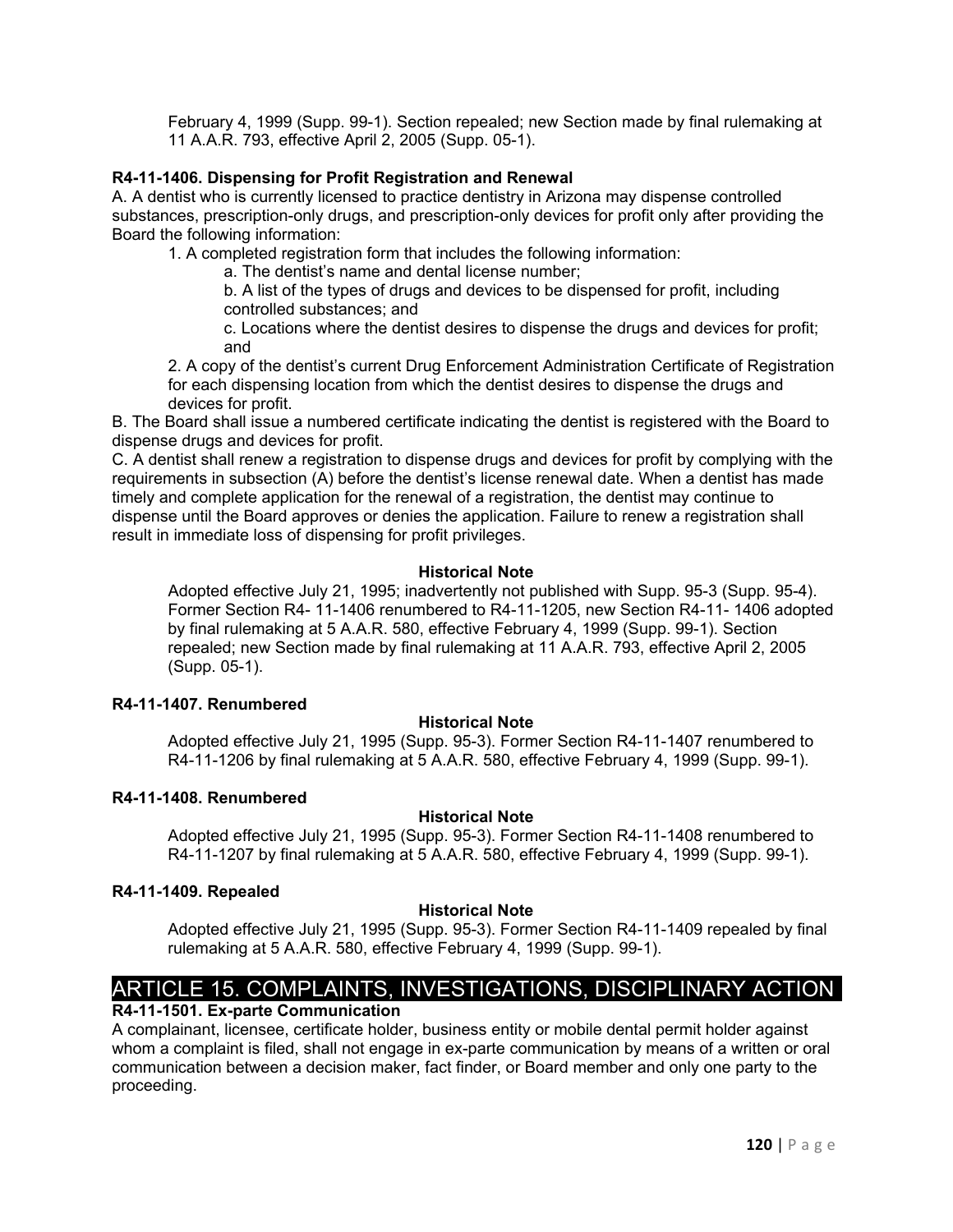#### **Historical Note**

New Section R4-11-1501 adopted by final rulemaking at 5 A.A.R. 580, effective February 4, 1999 (Supp. 99-1). Amended by final rulemaking at 11 A.A.R. 793, effective April 2, 2005 (Supp. 05-1). Amended by final rulemaking at 19 A.A.R. 334, effective April 6, 2013 (Supp. 13-1).

**R4-11-1502. Dental Consultant Qualifications** A dentist, dental hygienist, or denturist approved as a Board dental consultant shall:

- 1. Possess a valid license or certificate to practice in Arizona;
- 2. Have practiced at least five years in Arizona; and
- 3. Not have been disciplined by the Board within the past five years.

#### **Historical Note**

New Section R4-11-1502 adopted by final rulemaking at 5 A.A.R. 580, effective February 4, 1999 (Supp. 99-1). Amended by final rulemaking at 19 A.A.R. 334, effective April 6, 2013 (Supp. 13-1).

#### **R4-11-1503. Initial Complaint Review**

A. The Board's procedures for complaint notification are:

- 1. Board personnel shall notify the complainant and licensee, certificate holder, business entity or mobile dental permit holder by certified U.S. Mail when the following occurs:
	- a. A formal interview is scheduled,
	- b. The complaint is tabled,
	- c. A postponement or continuance is granted, and
	- d. A subpoena, notice, or order is issued.

2. Board personnel shall provide the licensee, certificate holder, business entity, or mobile dental permit holder with a copy of the complaint.

3. If a complaint alleges a violation of the state or federal criminal code, the Board shall refer the complaint to the proper law enforcement agency.

B. The Board's procedures for complaints referred to clinical evaluation are:

1. Except as provided in subsection (B)(1)(a), the president's designee shall appoint one or more dental consultants to perform a clinical evaluation. If there is more than one dental consultant, the dental consultants do not need to be present at the same time.

a. If the complaint involves a dental hygienist, denturist, or dentist who is a recognized specialist in one of the areas listed in R4-11-1102(B), the president's designee shall appoint a dental consultant from that area of practice or specialty. b. The Board shall not disclose the identity of the licensee to a dental consultant performing a clinical examination before the Board receives the dental consultant's report.

2. The dental consultant shall prepare and submit a clinical evaluation report. The president's designee shall provide a copy of the clinical evaluation report to the licensee or certificate holder. The licensee or certificate holder may submit a written response to the clinical evaluation report.

#### **Historical Note**

New Section R4-11-1503 adopted by final rulemaking at 5 A.A.R. 580, effective February 4, 1999 (Supp. 99-1). Amended by final rulemaking at 11 A.A.R. 793, effective April 2, 2005 (Supp. 05-1). Amended by final rulemaking at 19 A.A.R. 334, effective April 6, 2013 (Supp. 13-1).

#### **R4-11-1504. Postponement of Interview**

A. The licensee, certificate holder, business entity, or mobile dental permit holder may request a postponement of a formal interview. The Board or its designee shall grant a postponement until the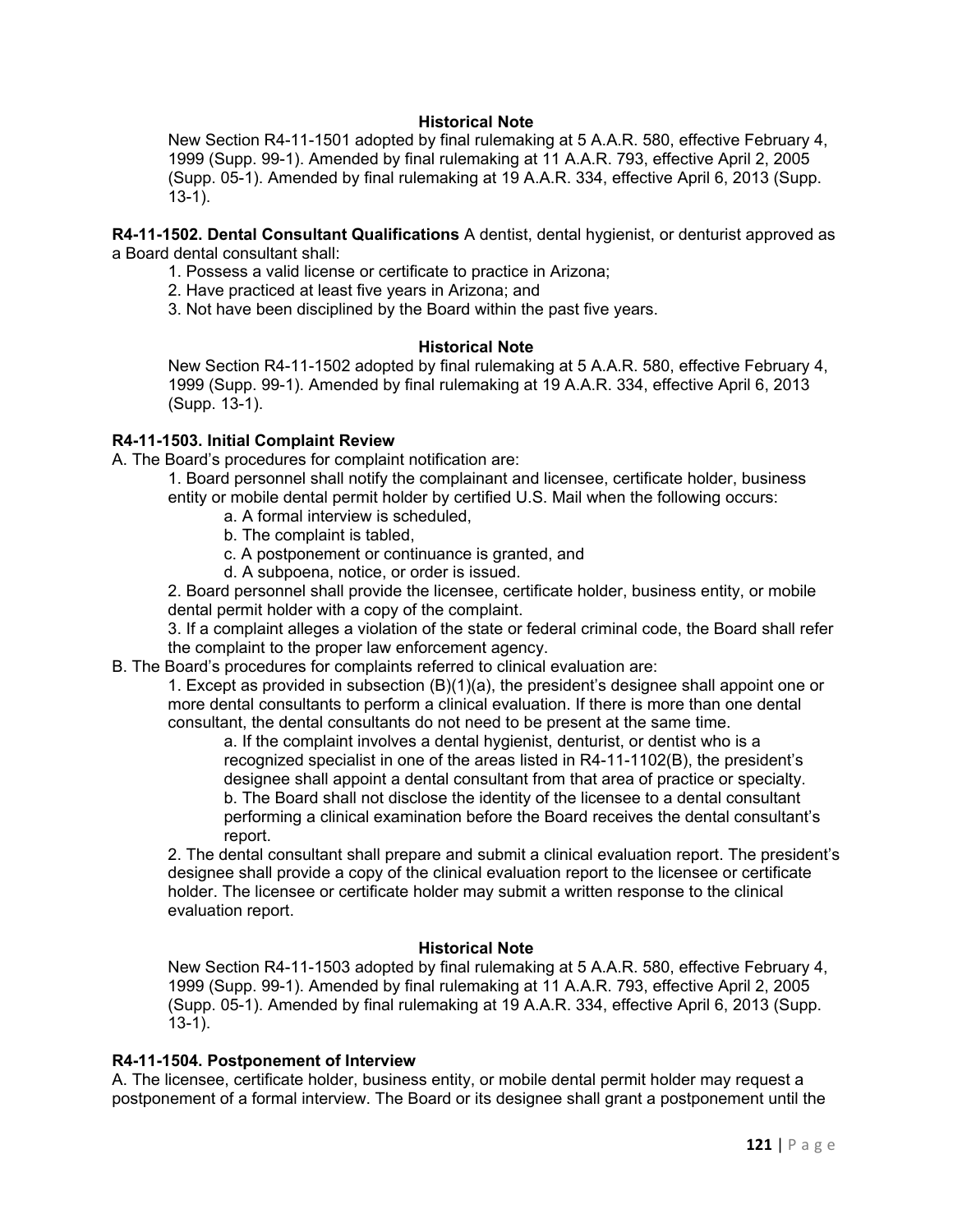next regularly scheduled Board meeting if the licensee, certificate holder, business entity, or mobile dental permit holder makes a postponement request and the request:

- 1. Is made in writing,
- 2. States the reason for the postponement, and

3. Is received by the Board within 15 calendar days after the date the respondent received the formal interview request.

B. Within 48 hours of receipt of a request for postponement of a formal interview, the Board or its designee shall:

1. Review and either deny or approve the request for postponement; and

2. Notify in writing the complainant and licensee, certificate holder, business entity, or mobile dental permit holder of the decision to either deny or approve the request for postponement.

#### **Historical Note**

New Section R4-11-1504 adopted by final rulemaking at 5 A.A.R. 580, effective February 4, 1999 (Supp. 99-1). Section expired under A.R.S. § 41-1056(E) at 9 A.A.R. 3669, effective April 30, 2003 (Supp. 03-3). New Section made by final rulemaking at 11 A.A.R. 793, effective April 2, 2005 (Supp. 05-1). Amended by final rulemaking at 19 A.A.R. 334, effective April 6, 2013 (Supp. 13-1).

# ARTICLE 16. EXPIRED

**R4-11-1601. Expired**

## **Historical Note**

New Section R4-11-1601 adopted by final rulemaking at 5 A.A.R. 580, effective February 4, 1999 (Supp. 99-1). Section expired under A.R.S. § 41-1056(E) at 14 A.A.R. 3183, effective April 30, 2008.

# ARTICLE 17. REHEARING OR REVIEW

# **R4-11-1701. Procedure**

A. Except as provided in subsection (F), a licensee, certificate holder, or business entity who is aggrieved by an order issued by the Board may file a written motion for rehearing or review with the Board, pursuant to A.R.S. Title 41, Chapter 6, Article 10, specifying the grounds for rehearing or review.

B. A licensee, certificate holder, or business entity filing a motion for rehearing or review under this rule may amend the motion at any time before it is ruled upon by the Board. The opposing party may file a response within 15 days after the date the motion for rehearing or review is filed. The Board may require that the parties file supplemental memoranda explaining the issues raised in the motion, and may permit oral argument.

C. The Board may grant a rehearing or review of the order for any of the following causes materially affecting a licensee, certificate holder, or business entity's rights:

1. Irregularity in the proceedings of the Board or any order or abuse of discretion, which deprived a licensee, certificate holder, or business entity of a fair hearing;

2. Misconduct of the Board, its personnel, the administrative law judge, or the prevailing party;

3. Accident or surprise which could not have been prevented by ordinary prudence;

4. Excessive or insufficient penalties;

5. Error in the admission or rejection of evidence or other errors of law occurring at the hearing or during the progress of the proceeding;

6. That the findings of fact or decision is arbitrary, capricious, or an abuse of discretion;

7. That the findings of fact of decision is not justified by the evidence or is contrary to law; or

8. Newly discovered, material evidence which could not, with reasonable diligence, have been discovered and produced at the original hearing.